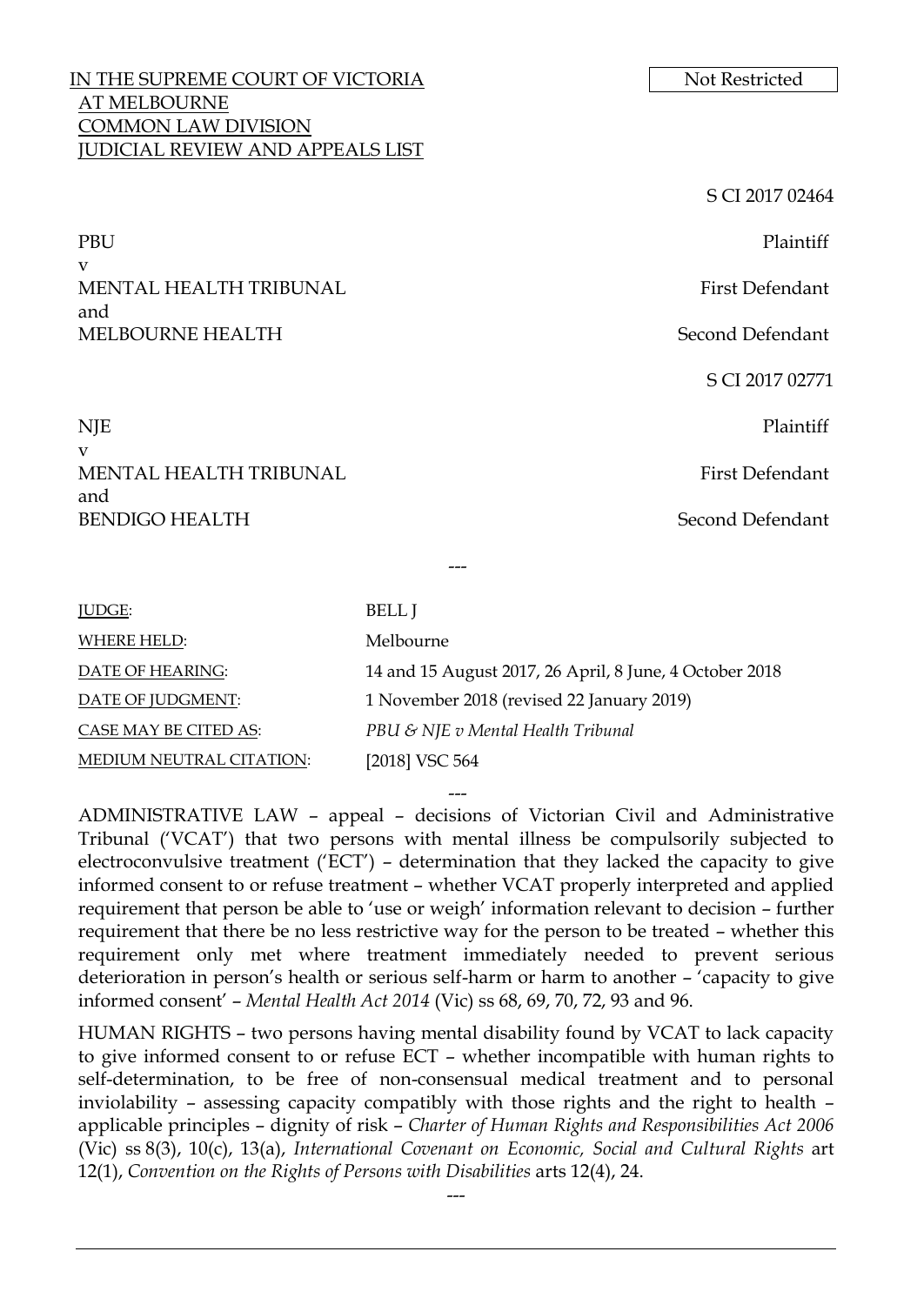| APPEARANCES:                                                                  | Counsel                                                                                                | Solicitors                                                          |
|-------------------------------------------------------------------------------|--------------------------------------------------------------------------------------------------------|---------------------------------------------------------------------|
| For the plaintiffs                                                            | <b>EM Nekvapil</b> with A Lord (14<br>and 15 August 2017, 26 April<br>2018) and J Taylor (8 June 2018) | Victoria Legal Aid                                                  |
| For the defendants                                                            | No appearance                                                                                          |                                                                     |
| For the Secretary of the<br>Department of Health and<br><b>Human Services</b> | C M Harris QC                                                                                          | Solicitor for the Department of<br><b>Health and Human Services</b> |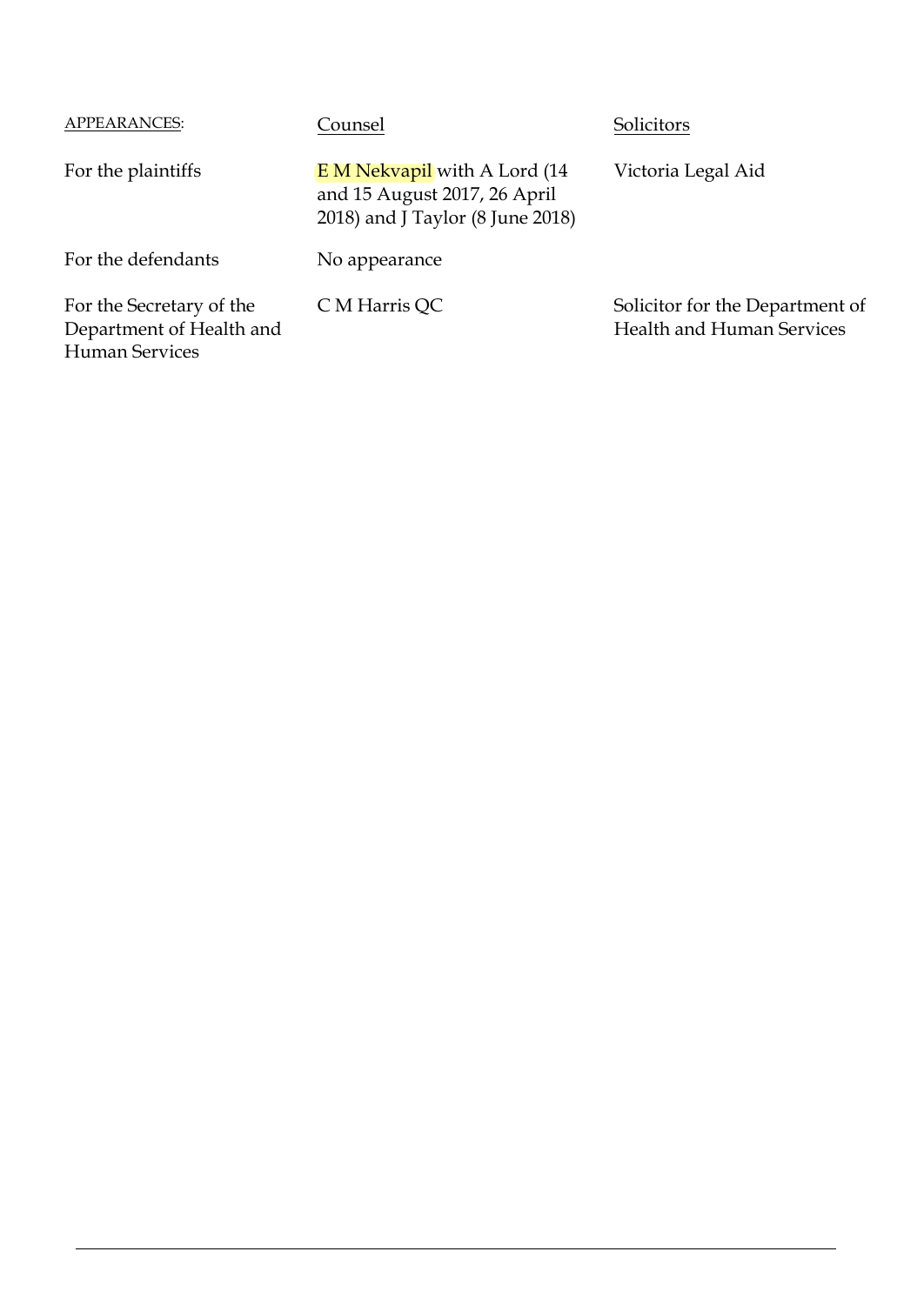### **TABLE OF CONTENTS**

| Relevance of purposes of treatment criteria in s 5(b) to less restrictive treatment assessment 104 |  |
|----------------------------------------------------------------------------------------------------|--|
|                                                                                                    |  |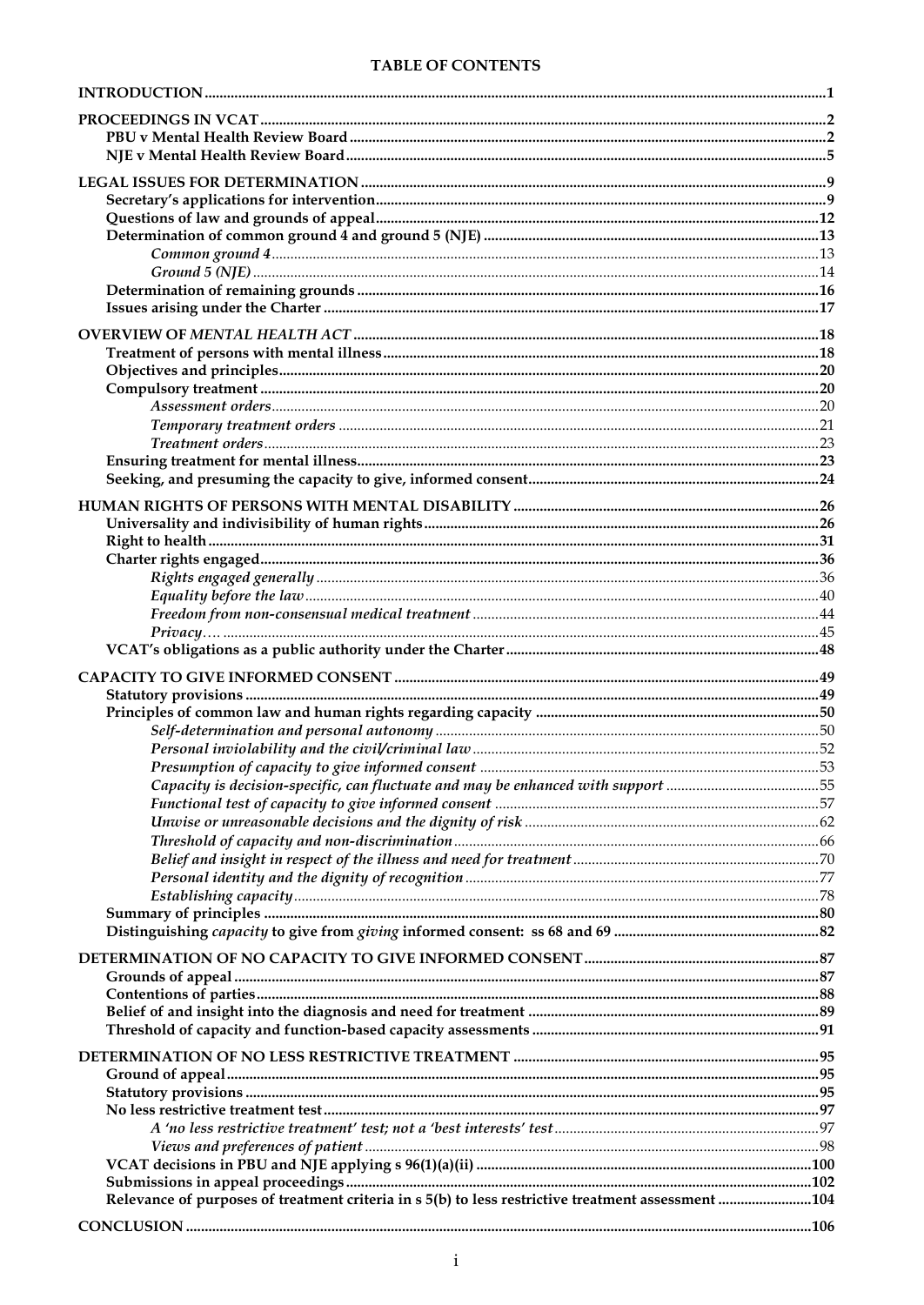## **INTRODUCTION**

- 1 These two separate appeals under s 148(1) of the *Victorian Civil and Administrative Tribunal Act 1998* (Vic) raise common issues. PBU and NJE challenge orders of the Victorian Civil and Administrative Tribunal ('VCAT') that they be compulsorily subjected to courses of electroconvulsive treatment ('ECT').<sup>1</sup> The orders were made under the *Mental Health Act 2014* (Vic) after VCAT determined that PBU and NJE lacked the capacity to give (and therefore to refuse) informed consent to the treatment, and that there was no less restrictive way for them to be treated.
- 2 Under the *Mental Health Act*, a decision by a compulsory patient to not to have ECT must be legally respected, unless the Mental Health Tribunal ('MHT') or (on review) VCAT is satisfied that the patient does not have the capacity to give informed consent. PBU and NJE were compulsory inpatients at hospitals operated by Melbourne Health and Bendigo Health respectively. They both disputed their psychiatrists' diagnosis that they suffered from schizophrenia. In proceedings in both the MHT and VCAT, an authorised psychiatrist at the hospitals sought, and PBU and NJE opposed, the making of orders for compulsory ECT. The MHT made and VCAT confirmed the orders. The orders were stayed pending appeal.
- 3 The ground of these appeals is that VCAT erred in law in determining that PBU and NJE lacked capacity to give informed consent. Among other things, they contend that VCAT misinterpreted the relevant provisions of the *Mental Health Act*, failed to give effect to their human rights and respect their human dignity as required by the objectives and principles of that Act, and made decisions that were incompatible with their human rights under the *Charter of Human Rights and Responsibilities Act 2006* (Vic). As is usual in appeals of this nature, the hospitals and VCAT took no part in the hearing and the Secretary of the Department of Health and Human Services assisted the court as the official contradictor.

<sup>1</sup> As defined in s 3(1) of the *Mental Health Act 2014* (Vic), ECT means 'the application of electric current to specific areas of a person's head to produce a generalised seizure'.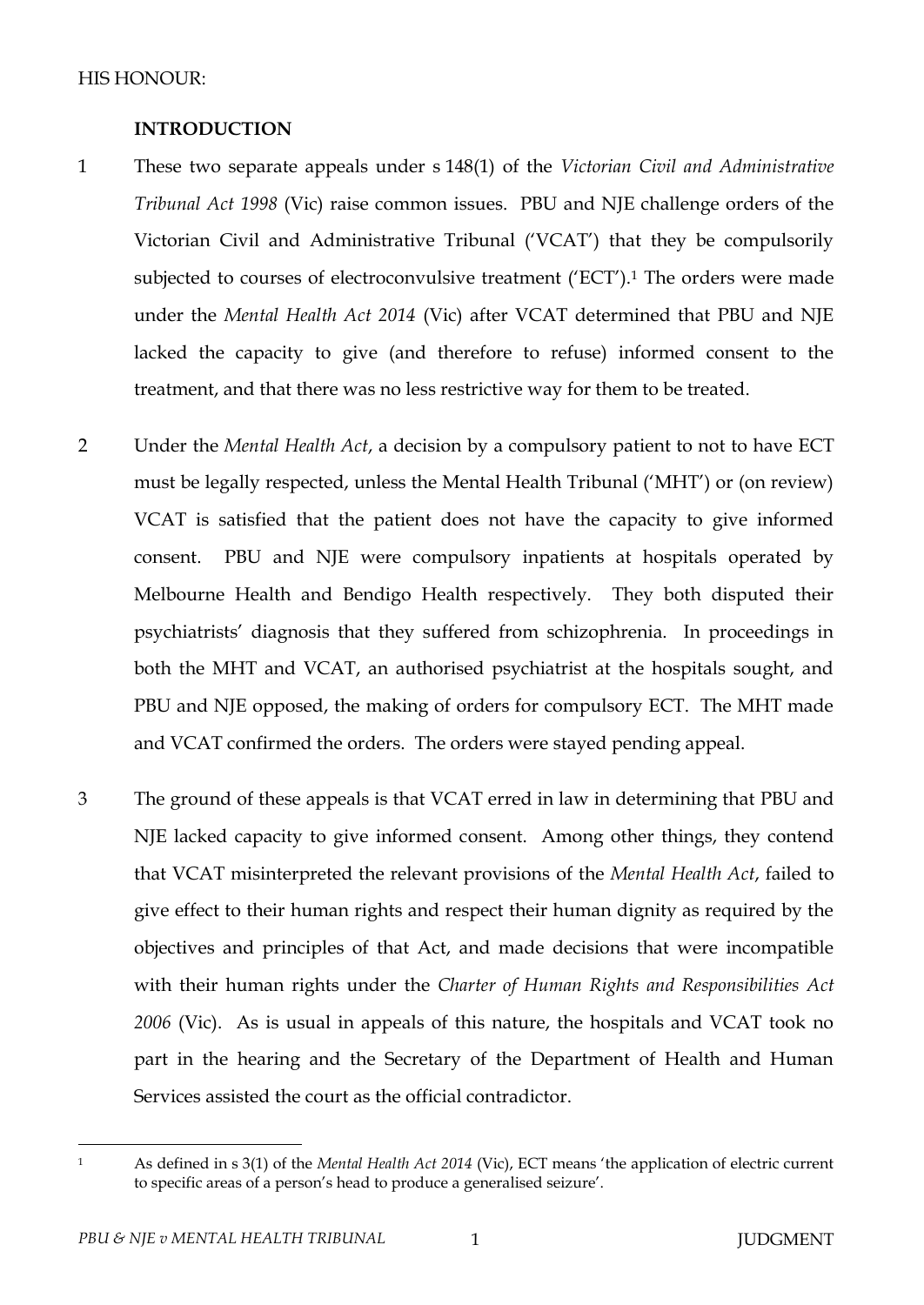#### **PROCEEDINGS IN VCAT**

#### **PBU v Mental Health Review Board**

- 4 PBU had been hospitalised in a psychiatric unit of a hospital since December 2016. He had been first diagnosed with schizophrenia in 2011 and had been admitted to hospital on a number of occasions. He was the subject of an inpatient treatment order under s 45(3) of the *Mental Health Act*. He had little family support or social engagement. He displayed limited insight into his psychiatric condition. His medical history is complex and was summarised by VCAT by reference to the evidence given at the hearing and the hospital file, which was in evidence in the proceeding in this court.
- 5 In February 2017, VCAT made an order for a course of six ECTs on the application of PBU's authorised psychiatrist. Five of these were administered in early to late February and PBU's condition improved dramatically in consequence. He was demonstrating reasonable insight into his present psychotic episode but not into his longer-term schizophrenia condition. After the fifth ECT he was initially agreeable to the treatment continuing.
- 6 In late February 2017, PBU was reviewed by an authorised psychiatrist who determined that he had capacity to decide whether he wanted ECT to continue. When PBU stated that he did not, the treatment was stopped.
- 7 A further application for ECT was made to the MHT in March 2017. The hospital contended that PBU's condition had declined. The MHT decided that he did not then require ECT and that the treating team should offer more information to him and explore other treatment options.
- 8 On 19 April 2017, on the application of hospital medical staff, the MHT ordered that PBU have a course of up to 12 ECTs in the period 19 April to 23 May 2017. This order was stayed by VCAT when PBU applied for it to be reviewed.
- 9 The hearing of PBU's application in VCAT was held at Northern Hospital on 23 May 2017. Extensive medical evidence was given, including by PBU's treating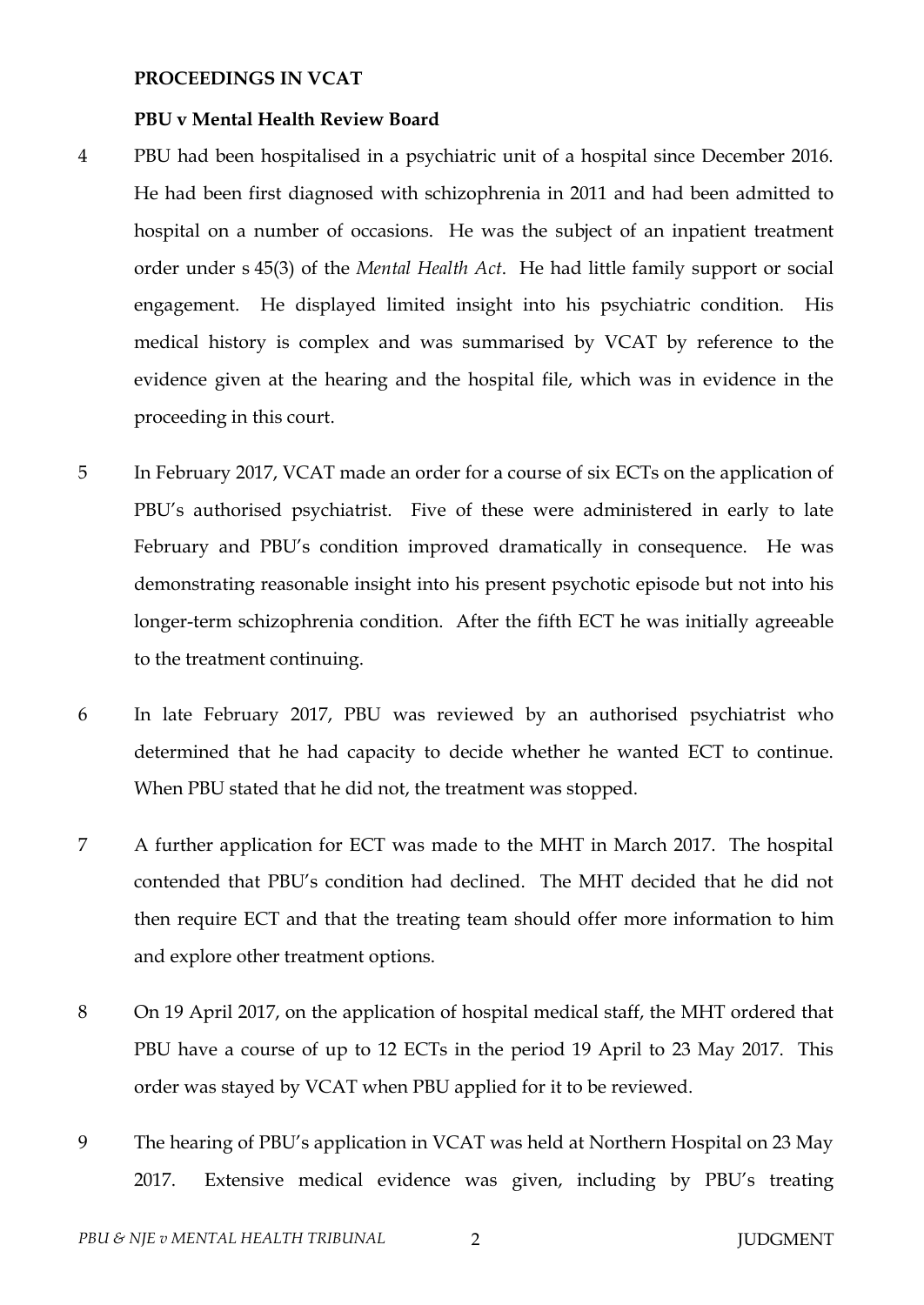psychiatrist and the clinical director of the Mental Health Service for the Northern Area. This evidence, which was carefully reviewed by VCAT, was that ECT was the only currently available appropriate treatment for PBU, that his mental state was slowly deteriorating, that he had refused to take Clozapine, and that only ECT would allow him to become well enough to engage in his treatment and improve sufficiently to leave hospital.

- 10 PBU wrote a letter to VCAT and attended the end of the hearing. His evidence was that he did not agree that he had schizophrenia. But he accepted that he had mental health problems. He said he was suffering from depression, anxiety and posttraumatic stress disorder. He was willing to receive psychiatric and psychological treatment for those conditions. PBU did not wish to have ECT or other antipsychotic medication or treatment, which he did not believe were appropriate or necessary for his condition. He wished to be discharged from hospital to a prevention and recovery facility and then return home, which the medical staff did not support. VCAT's reasons for decision discuss the evidence of his somewhat erratic behaviour at the time. It found that he spoke very clearly and capably about his views and experiences.
- 11 In determining the application for review, VCAT accepted that it was acting as a public authority under s 38(1) of the Charter and also had to interpret the provisions of the *Mental Health Act* as far as possible consistently with the Charter (s 32(1)). It considered that 'liberty is a foundational human right' and that cases of this kind engaged a number of human rights, including the right to freedom from medical treatment without full, free and informed consent (s 10(c) of the Charter), the right to move freely within Victoria (s 12) and the right not to have one's privacy unlawfully or arbitrarily interfered with (s 13(a)). Citing *Kracke v Mental Health Review Board*, 2 VCAT stated the limitations on these rights imposed by the *Mental Health Act*, including in respect of ECT, were reasonable and justifiable under s 7(2) of the Charter.
- $\overline{a}$ 2

<sup>(2009) 29</sup> VAR 1, 158 [784] (Bell J) ('*Kracke'*).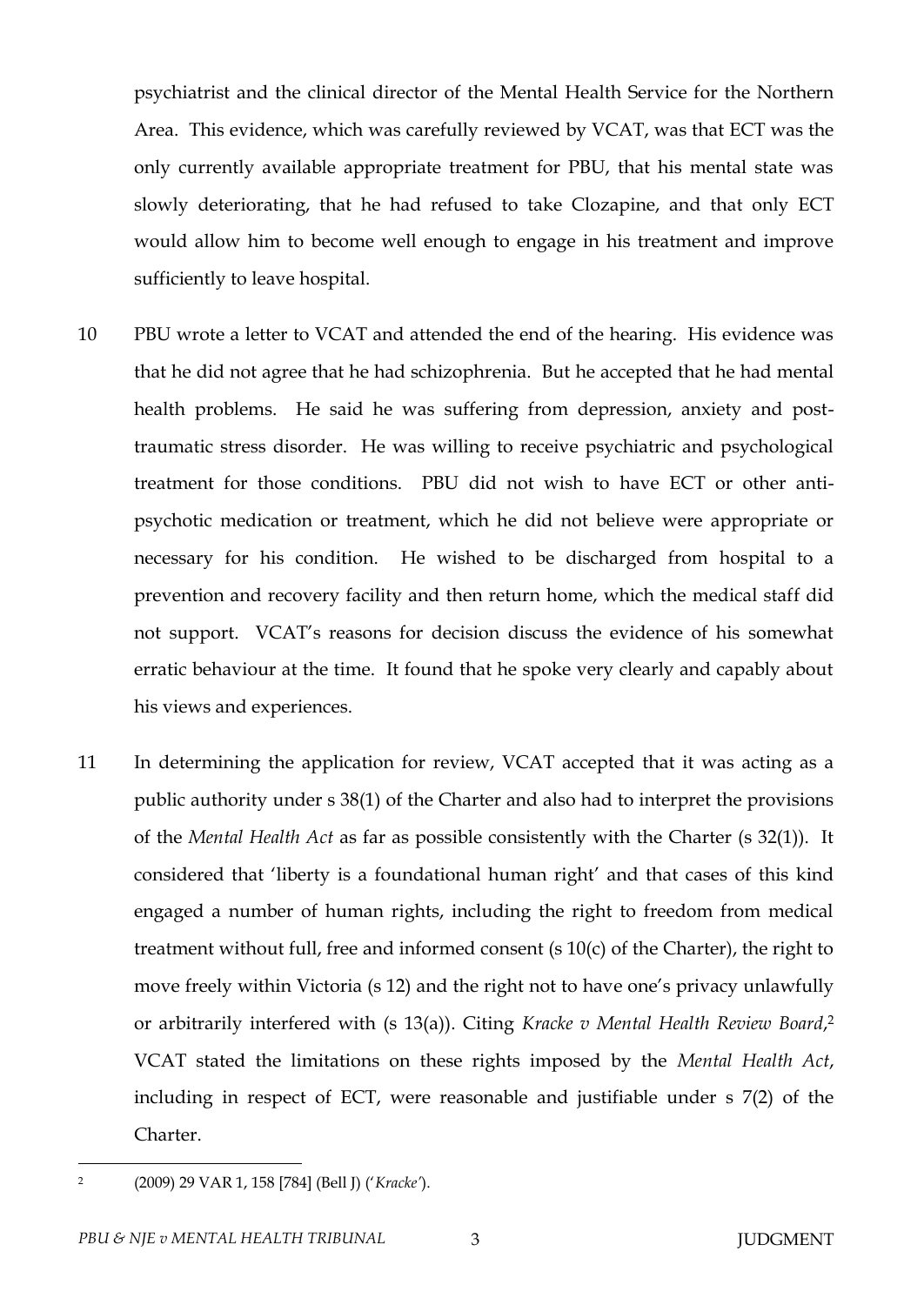- 12 Under s 96(1)(a)(i) of the *Mental Health Act*, VCAT had to decide whether it was satisfied that PBU did not have capacity to give informed consent under s 68(1) and, if so satisfied, whether there was no less restrictive way for him to be treated. As will be discussed in more detail below,  $s$  68(1) specifies four domains of cognitive functioning: understanding information relevant to the decision (para (a)), and the ability to remember (para (b)) and use or weigh that information (para (c)), and communicate one's decision (para (d)).
- 13 VCAT found under para 68(1)(a) that PBU understood information he was given about ECT:

There was no dispute before me that PBU had been given information about ECT and that he understood it in the way described in section 68. In the letter handed up at the hearing, PBU demonstrated that he was aware that ECT is used to treat patients with depression and psychosis, in general terms, how it works and the fact that it can have negative effects and disadvantages. That understanding came in part from his earlier experience with ECT.

VCAT did not specifically apply paras  $68(1)(b)$ –(d). Rather, it accepted the contention of the clinical director that PBU did not have capacity because he did not accept the diagnosis of schizophrenia in relation to him:

I find that, as at the hearing date, he did not have capacity to give informed consent to whether ECT should be performed in circumstances where he did not accept the diagnosis for which the treatment was intended to be given. PBU has consistently disputed the diagnosis and the suggestion that ECT might be beneficial for him.

VCAT expressed its conclusion at this level of generality. There is no discussion in the reasons for decision of how PBU's refusal to accept the diagnosis of schizophrenia related to his ability to remember and weigh and use information and communicate his decision.

14 VCAT went on to determine under s 96(1)(a)(ii) that there were no less restrictive treatment options available. In doing so, it rejected a contention made on behalf of PBU that the purposes of the treatment criteria specified in s 5 of the *Mental Health Act* were relevant to this issue.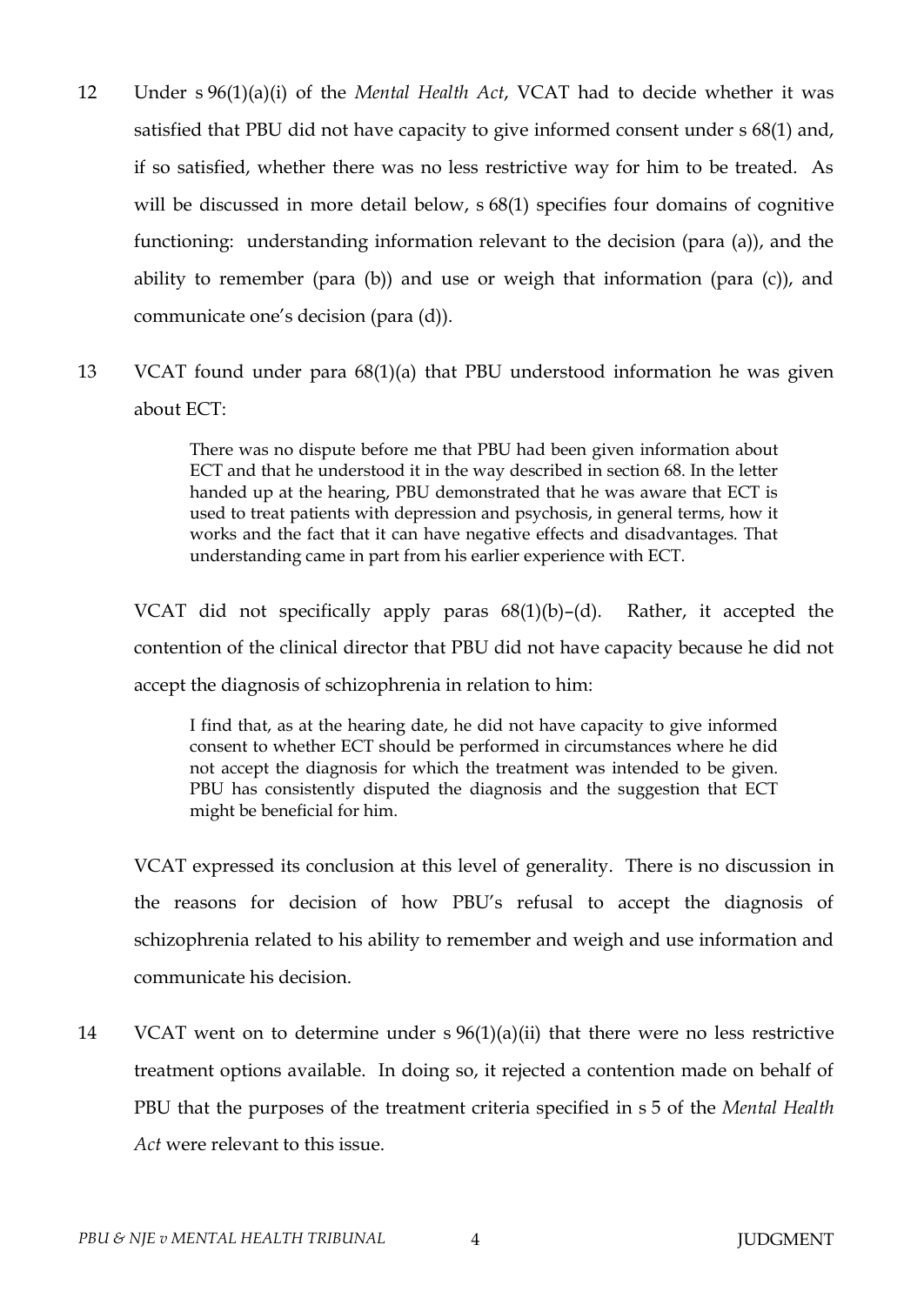#### **NJE v Mental Health Review Board**

- 15 NJE also suffered from treatment resistant schizophrenia. Since 2004, she had received voluntary and involuntary treatment in the community and in hospital. In 2016, she had several extended involuntary stays in hospital. In January 2017, she was placed on a community treatment order by the MHT, but it was revoked and she was made the subject of an involuntary treatment order. In March, NJE was transferred to the secure extended care inpatient unit at Bendigo Hospital.
- 16 Three applications for ECT were made by the Bendigo medical staff. The first was in early March 2017, which was refused by the MHT by reason of legal uncertainties concerning NJE's detention in hospital. The second was made in late March 2017 and refused because the MHT was not satisfied that NJE lacked capacity to give informed consent (notwithstanding that she displayed no insight into her condition) or that no less restrictive treatment options were available. The third was made in April 2017 and granted by the MHT, which ordered that NJE undergo a course of 12 ECTs. She only had minutes to prepare for this hearing, contacted Victoria Legal Aid the day after, applied to VCAT for a review and obtained a stay of the MHT's order.
- 17 Changes to NJE's oral medication resulted in a slight improvement in her medical condition in April 2017. At the time of the hearing before VCAT in June 2017, she was compliant with her oral and depot medication regimen. The medical evidence was that she still needed ECT and lacked the capacity to give (or refuse) informed consent, especially because of her grandiose delusions and behaviour.
- 18 NJE was legally represented at the hearing, which she attended and in which she participated, including by tendering a letter for VCAT's consideration.
- 19 There had been limited engagement about the proposed ECT treatment between the treating team and NJE. As explained in the evidence of Dr A, who was NJE's treating psychiatrist, this was because oral discussions distressed NJE and aggravated the antagonism that she felt towards the treating team. It had been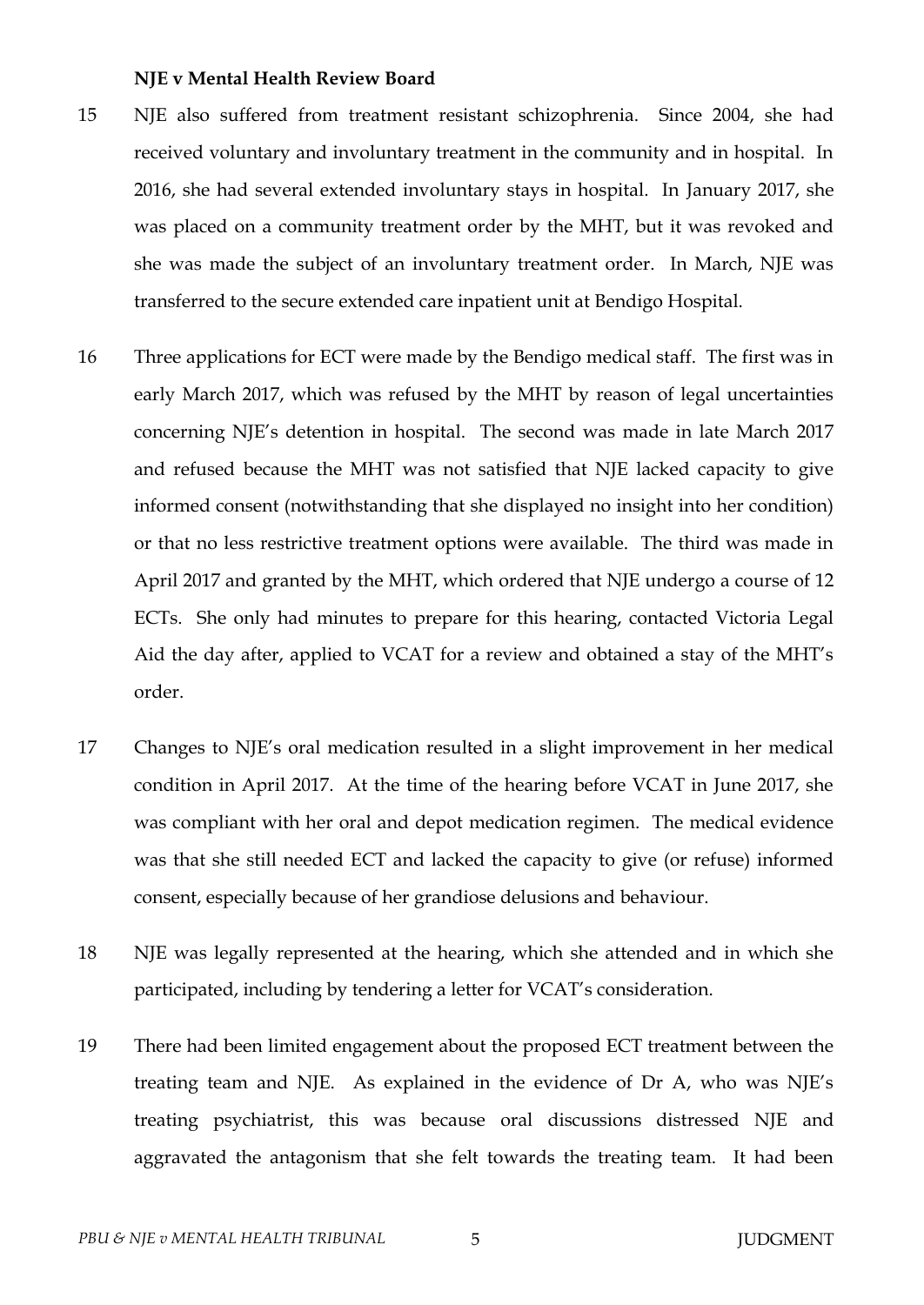determined that providing written information was preferable, which was done in mid-April.

20 Dr A deposed that NJE could read, understand and remember the information given to her about ECT (paras 68(1)(a) and (b) of the *Mental Health Act*), but Dr A was of the view that NJE lacked capacity to use and weigh information (para  $68(1)(c)$ ). Dr A deposed that:

> [T]his was because NJE did not accept that she had treatment resistant schizophrenia or indeed a mental illness. As a consequence, NJE did not understand why ECT had been recommended for her or the possible benefits to her.

21 Dr A gave evidence of his observations of NJE:

NJE spoke and wrote about her 'working', while in hospital, as a licensed and registered Master of a modality known as 'Melchizedek Method of Healing'. A nurse in attendance at the hearing described NJE as being frequently active and awake during the night and that NJE would explain her state of wakefulness by saying that she was 'working' as a psychic healer.

Dr A described NJE experiencing grandiose delusions and hallucinations despite believing that she was not hallucinating. NJE had told Dr A that she did not want ECT because it would interfere with her psychic abilities and her 'work' as a healer.

- 22 NJE's legal representative was critical of the hospital treating team. She contended that it should have made greater attempts to engage with NJE in relation to ECT. She submitted that, as late as early March 2017, the MHT had found that NJE had the capacity to make an informed decision notwithstanding her lack of insight. VCAT did not accept this submission.
- 23 VCAT found that NJE met the criteria in paras  $68(1)(a)$ , (b) and (d):

I was satisfied that NJE had an understanding about ECT treatment as described in section 68 of the MHA in that she could understand the information, could remember it and could communicate her wishes and her anxieties.

It is reasonable to infer that VCAT accepted that, in doing so, NJE understood that ECT was a procedure that would result in her having seizures and that she was concerned that it may cause her to have memory problems, as her legal representative submitted. It is reasonable to infer that, in doing so, VCAT also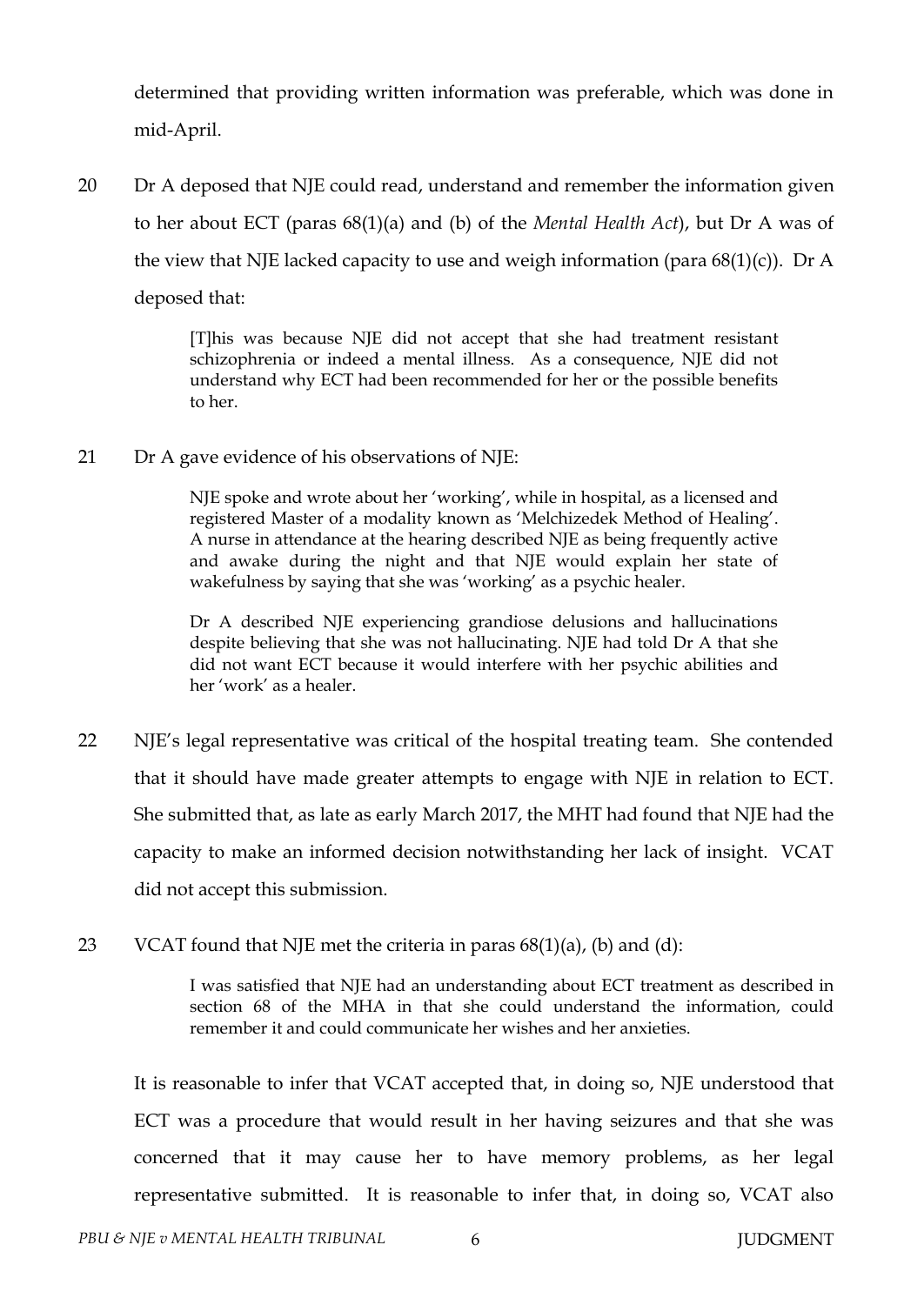accepted the submission made for NJE that her preferred alternative to ECT was remaining in hospital for an extended period and the trialling of alternative medications, possibly Clozapine.

24 However, VCAT found under s 68(1)(c) that NJE could not use and weigh information relevant to the decision:

> To *use and weigh* requires a person to carefully consider the advantages and disadvantages of a situation or proposal before making a decision. NJE could not apply herself in that way. Her decision to refuse ECT was made without prior consideration of the advantages or disadvantages. NJE could not *use and weigh* the information because she could not conceive that it applied to her situation because it was her belief that she did not have a mental illness… It was not that NJE did not understand but rather that she could not be persuaded that the information was relevant to her (italics in original)…

- 25 VCAT did not consider that NJE's capacity to give informed consent would be enhanced by the provision of more or differently formatted information. It accepted the evidence of Dr A that additional attempts to discuss, or provide more written information about, ECT only aggravated NJE. VCAT found that '[i]t was not that NJE did not understand but rather that she could not be persuaded that the information was relevant to her'.
- 26 Moving to whether there was no less restrictive way for NJE to be treated, it was submitted for NJE that the purposes of the treatment criterion in s 5(b) informed consideration of this issue under  $s \frac{96(1)(a)(ii)}{i}$ . VCAT did not proceed in this way but applied the latter provision according to its terms, as had been done in PBU's case. It is clear from the evidence that NJE did not need immediate treatment to prevent a serious deterioration of her health or harm to herself or others.
- 27 NJE's strongly and consistently expressed view and preference, of which VCAT made note, was to remain in hospital and continue to receive depot and oral medication. VCAT said that it gave weight to the medical evidence that 'ECT was the only treatment that has a chance to address both positive and negative symptoms' of NJE's schizophrenia.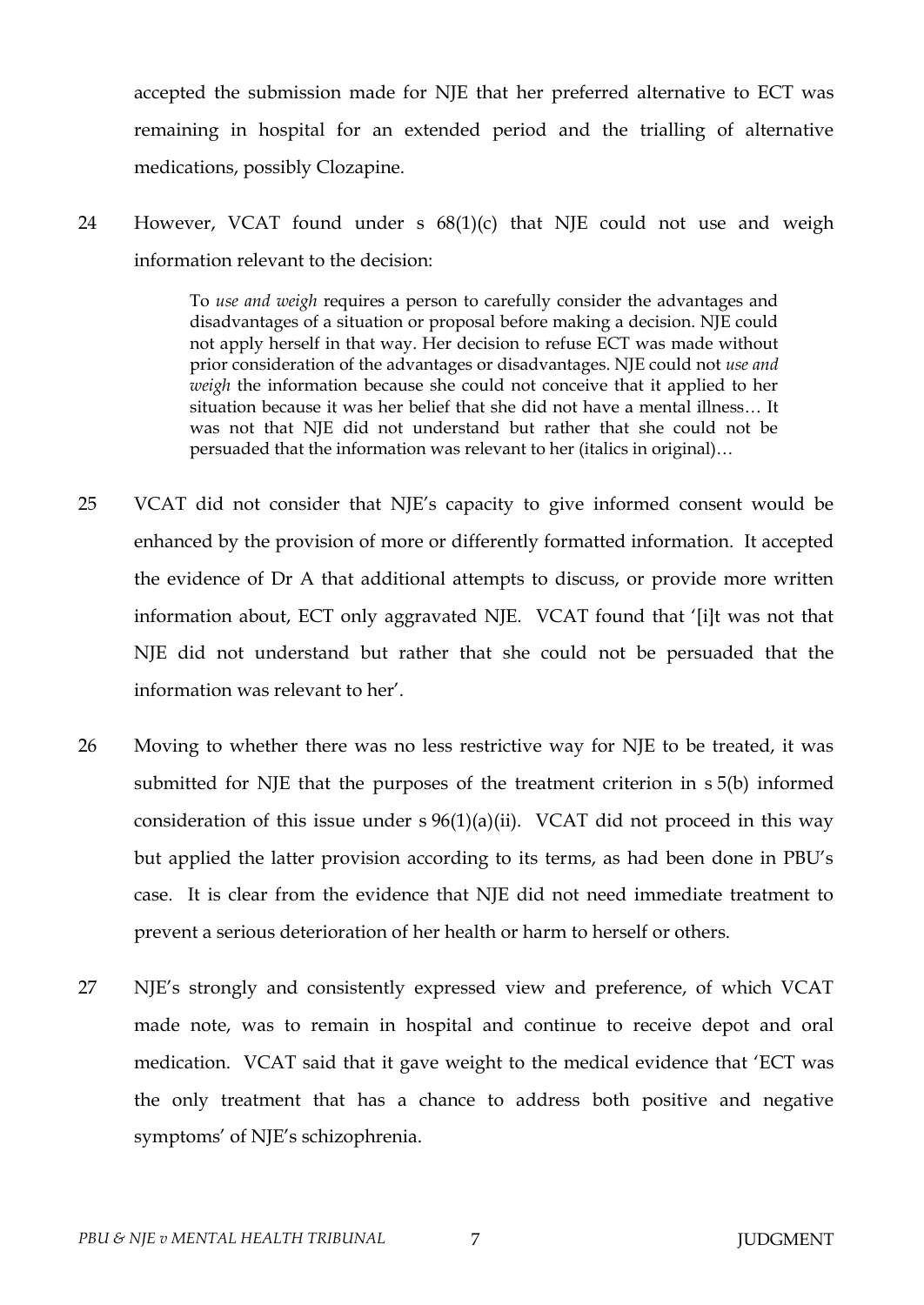28 VCAT acknowledged NJE's fears that ECT 'would interfere with her psychic powers which she values'. But it treated her beliefs about these powers as 'positive symptoms (hallucinations and delusions that she is able to treat and cure others) …'. In the analysis of whether no less restrictive treatment option was available, NJE's beliefs in this connection constituted a consideration in favour of ECT:

> I read with concern the reports which described NJE's fixed delusions. NJE spends several nights per week without sleep believing that she is working and that she has psychic healing powers.<sup>3</sup>

- 29 In rejecting NJE's preference for maintaining the present treatment as a less restrictive option, VCAT held that s 93(2)(a) required that it 'consider NJE's views and preferences in respect of any "*beneficial*" alternative treatments' (emphasis in original). Taking into account the definition of 'treatment' in s 6(a) and following the decision of VCAT in PBU's case, it held that the treatment had to be one that remedied or alleviated the symptoms and reduced the effects of the person's mental illness.
- 30 VCAT accepted the medical evidence that multiple anti-psychotics had been unsuccessful in treating NJE. As the least restrictive option, it accepted the treating team's proposal of ECT followed by a trial of Clozapine (with appropriate blood testing) followed by engagement with NJE about the 'lifestyle choices' that she made in the community, which would only be possible after her health likely stabilised after ECT.
- 31 VCAT did not accept the submission made for NJE that the least restrictive treatment option was to act on her improved mental state and allow her current less restrictive medication to continue. It held that NJE was still experiencing negative and positive symptoms by reason of her mental illness and that ECT offered the best hope of the optimum therapeutic outcome, and promotion of recovery<sup>4</sup> and full participation in community life.

<sup>&</sup>lt;sup>3</sup> The evidence was that she was frequently active and awake during the night: see above.

<sup>&</sup>lt;sup>4</sup> On the significance of the concept of recovery in the statutory scheme, see below.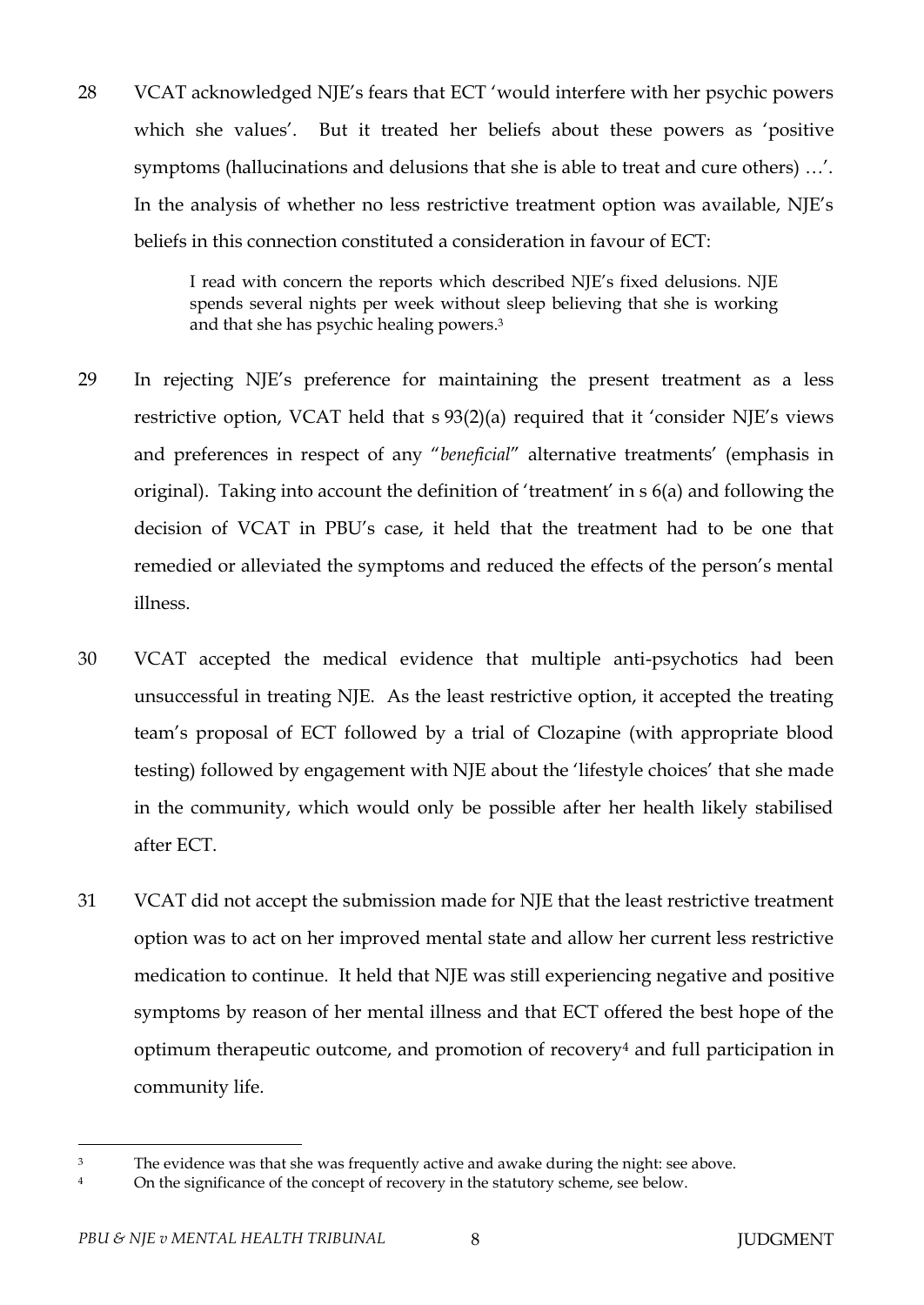## **LEGAL ISSUES FOR DETERMINATION**

## **Secretary's applications for intervention**

- 32 The Secretary applies:
	- to be joined as an intervener in the two proceedings pursuant to r 9.06 of the *Supreme Court (General Civil Procedure) Rules 2015* (Vic);
	- alternatively, to be joined as an *amicus curiae* (friend of the court) in the proceedings pursuant to the court's inherent jurisdiction.
- 33 PBU and NJE oppose the primary applications and do not oppose the alternative applications.
- 34 The Secretary was not a party to the proceedings before the MHT and VCAT. In the proceedings before the MHT, the parties were PBU and NJE on the one side and the hospitals on the other side. In the proceedings before VCAT, the parties were PBU and NJE on the one side and the MHT and the hospitals on the other side.
- 35 The parties in the appeal proceedings in this court reflect the position in the proceedings before VCAT. PBU and NJE stand on the one side and the MHT and the hospitals stand on the other side.
- 36 As is usual and appropriate, the MHT has filed submitting appearances in accordance with *R v Australian Broadcasting Tribunal; Ex parte Hardiman*. 5
- 37 For whatever reason, hospital parties in proceedings like the present sometimes take no part, leaving the patient to run the case. This has occurred in the present proceedings. However, in order to ensure that legal issues are fully addressed, it is common, with the leave of the court, for the Secretary to perform the role of proper contradictor in proceedings that take this course.

 $\overline{a}$ 5

<sup>(1980) 144</sup> CLR 13, 35–6 (Gibbs, Stephen, Mason, Aickin and Wilson JJ).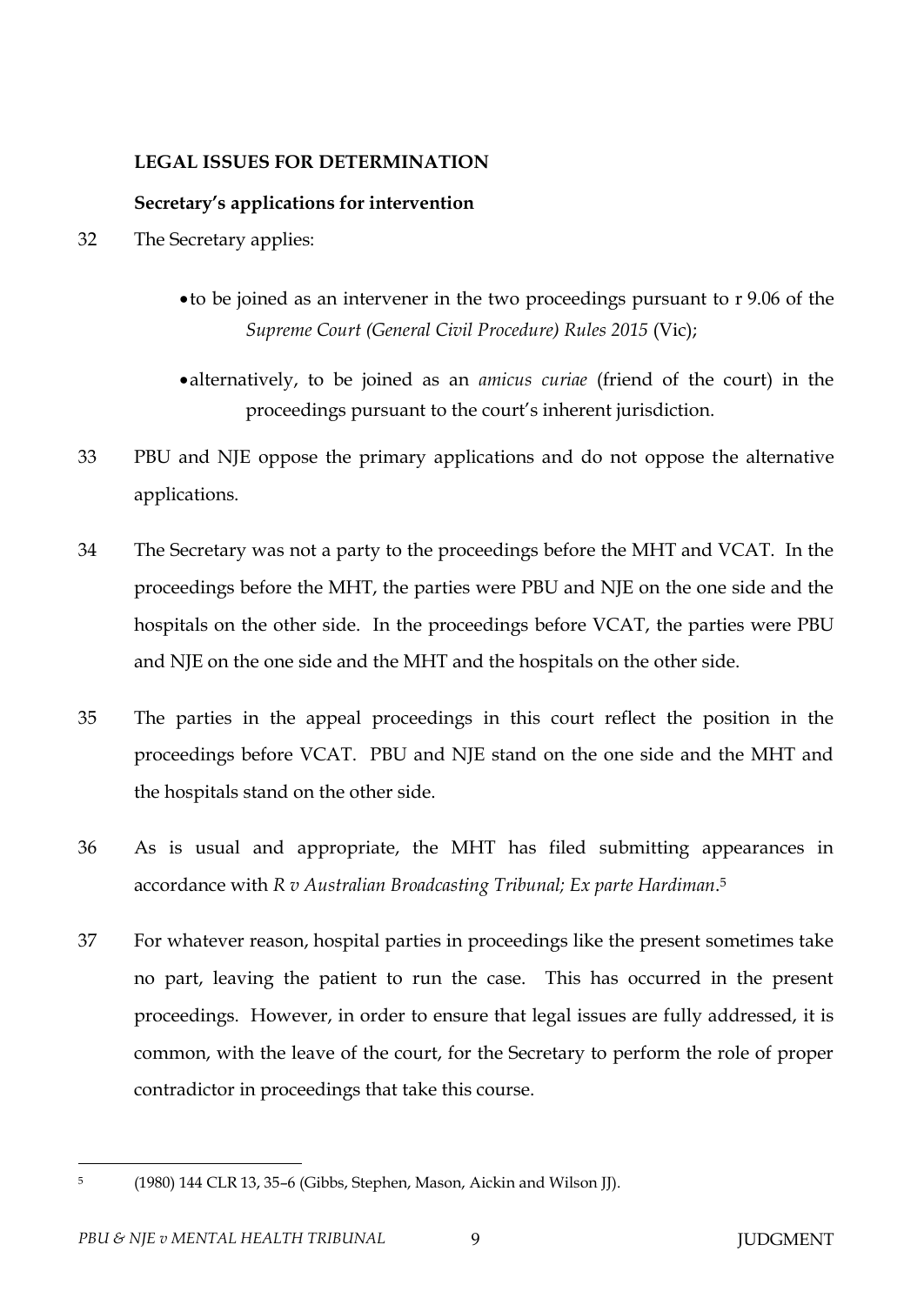- 38 Understandably, the Secretary would prefer to be joined as an intervener in these proceedings under r 9.06, because this would mean that the Secretary would have all the rights of a party, including appeal rights.<sup>6</sup> But the authorities make very clear that joinder on this basis can only be ordered where the applicant's legal interests would be directly affected by the outcome of the proceeding.7 On no view is this so in relation to the Secretary in the present cases and therefore the applications for joinder of the Secretary as an intervener under r 9.06 must be refused.
- 39 It is different with applications to be heard as *amicus curiae* (friend of the court). The grant of leave for a person to appear in this way 'is not dependent upon the same conditions in relation to legal interests as the grant of leave to intervene'.8 In *Priest v West*, Maxwell P, Harper JA and Kyrou AJA set out the following principles by way of guidance in relation to the granting of such leave:<sup>9</sup>

The court has a broad discretion to allow a person to appear as a friend of the court. <sup>10</sup> Where it is in the interests of justice to do so, the court can hear a friend of the court by allowing him or her to make oral submissions or to file written submissions, or to do both.<sup>11</sup> Only in an exceptional case will a friend of the court be permitted to adduce evidence or to raise a new issue or special defence.<sup>12</sup>

The court's power to grant such leave is not limited to any particular individuals or organisations or to any particular types of cases or circumstances.13 The individuals or organisations may include the holder of a non-governmental office,<sup>14</sup> a Minister of the Crown,<sup>15</sup> a public interest body,<sup>16</sup> or a professional organisation.<sup>17</sup>

<sup>6</sup> *Priest v West* (2011) 35 VR 225, 232–3 [30] (Maxwell P, Harper JA and Kyrou AJA) ('*Priest*').

<sup>7</sup> *Roadshow Films Pty Ltd v iiNet Ltd* (2011) 248 CLR 37, 38–9 [2] (French CJ, Gummow, Hayne, Crennan and Kiefel JJ) ('*Roadshow Films*'), citing *Levy v Victoria* (1997) 189 CLR 579, 600–5 (Brennan CJ) ('*Levy*'); *Priest* (2011) 35 VR 225, 232 [29] (Maxwell P, Harper JA and Kyrou AJA).

<sup>8</sup> *Roadshow Films* (2011) 248 CLR 37, 39 [3] (French CJ, Gummow, Hayne, Crennan and Kiefel JJ).

<sup>9</sup> (2011) 35 VR 225, 233–4 [31]–[35].

<sup>10</sup> *Levy* (1997) 189 CLR 579, 604; *Karam v Palmone Shoes Pty Ltd* [2010] VSCA 252 (29 September 2010) [3].

<sup>11</sup> *United States Tobacco Co v Minister for Consumer Affairs* (1988) 20 FCR 520, 534 ('*United States Tobacco*'); *Levy* (1997) 189 CLR 579, 604–5; *Breen v Williams* (1994) 35 NSWLR 522, 532–3 ('*Breen*'); *Re BWV; Ex parte Gardner* (2003) 7 VR 487, 490–1 [12]–[17] ('*BWV')*.

<sup>12</sup> *Re Medical Assessment Panel; Ex parte Symons* (2003) 27 WAR 242, 250 [20].

<sup>13</sup> *United States Tobacco* (1988) 20 FCR 520, 535.

<sup>14</sup> See, eg, *BWV* (2003) 7 VR 487, 490 [16] (Catholic Archbishop of Melbourne); *R v Murphy* (1986) 5 NSWLR 18, 24–5 (President of the Senate).

<sup>15</sup> For example, *Domaszewicz v State Coroner* (2004) 11 VR 237, 242 [20] (Attorney-General); *Y v Austin Health* (2005) 13 VR 363, 366 [11]–[12] (Attorney-General); *Zukanovic v Magistrates' Court of Victoria*  [2011] VSC 141 (20 April 2011) [26] (Attorney-General).

<sup>16</sup> *BWV* (2003) 7 VR 487, 490 [15]–[16] (Right to Life Australia Inc and Catholic Health Australia Inc);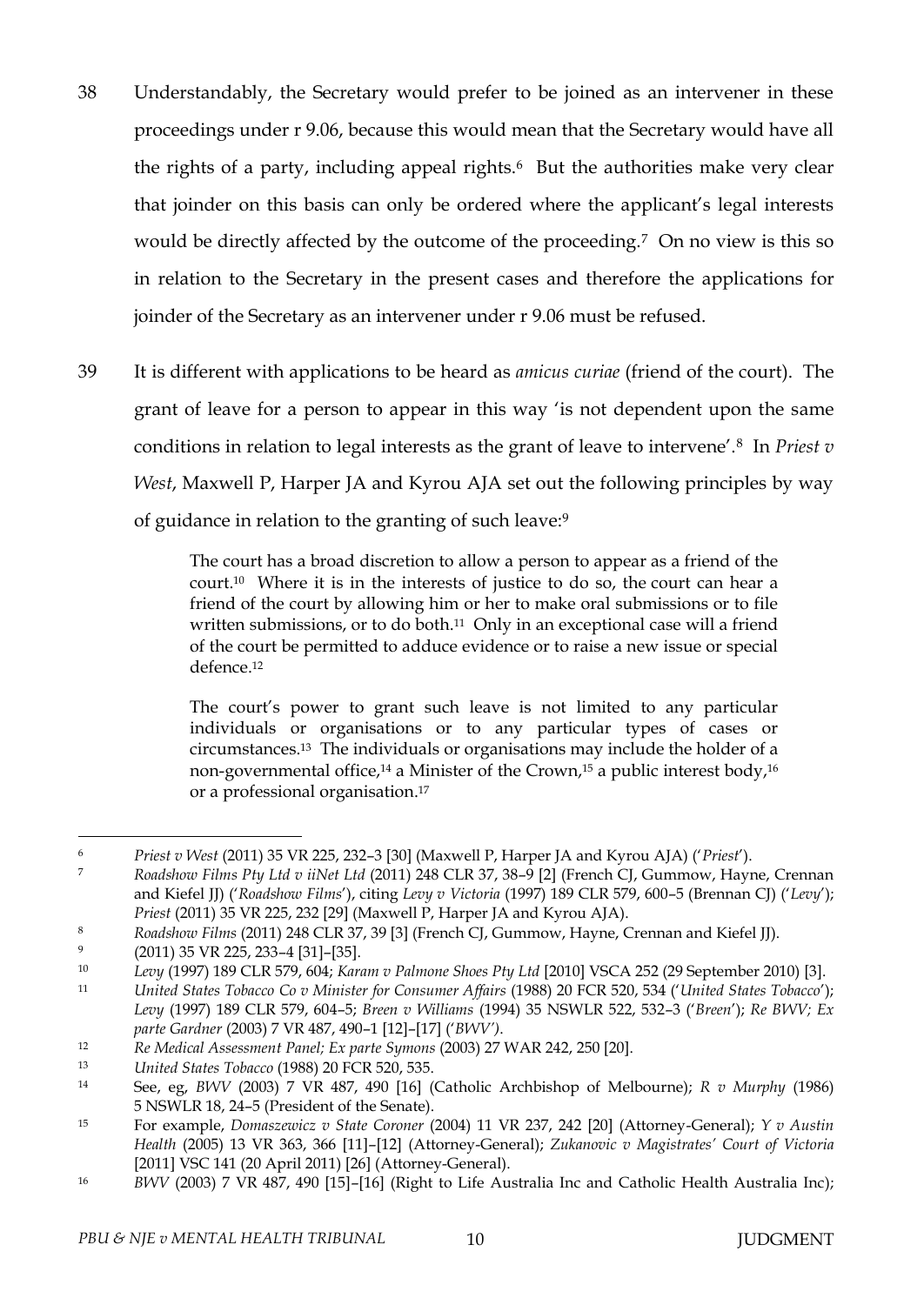Ordinarily, the court will not grant such leave unless it is of the opinion that the person will be able to assist the court in a way that the court would not otherwise have been assisted.18 Even when that criterion is satisfied, the court will need to be persuaded that the grant of leave will not result in additional costs to the parties, or delay in the proceeding, which would be disproportionate to the assistance expected to be derived.<sup>19</sup>

Matters to be considered in determining whether to grant leave to a person to appear as a friend of the court include:

- (a) whether the intervention is apt to assist the court in deciding the instant case;
- (b) whether it is in the parties' interest to allow the intervention;
- (c) whether the intervention will occupy time unnecessarily;
- (d) whether the intervention will add inappropriately to the costs of the proceeding.<sup>20</sup>

The assistance of a friend of the court may be indispensable if there would otherwise be no proper contradictor. That appears to have been the basis upon which the Victorian Attorney-General was granted leave to appear in *Re BWV; Ex parte Gardner*<sup>21</sup> and in *Domaszewicz v State Coroner*. 22

40 Applying these principles in the present case, I grant leave to the Secretary in both proceedings to appear as *amicus curiae* (friend of the court). The legal issues raised in the appeals are complex and have considerable public importance, especially in relation to the interaction between the *Mental Health Act* and the Charter in the context of compulsory ECT and of assessing the capacity of persons with mental illness to give informed consent. Without participation by the Secretary, there would be no proper contradictor in either proceeding. By reason of the Secretary being responsible for the administration of the *Mental Health Act*, the Secretary has expertise in relation to the interpretation and application of that Act, and also its interaction with the Charter. The court has been substantially assisted by the

*Breen* (1994) 35 NSWLR 522, 532–3 (Public Interest Advocacy Centre); *Levy* (1997) 189 CLR 579, 593 (Australian Press Council); *Commonwealth v Tasmania* (1983) 158 CLR 1, 50–1 (Tasmanian Wilderness Society); *National Australia Bank v Hokit Pty Ltd* (1996) 39 NSWLR 377, 380 (Consumers Federation of Australia) ('*Hokit*').

<sup>17</sup> *Levy* (1997) 189 CLR 579, 593 (Media, Entertainment and Arts Alliance).

<sup>18</sup> Ibid 604–5. See, eg, *Project Blue Sky Inc v Australian Broadcasting Authority* (1998) 194 CLR 355, 359.

<sup>19</sup> *Levy* (1997) 189 CLR 579, 604–5.

<sup>20</sup> *Hokit* (1996) 39 NSWLR 377, 381.

<sup>21</sup> (2003) 7 VR 487, 490 [13].

<sup>22</sup> (2004) 11 VR 237, 242 [20].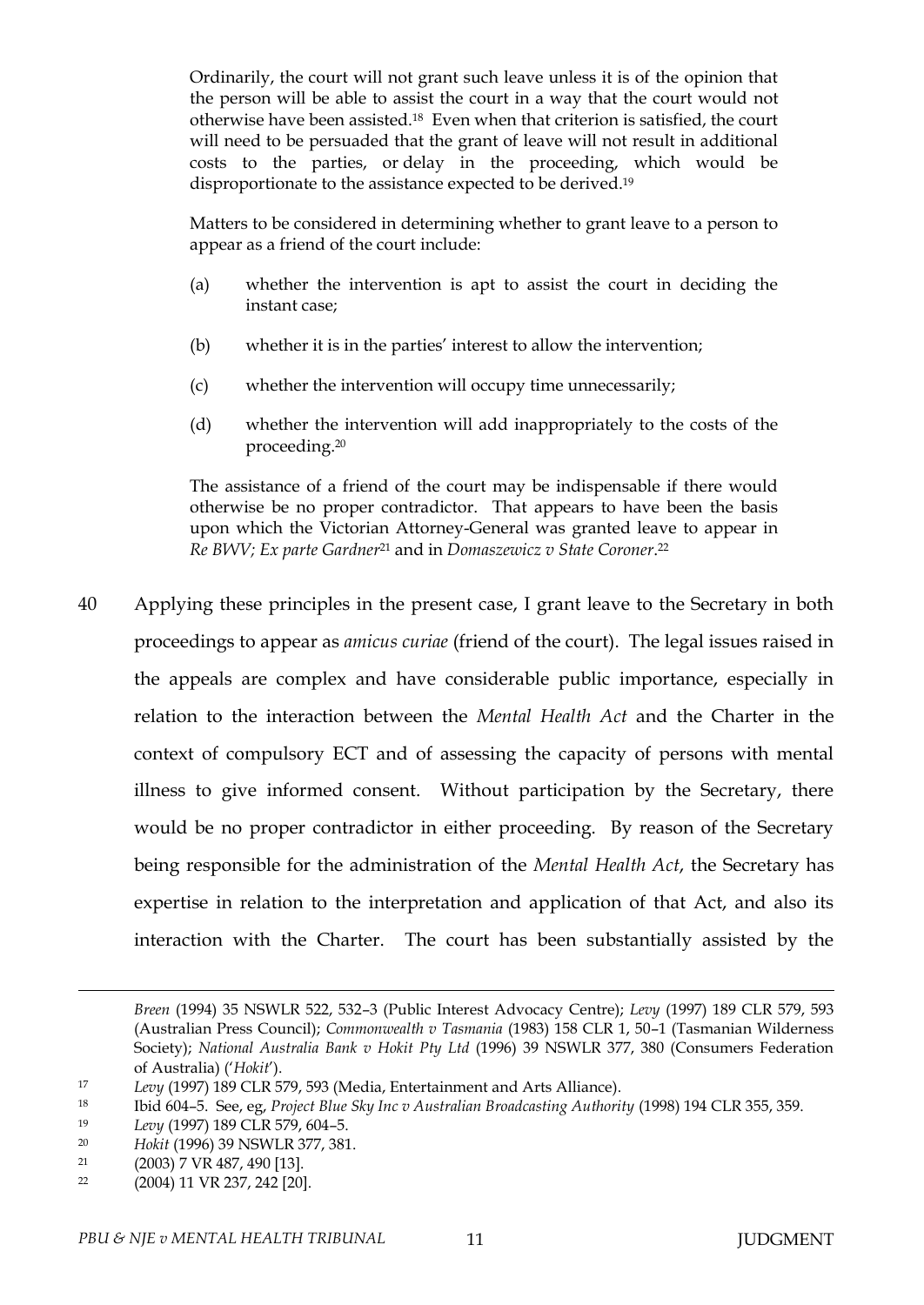Secretary's submissions. In the circumstances, the submissions have been indispensable.

# **Questions of law and grounds of appeal**

- 41 Section 148(1)(b) of the *Victorian Civil and Administrative Tribunal Act* permits a party to appeal against an order of VCAT only on 'a question of law'. The jurisdiction of the court in such appeals is confined to the determination of a question of law.<sup>23</sup> Leave to appeal is required and here will be granted in both cases. Having regard to the issues raised in the appeals, this is plainly called for by the governing principles.<sup>24</sup>
- 42 Drawing upon questions of law specified in the proposed notices of appeal, PBU and NJE identified four common grounds of appeal. These were grounds 1, 2, 4 and 5 in the case of PBU (which corresponded to grounds 1, 2, 4 and 3 respectively in the case of NJE) as follows:
	- 1. The Tribunal erred by failing to apply the test for 'capacity to give informed consent' in s 68(1) of the MH Act, but instead applying the different test whether PBU accepted the diagnosis for which ECT was proposed.
	- 2. The Tribunal must have misunderstood ss  $68(1)$  and  $96(1)(a)(i)$  of the MH Act: on the facts as found, had it correctly understood s 68(1), the Tribunal could not have concluded that PBU '[did] not have the capacity to give informed consent' to ECT, within the meaning of s  $96(1)(a)(i)$ .
	- 4. Alternatively to Grounds 1 and 2, the Tribunal's reasons failed to comply with s 117 of the VCAT Act, or were otherwise inadequate, because they did not disclose how the Tribunal applied the test in s 68(1) of the MH Act to the facts as found such as to conclude that PBU '[did] not have the capacity to give informed consent' to ECT, within the meaning of  $s \frac{96(1)}{a}(i)$ .

…

 $\overline{a}$ <sup>23</sup> *Roy Morgan Research Centre Pty Ltd v Commissioner of State Revenue* (2001) 207 CLR 72, 79 [15] (Gaudron, Gummow, Hayne and Callinan JJ).

<sup>24</sup> See *Department of Premier and Cabinet v Hulls* [1999] 3 VR 331, 335-7 (Phillips JA, Tadgell and Batt JJA agreeing); *Myers v Medical Practitioners' Board of Victoria* (2007) 18 VR 48, 55-7 [28]-[31] (Warren CJ, Chernov JA and Bell AJA agreeing)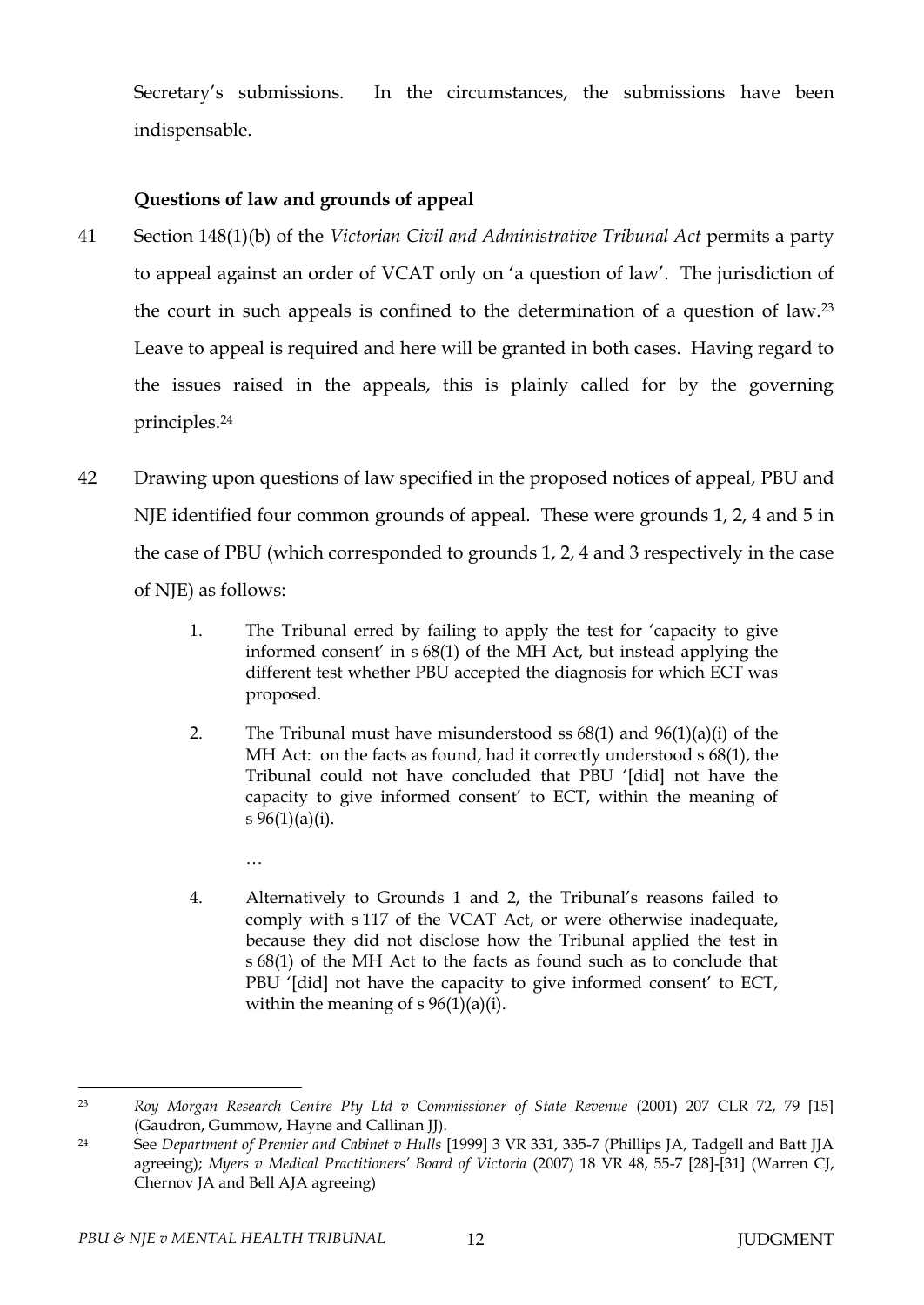- 5. The Tribunal erred by concluding that continuing with the same treatment was not a 'less restrictive way for the patient to be treated' because it would 'amount to a failure to provide the treatment' required by s 72 of the MH Act, being treatment for the purposes identified in ss  $6(1)(a)$  and  $11(1)(b)$  of the MH Act, unconstrained by s 5(b).
- 43 In PBU, the following further ground of appeal was identified:
	- 3. (a) Before making the Order, the Tribunal was required to consider what matter in  $s$  68(1)(a), (b), (c) or (d) satisfied it that the criterion in  $s \frac{96(1)(a)(i)}{i}$  was met. It failed to do so.
		- (b) The rights conferred by ss 8(2) and (3), 10(b) and (c), 13, 14(1), 15(1), 21(1) and 22(1) of the Charter were relevant in the decision made by the Tribunal. The Tribunal failed to give proper consideration to those rights, within the meaning of s 38(1) of the Charter, because it failed to consider, expressly or at all, each of the matters in ss 68 and 69 in determining that PBU '[did] not have the capacity to give informed consent' to ECT, within the meaning of s  $96(1)(a)(i)$ .
- 44 In NJE, the following further grounds of appeal were identified:
	- 5. The Tribunal misconstrued and misapplied s 68(1)(c) of the MH Act by asking whether the Plaintiff could 'use *and* weigh' the information, when the correct test was whether the Plaintiff was not able to 'use *or* weigh' the information, and consequently the Tribunal failed to consider whether the Plaintiff was not able to do one, or the other, but not both.
	- 6 Alternatively to ground 1, the Tribunal erred by directing itself that s  $68(1)(c)$  'requires a person to carefully consider the advantages and disadvantages of a situation or proposal before making a decision'.<sup>25</sup>

# **Determination of common ground 4 and ground 5 (NJE)**

# *Common ground 4*

45 Under common ground 4, PBU and NJE contend that VCAT erred in law by failing to comply with its obligation in s 117(1) of the *Victorian Civil and Administrative Tribunal Act* to give adequate reasons for decision. As a decision under s 96(1)(a)(i) of the *Mental Health Act* involves the application of the criteria specified in s 68(1)(a)–

 $\overline{a}$ <sup>25</sup> NJE was granted leave to add this ground.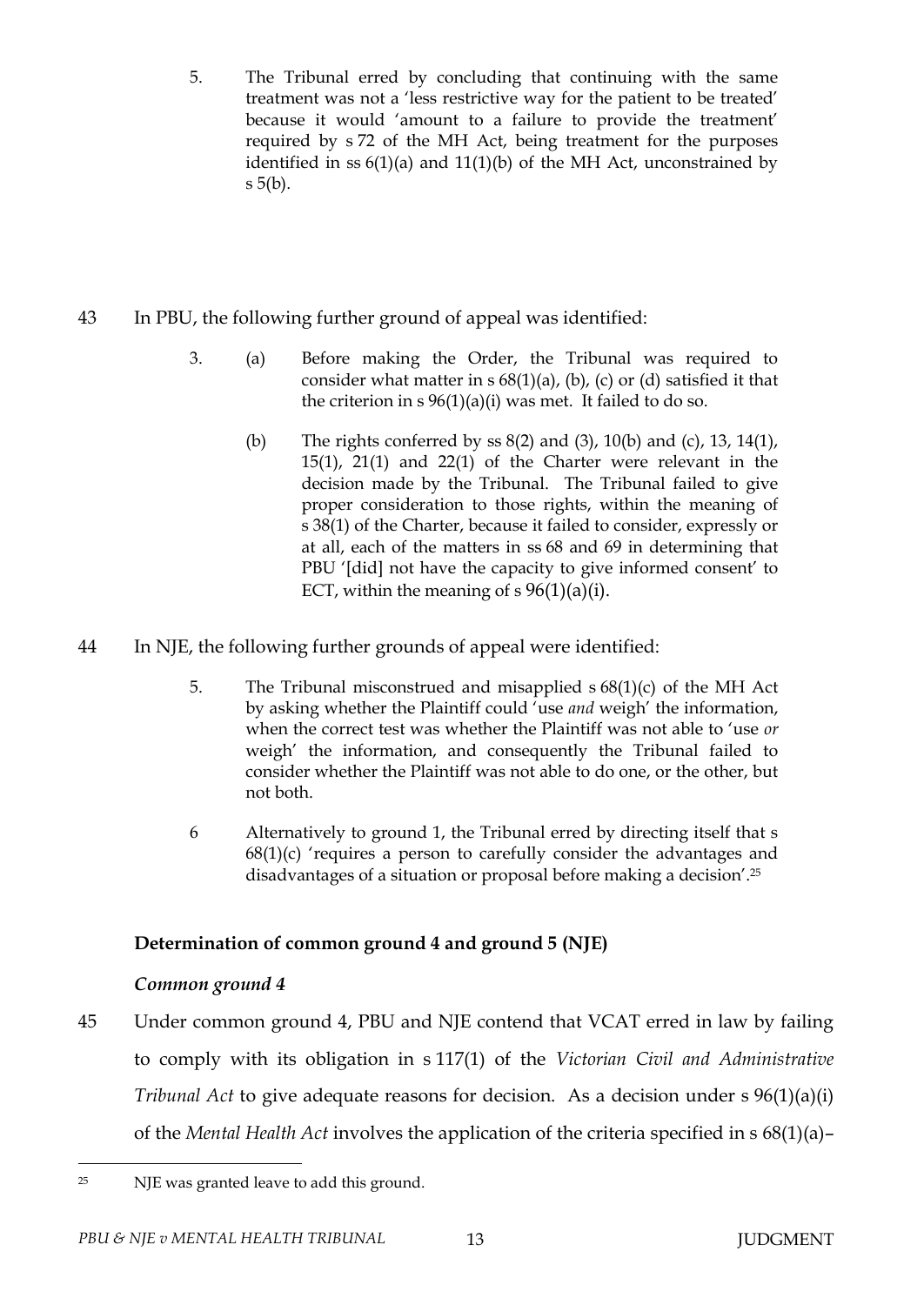(d), VCAT was required by s 117(5) of the *Victorian Civil and Administrative Tribunal Act* to include in its reasons its findings of fact in relation to each of these criteria, which it did not do. Reciting the evidence was not itself sufficient. The submissions acknowledged that VCAT's reasons for decision in the case of NJE were more specific in detail than its reasons in the case of PBU.

- 46 The Secretary submitted that VCAT was required to conduct the proceeding with as little formality and technicality, and as much speed, as possible (s 98(1)(d) of the *Victorian Civil and Administrative Tribunal Act*). Its primary obligation under s 117(1) and (5) was to give reasons disclosing the path of its reasoning, which it fulfilled. The evidence was not simply recited but was evaluated. The criteria in  $s$  68(1)(a)–(d) of the *Mental Health Act* were identified and applied. It was not necessary for the consideration and analysis to be related to each and all of the specified criteria. The relevant factors were discussed and necessary findings were made.
- 47 The general principles were not in dispute and generally described in *Remanet Pty*  Ltd v Georgescu.<sup>26</sup> Applying those principles, I do not accept the submissions made for PBU and NJE and accept the submissions made for the Secretary under this ground. The reasons for decision in both cases disclose the path of VCAT's reasoning and why it found that PBU and NJE lacked the capacity to give informed consent. Reading the reasons for decision fairly, in context and as a whole,<sup>27</sup> this conclusion can be readily comprehended and related to the findings made, although it was vitiated by errors of law that I will later examine.
- 48 Common ground 4 will therefore be rejected.

#### *Ground 5 (NJE)*

 $\overline{a}$ 

49 The submissions made for NJE under ground 5 were based on VCAT's reference to the criterion in s 68(1)(c) as being that the person had to be able to '*use and weigh*'

<sup>26</sup> [2017] VSC 367 (23 June 2017) [8] (Ierodiaconou AsJ).

<sup>27</sup> *Shock Records Pty Ltd v Jones* [2006] VSCA 180 (7 September 2006) [85] (Bell AJA, Callaway and Ashley JJA agreeing); *Hesse Blind Roller Company Pty Ltd v Hamitoski* [2006] VSCA 121 (8 June 2006) [3] (Ashley JA), [19]–[22] (Redlich JA).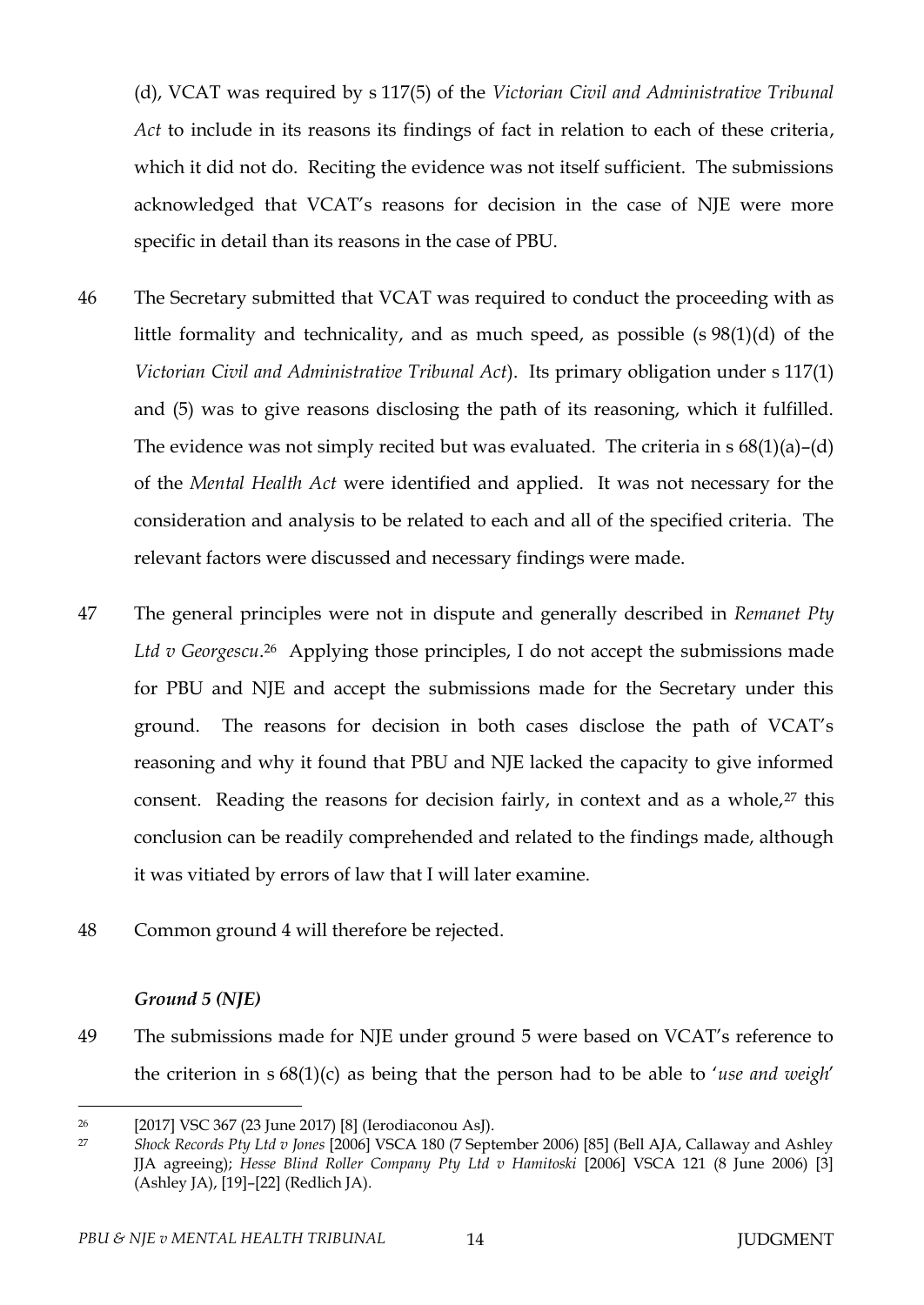(italics in original in reasons for decision) the relevant information. The expressed criterion is actually that she be able to 'use *or* weigh' (italics added) the information.

- 50 It was submitted for NJE that it was sufficient under s 68(1)(c) for the person to be able to use *or* weigh the information. The two processes of cognition are different. 'Using' is broader than 'weighing', and either is sufficient. VCAT erred in law by adopting a more stringent test that addressed whether NJE had the ability to undertake both forms of cognition.
- 51 The Secretary submitted that VCAT correctly stated the terms of s 68(1)(c) earlier in its reasons. Read fairly as a whole, the reasons reveal that it correctly applied the test in that provision, despite substituting the word 'and' for the word 'or' in some places. These submissions should be accepted.
- 52 The words in s 68(1)(c) of the *Mental Health Act* are 'use *or* weigh' not 'use *and* weigh' (emphasis added), as in the parent provision in s 3(1)(c) of the *Mental Capacity Act 2005* (UK). The extrinsic materials do not assist in identifying the intended meaning of these words, which must be interpreted by reference to the actual language used, having regard to their purpose and context.<sup>28</sup>
- 53 I do not think these words express a single idea such that it does not matter whether one says 'use *or* weigh' or 'use *and* weigh'. Meaning must be given to each of the words. The verb 'use' relevantly means 'to employ for some purpose; to put into service; turn to account' and 'to avail oneself of; apply to one's own purposes'.29 The verb 'weigh' relevantly means 'balance in the mind'.30 I reject a meaning like '*carefully* balance in the mind' because the context is a provision that specifies a capacity test in which careful weighing is not required (see below).
- 54 The real question is whether the particle 'or' is used in the disjunctive or the conjunctive sense. I think the answer is that it is used in either or both senses

<sup>28</sup> *Alcan (NT) Alumina Pty Ltd v Commissioner of Territory Revenue (Northern Territory)* (2009) 239 CLR 27, [4] (French CJ), [47] (Hayne, Heydon, Crennan and Kiefel JJ).

<sup>29</sup> *Macquarie Dictionary* (Macquarie Dictionary Publishers, 7th ed, 2017) vol 2, 1653.

<sup>30</sup> Ibid 1702.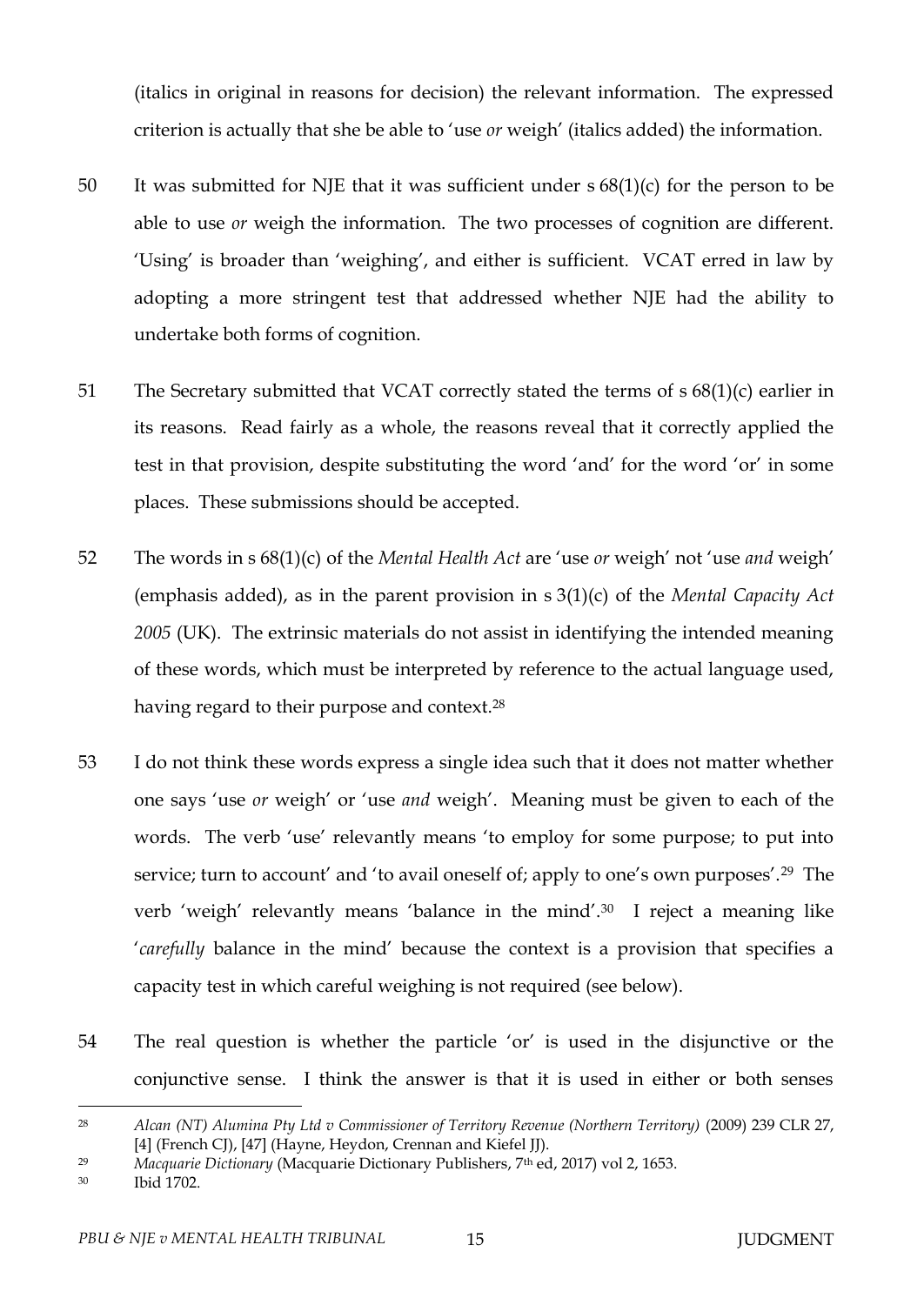depending on the circumstances. Certain information relevant to the decision is capable of being used; other information is capable of being weighed; and other information is capable of being both used and weighed. The expression 'use or weigh' requires the person to be capable of using or weighing information relevant to the decision depending upon the circumstances, particularly the nature, purpose and effect of the treatment decision and the nature and content of the information. Depending upon those circumstances, it may be necessary for the person to be capable of doing one or the other or both.

- 55 Because  $s 68(1)(c)$  has an application that depends upon the circumstances, it is perfectly natural to refer to the specified capability in terms of 'using or weighing' and 'using and weighing', as VCAT did. It will be seen below that some English judges have done the same thing in relation to the parent legislation. The important thing is that, having regard to the nature, purpose and effect of the treatment decision and the nature and content of the relevant information, VCAT properly determines whether the person is able to use or weigh the information.
- 56 In the case of NJE, VCAT approached the application of the test in s 68(1)(c) upon the basis that NJE had to be able to both use *and* weigh the information. In the circumstances, NJE had to be able to do so, indeed the relevant information could not be used without being weighed (but only to the low threshold of capacity that is stipulated (see below)). In applying the capacity test in  $s$  68(1)(c), VCAT did not err in this respect, although it did in others.
- 57 Ground 5 (NJE) will therefore be rejected.

#### **Determination of remaining grounds**

58 Having regard to the way in which the appeals were run, the many substantive and subsidiary issues of law raised by the remaining grounds of appeal may fairly and adequately be stated as follows: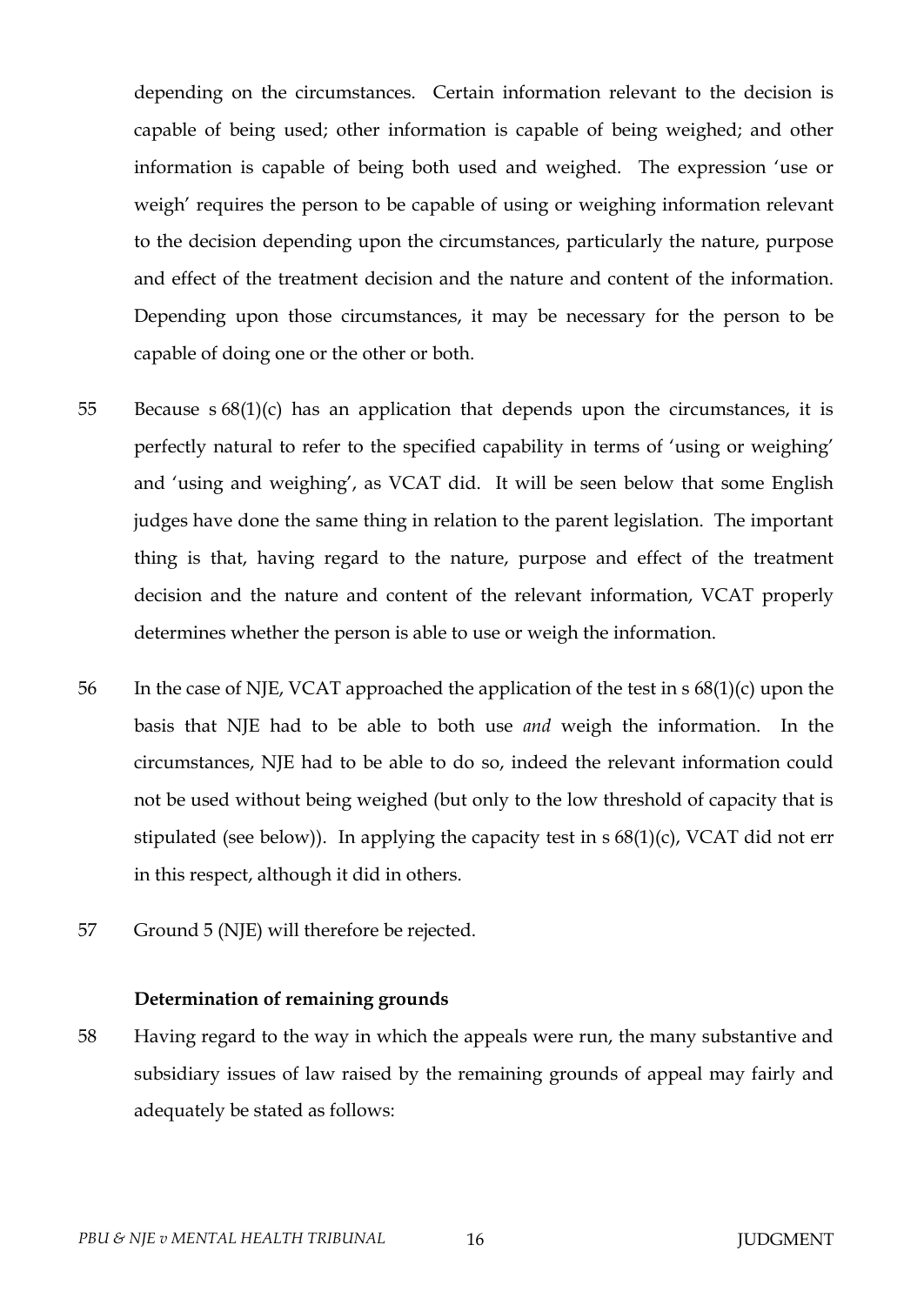- (1) Whether VCAT erred in law in interpreting and applying the 'capacity to give informed consent' test referred to in s 96(1)(a)(i) of the *Mental Health Act*.
- (2) Whether VCAT erred in law in interpreting and applying the 'no less restrictive way for the patient to be treated' test specified in s  $96(1)(a)(ii)$ .
- 59 The legal issues raised under para (1) relate to common grounds 1 and 2, ground 3(a) (PBU) and ground 6 (NJE). The legal issues in para (2) relate to common ground 5. Determination of those legal issues will determine those grounds. It will not be necessary to determine any other grounds.

## **Issues arising under the Charter**

- 60 In the appeals of both PBU and NJE, notices were served on the Attorney-General and the Victorian Equal Opportunity and Human Rights Commission under s 35(1)(a) of the Charter. These specified questions of law arising with respect to the application of the Charter to the operation of the *Mental Health Act* and the interpretation of the provisions of that Act in accordance with the Charter.
- 61 The notice served in the case of PBU specified the following questions arising under the Charter:
	- 3. A question arises with respect to the interpretation of ss 68(1) and 96(1)(a)(i) of the *Mental Health Act 2014* (Vic) (the *Mental Health Act*) in accordance with s 32 of the Charter, read together with ss 8(2) and (3), 10(b) and (c), 13, 14(1), 15(1), 21(1) and/or 22(1) of the Charter. That question arises from the questions of law and grounds of appeal numbered 1, 2 and 3(a) in the Proposed Notice of Appeal.
	- 4. A question arises with respect to the interpretation of  $s \frac{96(1)}{a}$  (ii) of the *Mental Health Act* in accordance with s 32 of the Charter, read together with ss 8(2) and (3), 10(b) and (c), 13, 14(1), 15(1), 21(1) and/or 22(1) of the Charter. That question arises from the question of law and ground of appeal numbered 5 in the Proposed Notice of Appeal.
	- 5. A question of law arises that relates to the application of s 38(1) of the Charter to VCAT. That question arises from the question of law and ground of appeal numbered 3(b) in the Proposed Notice of Appeal.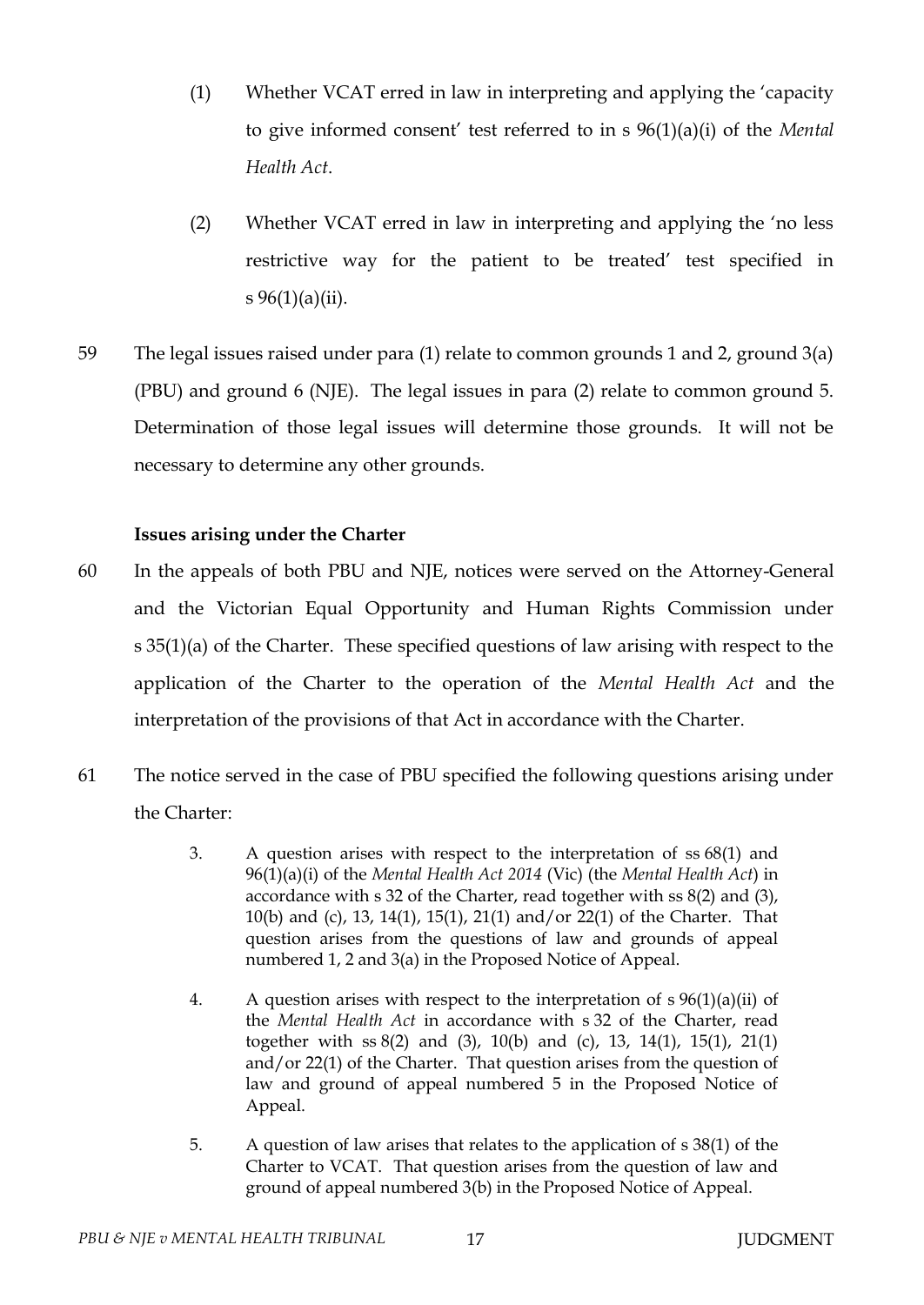The notice served in the case of NJE specified the same questions as specified in paras 3 and 4 of this notice, but in reference to grounds 1, 2 and 3 respectively of her notice of appeal. These issues arising under the Charter, as developed in oral submissions, will be addressed throughout this judgment.

62 I will begin with an overview of the *Mental Health Act*.

#### **OVERVIEW OF** *MENTAL HEALTH ACT*

#### **Treatment of persons with mental illness**

- 63 The central purpose of the *Mental Health Act* is to establish 'a legislative scheme for the assessment of persons who appear to have mental illness and for the treatment of persons with mental illness'  $(s 1(a))$ . As defined in  $s 4(1)$ , 'mental illness' is a 'medical condition that is characterised by significant disturbance of thought, mood, perception or memory'. To ensure that persons are protected from discrimination in the application of the Act, a person is not considered to have a mental illness by reason only because they exhibit the behaviours or possess the attributes specified in s 4(2). Similar protections apply in relation to assessing capacity (s 68(2)(c), set out below).<sup>31</sup>
- 64 When the legislative conditions are satisfied, the person may be subjected to compulsory treatment<sup>32</sup> under a temporary treatment order  $(s 45)$  or a treatment order (s 52). The gateway to the application of these powers is kept by the 'treatment criteria' specified in s 5. These are that:
	- (a) the person has mental illness; and
	- (b) because the person has mental illness, the person needs immediate treatment to prevent—
		- (i) serious deterioration in the person's mental or physical health; or
		- (ii) serious harm to the person or to another person; and

<sup>&</sup>lt;sup>31</sup> The Charter affords additional protection against discriminatory application of the provisions: see below.

<sup>32</sup> Under s 3(1), 'treatment' has the meaning given in s 6.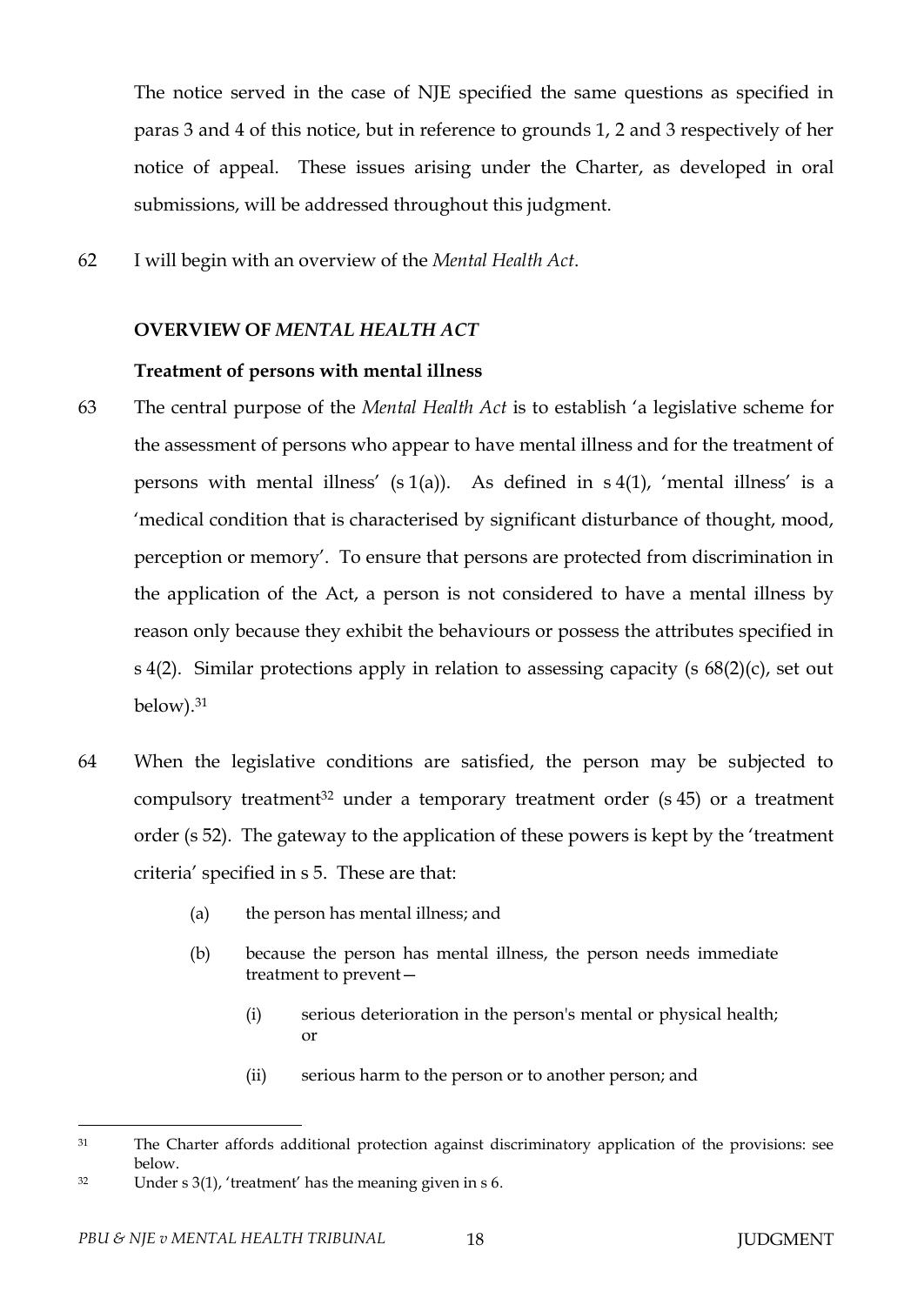- (c) the immediate treatment will be provided to the person if the person is subject to a Temporary Treatment Order or Treatment Order; and
- (d) there is no less restrictive means reasonably available to enable the person to receive the immediate treatment.

Neither a temporary treatment order (s 46(1)(b)) nor a treatment order (s 55(1)(a) and (b)) can be made with respect to a person to whom the treatment criteria do not apply.

- 65 The treatment criteria require that the person actually has a mental illness by reason of which immediate treatment of a particular kind is required, will be given and cannot reasonably be avoided. The treatment must be needed, indeed immediately needed. It must be needed for either of the specified purposes, which are to prevent not just any but a serious deterioration of the person's health and not just any but serious harm to the person or another person. A utility criterion requires that the treatment *will* be provided to the person under the order. No less restrictive means must be reasonably available to enable the person to receive the immediate treatment. As a safeguard, the treatment criteria are of continuing significance: where a temporary treatment order or a treatment order is made and an authorised psychiatrist determines that the criteria no longer apply to the person, the authorised psychiatrist must immediately revoke the order (s 61).
- 66 As regards the exercise of legal capacity, the main human rights of people with mental illness are the right to self-determination, to be free of non-consensual treatment and to personal inviolability (see below). Where the provisions of the *Mental Health Act* authorise compulsory medical treatment or other interference with those rights, it is intended that this be justified according to contemporary human rights standards, including the least infringement principle. The objectives in s 10<sup>33</sup> express this intention, as do the mental health principles in  $s 11(1).<sup>34</sup>$  All mental health service providers<sup>35</sup> and all persons performing any duty or function or

 $33$  See especially s 10(c).

 $34$  See especially s 11(1)(e).

<sup>35</sup> A mental health service provider is defined in s 3(1) to mean:

<sup>(</sup>a) a designated mental health service; or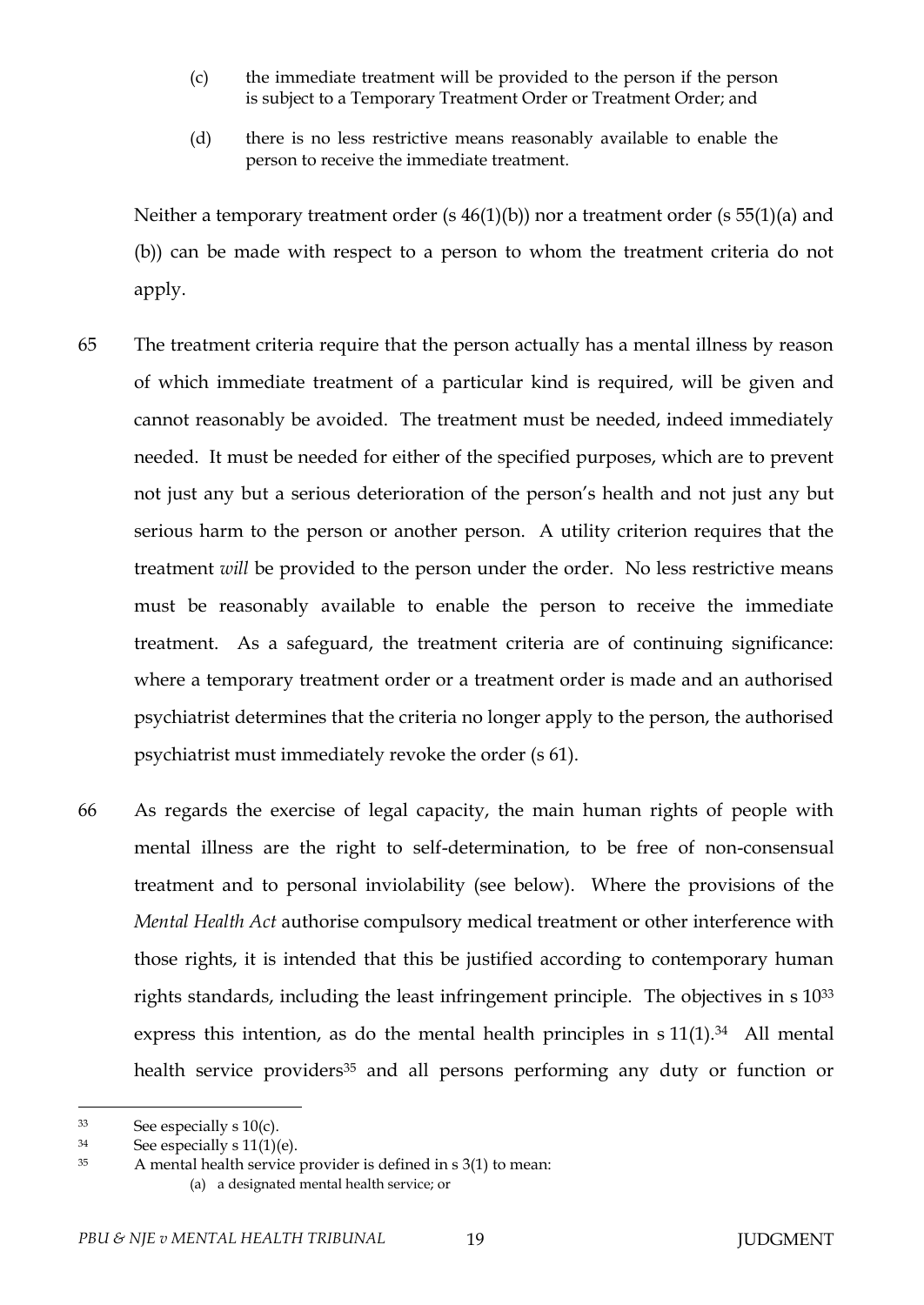exercising any powers under or in accordance with the Act are required to have regard to these principles (s 11(2) and (3)).

# **Objectives and principles**

- 67 Reflecting the central purpose of the *Mental Health Act* (s 1(a)), the objectives in s 10 and the principles in s 11(1) seek to ensure that persons with mental illness have access to the treatment they need for their mental illness. As specified in s 11(f):
	- (f) persons receiving mental health services should have their medical and other health needs, including any alcohol or other drug problems, recognised and responded to; …

Consistently with the right to self-determination, to be free of non-consensual medical treatment and to personal inviolability, the objectives and principles emphasise enabling and supporting decision-making, and participation in decisionmaking, by the person (ss  $10(d)$  and (g),  $11(1)(c)$ ), including the exercise of the dignity of risk  $(s 11(1)(d))$ . There is emphasis on respecting the views and preferences of the person in relation to decisions about their assessment, treatment and recovery (s 11(1)(c)). Together with the operative provisions of the *Mental Health Act*, the objectives and principles are intended to alter the balance of power between medical authority and persons having mental illness in the direction of respecting their inherent dignity and human rights.

## **Compulsory treatment**

## *Assessment orders*

68 Compulsory treatment of persons having mental illness depends upon them first being assessed for that treatment pursuant to an assessment order. The criteria for making an assessment order are directed at whether a person *appears to have* a mental illness and therefore *appears to need* immediate preventative treatment, whether the person can be assessed if an order is made and there is no less restrictive assessment

<sup>(</sup>b) a publicly funded mental health community support service.

A designated mental health service is defined in that section to mean the specified hospitals and the Victorian Institute of Forensic Medicine.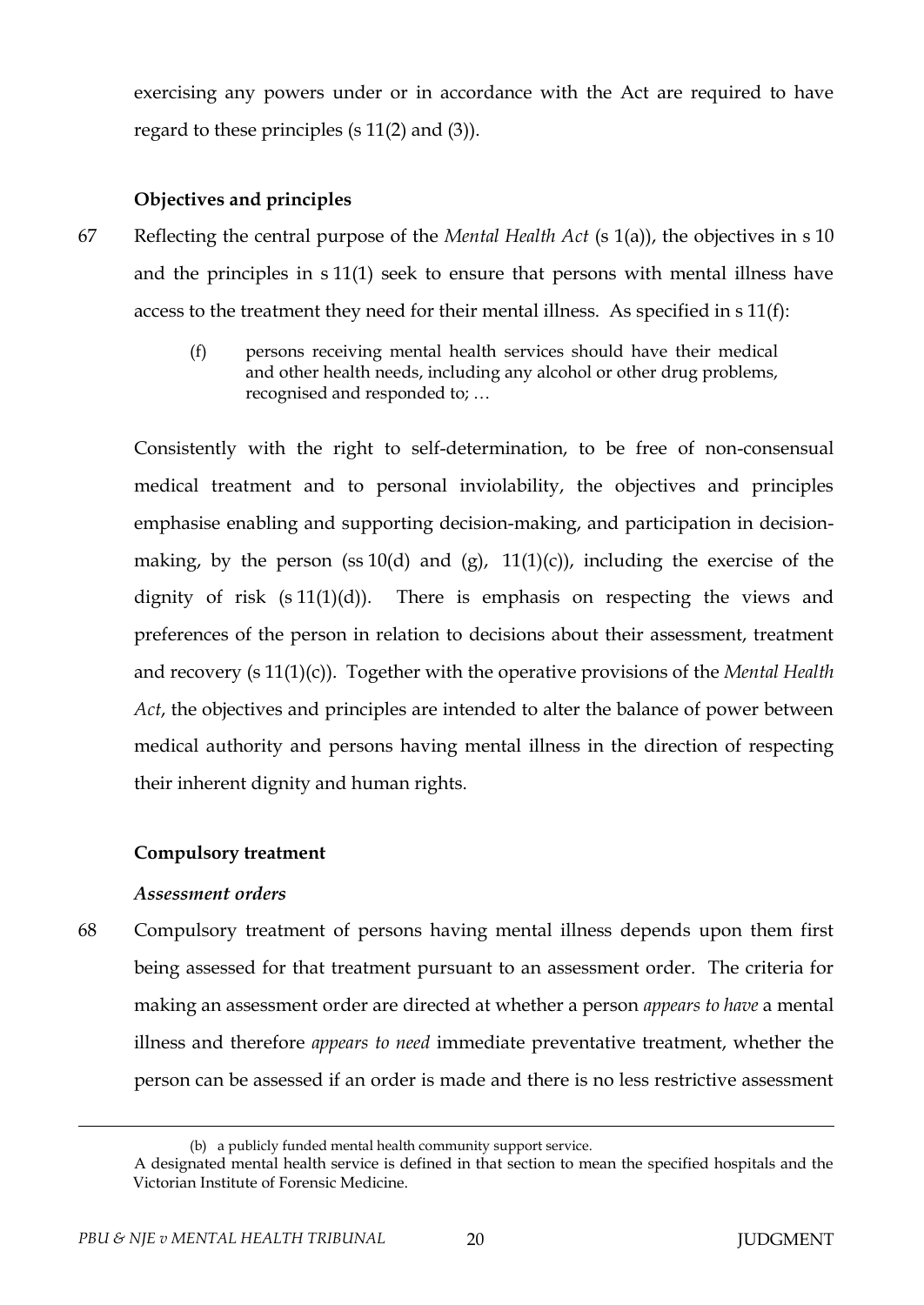option reasonably available (s 29). Certain procedures must be followed (see generally div 1 of pt 4) which do not here require examination.

69 If an assessment order is made in relation to a person, the treatment may be compulsorily given, and the person may also be taken to and detained in a hospital, pursuant to a temporary treatment order or a treatment order, where the conditions are satisfied (s 28). Temporary treatment orders are made by authorised psychiatrists (s 45(1)). Treatment orders are made by the MHT on the application of an authorised psychiatrist (ss 54(1) and 55(1)).

#### *Temporary treatment orders*

- 70 There are two kinds of temporary treatment orders: a community temporary treatment order, which authorises treatment of the person in the community; and an inpatient temporary treatment order, which authorises taking and detaining the person to and in a hospital for treatment (s 45(2) and (3)). Consistently with the principle of least restriction, an inpatient temporary treatment order can only be made if the authorised psychiatrist is satisfied that the treatment cannot occur within the community (s 48(3)). Temporary treatment orders have a normal duration of 28 days (s 51(1)). To protect the integrity of the temporary treatment process, the legislation separates it from the assessment process: a temporary treatment order can only be made by an authorised psychiatrist who did not make the relevant assessment order (s 47).
- 71 It is at the temporary treatment stage that a person having mental illness might first be compelled to undergo compulsory treatment and possible detention. Therefore, at this point, the legislation introduces certain foundational criteria, which are later drawn upon and developed, to govern decision-making in relation to these questions.
- 72 Under s 46(1), a temporary treatment order may be made if the authorised psychiatrist: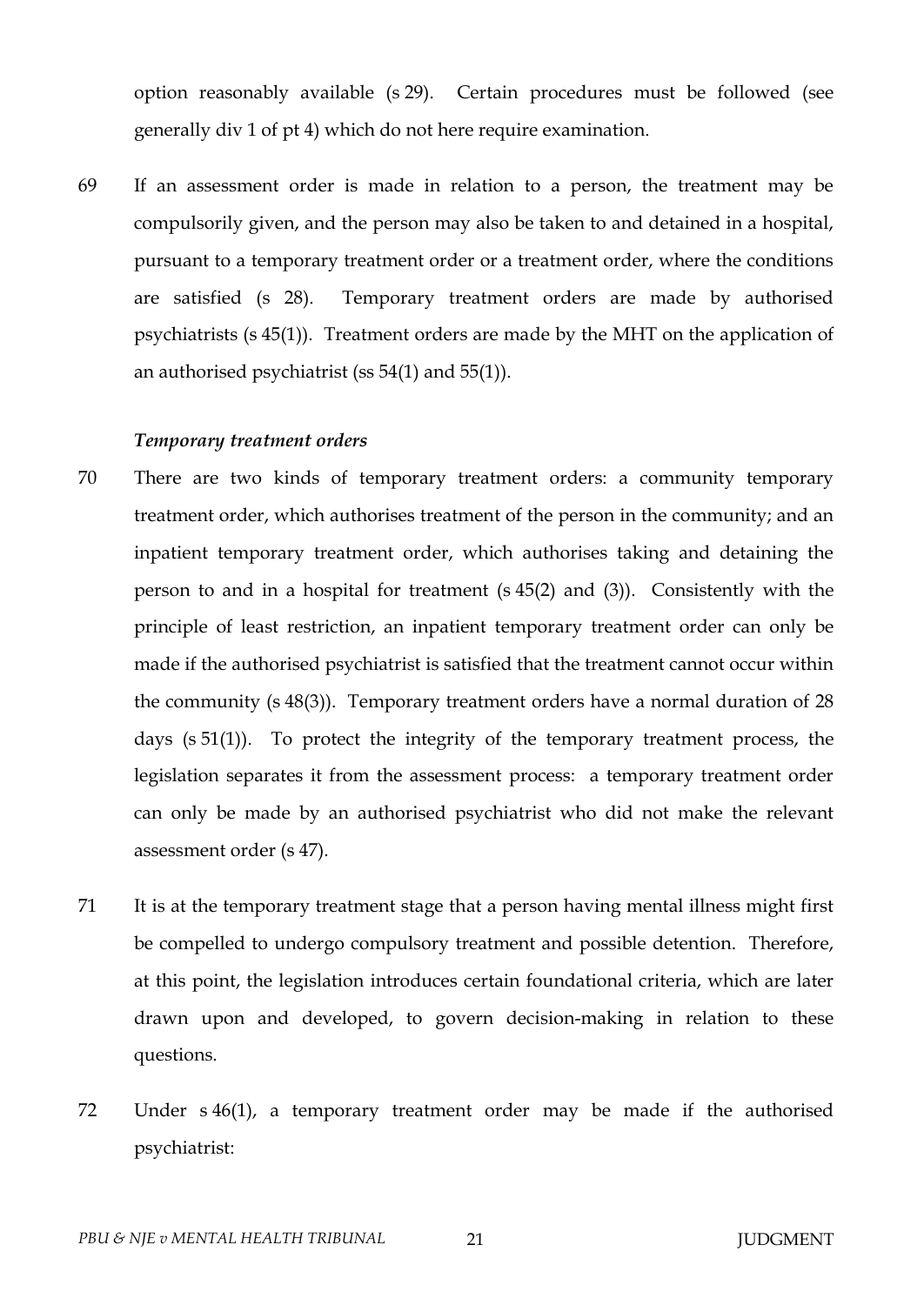- (aa) before examining the person, to the extent that is reasonable in the circumstances—
	- (i) has informed the person that the person will be examined by the authorised psychiatrist; and
	- (ii) has explained the purpose of this examination to the person; and
- (a) has examined the person; and
- (b) is satisfied that the treatment criteria apply to the person.

As specified in s 5 (see above), the treatment criteria are that the person *actually has*  mental illness, that the person *actually needs* immediate treatment because of this illness and that the treatment will be provided if the order is made, and no less restrictive treatment option is available.

- 73 Under s 46(2)(a), when determining whether the treatment criteria apply to the person, the authorised psychiatrist must, to the extent that is reasonable in the circumstances, have regard (among other things) to:
	- (i) the person's views and preferences about treatment of his or her mental illness and the reasons for those views and preferences, including any recovery outcomes that the person would like to achieve.

Consistently with respect for the right to self-determination, to be free of nonconsensual treatment and to personal inviolability of persons having mental illness, the legislation treats the person's views and preferences as mandatory relevant considerations in relation to whether a temporary treatment order should be made, despite the mental illness.36 A view or preference is not excluded from consideration because the person has that illness, whether or not the view or preference is associated with it.

<sup>&</sup>lt;sup>36</sup> The same considerations apply when determining whether to make a community temporary treatment order or an inpatient temporary treatment order (s 48(2)).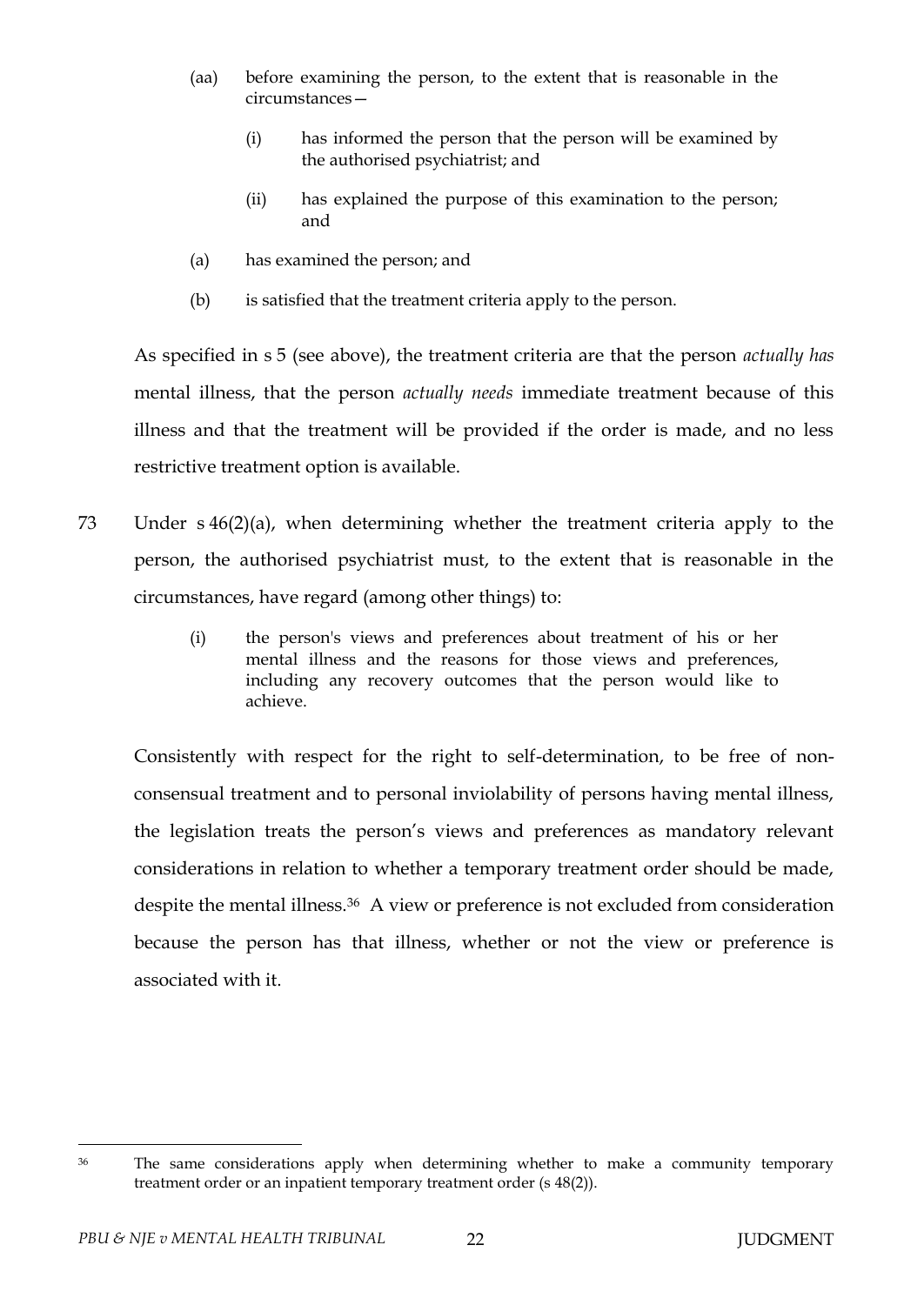#### *Treatment orders*

- 74 As with the temporary treatment order, there are two kinds of treatment orders: a community treatment order, which authorises treatment of the person in the community; and an inpatient treatment order, which authorises taking and detaining him or her in a hospital (s 52(1)–(3)). The MHT can only make an inpatient treatment order if satisfied that the treatment of the person cannot occur in the community (s 55(3)). Treatment orders remain on foot for the period specified in the order, which must normally not exceed 12 months for a community treatment order and six months for an inpatient treatment order in the case of an adult person (s 57(1) and  $(2)$ ).<sup>37</sup>
- 75 The MHT may make treatment orders on the application of an authorised psychiatrist who must first examine the person and be satisfied that the treatment criteria apply to the person  $(s 54(1)(a)$  and  $(b)$ ). It can only make a treatment order after conducting a hearing and must satisfy itself independently that the treatment criteria apply to the person  $(s 55(1)(a))$ . Otherwise, the order to which the person is currently subject must be revoked ( $s$  55(1)(b)). In exercising these powers, the MHT must take into account the person's views and preferences (among other things)  $(s 55(2)(a)).$

#### **Ensuring treatment for mental illness**

76 Part 5 of the Act makes provision for the treatment of persons having mental illness. Treatment of persons having mental illness is predicated upon the fundamental principle expressed in s 72 that a person who is subject to a temporary treatment order or a treatment order 'is to be given treatment for his or her mental illness in accordance with the Act',<sup>38</sup> which reflects the prominence of the legislative purpose of ensuring access by persons with mental illness to health treatment (see further below). By the definition of 'treatment' in s 6(a) and other provisions of the Act, the treatment must be medically beneficial to the person, which necessarily involves the

<sup>&</sup>lt;sup>37</sup> The maximum period is 3 months for both in the case of persons under the age of 18 years: s 57(2)(b).

<sup>38</sup> Section 72 refers to a 'patient', which is defined in s 3(1) to include persons subject to such orders.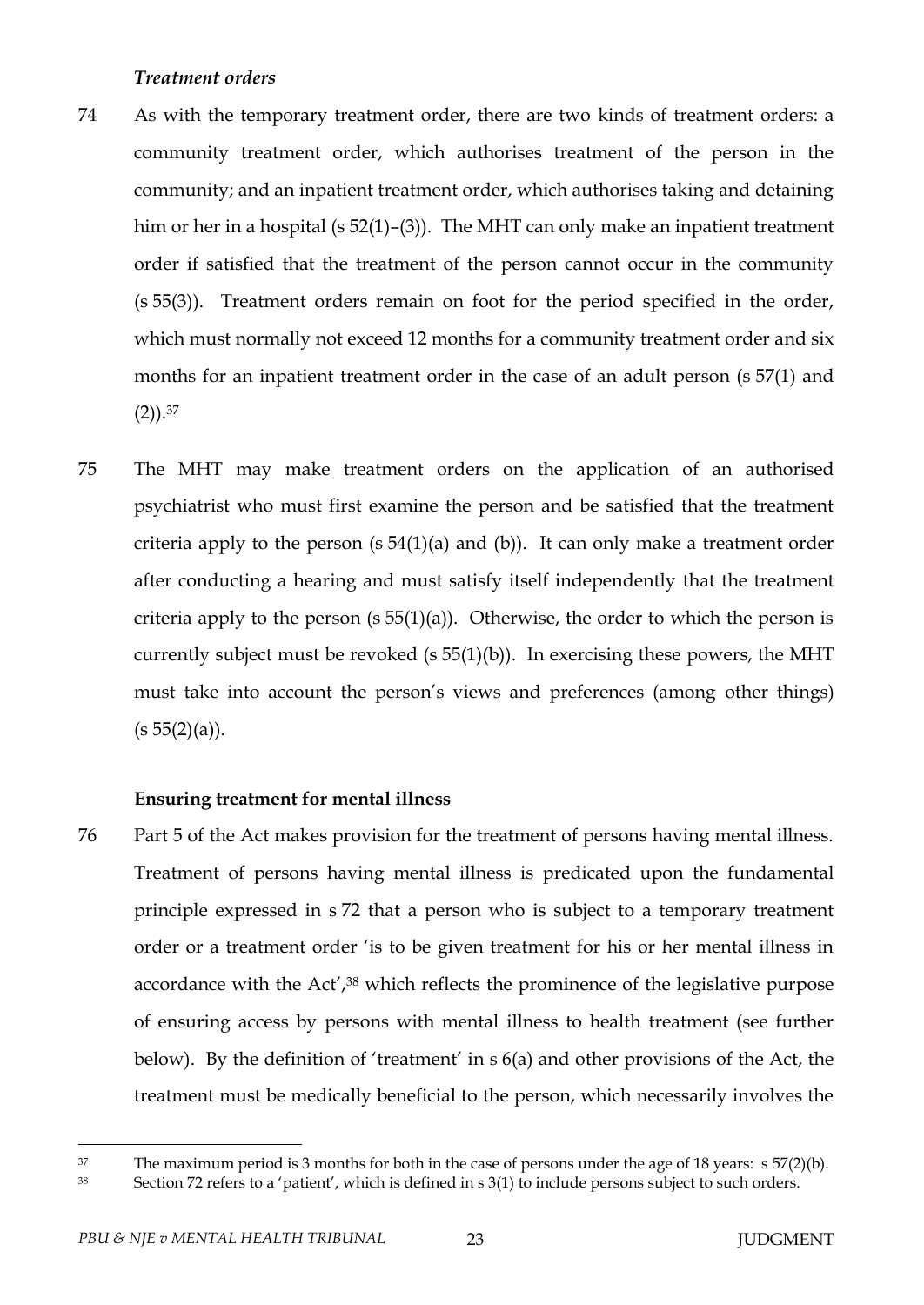exercise of medical and like professional expertise. Treatment of the mental illness so that the person may recover health and wellbeing as far as possible is the primary focus of the Act. The framework in pt 5 is directed at ensuring that this treatment is provided having regard to the dignity and human rights of the person. Therefore, emphasis is placed upon the need to obtain informed consent for treatment from persons having the capacity to give it, and providing treatment without that consent only in strictly limited circumstances after consideration of whether no less restrictive treatment is available and the person's views and preferences.

#### **Seeking, and presuming the capacity to give, informed consent**

- 77 It would be discriminatory and a grave violation of human rights to regard a person having mental illness as lacking capacity to give informed consent merely because the person has that illness and the legislation does not operate upon this basis. Section 70(2) provides that anyone seeking the informed consent of another to treatment or medical treatment must presume that the other person has the capacity to give informed consent. This is the position under the common law (see below) and applies to an authorised psychiatrist who considers that a person needs treatment for mental illness. Before treatment or medical treatment is administered, 'the informed consent of the person must be sought' (s  $70(1)$ ), unless the person does not have the capacity to give that consent at the relevant time (s 70(3)).
- 78 If the treatment does not involve ECT or neurosurgery,<sup>39</sup> the authorised psychiatrist may make a compulsory treatment decision if satisfied that no less restrictive treatment option is available  $(s 71(3))$ , even if the person has capacity to give informed consent and refuses to give it. In so determining, the authorised psychiatrist must have regard (among other things) to:
	- (a) the patient's views and preferences about treatment of his or her mental illness and any beneficial alternative treatments that are reasonably available and the reasons for those views and preferences,

<sup>39</sup> 'Neurosurgery for mental illness' is defined in s 3(1) to mean various kinds of specified surgery and like internal treatment of the brain. Neurosurgery not for mental illness is not contemplated by the legislation.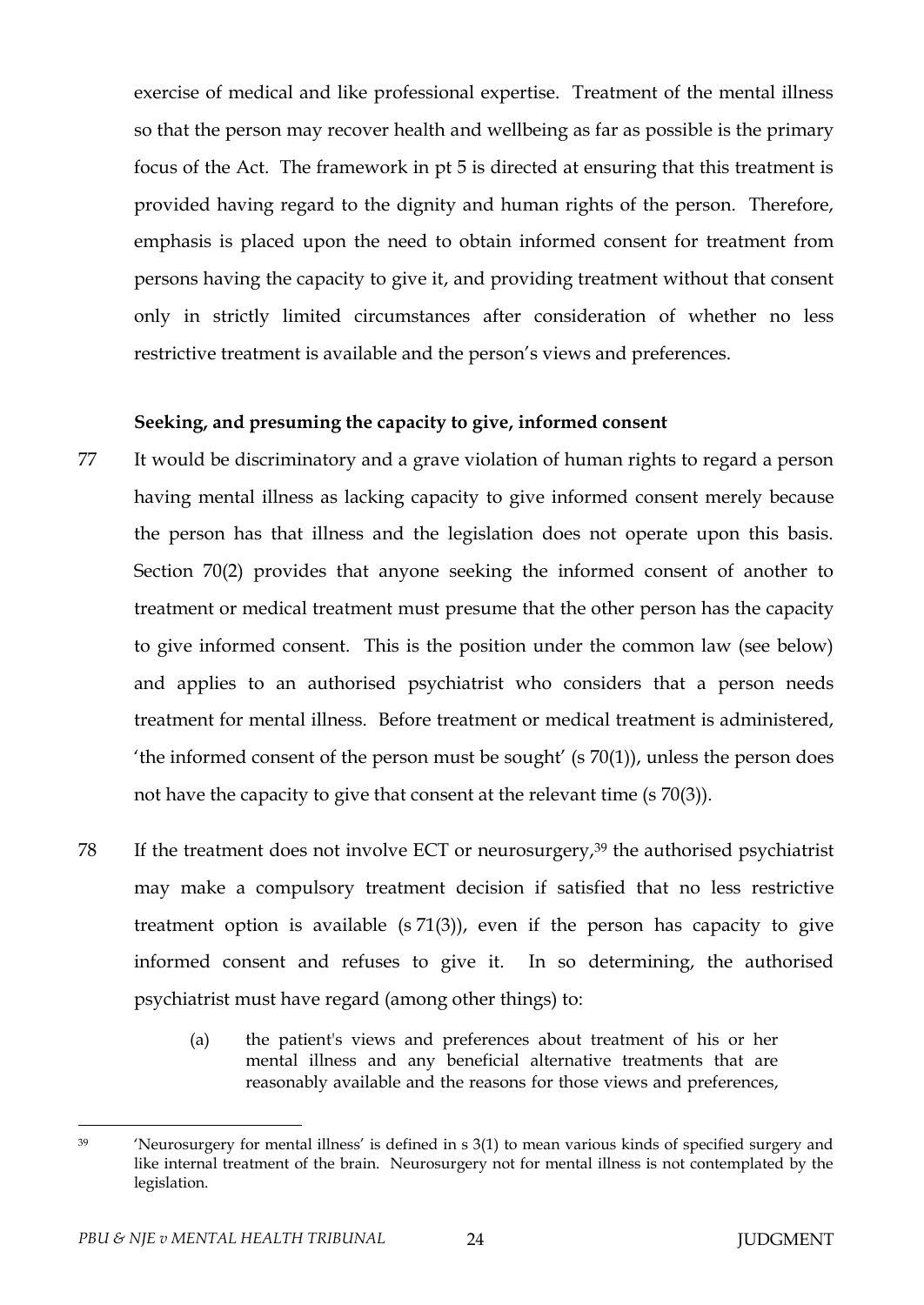including any recovery outcomes that the patient would like to achieve.

- 79 If the treatment does involve ECT, the authorised psychiatrist cannot cause it to be administered but must apply to the MHT for that authorisation under s 93(1). The MHT (and VCAT on review) must grant the application if satisfied that the patient does not have the capacity to give informed consent (s  $96(1)(a)(i)$ ) and that there is no less restrictive way for the patient to be treated (s  $96(1)(a)(ii)$ ). The MHT cannot grant such an application if the person has capacity to give informed consent and refuses to give it  $(s 96(1)(b))$ .
- 80 It follows that, where a person who has capacity to give informed consent refuses to give it, the person may be subjected to compulsory treatment or medical treatment if the conditions are satisfied, unless it is ECT (or neurosurgery), in which case the person's decision to refuse to have the treatment must be absolutely respected. As informed consent for treatment and medical treatment must be sought unless the person does not have capacity to give it (s 70(3)), and ECT can only be compulsorily imposed upon a person who does not have the capacity to give informed consent (s 96(1)(a) and (b)), whether a person has this capacity is a critical consideration in relation to treatment that is ECT. That was the position of PBU and NJE before the MHT and VCAT in the present cases.
- 81 If the treatment involves neurosurgery for mental illness, the authorised psychiatrist can cause it to be administered (s  $100(1)$ ) but must first apply to the MHT for this authorisation (s 100(2)). The authorisation cannot be given unless the MHT is satisfied that that person has given informed consent in writing and the surgery will benefit the person (s  $102(2)(a)$  and (b)).<sup>40</sup> Under s  $69(1)(a)$ , a person can only give informed consent if the person has the capacity to do so under s 68. Therefore, differently to ECT, neurosurgery cannot be compulsorily imposed upon a person who has refused to have it or lacks the capacity to give informed consent to it.

<sup>40</sup> Section 102(3) specifies considerations that must be taken into account.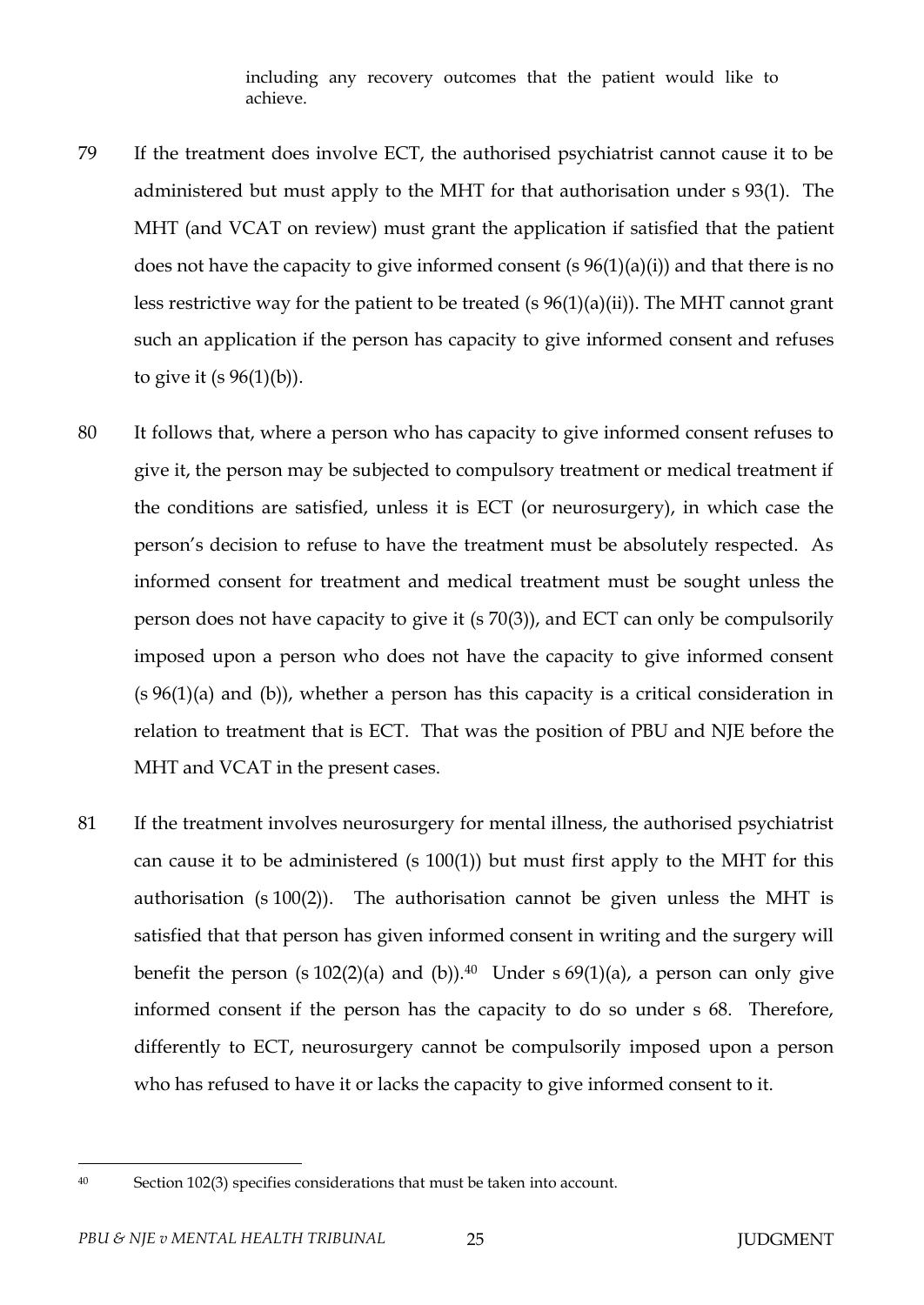82 Persons with mental disability have human rights that inform the interpretation and application of the relevant provisions of the *Mental Health Act*, consistently with its expressed purposes, objectives and principles (see above). To those rights I now turn.

## **HUMAN RIGHTS OF PERSONS WITH MENTAL DISABILITY**

## **Universality and indivisibility of human rights**

- 83 As human rights apply universally to all people equally, a person with mental disability has the same rights as other persons and, importantly for the present case, 'a person who lacks capacity has the same human rights as a person who does not lack capacity'.41 Preambular para (c) of the *Convention on the Rights of Persons with Disabilities* ('CRPD') reaffirms both 'the universality, indivisibility, interdependence and interrelatedness of all human rights and fundamental freedoms and the need for persons with disabilities to be guaranteed their full enjoyment without discrimination.'42 Drawing on the CRPD, Baroness Hale DPSC (Lord Neuberger, Lord Sumption and Lord Kerr JJSC agreeing) said in *Surrey County Council v P (SC(E))* that the universal character of human rights and the equal application of these rights to people with mental disabilities is 'founded on the inherent dignity of all human beings'.<sup>43</sup>
- 84 So it is with the Charter where, in the Preamble, the following principle (among others relevant) is stated:
	- Human rights belong to all people without discrimination, and the diversity of the people of Victoria enhances our community; …

Section 6(1) provides that '[a]ll persons have the human rights in Part 2', and 'person' is defined in s 3(1) to mean 'a human being'. Under the preambular

<sup>41</sup> *Cambridge University Hospitals NHS Foundation Trust v BF* [2016] EWCOP 26 (18 May 2016) [27] (MacDonald J), citing *Surrey County Council v P (SC(E))* [2014] AC 896, 919 [45] (Baroness Hale DPSC, Lord Neuberger PSC, Lord Sumption and Lord Kerr JJSC agreeing) ('*Surrey County Council*').

<sup>42</sup> *Convention on the Rights of Persons with Disabilities*, opened for signature 30 March 2007, 2515 UNTS 3 (entered into force 3 May 2008) preambular para (c).

<sup>43</sup> [2014] AC 896, 919 [45].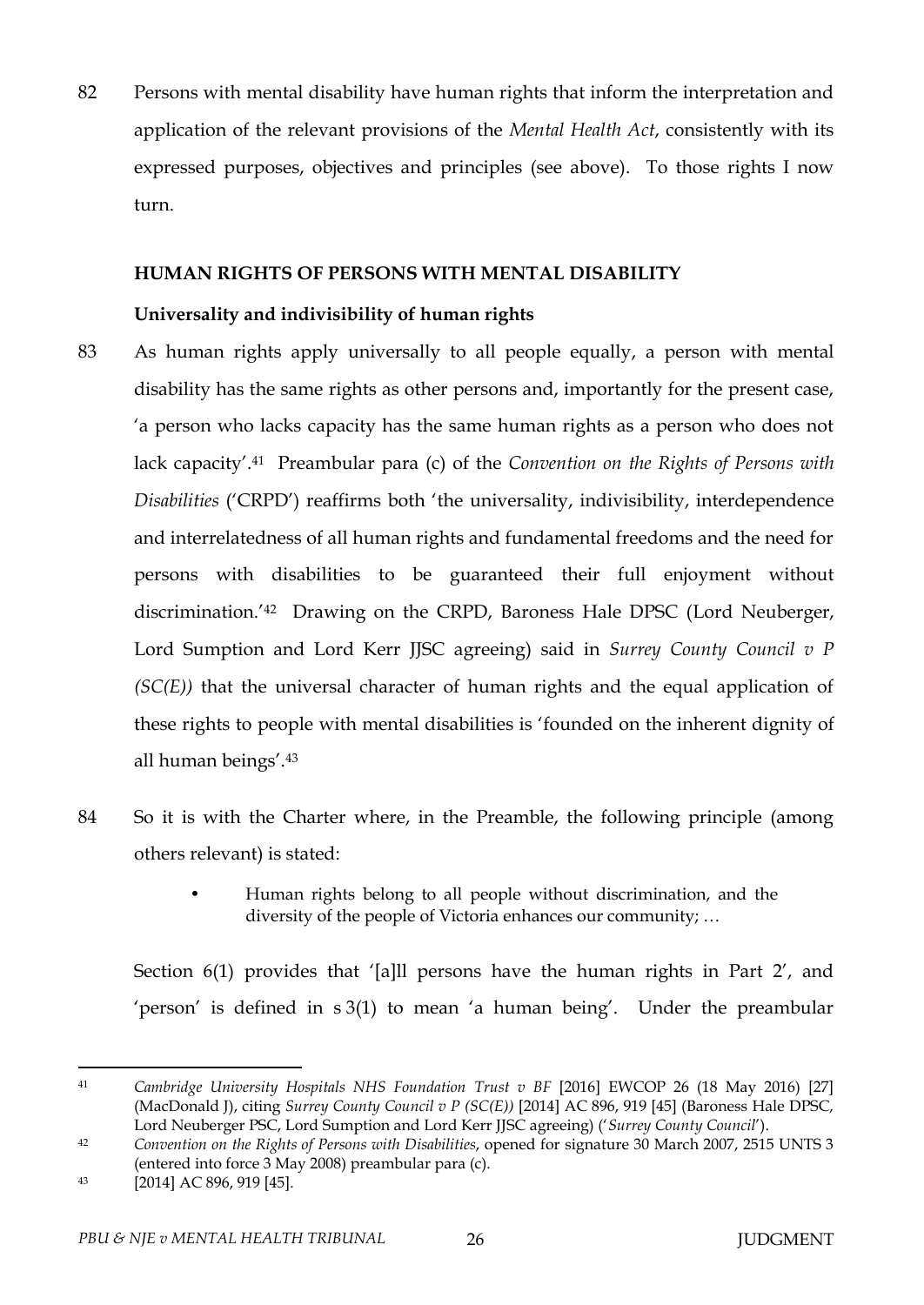principles of the Charter, to which the operative provisions give effect, people with mental disability not only have human rights that are equal to all others but form part of the diversity that makes up and enhances the Victorian community.

- 85 It was not always so. There was once a time when people with mental disability were feared as lunatics, pitied as imbeciles and detained in rural asylums far away from public view and private conscience. Many were treated without respect or regard for the dignity of their humanity, for their right to self-determination, to be free of non-consensual medical treatment and to personal inviolability, and for their need to access medical treatment. Too often their fate was one of discriminatory exclusion from vital aspects of personal, social and productive life, and continuing ill-health.
- 86 This description of the problem, which has been the subject of so much contemporary mental health reform, including the *Mental Health Act*, is apposite in the present case because it necessarily implies that, in human rights terms, neither civil and political rights nor economic, social and cultural rights can supply an adequate single solution. When it comes to deciding such questions as assessing capacity and providing compulsory treatment to persons with mental disability, a one-dimensional focus ignores the fact that human rights are not just universal but 'indivisible, interdependent and interrelated'. As a disability scholar has written of the CRPD, which is a treaty that specifies rights in both categories:

Perhaps more than any other human rights treaty, the [CRPD] has demonstrated the falseness of the dichotomy between civil-political and social-economic rights. This chasm has to be closed at both ends. Just as some civil-political rights, such as the freedom of speech and expression, are meaningless without reasonable accommodation of the physical infrastructure; other social-economic rights, such as the right to health, become oppressive without informed consent and freedom of choice. 44

 $\overline{a}$ <sup>44</sup> Amita Dhanda, 'Legal Capacity in the Disability Rights Convention: Stranglehold of the Past or Lodestar for the Future' (2007) 34 *Syracuse Journal of International Law and Commerce* 429, 456-7; see also Penelope Weller, 'Health Law and Human Rights: Towards Equality and the Human Right to Health' in Ian Freckelton and Kerry Peterson (eds), *Tensions and Traumas in Health Law* (Federation Press, 2017) 21–2.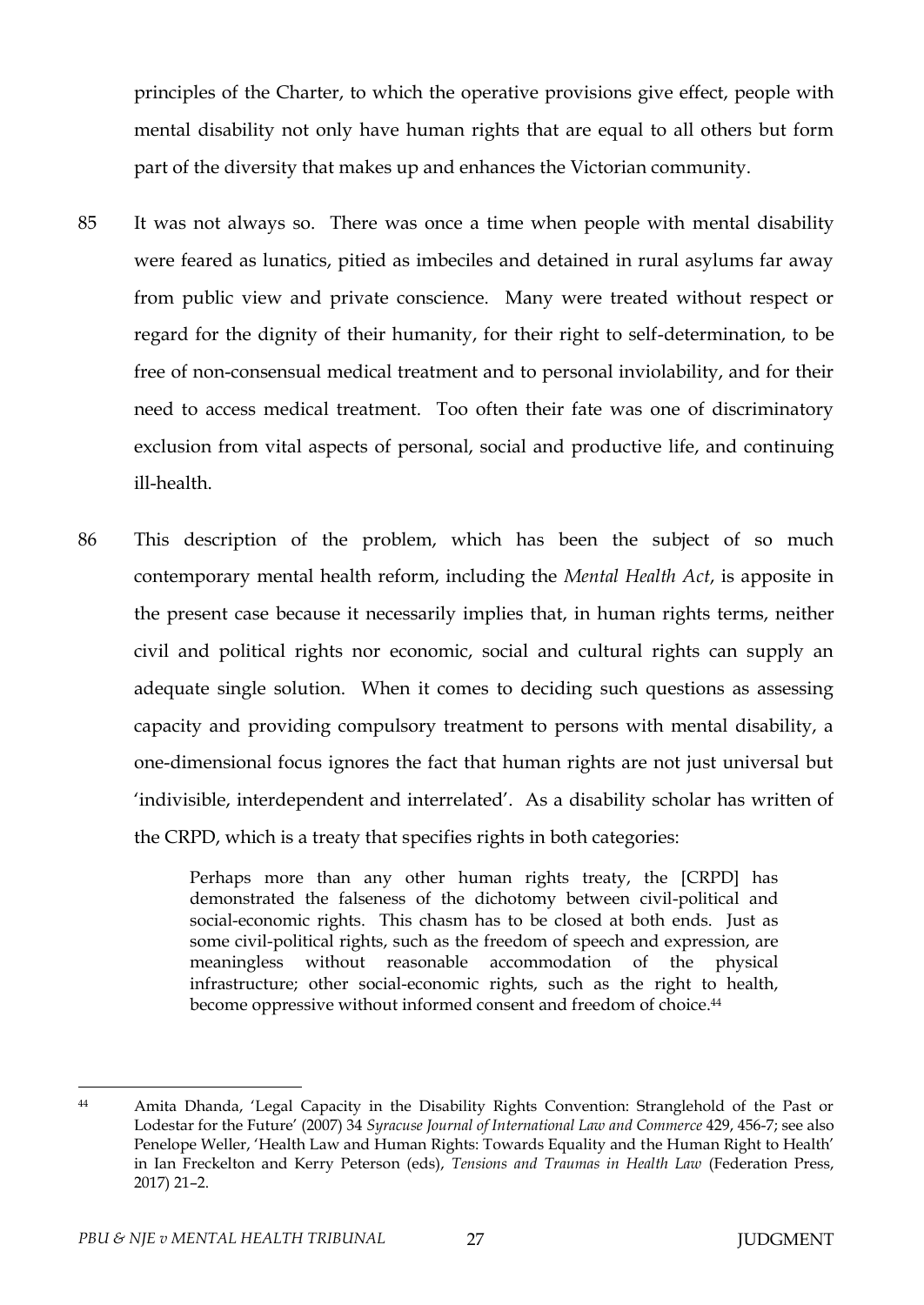- 87 The present cases raise for determination important legal issues about the interpretation and application of the capacity test and treatment assessment provisions of the *Mental Health Act* as informed by human rights specified in the Charter, especially the rights of self-determination, freedom from non-consensual medical treatment and personal inviolability, which are civil and political in character. But it would be artificial to confine the analysis to rights of that kind, and contrary to the purposes of the *Mental Health Act*.
- 88 Like everybody else, people with mental disability need reasonable health and access to medical treatment and health services as a pre-requisite for full and equal participation in life in all of its personal, social and productive dimensions. Our mental health legislation is directed at the fundamental purpose of ensuring that people with mental disability receive the health and other treatment they need. As this purpose<sup>45</sup> and its associated principles<sup>46</sup> also inform the interpretation and application<sup>47</sup> of the capacity and treatment assessment provisions of the *Mental Health Act*, these too need consideration (see below).
- 89 The obligations specified in the CRPD relate to both civil and political rights and economic, social and cultural rights, and give effect to the principle of universality and indivisibility of human rights reaffirmed in preambular para (c) (see above). The obligations have potential significance in relation to the interpretation and application of provisions of the *Mental Health Act*. As the Supreme Court of the United Kingdom<sup>48</sup> and the European Court of Human Rights<sup>49</sup> have recognised, the CRPD is part of the legal context in which the provisions of the *European Convention on Human Rights* are interpreted, particularly in relation to equality and discrimination issues (see below), as to which a 'European and worldwide consensus [exists] on the need to protect people with disabilities from discriminatory treatment

<sup>45</sup> *Mental Health Act* s 10(a).

<sup>46</sup> Ibid s  $11(1)(a)$ , (b), (f).

<sup>47</sup> Ibid s 11(2), (3)*.*

<sup>48</sup> *Surrey County Council* [2014] AC 896, 916–17 [36] (Baroness Hale DPSC, Lord Neuberger PSC, Lord Sumption and Lord Kerr JJSC agreeing).

<sup>49</sup> *Glor v Switzerland* (European Court of Human Rights, Chamber, Application No 13444/04, 30 April 2009) [53] ('*Glor'*); *A-MV v Finland* (2018) 66 EHRR 22 [74] ('*A-MV'*).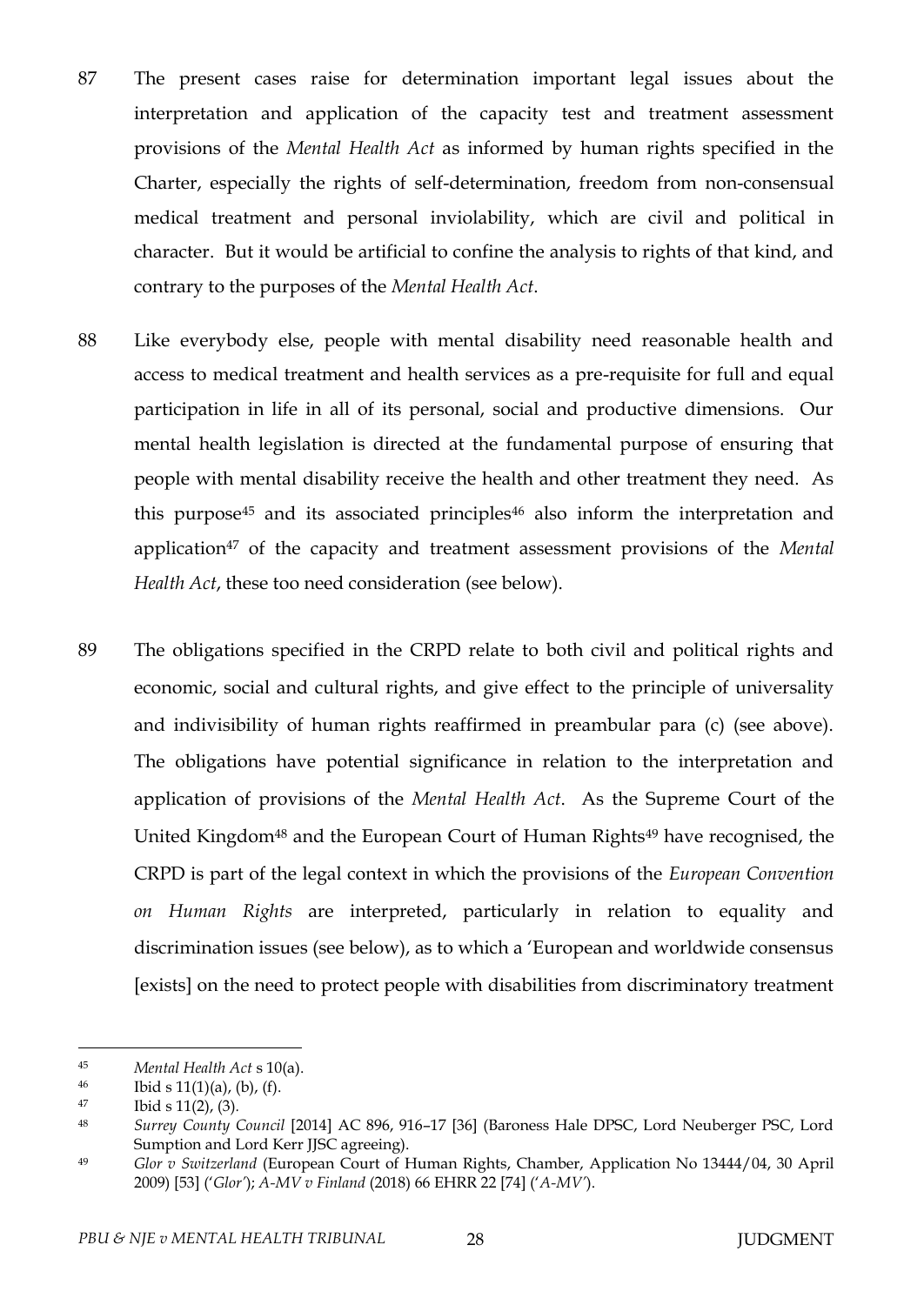$\dots$  towards full inclusion'.<sup>50</sup> In accordance with general principles of interpretation<sup>51</sup> and s 32(2) of the Charter, the provisions of the CRPD are relevant in the same way to understanding the meaning of human rights in the Charter, especially in relation to those issues. That might especially be so in relation to the emphasis in the CRPD on providing persons with disability access to the support they need to exercise their legal capacity and on respecting the rights, will and preferences of persons with disability when proportionate measures relating to the exercise of that capacity are necessary, subject to review and safeguards, as a last resort.52 Various provisions of the *Mental Health Act* have been enacted with that emphasis in mind.

90 Certain issues of importance are raised by provisions of mental health legislation, such as the *Mental Health Act*, that enable substituted decisions to be made with respect to the compulsory treatment of persons with mental disability who have been found not to have capacity to give informed consent, as occurred with PBU and NJE. It is argued that such provisions are inherently discriminatory and contrary to the right to equality before the law and the right to have and exercise legal capacity. There is a great deal of contemporary scholarship on these issues,<sup>53</sup> much of it stimulated by publication of *General Comment No 1* on art 12 of the CRPD by the United Nations Committee on the Rights of Persons with Disabilities ('UNCRPD').<sup>54</sup> According to the Committee, full recognition of universal legal capacity (as specified in art 12(2)) requires 'State parties to … abolish denials of legal capacity that are

 $\overline{a}$ <sup>50</sup> European Court of Human Rights, Chamber, Application No 13444/04, 30 April 2009) [53], cited with approval in *Surrey County Council* [2014] AC 896, 916–17 [36] (Baroness Hale DPSC, Lord Neuberger PSC, Lord Sumption and Lord Kerr JJSC agreeing).

<sup>51</sup> The authorities are collected and discussed in *Kaba v Director of Public Prosecutions* (2014) 44 VR 526, 566-73 [141]-[163] (Bell J) ('*Kaba'*).

<sup>52</sup> CRPD art 12(3)–(4).

<sup>53</sup> See eg Rosemary Kayess and Phillip French, 'Out of Darkness into Light? Introducing the Convention on the Rights of Persons with Disabilities' (2008) 8 *Human Rights Law Review* 1; Peter Barlett, 'The United Nations Convention on the Rights of Persons with Disabilities and Mental Health Law' (2012) 75 *Modern Law Review* 752; Australian Law Reform Commission, *Equality, Capacity and Disability in Commonwealth Laws*, Report No 124 (2014); Bernadette McSherry and Kay Wilson, 'The concept of capacity in Australian mental health law reform; going in the wrong direction?' (2015) 40 *International Journal of Law and Psychiatry* 60; Piers Gooding, *A New Era for Mental Health Law and Policy* (Cambridge University Press, 2017); and Anna Arstein-Kerslake, *Restoring Voice to People with Cognitive Disabilities* (Cambridge University Press, 2017).

<sup>54</sup> UNCRPD*, General Comment No 1: Equal Recognition Before the Law (Art 12)*, 11th sess, UN Doc CRPD/C/GC/1 (19 May 2014).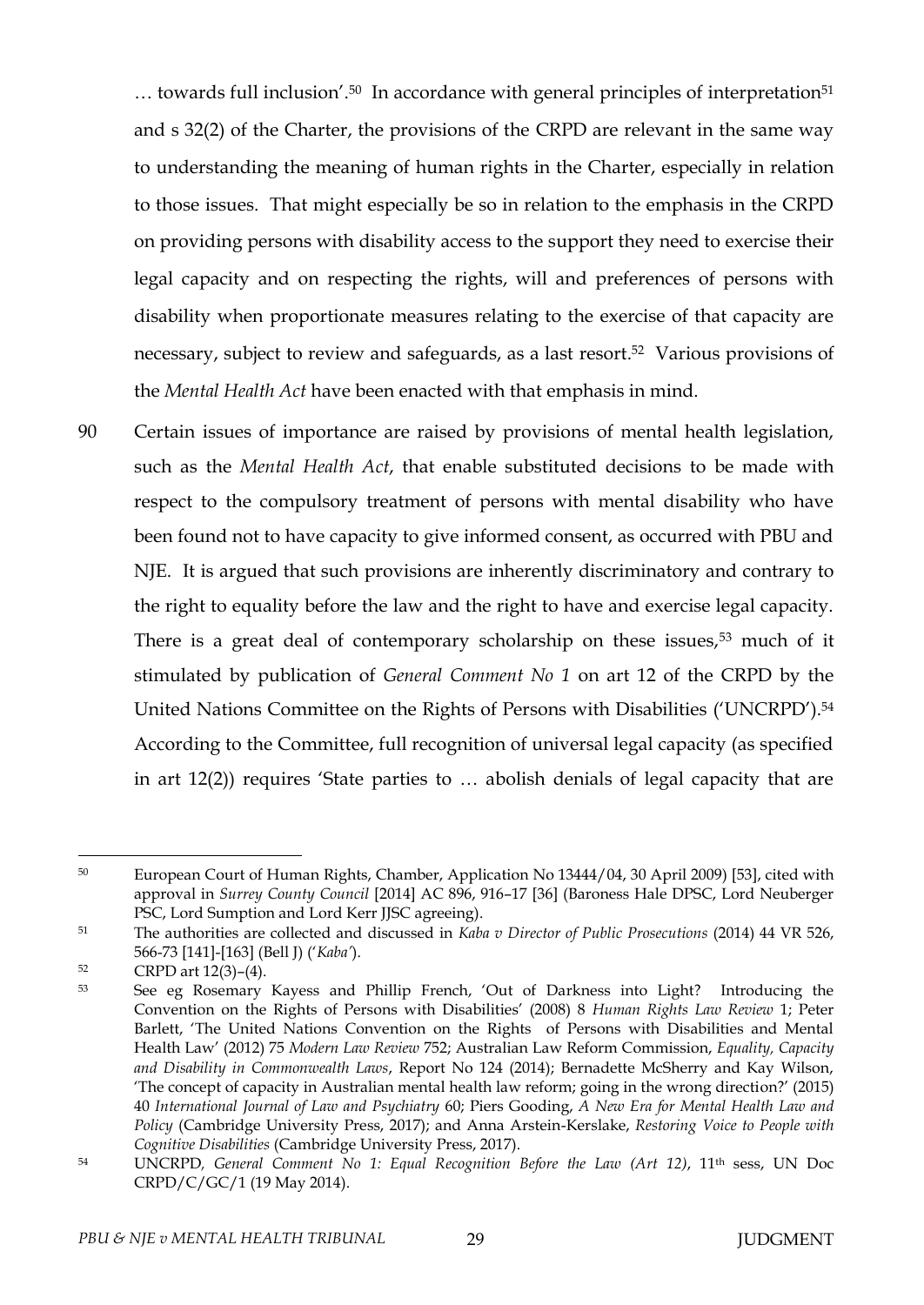discriminatory on the basis of disability in purpose or effect'.55 Taken literally, this would mean that State parties to the CRPD, such as Australia, would be obliged under international law to abolish all substituted decision-making regimes.

91 As set out in an interpretative declaration relating to the CRPD, Australia does not agree with the interpretation of art 12 adopted by UNCRPD. Australia's understanding is that

> that persons with disability enjoy legal capacity on an equal basis with others in all aspects of life. Australia declares its understanding that the Convention allows for fully supported or substituted decision-making arrangements which provide for decisions to be made on behalf of a person, only where such arrangements are necessary, as a last resort and subject to safeguards.<sup>56</sup>

Nor does the European Court of Human Rights<sup>57</sup> and the German Federal Constitutional Court<sup>58</sup> agree with this interpretation.

92 Neither PBU nor NJE, nor the Secretary, invited me to go into the particular issues raised by *General Comment No 1* of UNCRPD in the present case. Following the decision of *Kracke*<sup>59</sup> under the former legislation, the premise of the submissions made was that the *Mental Health Act* was not structurally incompatible with human rights because it authorised compulsory medical treatment (including ECT) for persons found not to have capacity to give informed consent to such treatment. Without challenging the compatibility of the substituted decision-making regime in that Act, it was submitted on behalf of PBU and NJE that the human rights in the Charter influenced — in the direction of self-determination, freedom from nonconsensual treatment and personal inviolability — the interpretation and application

 $\overline{a}$ 

<https://www.bundesverfassungsgericht.de/SharedDocs/Pressemitteilungen/EN/2016/bvg16- 059.html>.

<sup>55</sup> Ibid [25].

<sup>56</sup> *Convention on the Rights of Persons with Disabilities: Declarations and Reservations (Australia)*, opened for signature 30 March 2007, 2515 UNTS 3 (entered into force 3 May 2008).

<sup>57</sup> See *A-MV* (2018) 66 EHRR 22, 846 [90].

<sup>58</sup> See *Bundesverfassunsgericht* (German Federal Constitutional Court) 1BVL 81/5, 26 July 2016 explained in *Bundesverfassunsgericht*, 'Limiting Coercive Medical Treatment to Persons under Custodianship Confined in Accommodations is Incompatible with the State's Duty of Protection (Press release, 59/2016, 29 August 2016) 2(d)

<sup>59</sup> (2009) 29 VAR 1, 158 [784] (Bell J).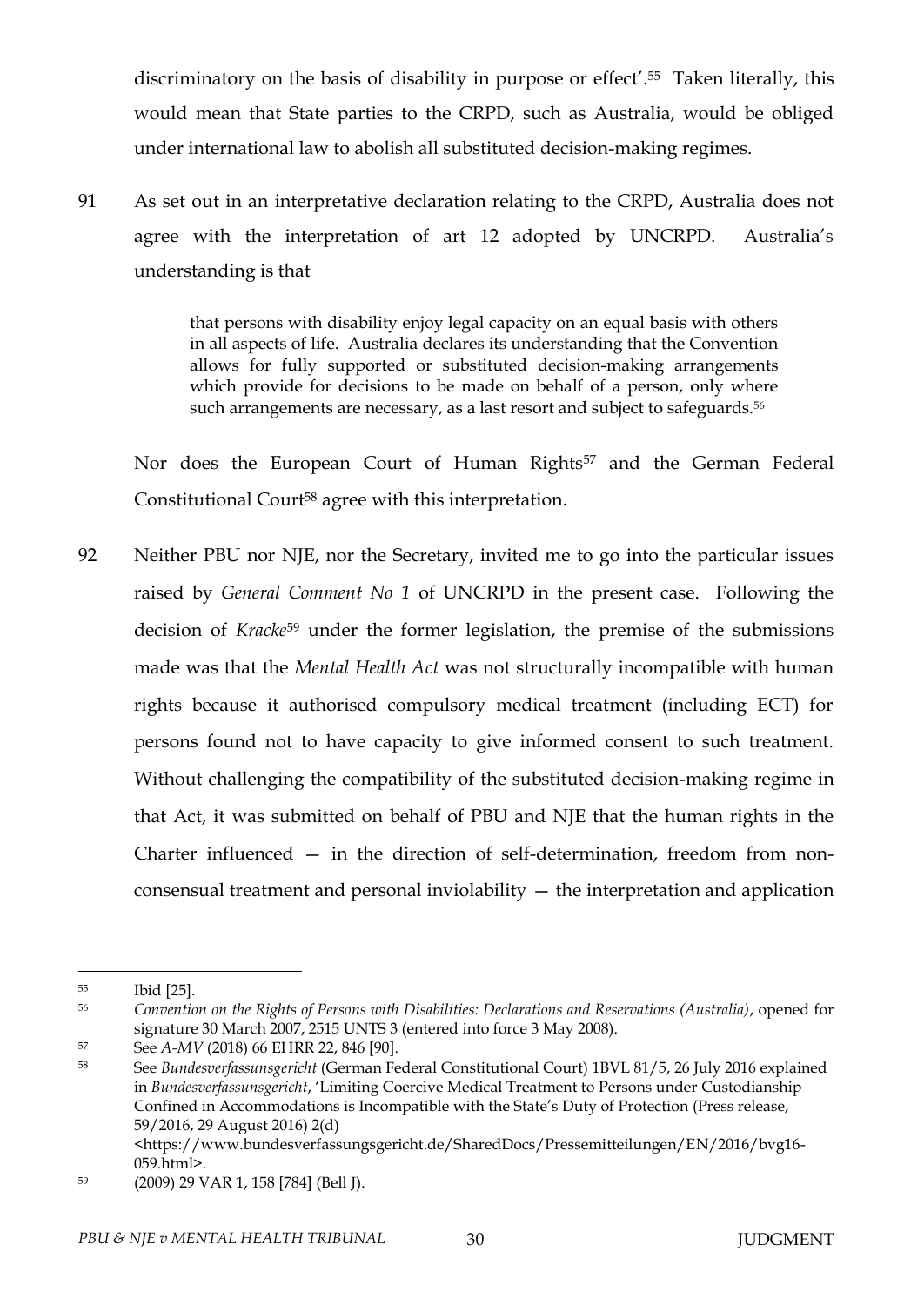of its provisions relating to that treatment. The submissions on both sides went into those issues and this judgment will do so, but upon the same premise.

### **Right to health**

- 93 There is a two-way relationship between self-determination, freedom from nonconsensual medical treatment and personal inviolability on the one hand and personal health and wellbeing on the other. The relationship is highly pertinent for persons with mental disability because they are more vulnerable than most in these vital respects. Provisions of the *Mental Health Act* assume the existence of this relationship and draw it into the frame of reference in relation to mental health treatment and assessing capacity.
- 94 As relevant to persons with mental disability, the right to health has been recognised and developed within several human rights treaties,<sup>60</sup> especially the *International Covenant on Economic, Social and Cultural Rights* ('ICESCR') <sup>61</sup> and the CRPD.
- 95 Article 12(1) of ICESCR provides:

The State Parties to the present Covenant recognise the right of everyone to the enjoyment of the highest attainable standard of physical and mental health.<sup>62</sup>

Article 25 of the CRPD relevantly provides:

States Parties recognize that persons with disabilities have the right to the enjoyment of the highest attainable standard of health without discrimination on the basis of disability. States Parties shall take all appropriate measures to ensure access for persons with disabilities to health services that are gendersensitive, including health-related rehabilitation. In particular, States Parties shall:

(a) Provide persons with disabilities with the same range, quality and standard of free or affordable health care and programmes as provided to other persons, including in the area of sexual and reproductive health and population-based public health programmes;

<sup>60</sup> Lisa Waddington and Bernadette McSherry, 'Exceptions and Exclusions: The Right to Informed Consent for Medical Treatment of People with Psychosocial Disabilities in Europe' (2016) 23 *European Journal of Health Law* 279, 281; see generally John Tobin, *The Right to Health in International Law* (Oxford University Press, 2012).

<sup>61</sup> Opened for signature 16 December 1966, 993 UNTS 3 (entered into force 3 January 1976).

<sup>62</sup> Ibid art 12(1).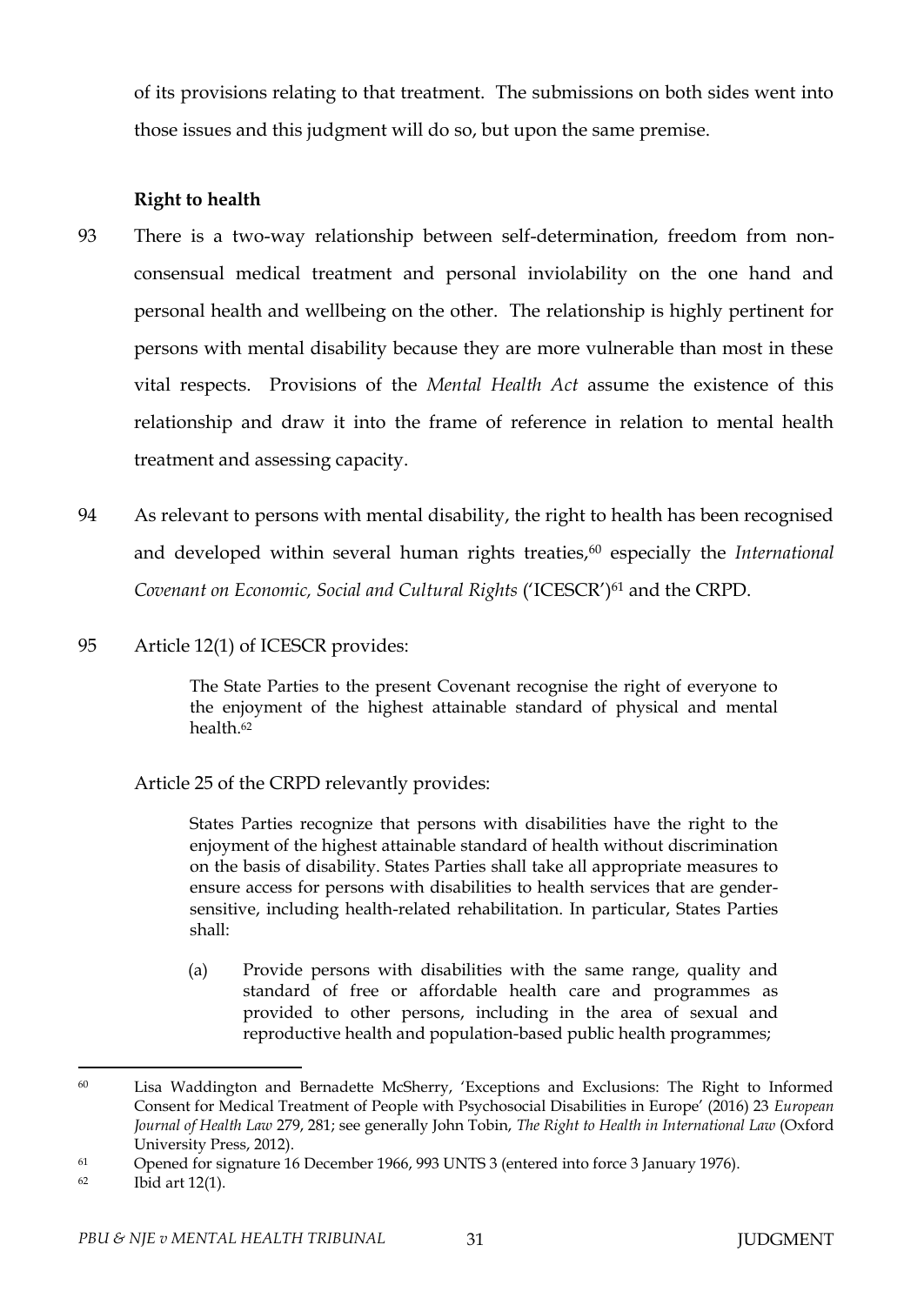- (b) Provide those health services needed by persons with disabilities specifically because of their disabilities, including early identification and intervention as appropriate, and services designed to minimize and prevent further disabilities, including among children and older persons;
	- …
- (d) Require health professionals to provide care of the same quality to persons with disabilities as to others, including on the basis of free and informed consent by, inter alia, raising awareness of the human rights, dignity, autonomy and needs of persons with disabilities through training and the promulgation of ethical standards for public and private health care; …<sup>63</sup>

As can be seen, the right in both ICESCR and CRPD is expressed in terms of 'the highest attainable standard' of health.

96 Neither ICESCR nor the CRPD defines 'health' as such. Speaking generally, Stavert and McGregor describe health by reference to the Constitution and reports of the World Health Organisation:<sup>64</sup>

> The World Health Organization … defines health as 'a state of complete physical, mental and social well-being and not merely the absence of disease or infirmity'.65 It also interprets mental health broadly as 'a state of wellbeing in which every individual realises his or her own potential, can cope with the normal stresses of life, can work productively and fruitfully, and is able to make a contribution to his or her own community'.<sup>66</sup>

Upon this basis, the authors describe health as a 'multi-faceted concept'.<sup>67</sup>

97 Stavert and McGregor also refer to guidance on the right to health in art 12(1) provided in *General Comment 14* of the United Nations Committee on Economic, Social and Cultural Rights:<sup>68</sup>

<sup>63</sup> CRPD art 25.

<sup>64</sup> Jill Stavert and Rebecca McGregor, 'Domestic Legislation and International Human Rights Standards: The Case of Mental Health and Incapacity' (2018) 22 *The International Journal of Human Rights* 70, 72.

<sup>65</sup> World Health Organization, *Constitution*, 45th ed, Supplement (October 2006, signed 22 July 1946, entered into force 7 April 1948) <http://www.who.int/governance/eb/who\_constitution\_en.pdf>.

<sup>66</sup> World Health Organization, *Mental Health: Strengthening our Response* (30 March 2018) <www.who.int/news-room/fact-sheets/detail/mental-health-strengthening-our-response>

<sup>67</sup> Jill Stavert and Rebecca McGregor, 'Domestic Legislation and International Human Rights Standards: The Case of Mental Health and Incapacity' (2018) 22 *The International Journal of Human Rights* 70, 72. <sup>68</sup> Ibid.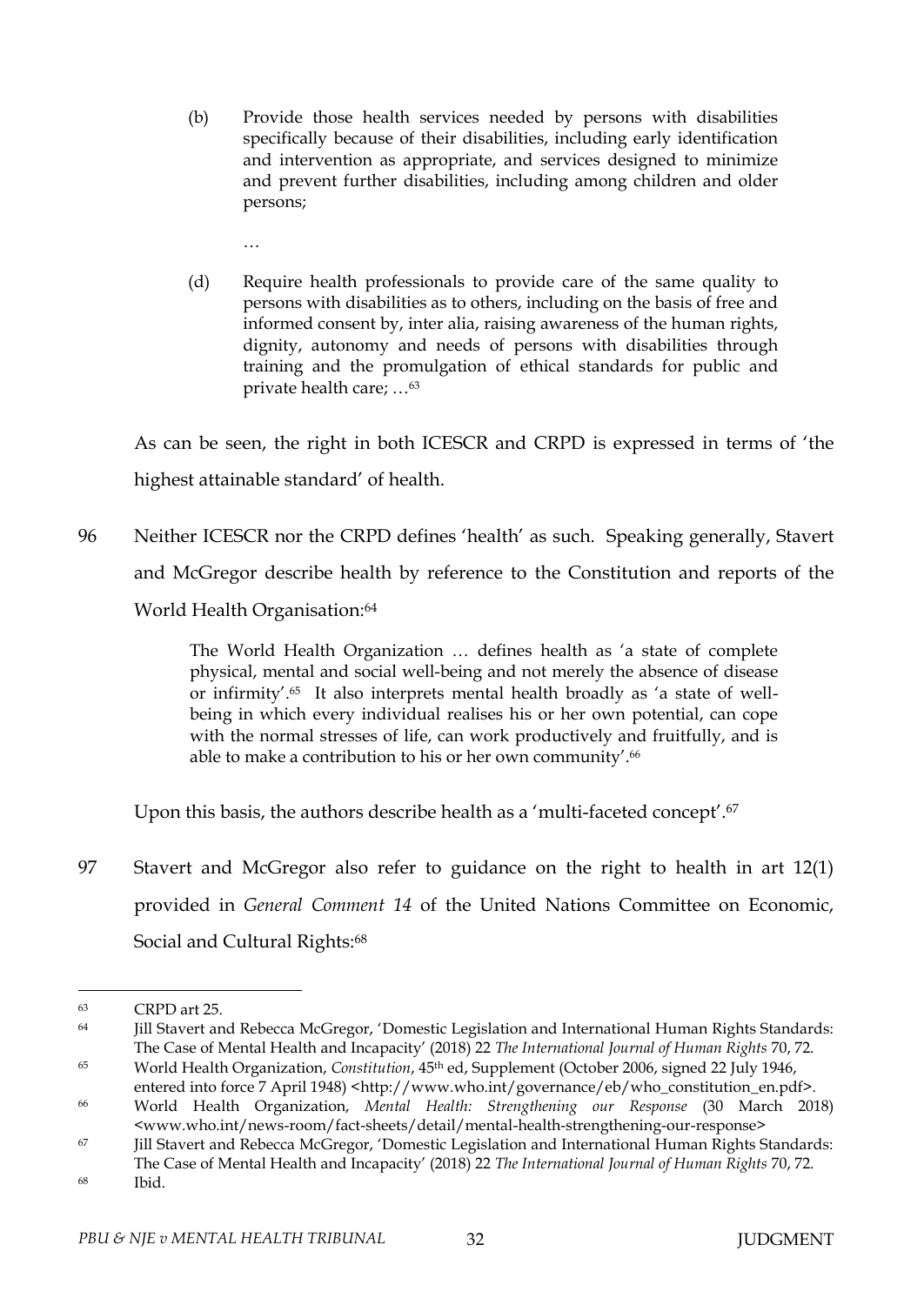The UN Committee on Economic, Social and Cultural Rights in its General Comment 14 has interpreted the right to health as not a 'right to be healthy' but rather as a right that constitutes both freedoms and entitlements.<sup>69</sup> Freedoms include 'the right to control one's health and body … the right to be free from interference, such as the right to be free from torture, nonconsensual medical treatment and experimentation'. <sup>70</sup> The entitlements conception is connected to the 'underlying determinants of health' which are defined as 'a wide range of socio-economic factors that promote conditions in which people can lead a healthy life',<sup>71</sup> including 'access to safe and potable water and adequate sanitation, an adequate supply of safe food, nutrition and housing, healthy occupational and environmental conditions, and access to health-related education and information …'72 This has resulted in the right to health being concerned primarily with the provision of services, rather than viewing 'health' or the 'highest attainable standard of health' as the ultimate objective.<sup>73</sup>

Importantly for people with mental disability, the right to be free from nonconsensual medical treatment and the entitlement to access health-related services are both elements of the right to health.

98 Section 9 of the Charter specifies a right not to be arbitrarily deprived of life.<sup>74</sup> This right encompasses a positive substantive obligation on the part of the State not to kill any person arbitrarily and to protect all persons from arbitrary death, and a positive procedural obligation to investigate death.<sup>75</sup> It is not suggested that PBU's and NJE's lives were endangered by reason of their mental illness or that ECT was necessary to prevent a risk of death.

<sup>69</sup> Committee on Economic, Social and Cultural Rights, *General Comment No 14: The Right to the Highest Attainable Standard of Health (Art 12)*, 22nd sess, UN Doc E/C12/2000/4, 11 August 2000, [8].

<sup>70</sup> Ibid [8].

<sup>71</sup> Ibid [4].

<sup>72</sup> Ibid [11].

<sup>73</sup> Jennifer Prah Ruger, 'Toward a Theory of a Right to Health: Capability and Incompletely Theorized Agreements' (2006) 18(2) *Yale Journal of Law and the Humanities* 273, 280.

<sup>74</sup> See also *International Covenant on Civil and Political Rights*, opened for signature 16 December 1966, 999 UNTS 171 (entered into force 23 March 1976) art 6(1) ('ICCPR'); CRPD art 10.

<sup>75</sup> Sarah Joseph and Melissa Castan, *The International Covenant on Civil and Political Rights: Cases, Materials and Commentary* (Oxford University Press, 2013, 3rd ed) 167, 176; *Telitsina v Russian Federation*, Human Rights Committee, Communication No. 888/1999, 80th sess, UN Doc CCPR/C/80/D/888/1999 (29 March 2004) [7.6]; *McCann v UK* (1995) 21 EHRR 97, [161]; *Kaya v Turkey* (1998) 28 EHRR 1, [105]; *McShane v UK* (2002) 35 EHRR 593, [93]; *LCB v United Kingdom* (1998) 27 EHRR 212, [36]; *R (L (A Patient)) v Secretary of State for Justice* [2008] 3 WLR 1325, 1333–7 [21]–[31]; *Commissioner of Police of the Metropolis v DSD* [2018] 2 WLR 895, 911 [48]; see also Human Rights Committee, *Draft General Comment 36: Right to Life (Art 6)*, UN Doc CCPR/C/GC/R36/Rev2 (1 April 2015) [16]–[18], [22]–[35].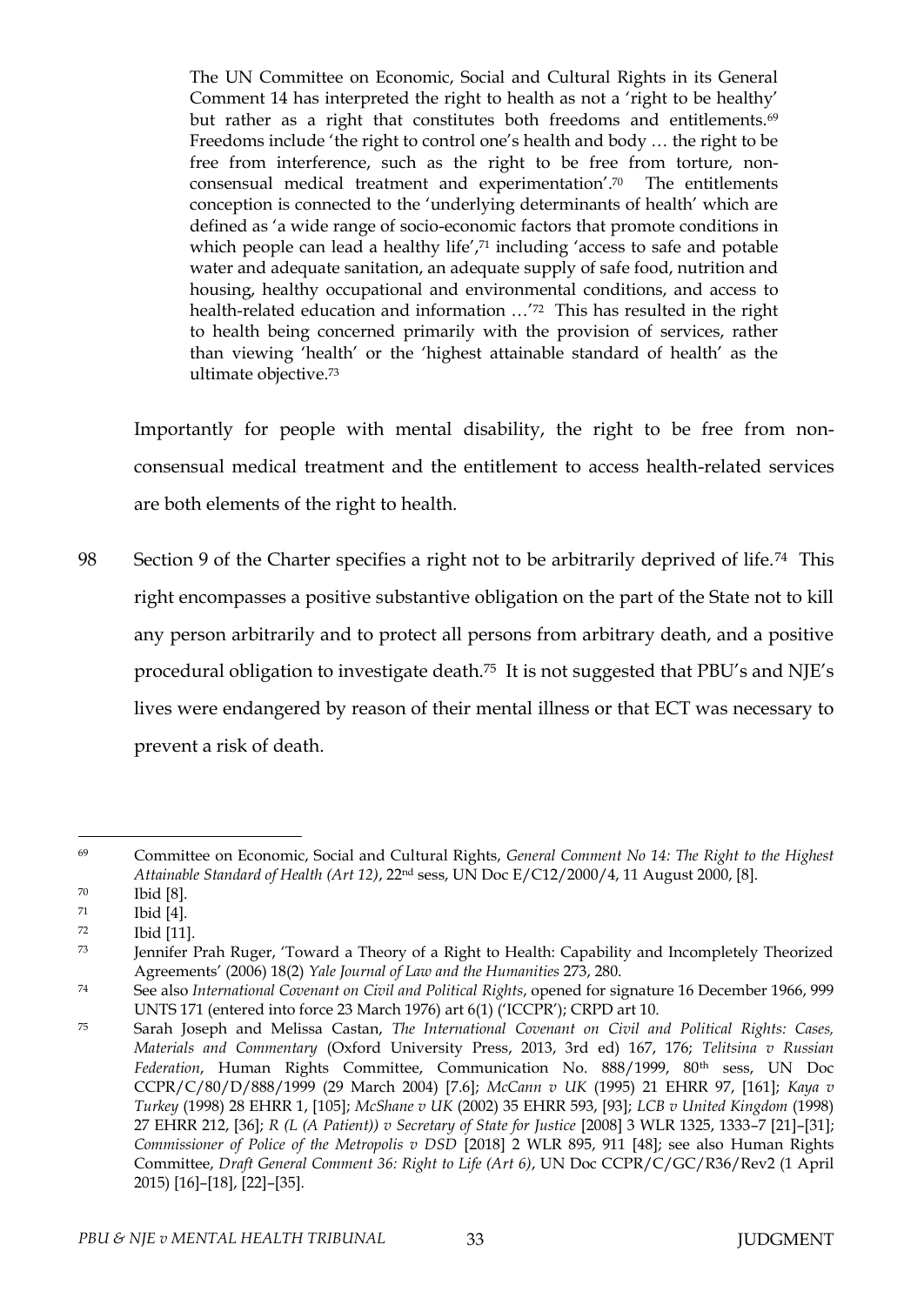- 99 Australia's obligation under international law is progressively to realise the multifaceted right to health as specified in art 12(1) of ICESCR and art 25 of the CRPD.<sup>76</sup> But it is not part of Australian domestic law until incorporated by legislation or otherwise.77 The right to health is not legislated as such in the *Mental Health Act*. But its provisions have the central purpose of ensuring that people with mental disability have access to treatment for mental illness and attain a state of recovery and full participation in the life of the community. The provisions also have the purpose, supported by the Charter, of ensuring that the rights to selfdetermination, to be free of non-consensual medical treatment and to personal inviolability, although not absolute, are respected in treating mental ill-health and assessing capacity. The two purposes are connected.
- 100 As to ensuring access to mental health treatment, in the outline of the *Mental Health Act*, we saw that s 1(a) specifies that its first purpose is 'to provide a legislative scheme for the assessment of persons who appear to have mental illness and for the treatment of persons with mental illness'. Section 10(a) specifies that one of its objectives is 'to provide for the assessment of persons who appear to have mental illness and the treatment of persons who have mental illness'. Section 11(1) specifies that one of its principles is that 'persons receiving mental health services should be provided those services with the aim of bringing about the best possible therapeutic outcomes and promoting recovery and full participation in community life'. Part 5 establishes a regime pursuant to which persons with mental disability may be treated for their mental illness pursuant to the command in s 72 that: 'A patient is to be given treatment for his or her mental illness in accordance with this Act'.
- 101 As to respecting human rights, we also saw in the outline that the objective in s 10(c) is 'to protect the rights of persons receiving assessment and treatment' and that the principle in s 11(1)(e) is that 'persons receiving mental health services should have their rights, dignity and autonomy respected and promoted'. As fully discussed

<sup>76</sup> ICESCR art 2(1); CRPD art 4(2).

<sup>77</sup> See the authorities cited in *Kaba* (2014) 44 VR 526, 566 [141] (Bell J).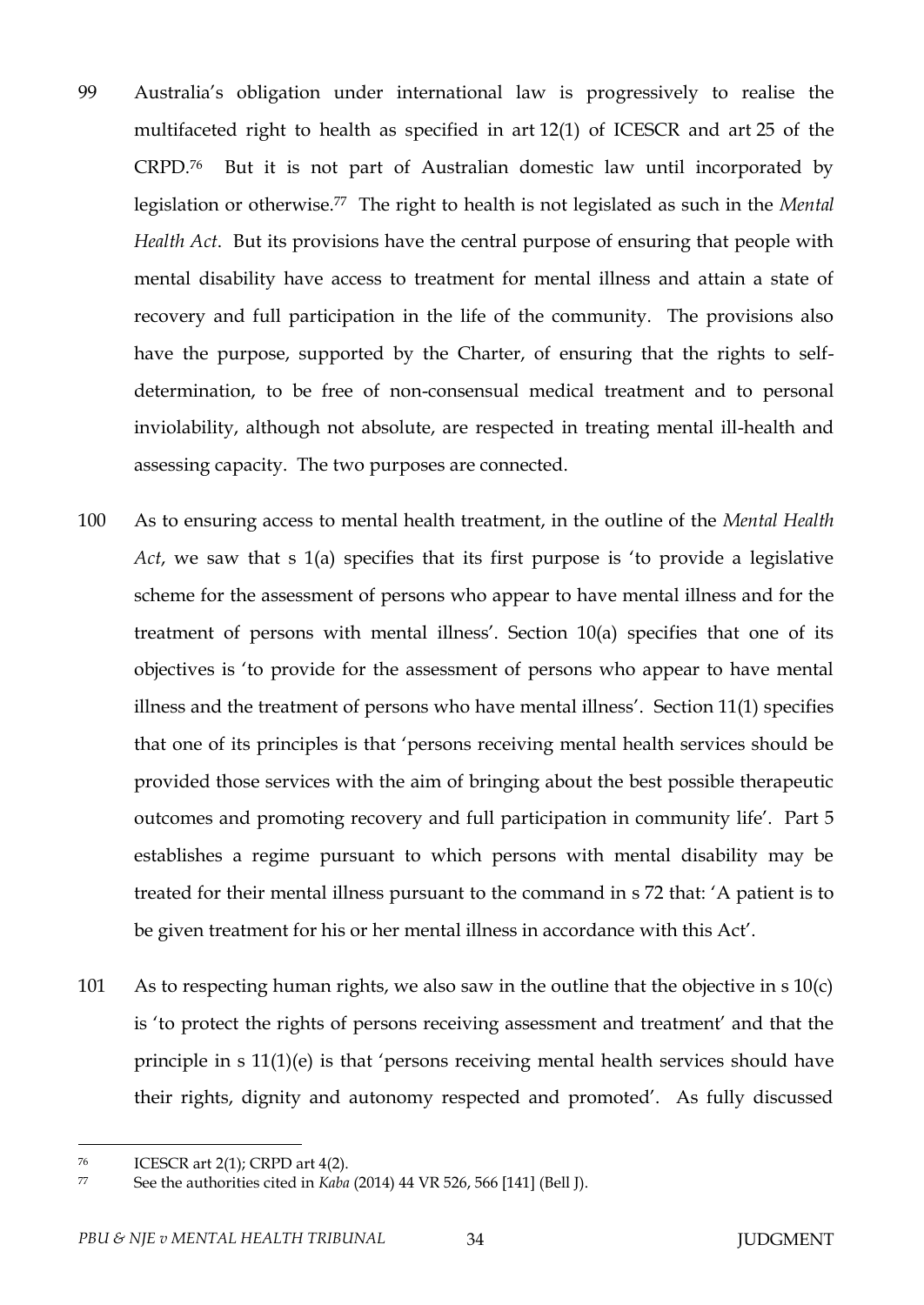below, the compulsory treatment regime represents a paradigm shift from bestinterests paternalism to the least-restrictive kind of treatment, which draws upon elementary human rights concepts. Where reasonable, the views and preferences of the patient, supported if necessary, must be considered. The treatment decision is not to be based upon purely medical grounds but, where appropriate, is to encompass holistic consideration of patients in their entire personal and social setting. The regime gives effect to the support and participation objective (s 10(d)) and principle (s 11(1)(d)), which reflect the right to self-determination, to be free of non-consensual medical treatment and to personal inviolability.

- 102 The two-way connection between self-determination and health underpins the contemporary concept of 'recovery' which, in several ways, is implemented in the legislation. A positive objective is promoting the 'recovery of persons who have mental illness' (s 10(f)). Positively promoting 'recovery and full participation in community life' is an important element of the mental health principles (s 11(b); see also s 11(c)). The patient's intended 'recovery outcomes' are one element of the views and preferences that must be taken into account when assessing whether there is a less restrictive way to treat the patient, including in relation to ECT  $(s 93(2)(a)$ and  $s \ 96(1)(b)$ ).
- 103 In the mental health context, 'recovery' is a term of art.<sup>78</sup> It reflects a contemporary understanding of 'health' that is broad — one that requires the social and personal circumstances of the person to be considered and one that is not focused exclusively on preventing and curing illness or disease as such. It emphasises the significance of respecting and promoting patients' self-determination over time and ensuring that patients avoid dependency and institutionalisation. As explained by the Minister for Health in the second reading speech relating to the Mental Health Bill 2014 (Vic):

Recovery is often described as a journey rather than an outcome. The term 'recovery' in the mental health context does not necessarily mean that the

<sup>78</sup> See Victorian Department of Health, 'Recovery-Oriented Practice: Literature Review' (Literature Review, September 2011); Victorian Department of Health, 'Framework for Recovery-Oriented Practice' (August 2011) 2−3.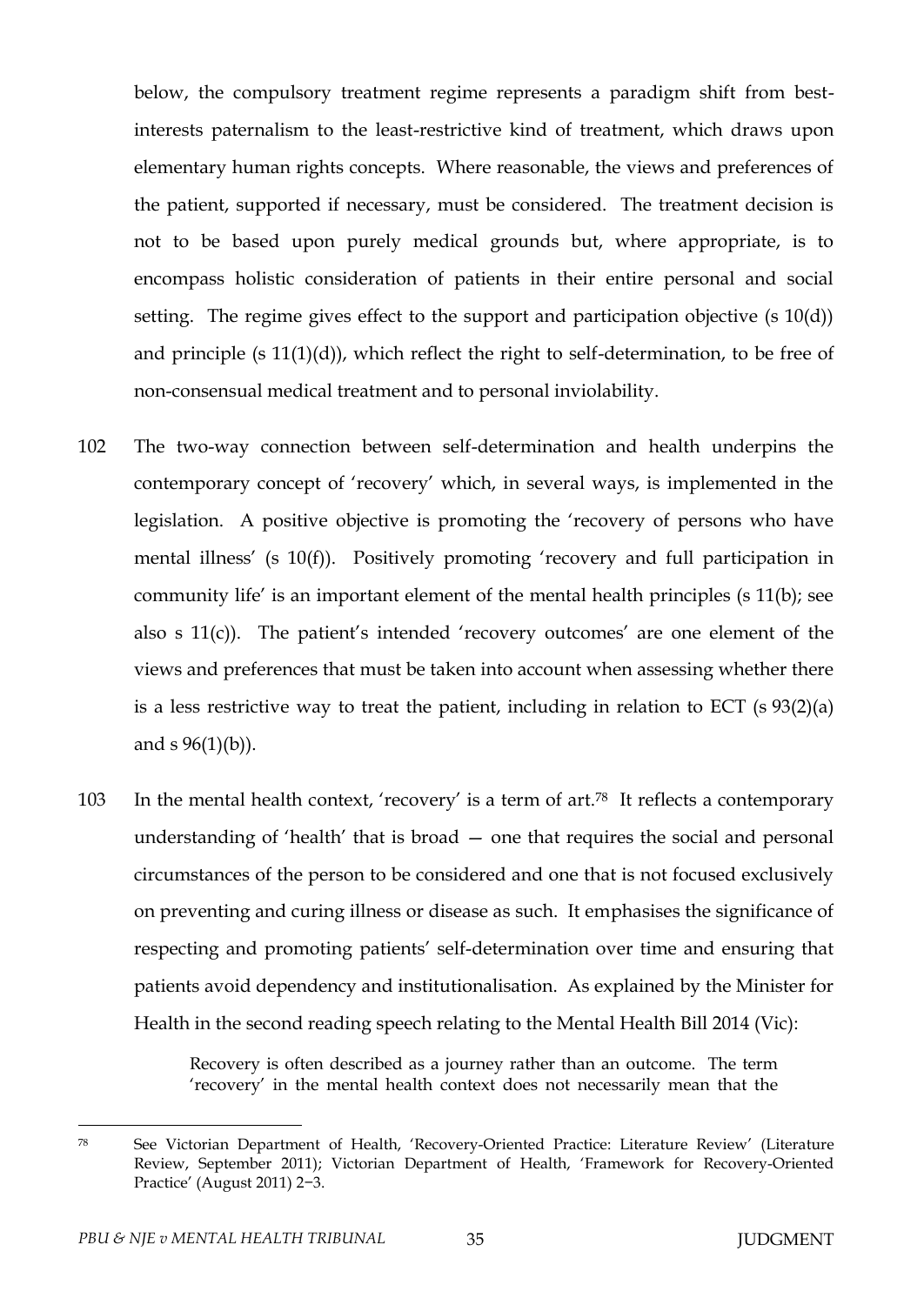person no longer has mental illness or is no longer experiencing any symptoms of mental illness. Instead, recovery in mental health encompasses the often fluctuating nature of mental illness where some people will not have a recurrence of mental illness, others will have some further episodes and some will experience repeated episodes of illness over time.

Recovery is about maximising individual choice, autonomy, opportunity and well-being during a person's life and accordingly is a self-defined process that is highly individual.<sup>79</sup>

This explanation is obviously influenced by the multifaceted nature of the human right to health (see above). The concept of recovery has implications for the way in which risk management and health promotion are balanced in mental health-care decision-making.<sup>80</sup>

104 In conclusion, the central purpose of the *Mental Health Act* is to ensure that a person with mental illness has access to needed treatment and in various ways it promotes the right to health of the patient, broadly understood, more generally. Just as health as a subject of human rights is a multifaceted concept that has positive and negative (protective) elements, so the concept of health in the *Mental Health Act* is broad and recognises the two-way relationship between self-determination, freedom from nonconsensual medical treatment and personal inviolability on the one hand and the person's health on the other. Mental health treatment decision-making is not a simple best-interests trade-off between the person's autonomy and health because health is a broad concept that relates to the whole person of which the person's autonomy, while not absolute, is a constitutive element.

### **Charter rights engaged**

#### *Rights engaged generally*

105 A human right is engaged under the Charter when a statutory provision or other law or the conduct or decision of a public authority interferes with or limits the enjoyment or exercise of a specified right by the person. It is a different question

<sup>79</sup> Victoria, *Parliamentary Debates,* Legislative Assembly, 20 February 2014, 471 (Mary Wooldridge, Minister for Mental Health).

<sup>80</sup> Andrew Carroll and Bernadette McSherry, 'Making defensible decisions in the era of recovery and rights' (2018) 26(5) *Australian Psychiatry* 474, 475.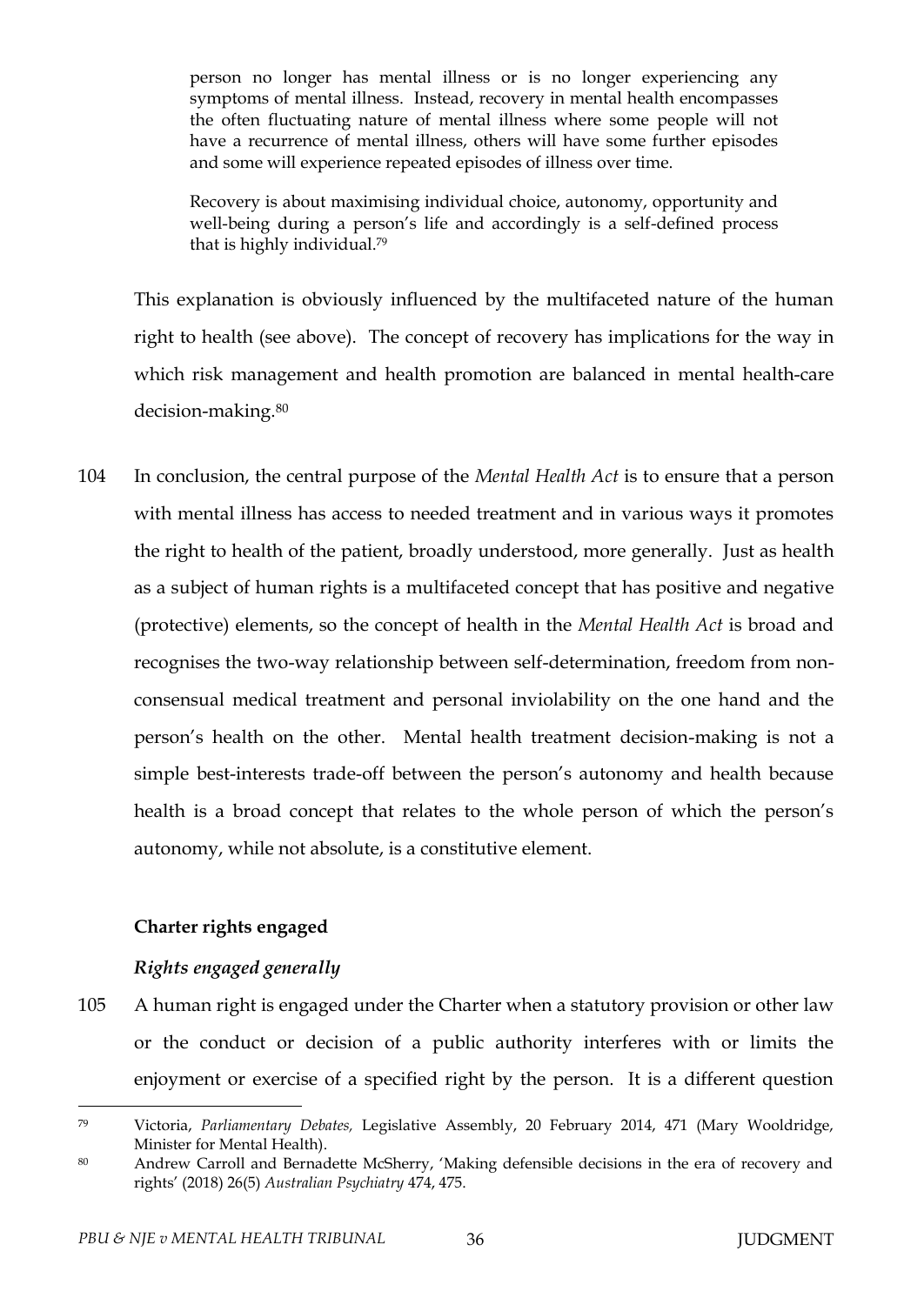whether the interference or limitation constitutes a violation of the right, which involves justification considerations (see s  $7(2)$ ).<sup>81</sup> To determine whether a right is engaged, it is necessary to ascertain and understand, without reference to those considerations, the meaning and content of the right in a purposive way by reference to the values and interests that it represents and protects.<sup>82</sup>

- 106 Under s 96(1)(a)(i) of the *Mental Health Act*, a determination may be made that a person with mental illness does not have the capacity to give informed consent to ECT. Subject to it being the least restrictive way for the patient to be treated  $(s 96(1)(a)(ii))$ , the patient may thereby be compulsorily subjected to that treatment without their consent.
- 107 The Secretary submitted that no human right in the Charter is engaged by an assessment of capacity under the provisions of s 68(1) because this is one of two conditions that must both be satisfied under s 96(1)(a) before a person can be subjected to compulsory ECT. To the contrary, an assessment under s 68(1) that a person does not have the capacity to give informed consent is both the foundation of the system for compulsorily imposing ECT upon patients and an interference with the person's human rights as such. It has the immediate consequence of compelling the person to be assessed for ECT under  $s$  96(1)(a)(ii) when the person would otherwise be free of that assessment. More importantly, it takes away the person's fundamental right to refuse that treatment, which in and of itself constitutes an immediate injury to their individual dignity.<sup>83</sup> Because human rights protect a person's fundamental interest in self-determination, freedom from non-consensual medical treatment and personal inviolability, laws and decisions that limit the exercise of legal capacity engage the application of the rights that protect those

<sup>81</sup> See *De Bruyn v Victorian Institute of Forensic Mental Health* (2016) 48 VR 647, 683 [102]–[103] (Riordan J), citing *Kracke* (2009) 29 VAR 1, 27 [67] (Bell J).

<sup>82</sup> The authorities are collected in *McDonald v Legal Services Commissioner (No 2)* [2017] VSC 89 (14 December 2017) [21] (Bell J) ('*McDonald*').

<sup>83</sup> See *Starson v Swayze* [2003] 1 SCR 722, 759 (Iacobucci, Major, Bastarache, Binnie, Arbour and Deschamps JJ) ('*Starson*').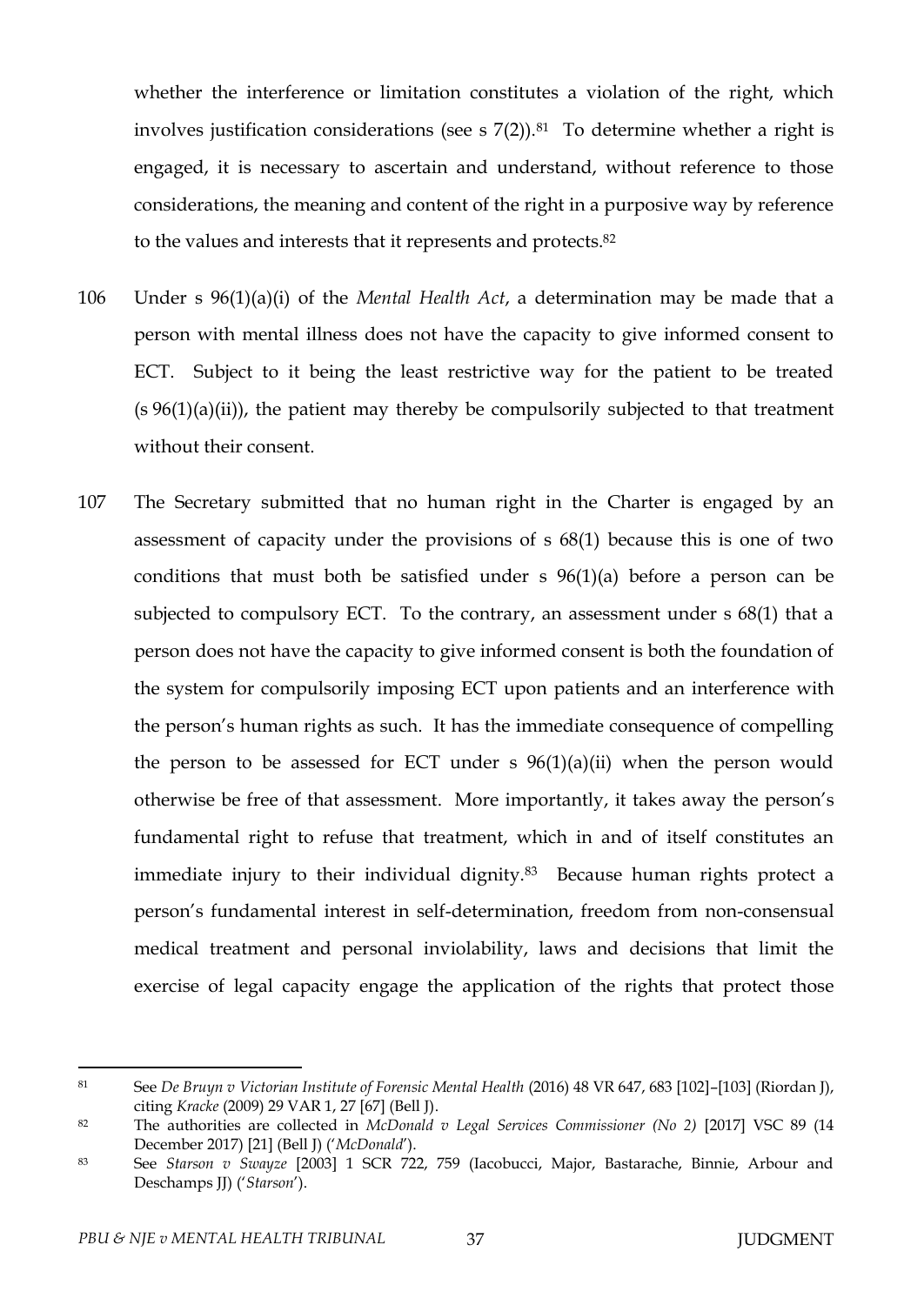interests. As was recently decided by the European Court of Human Rights in the context of persons with mental disability:

The Court has previously held that deprivation of legal capacity constitutes a serious interference with a person's private life. <sup>84</sup> The Court sees no reason to conclude otherwise in the present cases.<sup>85</sup>

- 108 It is not a purely formal step to recognise that a human right is engaged as if it warranted a mere salute in passing to some more important destination. Once the scope of an applicable right is properly ascertained and understood by reference to its undying purposes and values, the right 'delineate[s] the boundaries of the protective arena within which all individuals equally may live free, fulfilling and dignified lives'.<sup>86</sup> Public authorities must respect these boundaries (s 38(1)) unless the contrary is demonstrably justified  $(s 7(2))$  or legally demanded  $(s 38(2))$ . The boundaries cannot be properly respected if the meaning and content of the right are not actually ascertained and understood.
- 109 One relevant example of the way in which human rights delineate the boundaries of the protective arena is the right to privacy, which enshrines the values of selfdetermination and personal inviolability (see below). Understanding the meaning and scope of this right influences the way in which persons with mental disability are assessed in relation to decision-making capacity. As Richards, McFarlane and Lewison LJJ held in *York City Council v C*:

there is a space between an unwise decision and one which an individual does not have the mental capacity to take … [and] it is important to respect that space, and to ensure that it is preserved, for it is within that space that an individual's autonomy operates.<sup>87</sup>

Under the *Mental Health Act*, this space is preserved by interpreting and applying the capacity test in s 68(1)–(2) compatibly with the rights in the Charter, as was plainly intended by the legislature. In doing so, it is 'important to ensure that people with a

 $\overline{a}$ <sup>84</sup> See *Matter v Slovakia* (2001) 31 EHRR 32, 801 [68]; *Shtukaturov v Russia* (2012) 54 EHRR 27, 980–1 [83]; *Lashin v Russia* (European Court of Human Rights, Chamber, Application No 33117/02, 22 January 2013) [77].

<sup>85</sup> *Shakulina v Russia* (European Court of Human Rights, Third Section, Application No 24688/05 and 5 others, 5 June 2018) [52].

<sup>86</sup> *McDonald* [2017] VSC 89 (14 December 2017) [21] (Bell J).

<sup>87</sup> [2014] 2 WLR 1, 19 [54] ('*York City Council*').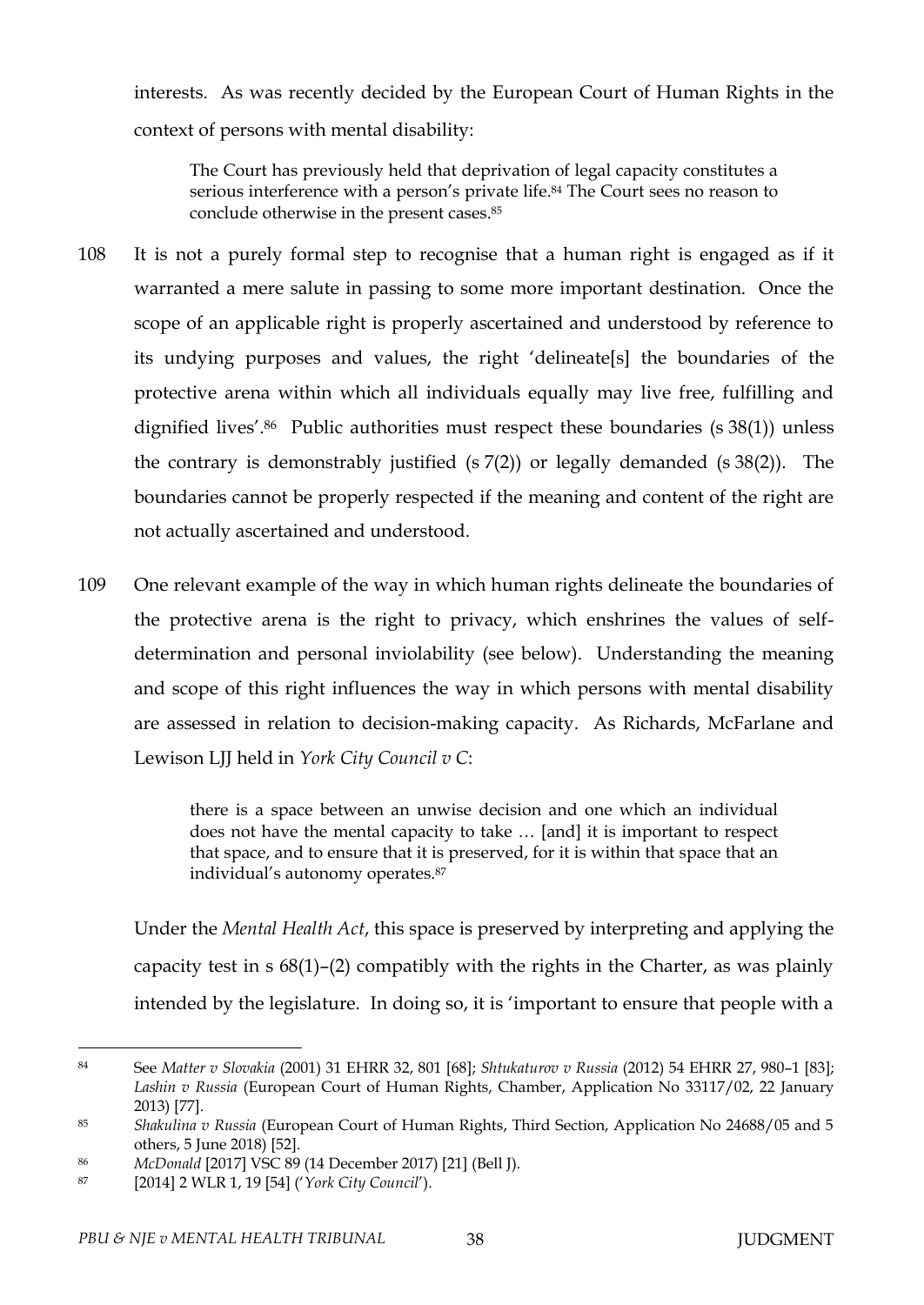disability are not  $-$  by the very fact of their disability  $-$  deprived of the range of reasonable outcomes that are available to others'.88 In this judgment, I return to this fundamental idea again and again.

- 110 The central issues in the present case relate to the interpretation and application of the capacity test referred to in  $s$  96(1)(a)(i) and the no less restrictive treatment test specified in s 96(1)(a)(ii) of the *Mental Health Act,* and related provisions. The purpose of these provisions is to specify a standard for determining when a person with mental illness has the capacity to give informed consent to or refuse ECT treatment and to ensure that persons without that capacity are given that treatment when clinically warranted and it is the least restrictive way for the person to be treated, after taking the person's views and preferences into account. A determination of incapacity potentially interferes with or limits the enjoyment or exercise of a number of rights in the Charter. Among these are:
	- $\bullet$  the right to equality before the law;<sup>89</sup>
	- the right not to be treated in a cruel, inhuman or degrading way;  $90$
	- the right not to be subjected to any treatment, including medical treatment, without full, free and informed consent;<sup>91</sup>
	- $\bullet$  the right not to have their privacy unlawfully or arbitrarily interfered with;<sup>92</sup>
	- the right to liberty and security of the person;<sup>93</sup> and
	- when deprived of liberty, the right to be treated with humanity and respect for the inherent dignity of the human person.<sup>94</sup>
- 111 While these several rights are potentially engaged in relation to those central issues, it is sufficient here to focus on the right to equality before the law, the right to be free of non-consensual medical treatment and the right to privacy, which are engaged.

<sup>88</sup> *Wye Valley NHS Trust v Mr B* [2015] EWCOP 60 (28 September 2015) [12] (Peter Jackson J).

<sup>89</sup> Charter s 8(3); see also the cognate rights in ICCPR art 26 and CRPD art 5(1).

<sup>90</sup> Charter s 10(b); ICCPR art 7; CRPD art 15(1).

<sup>&</sup>lt;sup>91</sup> Charter s 10(c); ICCPR art 7; CRPD art 15(1).

<sup>&</sup>lt;sup>92</sup> Charter s 13(a); ICCPR art 17(1); CRPD art 22(1).

<sup>93</sup> Charter s 21(1); ICCPR art 9(1); CRPD art 14(1).

<sup>94</sup> Charter s 22(1); ICCPR art 10(1).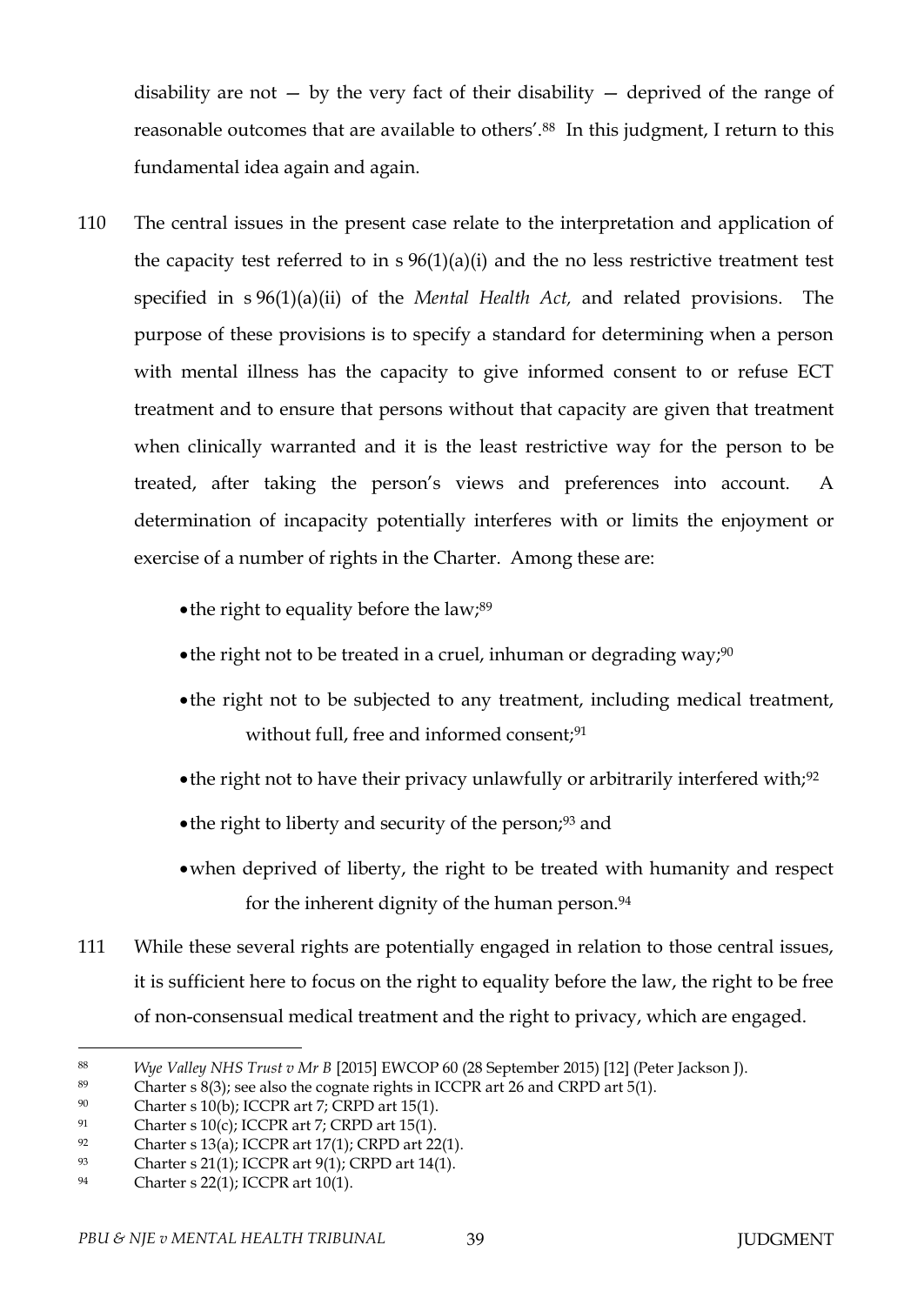# *Equality before the law*

112 The human right to equality before the law – the keystone in the protective arch of the human rights framework – is specified in s 8(3) of the Charter in the following terms:

> Every person is equal before the law and is entitled to the equal protection of the law without discrimination and has the right to equal and effective protection against discrimination.

113 As discussed in *Re Lifestyle Communities Ltd (No 3)*<sup>95</sup> and *Matsoukatidou v Yarra Ranges City Council,* <sup>96</sup> the fundamental purpose of the right to equality before the law is to protect the inherent and universal dignity of human persons. This right is particularly important for persons with mental disability because they are especially vulnerable to discriminatory ill-treatment, stigmatisation and personal disempowerment. In the discussion of the importance of protecting the dignity of persons with mental disability in *PJB v Melbourne Health* ('*Patrick's Case*'),<sup>97</sup> emphasis was placed upon the following seminal statement of Brennan J in *Secretary, Department of Health and Community Services v JWB and SMB* ('*Marion's Case*'):

> Human dignity is a value common to our municipal law and to international instruments relating to human rights. The law will protect equally the dignity of the hale and hearty and the dignity of the weak and lame; of the frail baby and of the frail aged; of the intellectually able and of the *intellectually disabled*… Our law admits of no discrimination against the weak and disadvantaged in their human dignity. Intellectual disability justifies no impairment of human dignity, no invasion of the right to personal integrity.<sup>98</sup>

- 114 As explained in *Matsoukatidou*, <sup>99</sup> the right to equality before the law in s 8(3) has three elements:
	- the right to *equality before the law*, which is based on the concept of formal equality in law;

*<sup>95</sup>* (2009) 31 VAR 286, 310–14 [105]–[119] (Bell J) ('*Lifestyle Nominees (No 3)*').

<sup>96</sup> (2017) 51 VR 624, 635–44 [36]–[61] (Bell J) ('*Matsoukatidou')*.

<sup>97</sup> (2011) 39 VR 373, 382–3 [31]–[32] (Bell J).

<sup>98</sup> (1992) 175 CLR 218, 266 (footnotes omitted) (emphasis added).

<sup>99</sup> (2017) 51 VR 624, 657–8 [104]–[106].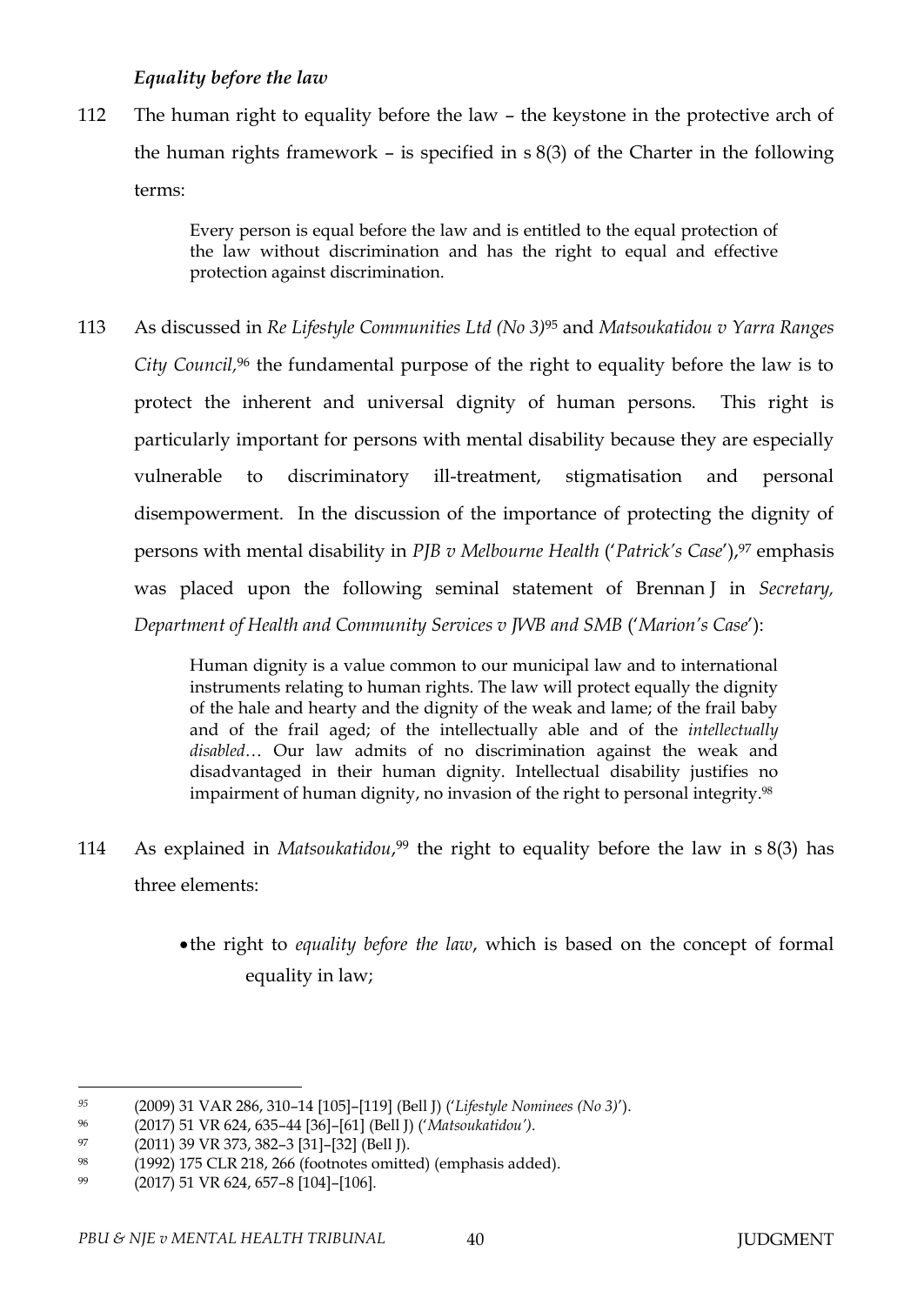- the right to *equal protection of the law without discrimination* as defined in the *Equal Opportunity Act 1995* (Vic), which is based on the concept of substantive equality in law and fact; and
- the right to *equal and effective protection against discrimination* as defined in the *Equal Opportunity Act*, which is also based on the concept of substantive equality in law and fact.

It is the second and third elements that are relevant here.

115 Of the scope of the second element of this right, in *Matsoukatidou* it was said:

The second element is the right to equal protection of the law without discrimination as defined in the *Equal Opportunity Act*, which is based on the concept of substantive equality in law and in fact. This requires that (in content) the law ensures that people are protected against discrimination in substance. This element of the right may require that the substantive law include positive adjustments and accommodations so that some parties are treated differently to other parties in order to ensure that they have equal protection of the law.<sup>100</sup> As this right is concerned with the content of the law in terms of (substantive) equality rather than the operation and administration of the law, it will be the third element that is more relevant in relation to the conduct of hearings and procedures followed by courts and tribunals.<sup>101</sup>

116 Of the scope of the third element, it was said:

The third element is the right to equal and effective protection against discrimination as defined in the *Equal Opportunity Act*, which is also based on the concept of substantive equality in law and in fact. This goes beyond requiring that the law (in content) be equal in substance to requiring that, in the operation and administration of the law, people have equal and effective protection against discrimination. This element of the right may require that, in the conduct of hearings and procedures followed by courts and tribunals, positive adjustments and accommodations are made so that some parties are treated differently to other parties in order to ensure that they have equal and effective protection of the law.<sup>102</sup> It is this element of the right that is most relevant in the present case.<sup>103</sup>

117 Although the right to equality before the law in s 8(3) of the Charter was modelled on art 26 of the *International Covenant on Civil and Political Rights*, there are certain

<sup>100</sup> *Victorian Police Toll Enforcement v Taha* (2013) 49 VR 1, 70–1 [210]; *Lifestyle Communities (No 3)* (2009) 31 VAR 286, 317 [137]–[138], 340 [257] (Bell J).

<sup>101</sup> (2017) 51 VR 624, 657 [105] (Bell J).

<sup>102</sup> *Lifestyle Communities (No 3)* (2009) 31 VAR 286, 317–18 [139]–[141], 340 [257] (Bell J).

<sup>103</sup> *Matsoukatidou* (2017) 51 VR 624, 657–8 [106] (Bell J).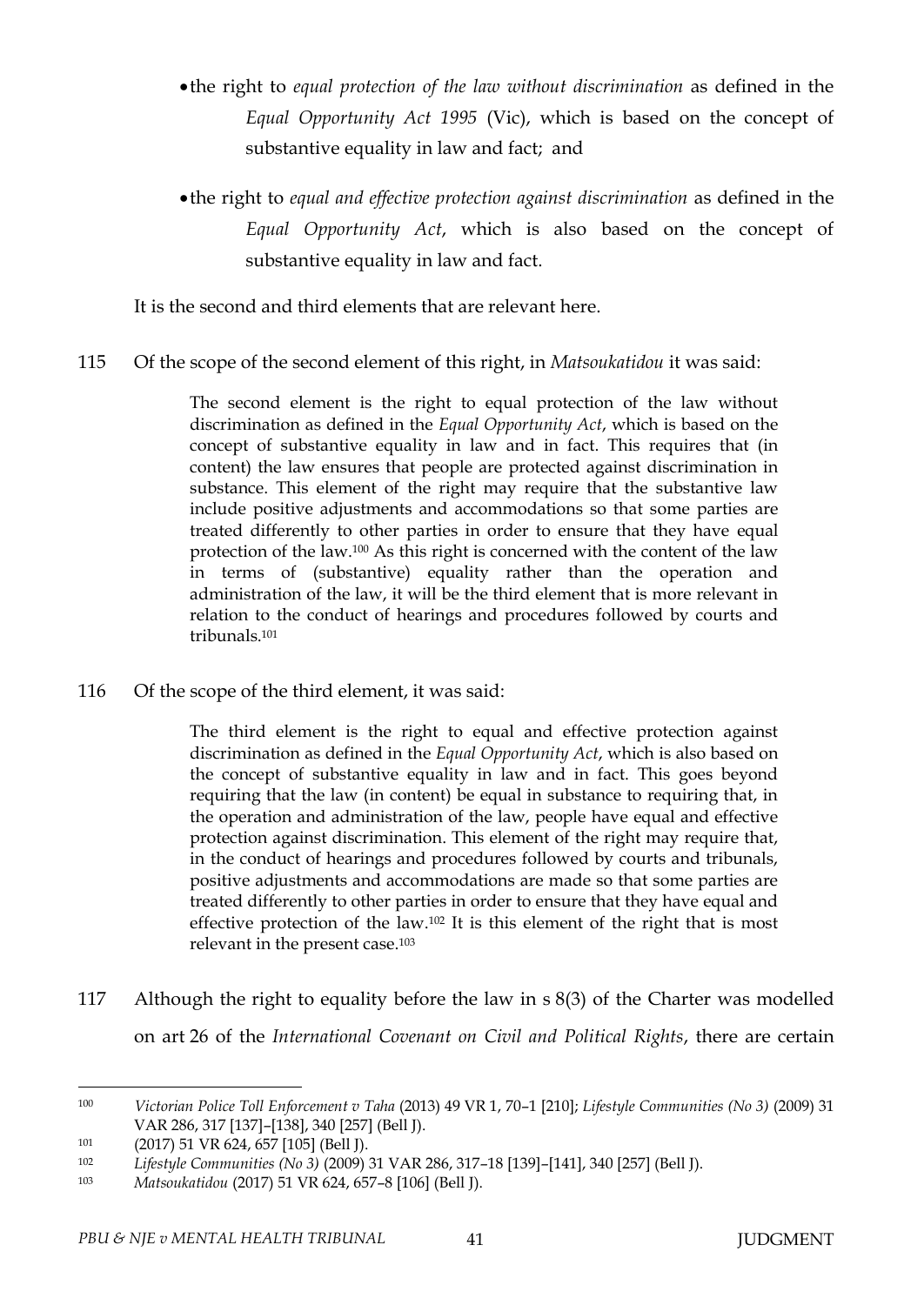differences between the two,<sup>104</sup> especially the limiting of the right in  $s 8(3)$  to discrimination as defined in the *Equal Opportunity Act*. However, because 'impairment', including 'a mental or psychological disease or disorder', is an attribute under ss 3(1) and 6 that comes within the definition of discrimination in ss 7(1) and 9(1) of the *Equal Opportunity Act*, the present case comes within s 8(3) of the Charter despite the limitation.

- 118 The second and third elements of the right to equality before the law in s 8(3) are engaged where a determination is made under ss 68(1) and 96(1)(a)(i) of the *Mental Health Act* that a patient does not have capacity to give informed consent to medical treatment. As we have seen, subject to it being the least restrictive way for the patient to be treated (s 96(1)(a)(ii)), the patient may thereby be coercively subjected to ECT. I do not need to emphasise what that treatment is. The determination takes away from the patient the right to refuse. The patient may only be subjected to this assessment and treatment by reason of having the mental illness that brings the patient within the regime of the legislation (see ss 4 and 5) when people without that illness are free of both. It is the substantive content (the second element) and the substantive operation and administration (the third element) of the provisions of s 8(3) that produce this discriminatory result. By way of comparison, it is the same with the analogous provisions of the *Guardianship and Administration Act 1986* (Vic) discussed in *Patrick's Case*. <sup>105</sup> To be compatible with patients' human rights, the provisions producing this human-rights limiting result, and particularly the capacity test in s 68(1), must, in content and application, be demonstrably justified (s 7(2)).
- 119 The CRPD, to which Australia is a party, speaks directly to the subject of the exercise of legal capacity by persons with mental disabilities. As explained in art 1, its purpose is:

to promote, protect and ensure the full and equal enjoyment of all human rights and fundamental freedoms by all persons with disabilities, and to promote respect for their inherent dignity.

<sup>104</sup> See further *Re Lifestyle Communities Ltd (No 3)* (2009) 31 VAR 286, 322 [162]–[165] (Bell J).

<sup>105</sup> (2011) 39 VR 373, 385 [43]–[45] (Bell J).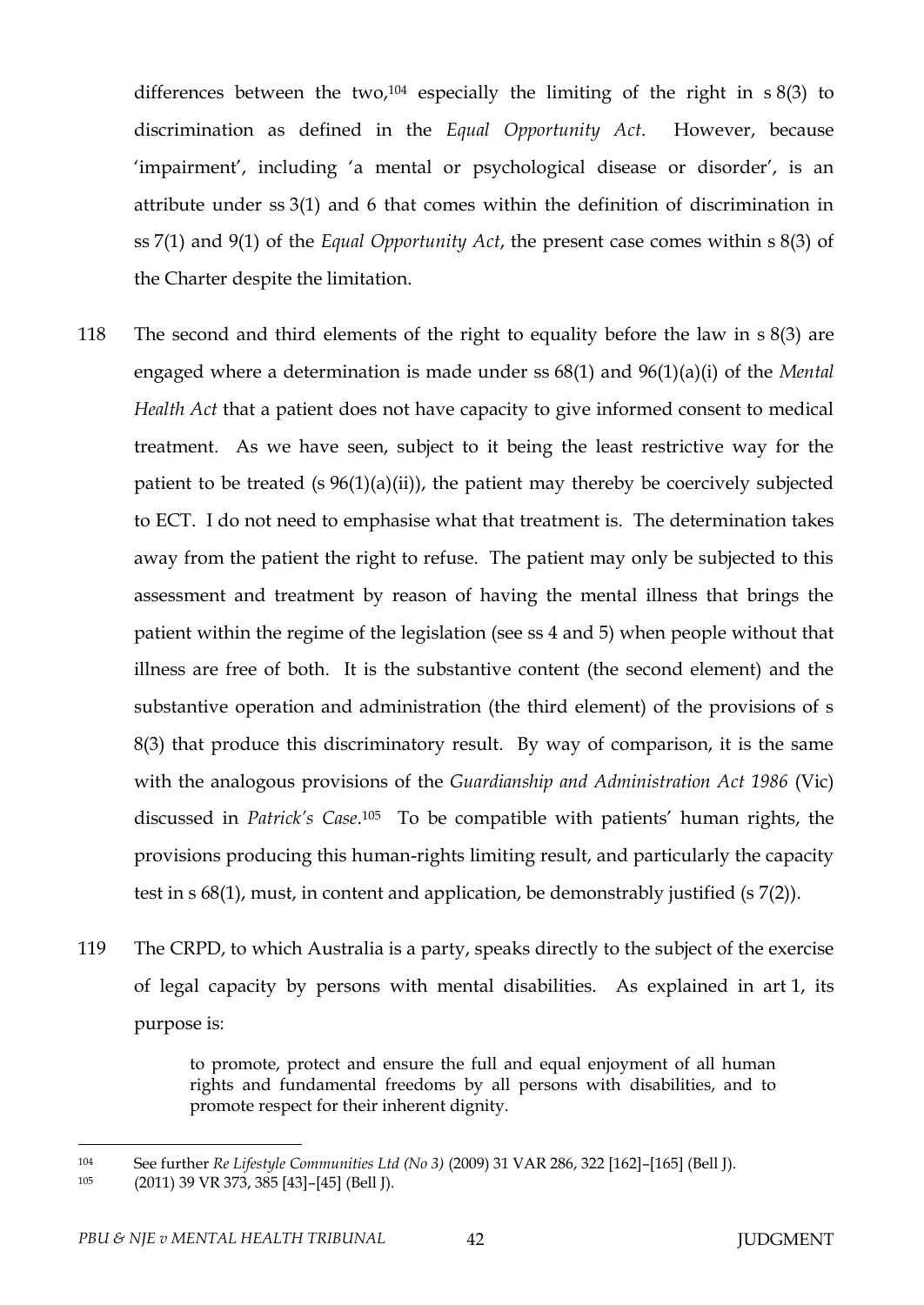Persons with disabilities include those who have long-term physical, mental, intellectual or sensory impairments which in interaction with various barriers may hinder their full and effective participation in society on an equal basis with others.<sup>106</sup>

PBU and NJE contend that VCAT's interpretation and application of the capacity test constitutes a discriminatory barrier to the exercise of their self-determination. VCAT's decisions are based on the proposition, contested in these proceedings, that they lack capacity to consent or refuse ECT in consequence of their disability.

120 As here relevant, art 12 of the CRPD in relation to equality before the law provides:

- 1. States Parties reaffirm that persons with disabilities have the right to recognition everywhere as persons before the law.
- 2. States Parties shall recognize that persons with disabilities enjoy legal capacity on an equal basis with others in all aspects of life.
- 3. States Parties shall take appropriate measures to provide access by persons with disabilities to the support they may require in exercising their legal capacity.
- 4. States Parties shall ensure that all measures that relate to the exercise of legal capacity provide for appropriate and effective safeguards to prevent abuse in accordance with international human rights law. Such safeguards shall ensure that measures relating to the exercise of legal capacity respect the rights, will and preferences of the person, are free of conflict of interest and undue influence, are proportional and tailored to the person's circumstances, apply for the shortest time possible and are subject to regular review by a competent, independent and impartial authority or judicial body. The safeguards shall be proportional to the degree to which such measures affect the person's rights and interests.<sup>107</sup>

These historic provisions operate under international law (see above) to require the equal capacity of persons with mental disability to enjoy legal capacity is recognised (art 12(2)), that these persons are given access to needed support for the exercise of that capacity (art 12(3)) and that measures relating to the exercise of that capacity are subject to a safeguard regime (art 12(4)). I approach the issues for determination in these appeals with these provisions in mind.

<sup>106</sup> CRPD art 1.

<sup>107</sup> Ibid art 12.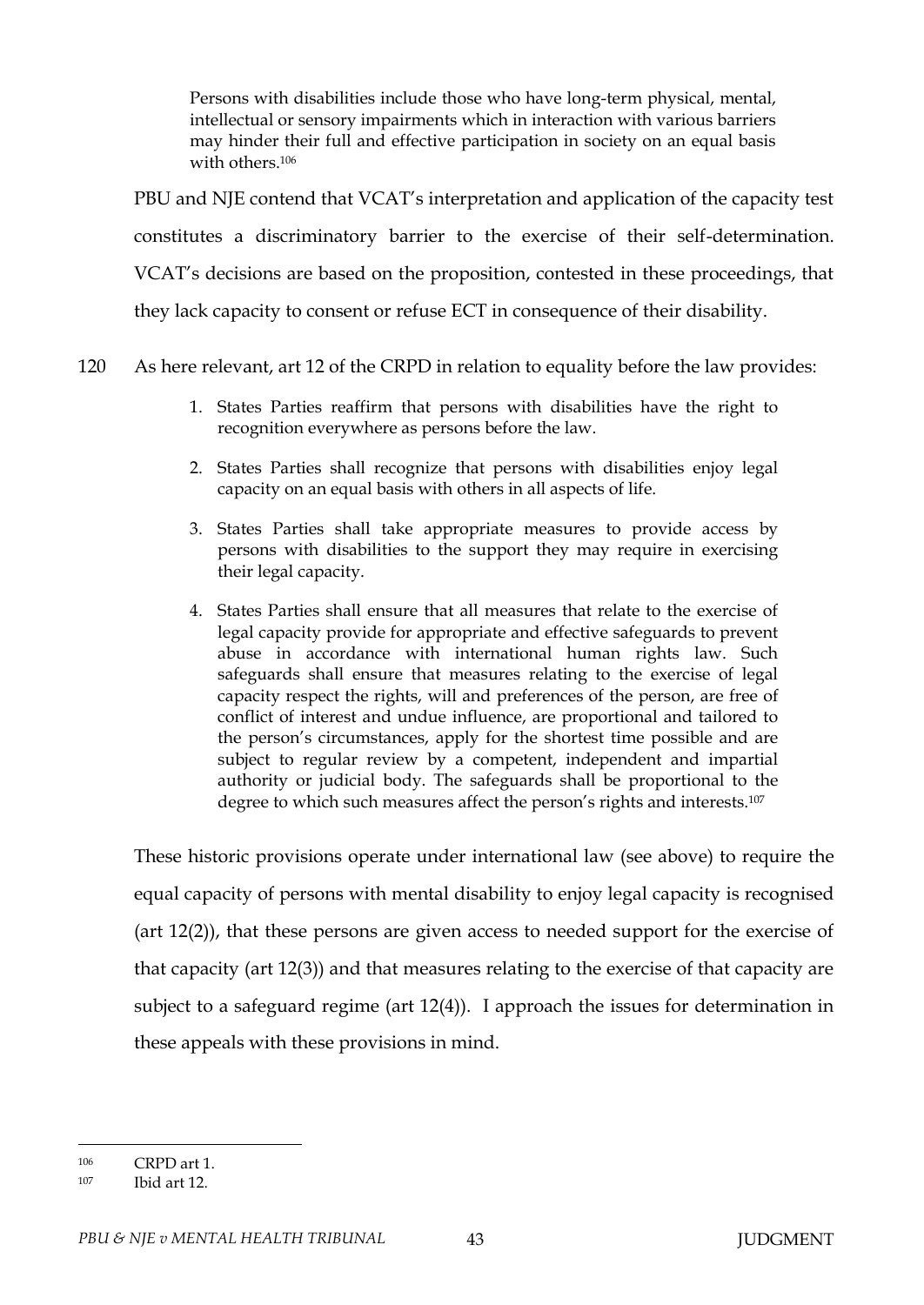121 Equality is a powerful principle in relation to the interpretation and application of the capacity assessment criteria in s 68(1), as it is in relation to the content and application of the test of capacity at common law (see below). In various ways that will be considered in the next section of this judgment, the provisions must be interpreted and applied so as to ensure that the rights to self-determination, to be free of non-consensual medical treatment and to personal inviolability of people with mental disability are protected just as much as persons without that disability.

#### *Freedom from non-consensual medical treatment*

122 The right to be free of non-consensual medical treatment is specified in s 10(c) of the Charter thus:

A person must not be—

- …
- (c) subjected to medical … treatment without his or her full, free and informed consent.
- 123 In *Kracke*, the following remarks were made about the general nature and purpose of this right:<sup>108</sup>

'Personal autonomy is a value that informs much of the common law.'109 An example is that, when the common law is considering the duty of a doctor to warn a patient about the possible adverse effects of medical treatment, the starting point is 'the paramount consideration that a person is entitled to make his own decisions about his life'. <sup>110</sup> That should be the starting point under s  $10(c)$  of the Charter. Forcing a person of full mental capacity to have unwanted medical treatment is a serious affront to their personal dignity and autonomy in itself.111 The fact the treatment may be medically warranted is not at this stage the point. Remember, we are dealing here with people who, though mentally ill, still have full legal capacity [or are presumed to have that capacity]. The right to refuse unwanted treatment respects the person's freedom to choose what should happen to them, which is an aspect of their individual personality, dignity and autonomy.

The right is especially important in the context of treating someone for mental illness. People can be extremely sensitive about taking the powerful drugs that are often prescribed. However medically necessary they may be, the

<sup>108</sup> (2009) 29 VAR 1, 121–2 [569]–[570] (Bell J).

<sup>109</sup> *Stuart v Kirkland-Veenstra* (2009) 237 CLR 215, 248 [88] (Gummow, Hayne and Heydon JJ).

<sup>110</sup> *F v R* (1983) 33 SASR 189, 193 (King CJ); applied in *Rogers v Whitaker* (1992) 175 CLR 479, 487 (Mason CJ, Brennan, Dawson, Toohey and McHugh JJ).

<sup>111</sup> *Starson* [2003] 1 SCR 722, 760 (Iacobucci, Major, Bastarache, Binnie, Arbour and Deschamps JJ).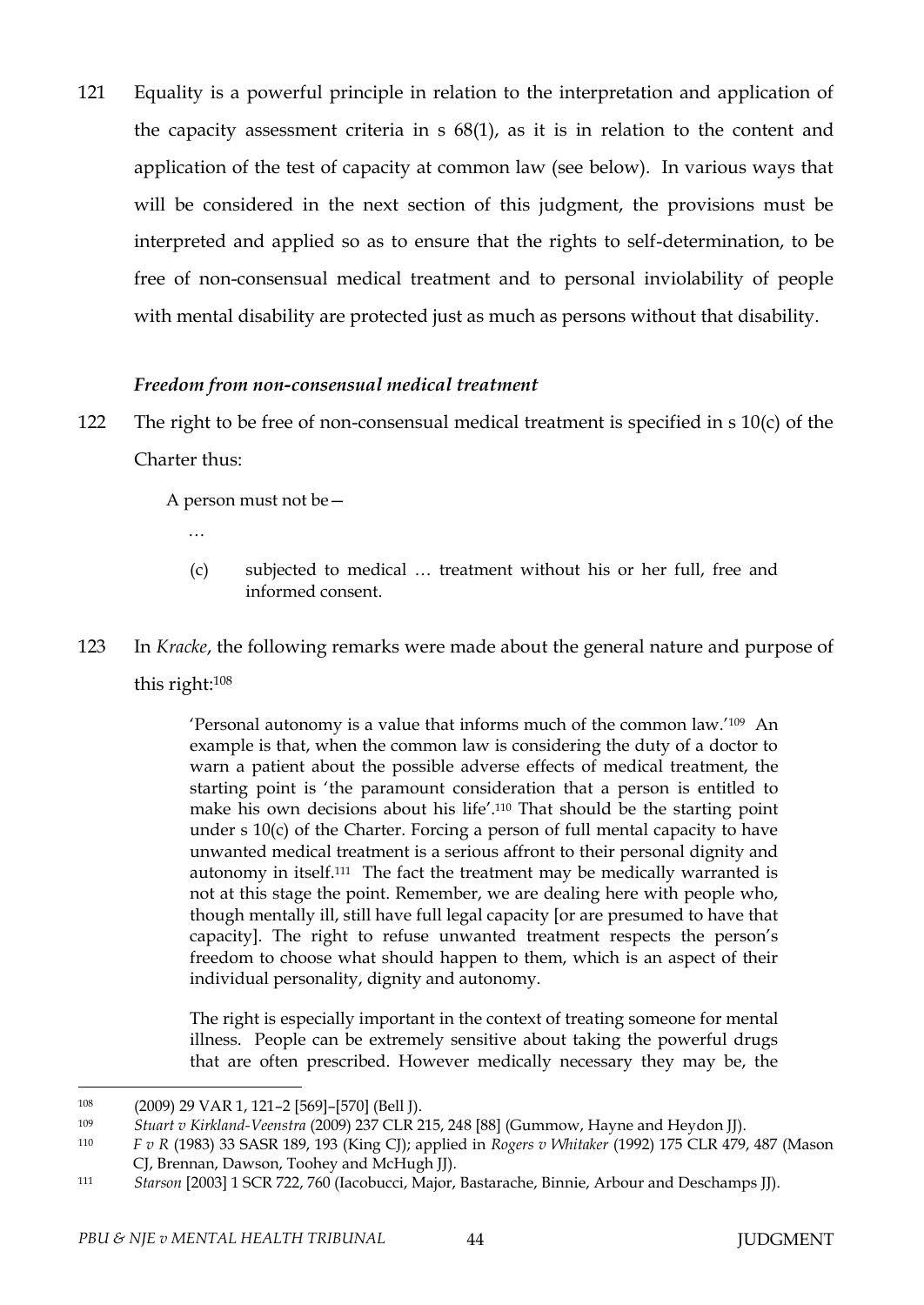drugs can cause alterations to mood, behaviour and body weight, as well as personal appearance, which can be very distressing. As [was submitted], such drugs can affect the very 'reality' in which a person lives. Section 10(c) of the Charter recognises the importance of this right to refuse, because it respects the personal dignity and autonomy of people with mental illness.

As the present case involves the compulsory performance of ECT upon PBU and NJE, these remarks are particularly apposite.

### *Privacy*

124 The right to privacy is specified in s 13 of the Charter thus:

A person has the right—

- (a) not to have his or her privacy, family, home or correspondence unlawfully or arbitrarily interfered with; and
- (b) not to have his or her reputation unlawfully attacked.

As can be seen, s 13(a) includes a right not to have one's privacy unlawfully or arbitrarily interfered with. The concept of arbitrariness is the specialised human rights concept which requires consideration of the proportionality of the interference.112 The inclusion of internal limitations (lawfulness and arbitrariness) does not reduce the substantive meaning of the right in s 13(a) but forms part of analysing whether any interference is justified.<sup>113</sup>

125 People with mental disabilities are vulnerable to interference in their lives and meet barriers that 'may hinder their full and effective participation in society on an equal basis with others'.114 Within the complete framework of human rights, civil and political as well as economic and social, a purpose of the right to privacy is to protect them from that interference and facilitate that participation. In *Kracke*<sup>115</sup> and *Director*  of Housing v Sudi,<sup>116</sup> this role is discussed by reference to the leading authorities relating to the nature and purpose of the right. On the basis of that discussion, the

<sup>112</sup> *Patrick's Case* (2011) 39 VR 373, 395 [85] (Bell J).

<sup>113</sup> *McDonald* [2017] VSC 89 (14 December 2017) [36] (Bell J).

<sup>114</sup> CRPD art 1.

<sup>115</sup> (2009) 29 VAR 1, 124–31 [589]–[620] (Bell J).

<sup>116</sup> (2010) 33 VAR 139, 145 [29] (Bell J) ('*Sudi*').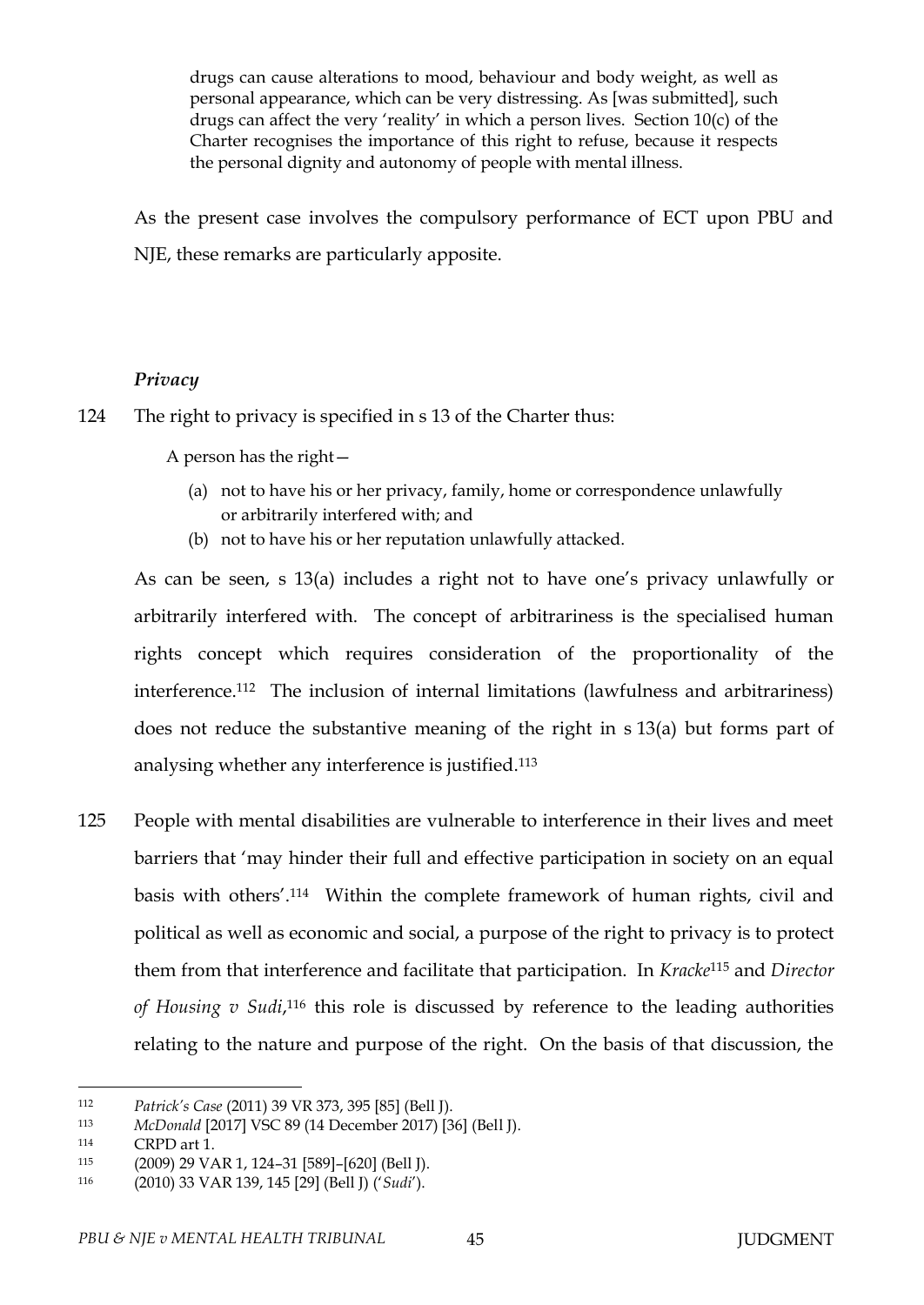general nature and purpose of the right to privacy was identified in *Kracke* as

follows:

The purpose of the right to privacy is to protect people from unjustified interference with their personal and social individuality and identity. It protects the individual's interest in the freedom of their personal and social sphere in the broad sense. This encompasses their right to individual identity (including sexual identity) and personal development, to establish and develop meaningful social relations and to physical and psychological integrity, including personal security and mental stability.

The fundamental values which the right to privacy expresses are the physical and psychological integrity, the individual and social identity and the autonomy and inherent dignity of the person.<sup>117</sup>

In the latter case of *Sudi*, the scope of the several elements of s 13(a) was identified as

follows:

The rights to privacy, family, home and correspondence in s 13(a) are of fundamental importance to the scheme of the *Charter of Human Rights and Responsibilities Act*. Their purpose is to protect and enhance the liberty of the person — the existence, autonomy, security and well-being of every individual in their own private sphere. The rights ensure people can develop individually, socially and spiritually in that sphere, which provides the civil foundation for their effective participation in democratic society. They protect those attributes which are private to all individuals, that domain which may be called their home, the intimate relations which they have in their family and that capacity for communication (by whatever means) with others which is their correspondence, each of which is indispensable for their personal actuation, freedom of expression and social engagement. 118

126 More recent decisions of international courts have endorsed this understanding of the values and interests protected by the right to privacy. For example, in *A-MV v Finland*, the European Court of Human Rights described the nature of the right (in art 8 of the *European Convention on Human Rights*) as follows: <sup>119</sup>

> The Court observes that the present case concerns primarily the private life aspect of art 8 rather than the family life aspect. Article 8 'secure[s] to the individual a sphere within which he can freely pursue the development and fulfilment of his personality'.<sup>120</sup> Article 8 concerns rights of central importance to the individual's identity, self-determination, physical and moral integrity,

<sup>117</sup> (2009) 29 VAR 1, 131 [619]–[620] (Bell J).

<sup>118</sup> (2010) 33 VAR 139, 145 [29].

<sup>119</sup> (2018) 66 EHRR 22, [76]; see also *Shakulina v Russia* (European Court of Human Rights, Third Section, Application No 24688/05 and 5 others, 5 June 2018) [52], in the passage set out above.

<sup>120</sup> See *Bruggemann v Germany* (1981) 3 EHRR 244, 252 [55]; *Shtukaturov v Russia* (2012) 54 EHRR 27, 980–1 [83] ('*Shtukaturov')*.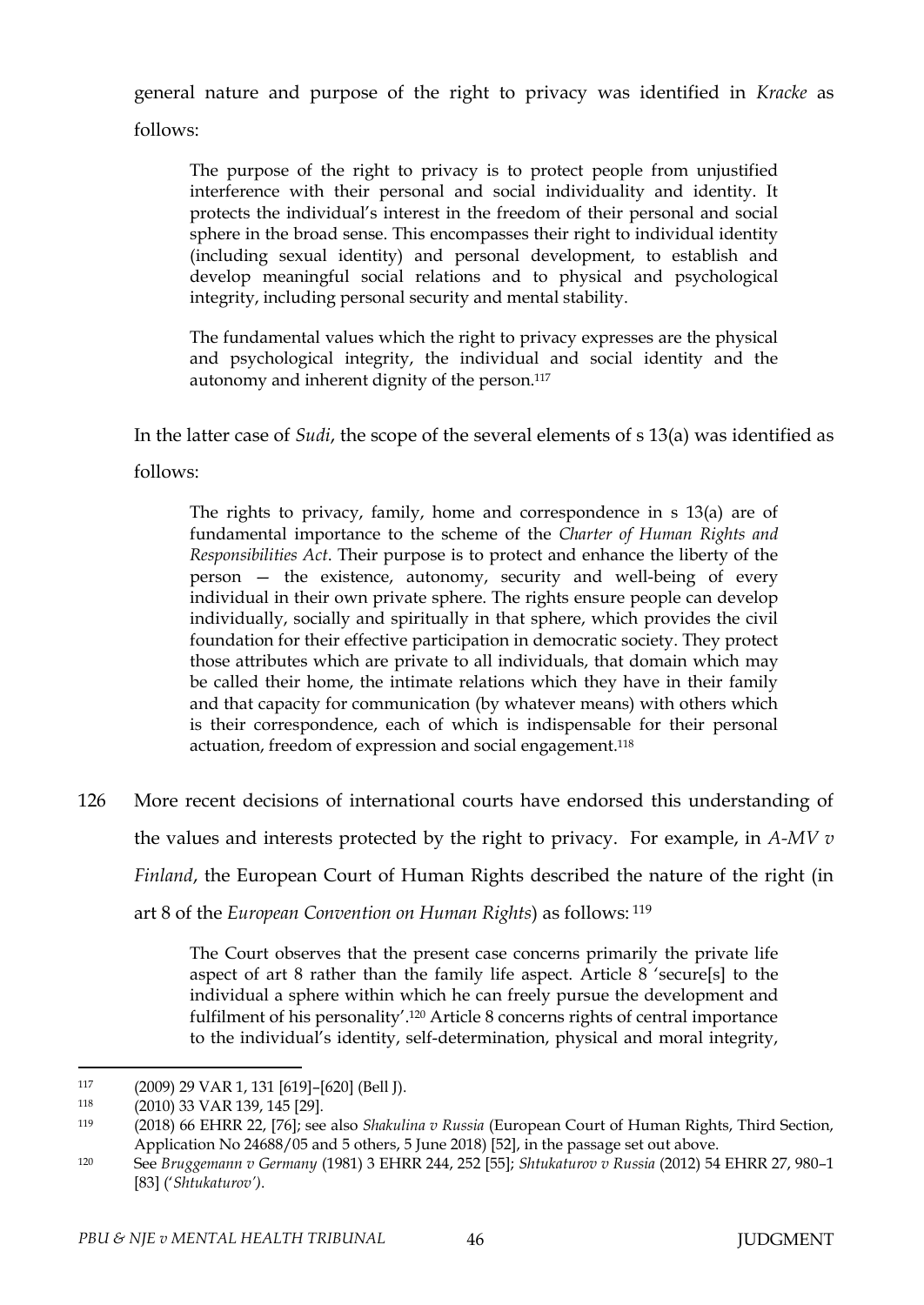maintenance of relationships with others and a settled and secure place in the community.<sup>121</sup>

127 It may therefore be said that the right to privacy in s 13(c) of the Charter has two related dimensions of direct relevance to people with mental disability in the capacity context. The first is *self-determination*, which is a value of fundamental importance that relates to the universal capacity of persons equally to determine who they are, how they will live their lives and what should be done to them. A disability scholar explains that self-determination is related to the foundational democratic value of liberty, which applies equally to everyone:

> Individual liberty is prioritized on the understanding that part of what brings meaning to life is the freedom extended to all individuals to search for their personal realisation of the 'good life'<sup>122</sup> — which is different for every individual and only achievable if their liberty is respected.<sup>123</sup>

Of course, the right is not absolute and may be limited where this is justified according to the strict human rights standard (see s 7(2)). But the starting point is that people with mental disability have the same right of self-determination as everybody else. As the exercise of self-determination requires personal autonomy, the right to privacy protects that as well, and the two terms are frequently used interchangeably in the human rights context. Self-determination is a bedrock value that is also protected by other rights in the Charter.<sup>124</sup>

128 The second dimension is *personal inviolability*, which is a value of equal importance that relates to the freedom of all persons not to be subjected to physical or psychological interference, including medical treatment, without consent. This too is a right that is not absolute and may be limited when so justified. But the starting point is that people with mental disability have the same right to personal

<sup>121</sup> See *Connors v United Kingdom* (2005) 40 EHRR 9, 216–17 [82]; *Pretty v United Kingdom* (2002) 35 EHRR 1; *Goodwin v United Kingdom* (2002) 35 EHRR 18, 476 [90]; mutatis mutandis, *Gillow v United Kingdom* (1989) 11 EHRR 335, 352 [55].

<sup>122</sup> Viktor Frankl argues that meaning in life comes from searching for and finding a purpose, and then actively imagining and achieving that purpose: Viktor E Frankl, *Man's Search for Meaning* (Beacon Press, 2006).

<sup>123</sup> Anna Arstein-Kerslake, *Restoring Voice to People with Cognitive Disabilities* (Cambridge University Press, 2017) 93.

<sup>124</sup> See, eg, ss  $10(c)$ ,  $14(1)$ ,  $15(1)-(2)$ .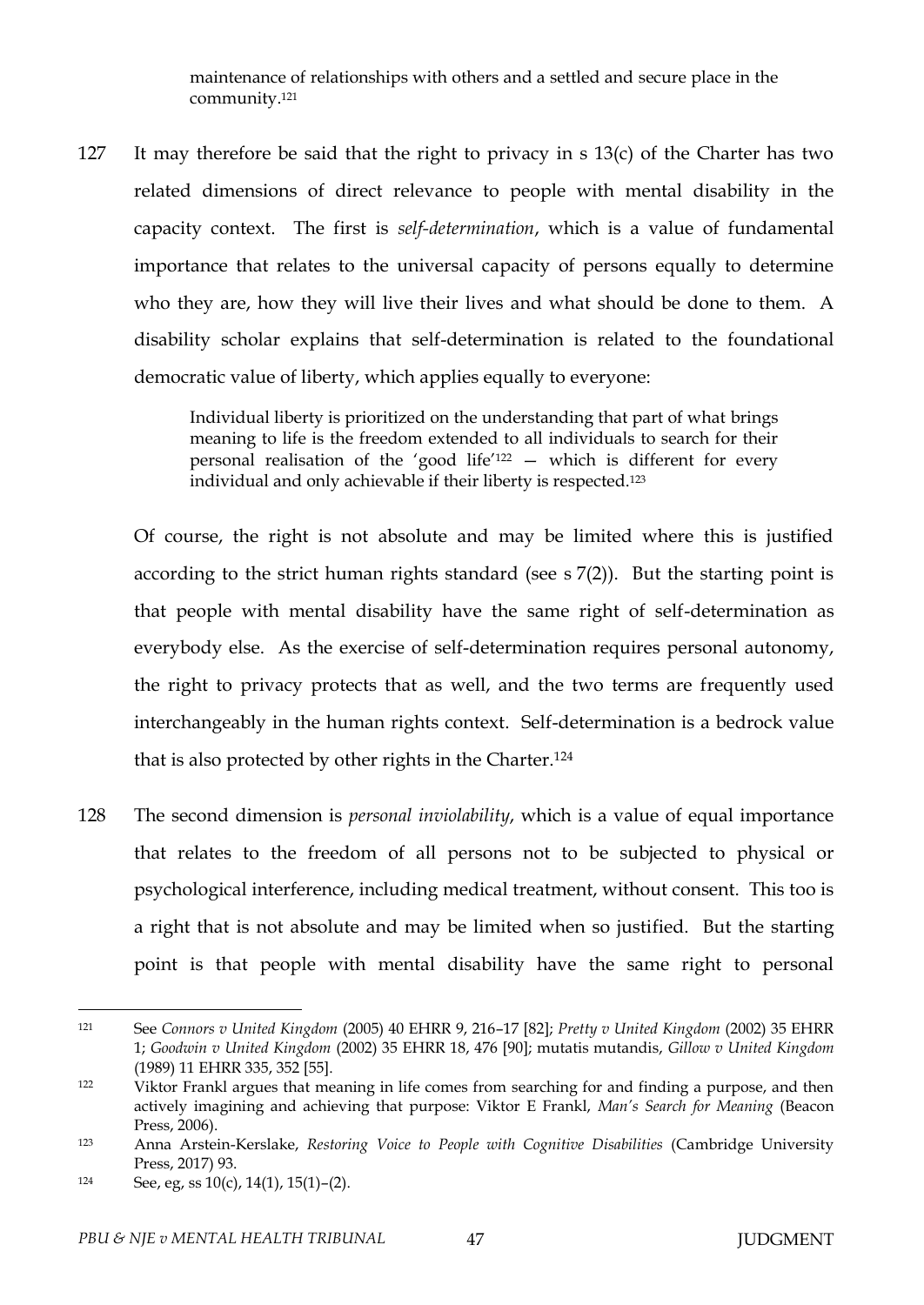inviolability as everybody else. Personal inviolability is also a bedrock value that is protected by other rights in the Charter.<sup>125</sup>

#### **VCAT's obligations as a public authority under the Charter**

- 129 In the present cases, it was necessary for VCAT (and the MHT) to determine whether an application should be granted for PBU and NJE to be given ECT. This required it to interpret and apply the 'capacity to give informed consent' test referred to in s  $96(1)(a)(i)$  and the 'no less restrictive way' test specified in s  $96(1)(a)(ii)$  (and the related provisions of ss 68 and 69). According to the general principles discussed in *Kracke*<sup>126</sup> relating to the *Mental Health Act 1986* (Vic), which were accepted in these proceedings, when doing so VCAT (and the MHT) is a public authority under s 38(1) of the Charter. It thereby performs the important institutional role of helping to ensure the human rights of people having mental illness, which is a purpose of the Charter<sup>127</sup> and also an objective<sup>128</sup> and principle<sup>129</sup> of the *Mental Health Act*.
- 130 VCAT performs this role by complying with its obligation under s 38(1) to act in ways that are compatible with the human rights of those people, and to make decisions that give proper consideration to those rights, unless it cannot reasonably so act or decide because of a contrary law (s 38(2)). As Parliament intended that the *Mental Health Act* be applied (as well as interpreted) compatibly with the Charter, issues under s 38(2) do not arise. Rather, the proper performance by VCAT of its obligations as a public authority under s 38(1) of the Charter gives effect to that intention.
- 131 VCAT also performs this role by interpreting the provisions of the *Mental Health Act* in accordance with the rule in s 32(1) of the Charter, which requires legislation to be interpreted in a way that is compatible with human rights, so far as possible consistently with their purpose. This is a strong principle of purposive

<sup>125</sup> See, eg, ss  $10(b)$ ,  $21(1)$ ,  $22(1)$ .

<sup>126</sup> (2009) 29 VAR 1, 68–71 [283]–[299], 73 [309], [312] (Bell J).

<sup>127</sup> Section 1(2).

 $128$  Section 10(c).

<sup>129</sup> Section 11(1)(e).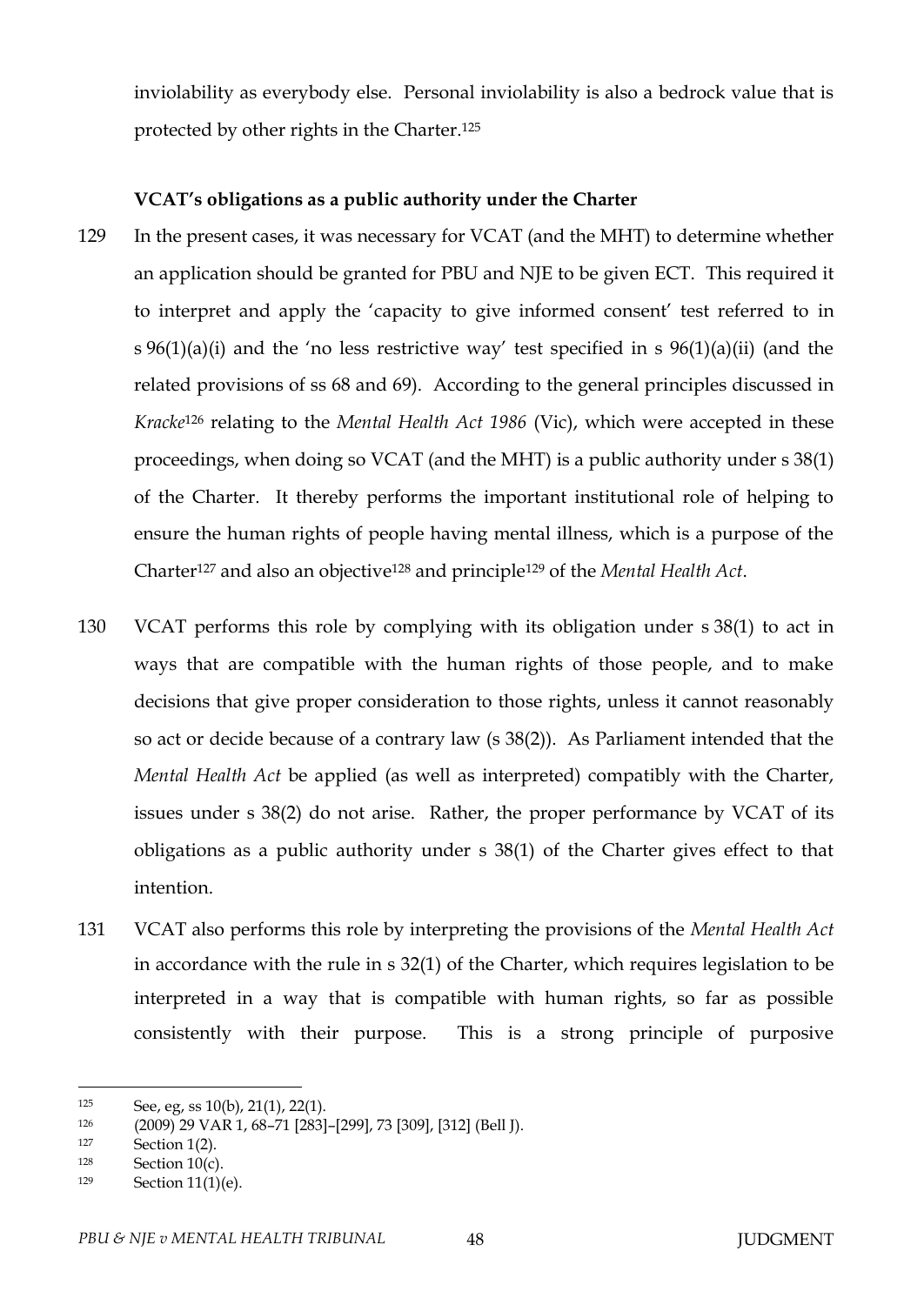interpretation, not a principle of remedial interpretation, the content of which has been discussed in the authorities<sup>130</sup> and does not here call for consideration. As Parliament clearly intended that the *Mental Health Act* be interpreted (and applied) compatibly with human rights, proper interpretation of its provisions so far as possible consistently with the Charter is necessary to ensure that this intention is realised.

132 Taking these human rights into account, I now turn to the test in s 68(1) for determining when a person has capacity to give informed consent.

# **CAPACITY TO GIVE INFORMED CONSENT**

#### **Statutory provisions**

- 133 Section 68(1) specifies a standard for determining whether someone has the capacity to give informed consent<sup>131</sup> and  $s$  68(2) specifies principles that provide guidance when doing so.
- 134 Section 68(1) provides:
	- (1) A person has the capacity to give *informed consent* under this Act if the person—
		- (a) understands the information he or she is given that is relevant to the decision; and
		- (b) is able to remember the information that is relevant to the decision; and
		- (c) is able to use or weigh information that is relevant to the decision; and
		- (d) is able to communicate the decision he or she makes by speech, gestures or any other means.

It is to be noted that this standard is directed mainly at whether the person has certain abilities (not whether the person has actually chosen to exercise them) (paras (b), (c) and (d)), although para (a) is expressed differently (see further below).

<sup>130</sup> See *Slaveksi v Smith* (2012) 34 VR 206, 215 [24] (Warren CJ, Nettle and Redlich JJA); *Nigro v Secretary, Department of Justice* (2013) 41 VR 359, 383 [85] (Redlich, Osborn and Priest JJA).

<sup>131</sup> 'Capacity to give informed consent' is defined in s 3(1) to have the meaning given in s 68, so this provision governs the determination of that question in all cases under the *Mental Health Act*.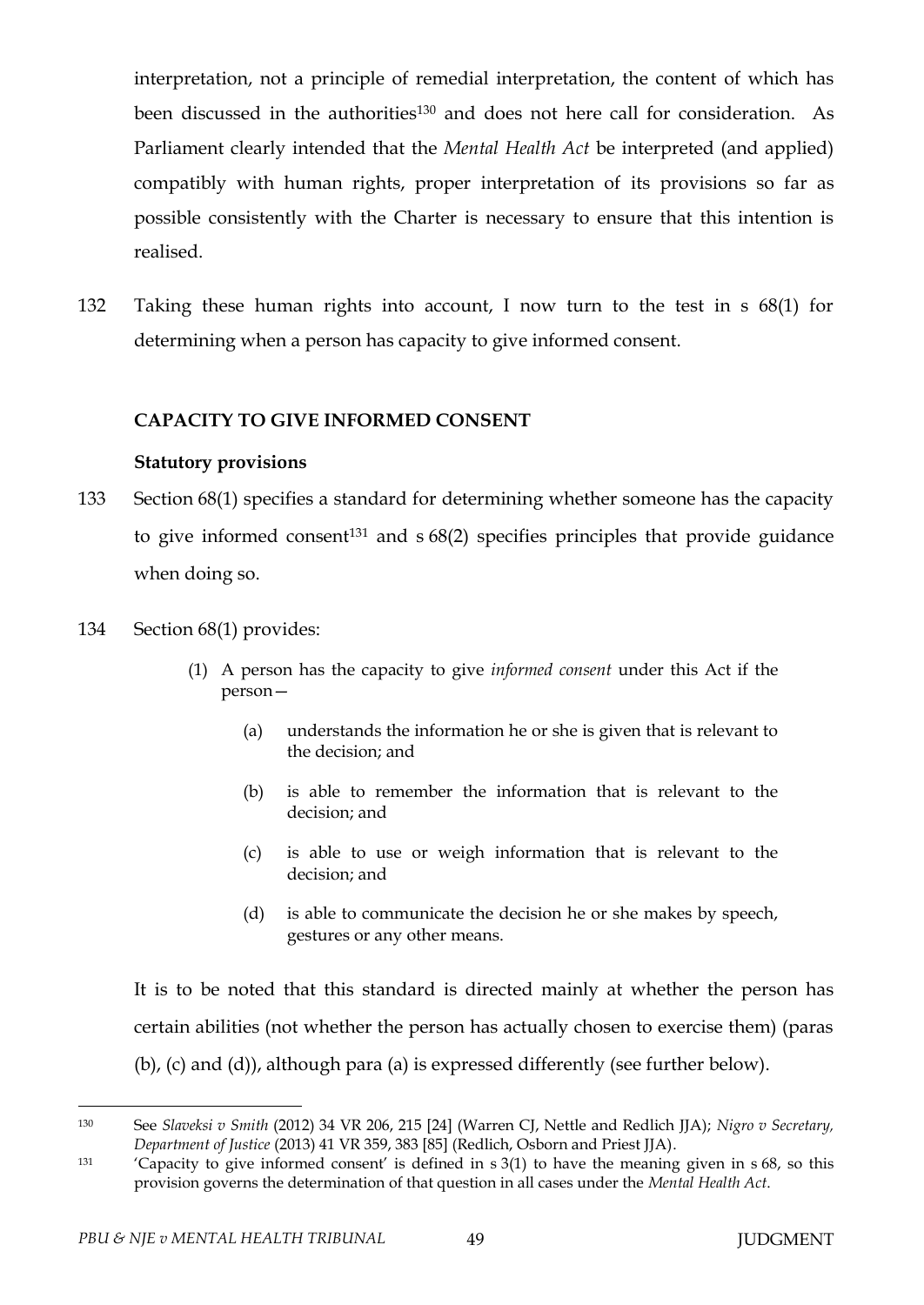### 135 Section 68(2) provides:

- (2) The following principles are intended to provide guidance to any person who is required to determine whether or not a person has the capacity to give informed consent under this Act—
	- (a) a person's capacity to give informed consent is specific to the decision that the person is to make;
	- (b) a person's capacity to give informed consent may change over time;
	- (c) it should not be assumed that a person does not have the capacity to give informed consent based only on his or her age, appearance, condition or an aspect of his or her behaviour;
	- (d) a determination that a person does not have capacity to give informed consent should not be made only because the person makes a decision that could be considered to be unwise;
	- (e) when assessing a person's capacity to give informed consent, reasonable steps should be taken to conduct the assessment at a time at, and in an environment in, which the person's capacity to give informed consent can be assessed most accurately.
- 136 The interpretation and application of these provisions are informed by well-accepted principles of both the common law and human rights regarding capacity. These will now be examined, in the course of which certain issues of statutory interpretation that were raised will be determined.

### **Principles of common law and human rights regarding capacity**

#### *Self-determination and personal autonomy*

137 Self-determination is a fundamental value that is protected by the human right to privacy, among other rights (see above). It is also well-established in the common law. In *Airedale NHS Trust v Bland*, Lord Goff held that 'the principle of selfdetermination requires that respect must be given to the wishes of [a] patient' to consent to or refuse medical treatment.132 In doing so, his Lordship referred<sup>133</sup> to the illuminating judgment of Hoffmann LJ in the Court of Appeal, which drew attention

<sup>132</sup> [1993] AC 789, 864 ('*Airedale NHS Trust*'); see also *Hunter and New England Area Health Service v A* (2009) 74 NSWLR 88, 92 [17] (McDougall J) ('*Hunter'*).

<sup>133</sup> *Airedale NHS Trust* [1993] AC 789, 864.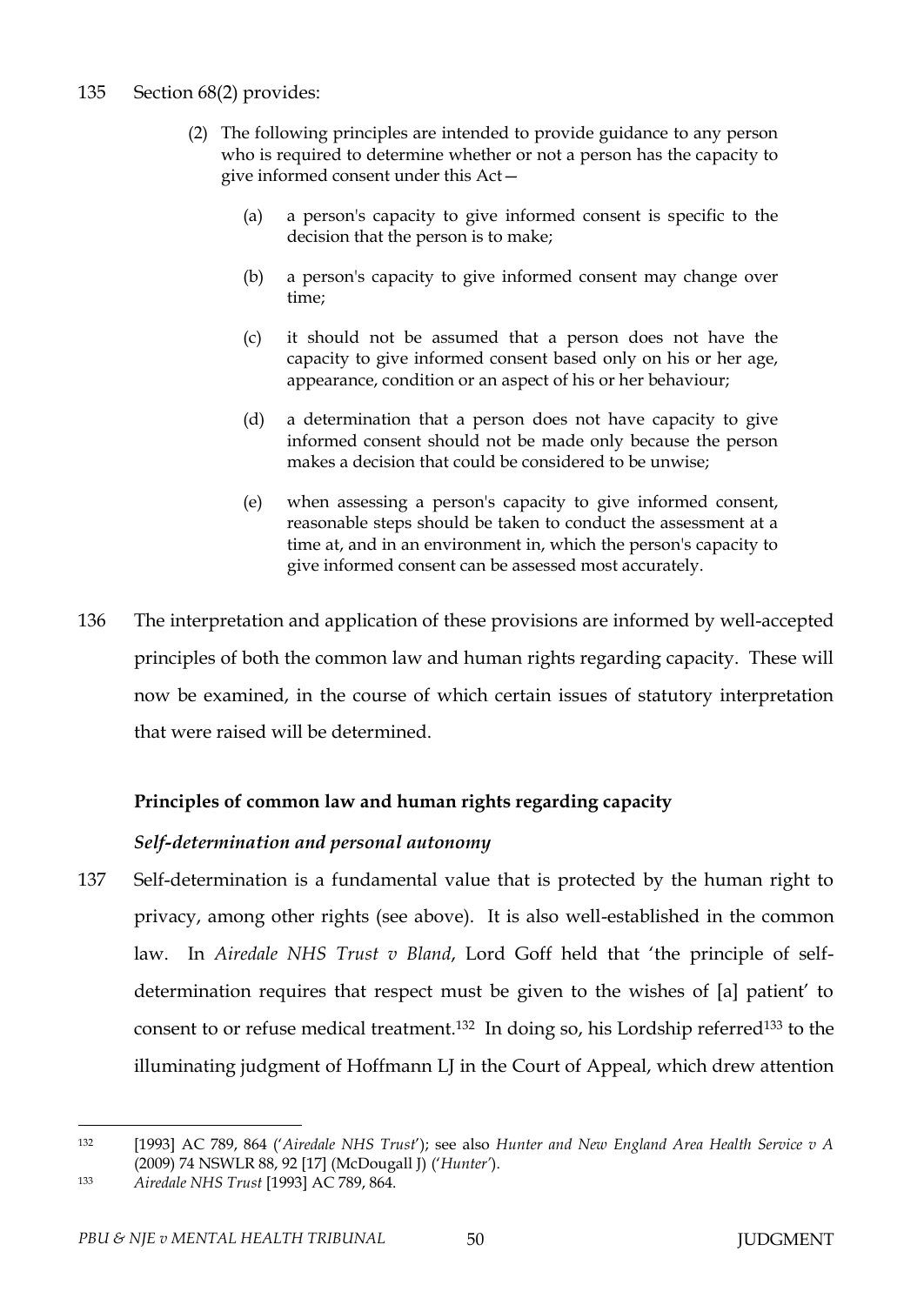to the close connection between 'respect for the individual human being and in particular for his right to choose how he should live his own life' and 'respect for the dignity of the individual human being' which is 'an intrinsic value'.<sup>134</sup>

138 The close connection between self-determination and human dignity explains the importance of self-determination to the individual personally. So important to the individual personally is it that Robins, Catzman and Carthy JJA in *Malette v Shulman* held:

> Individual free choice and self-determination are themselves fundamental constituents of life. To deny individuals freedom of choice with respect to their health care can only lessen, and not enhance, the value of life.<sup>135</sup>

In *Heart of England NHS Foundation Trust v JB*, <sup>136</sup> Peter Jackson J, after referring to the significance of a person's 'own system of values' when deciding whether to consent to or refuse medical treatment, said '[t]he freedom to choose for oneself is a part of what it means to be a human being'.<sup>137</sup>

139 The principle of self-determination is at risk when decisions about capacity are being made, including in relation to people with mental disability. While a person may need access to medical treatment, a person having capacity can decide to refuse the treatment even if it is medically necessary (see below). If medical treatment is compulsorily administered to the person because the person's capacity for selfdetermination is incorrectly not recognised or denied, this 'severely infringe[s] upon [the] person's right to self-determination', because '[t]he right to refuse unwanted medical treatment is fundamental to a person's dignity or autonomy'.138 For the individual, capacity decisions therefore involve very high stakes.

<sup>134</sup> Ibid 826; see also *Brightwater Care Group (Inc) v Rossiter* (2009) 40 WAR 84, 91 [24] (Martin CJ) ('*Brightwater Care Group*').

<sup>135</sup> (1990) 67 DLR (4th) 321, 334 (Ontario Court of Appeal) ('*Malette*'); see also *Hunter* (2009) 74 NSWLR 88, 92 [16] (McDougall J).

<sup>136</sup> [2014] EWHC 342 (COP) (17 February 2014) ('*Heart of England NHS Foundation Trust*').

<sup>137</sup> Ibid [1].

<sup>138</sup> *Starson* [2003] 1 SCR 722, 759 (Iacobucci, Major, Bastarache, Binnie, Arbour and Deschamps JJ).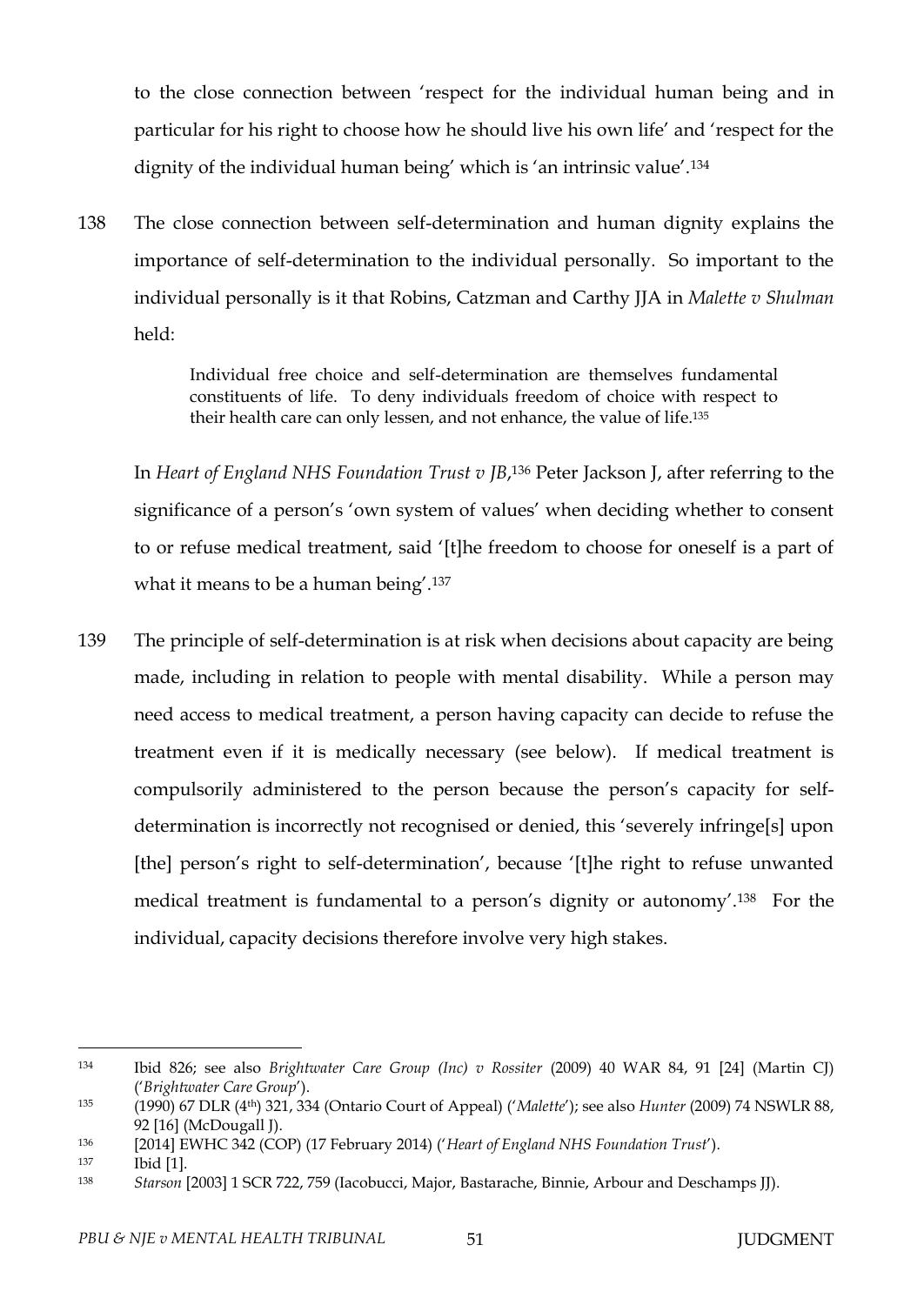### *Personal inviolability and the civil/criminal law*

- 140 Personal inviolability too is a fundamental value that is protected by the human right to privacy, among others (see above). It too is a fundamental principle of the common law. Thus, in *Collins v Wilcock*, Robert Goff LJ said that '[t]he fundamental principle, plain and incontestable, is that every person's body is inviolate'.139 In *Marion's Case*, Mason CJ, Dawson, Toohey and Gaudron JJ referred to the 'fundamental right to personal inviolability existing in the common law'.<sup>140</sup>
- 141 Under principles discussed by William Blackstone,<sup>141</sup> the common law does not draw distinctions between degrees of violence. Therefore the merest touching of a person is unlawful unless justified,<sup>142</sup> and the position is the same under the human right to privacy.143 Vindication of human dignity is the purpose of the common law in this respect. It follows that, except in cases of emergency, $144$  to administer medical treatment to a person's body without the person's consent, if the person has the capacity to give consent, is a civil and criminal assault or battery.145 This, explained Mason CJ, Dawson, Toohey and Gaudron JJ in *Marion's Case*: 146

reflects the principle of personal inviolability echoed in the well-known words of Cardozo J in *Schloendorff v Society of New York Hospital*: 147

'Every human being of adult years and sound mind has a right to determine what shall be done with his own body; and a surgeon who performs an operation without his patient's consent commits an assault'.

<sup>143</sup> *Storck v Germany* [2005] ECHR 406, [151]–[152].

<sup>139</sup> [1984] 1 WLR 1172, 1177 ('*Collins*'), cited with approval in *Re F (Medical Patient: Sterilisation)* [1990] 2 AC 1, 11–12 (Lord Donaldson MR).

<sup>140</sup> (1992) 175 CLR 218, 253; see also 265–6 (Brennan J).

<sup>141</sup> William Blackstone, *Commentaries on the Laws of England* (The University of Chicago Press, facsimile of first edition 1765–69, first published 1968, 1979 ed) vol 3, 120 ff.

<sup>142</sup> *Collins* [1984] 1 WLR 1172, 1177 (Robert Goff LJ); *Marion's Case* (1992) 175 CLR 218, 233 (Mason CJ, Dawson, Toohey and Gaudron JJ), 265-6 (Brennan J), 310 (McHugh J).

<sup>144</sup> On the scope of this doctrine, see *Hunter* (2009) 74 NSWLR 88, 95 [31]–[34] (McDougall J); *Malette* (1990) 67 DLR (4th) 321, 328–9 (Robins, Catzman and Carthy JJA).

<sup>145</sup> *Marion's Case* (1992) 175 CLR 218, 234, 253–4 (Mason CJ, Dawson, Toohey and Gaudron JJ), 265–6 (Brennan J), 309–10 (McHugh J); *Re MB (Medical Treatment)* [1997] 2 FLR 426, 432 (Butler-Sloss, Saville and Ward LJJ) ('*Re MB*'); *Aintree University Hospitals NHS Foundation Trust v James* [2014] AC 591, 600– 1 [19]–[20] (Baroness Hale DPSC, Lord Neuberger PSC, Lord Clarke, Lord Carnwath and Lord Hughes JJSC agreeing) ('*Aintree University Hospitals*').

<sup>146</sup> (1992) 175 CLR 218, 234; see also 310 (McHugh J).

<sup>147 (1914) 105</sup> NE 92, 93.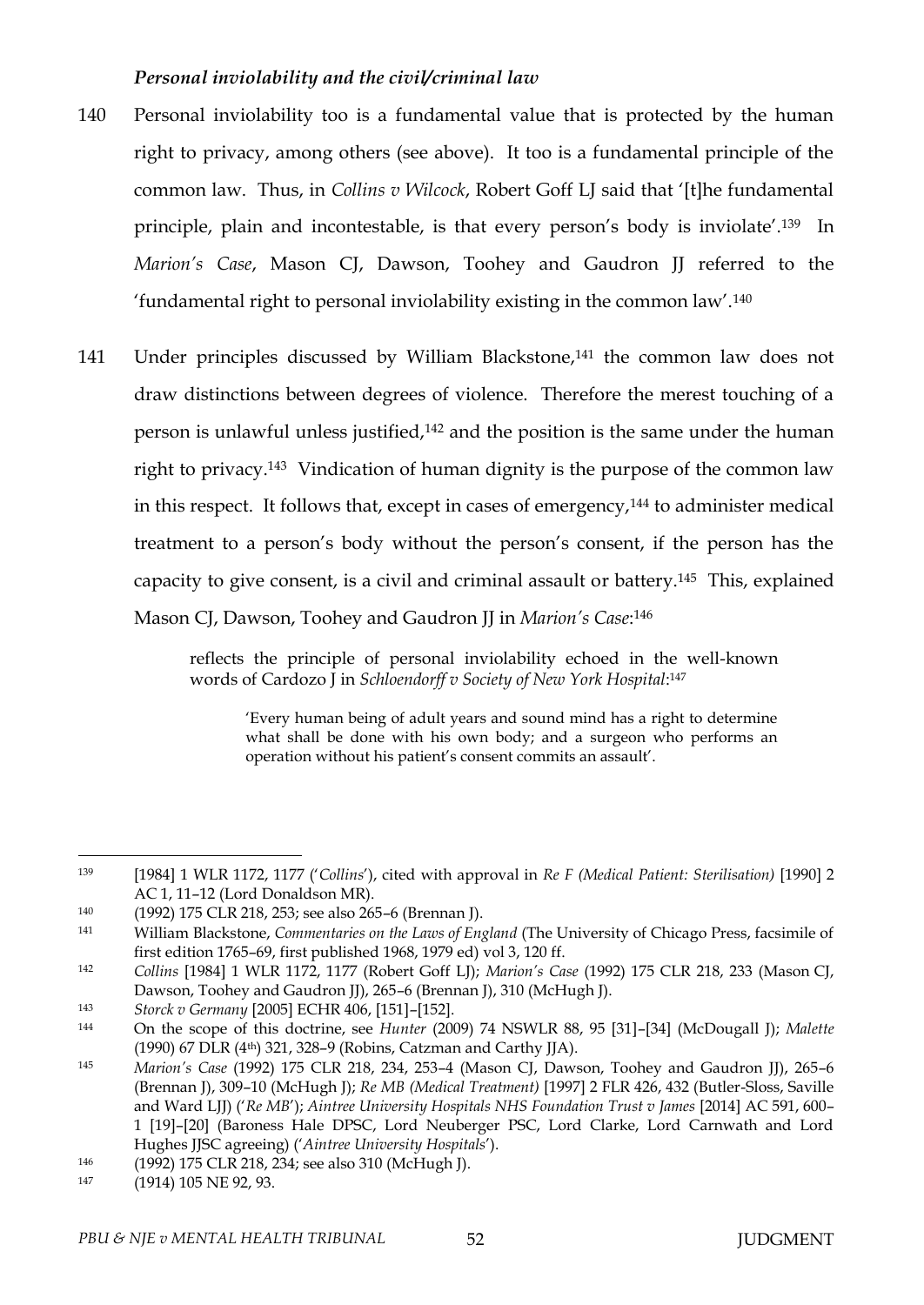Making the connection between self-determination and personal inviolability, in *R*

*(B) v Dr SS* Charles J held emphatically that

the right to integrity of the person and the right to self-determination are fundamental human rights … Medical treatment is always an interference with the first of these rights, the right to integrity of the person, and constitutes an unlawful assault and battery in the absence of some lawful justification for it …<sup>148</sup>

142 Putting aside emergency cases, it is the consent of the patient that makes the medical intervention lawful when it would otherwise be unlawful.149 In *Re T (Adult: Refusal of Treatment)*, Lord Donaldson MR (Butler-Sloss and Staughton LJJ agreeing) said that a person who is capable of exercising a choice '*must* consent if medical treatment of him is to be lawful'.150 The application of this principle is graphically illustrated by the judgment of the Ontario Court of Appeal in *Malette*. <sup>151</sup> An award of damages against a doctor was upheld because he committed the tort of battery by treating an unconscious but capacitous patient without his consent when his lack of consent had been made manifest.152 It was no justification that, without the treatment, the patient's life would have been threatened.

# *Presumption of capacity to give informed consent*

143 The equal birthright of all persons under the common law is the recognition of their legal personality, which embodies the right to have and exercise legal capacity. Moreover, as was said in *Goddard Elliott v Fritsch*, <sup>153</sup> '[t]his foundational principle of the common law is also an international human right<sup>154</sup> which, in Victoria, is protected by the [Charter].' <sup>155</sup> All (adult) persons are therefore presumed to have the

 $\overline{a}$ <sup>148</sup> [2005] EWHC 1936 (Admin) (8 September 2005) [35(i)].

<sup>149</sup> *Brightwater Care Group* (2009) 40 WAR 84, 91 [25] (Martin CJ), referring to *Marion's Case* (1992) 175 CLR 218, 233 (Mason CJ, Dawson, Toohey and Gaudron JJ) and *Rogers v Whitaker* (1992) 175 CLR 479, 489 (Mason CJ, Brennan, Dawson, Toohey and McHugh JJ).

<sup>150</sup> [1993] Fam 95, 102 ('*Re T*').

<sup>151 (1990) 67</sup> DLR (4<sup>th</sup>) 321.

<sup>152</sup> Ibid 326 (Robins, Catzman and Carthy JJA).

<sup>153</sup> [2012] VSC 87 (14 March 2012) [545] (Bell J) ('*Goddard Elliot'*).

<sup>154</sup> Article 16 of the ICCPR provides: 'Everyone shall have the right to recognition everywhere as a person before the law'; see Manfred Nowak, *UN Covenant on Civil and Political Rights: CCPR Commentary* (Norbert Paul Engel Verlag, first published 1993, 2005 ed) 369 ff.

<sup>155</sup> Section 8(1) provides: 'Every person has the right to recognition as a person before the law'.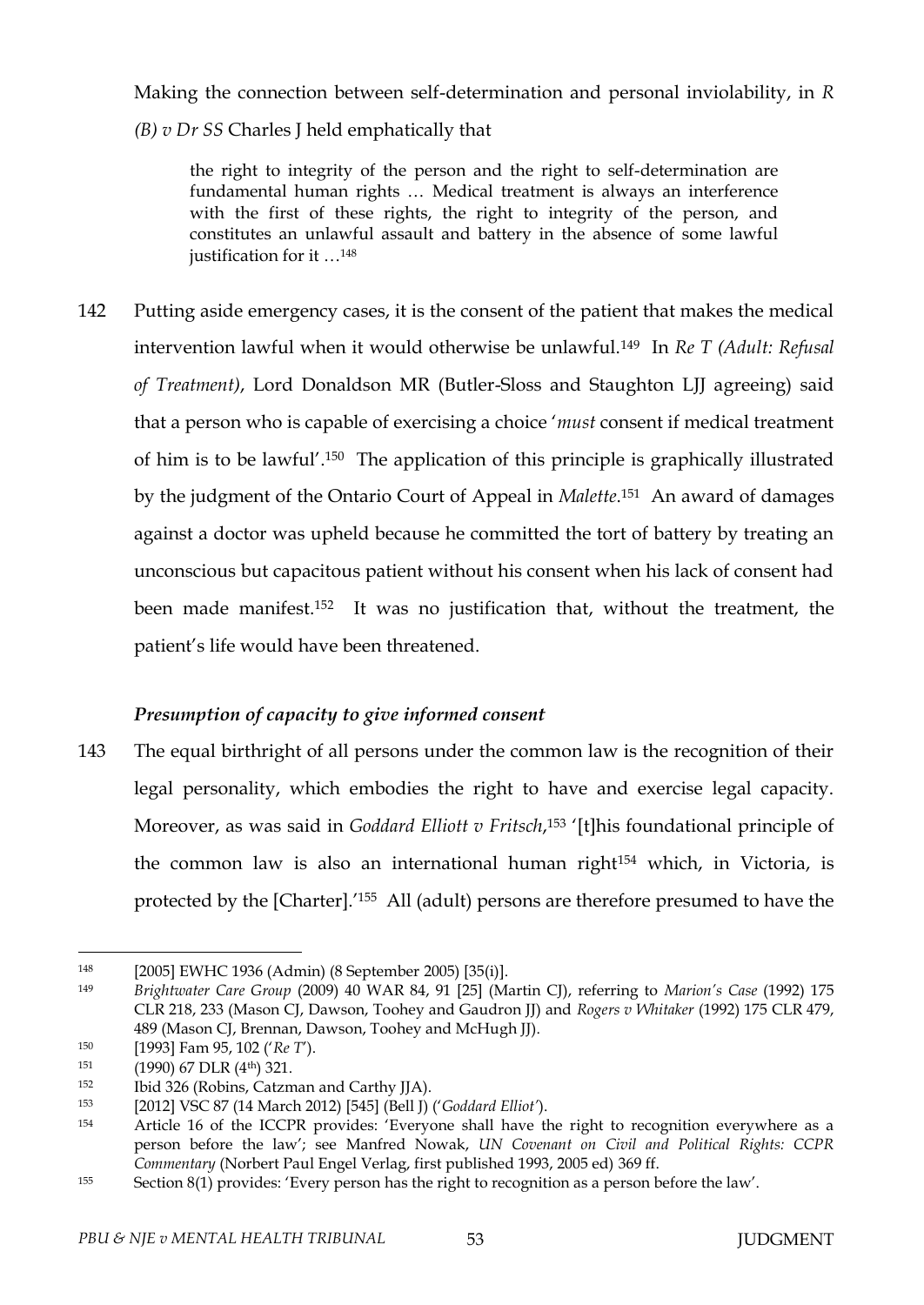inherent capacity to exercise the right to self-determination (unless the contrary is established). Lord Donaldson MR (Butler-Sloss LJ agreeing) so held in *Re T*: 'The right to decide one's own fate presupposes a capacity to do so. Every adult is presumed to have that capacity, but it is a presumption which can be rebutted'.<sup>156</sup>

- 144 The presumption of capacity applies generally so as to include, for example, the capacity (of adults) to enter legal relations,<sup>157</sup> to be party to legal proceedings<sup>158</sup> and to consent to or refuse medical treatment.159 The general principle that is applied is that every person is presumed to have the inherent and equal capacity to exercise the right to self-determination in these particular contexts, among others (unless the contrary is established).
- 145 The application of the principle that all persons are presumed to have the inherent and equal capacity to exercise their right to self-determination (unless the contrary is established) is not affected by the personal attributes of the individual (except in the special case of children). Humanity, not status, is the qualifying indicia: because recognition of legal personality is universal, the presumption applies to all persons equally regardless of gender, race, ethnicity or state of mental health, among other potential attributes. In particular, a person does not lose the benefit of the presumption of capacity upon the basis of their status as a person with a mental disability, under the *Mental Health Act* or otherwise. It applies equally to the person despite that status. Under human rights law, without compelling justification, it would be contrary to the principle of equality before the law<sup>160</sup> for it to be otherwise.
- 146 It follows that, in relation to the medical treatment of a person with a mental disability, the starting point at common law is that the person, like everyone else, 'is presumed to have the capacity to consent to or refuse medical treatment unless and until that presumption is rebutted'. Those words of Butler-Sloss, Saville and

<sup>156</sup> [1993] Fam 95, 112.

<sup>157</sup> *Masterman-Lister v Brutton & Co* [2003] 1 WLR 1511, 1533 [57]–[58], 1538–9 [73]–[74] (Chadwick LJ).

<sup>158</sup> *Goddard Elliott* [2012] VSC 87 (14 March 2012) [545]–[547] (Bell J).

<sup>159</sup> *Re MB* [1997] 2 FLR 426, 436 (Butler-Sloss, Saville and Ward LJJ).

<sup>160</sup> See, eg, Charter s 8(3).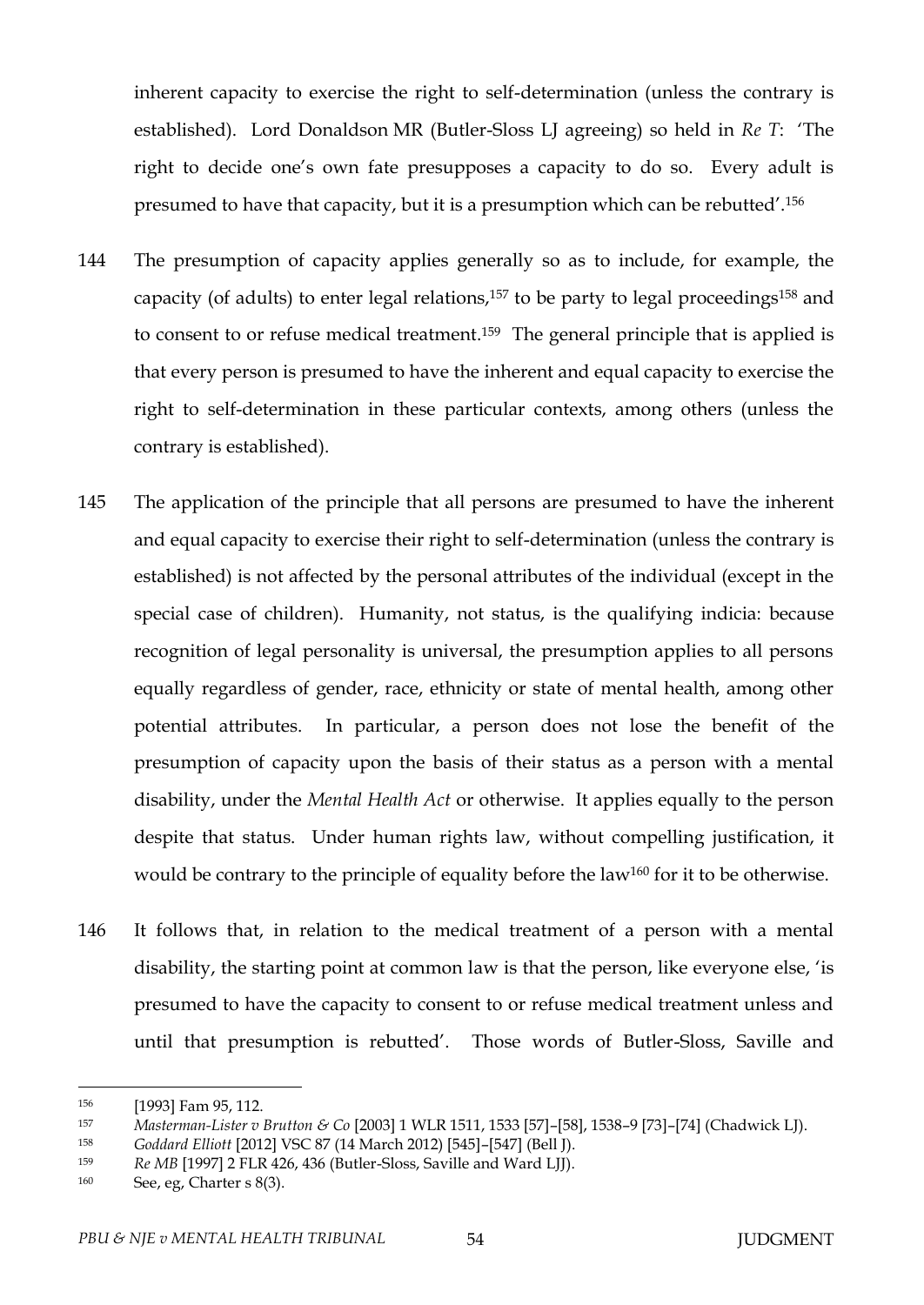Ward LJJ in *Re MB (Medical Treatment)*<sup>161</sup> have been oft-cited and approved.<sup>162</sup> This is an example of the application of the general non-discriminatory principle that all adult persons, regardless of status, are presumed to have the capacity to exercise the right to self-determination (unless it is rebutted). So it is under the Charter.

147 In relation to capacity to give informed consent to treatment or medical treatment under the *Mental Health Act*, s 70(2) codifies this common law presumption thus:

> The person seeking the informed consent of another person to a treatment or medical treatment must presume that the other person has the capacity to give informed consent.

The MHT and VCAT correctly proceeded upon this basis in the current cases.

### *Capacity is decision-specific, can fluctuate and may be enhanced with support*

- 148 Under s 69(1)(a), to give informed consent, the person must have capacity to give that consent. This requirement is expressed in that provision in terms of 'the treatment or medical treatment proposed'. The test of capacity in  $s 68(1)(a) - (d)$  is expressed in terms of 'the decision'. A principle guiding the assessment is that 'a person's capacity to give informed consent is specific to the decision that the person is to make'  $(s 68(2)(a))$ . This mirrors the common law, which presumes that everyone (including a person with mental disability) has legal capacity unless this is rebutted in relation to the matter or transaction in question (see above). Capacity is 'issue-specific' for all people.<sup>163</sup> As has been held, '[a] person may be perfectly capable of taking some decisions but not others'.<sup>164</sup>
- 149 A person's capacity to give informed consent may fluctuate in response to variations in the person's health and circumstances. As has also been held, '[a] person may be perfectly capable of taking the decision at some times and in some circumstances but

<sup>161 (1997) 2</sup> FLR 426, 436.

<sup>162</sup> See, eg, *R (B) v Dr SS* [2005] EWHC 1936 (Admin) (8 September 2005) [38(i)] (Charles J); *Hunter* (2009) 74 NSWLR 88, 93 [23] (McDougall J); *Bridgewater Care Group (Inc) v Rossiter* (2009) 40 WAR 84, 90–1 [23] (Martin CJ).

<sup>163</sup> *Re S* [2010] 1 WLR 1082, 1094 [53] (Judge Hazel Marshall QC).

<sup>164</sup> *Re N* [2017] 2 WLR 1011, 1022 [25] (Baroness Hale DPSC, Lord Wilson, Lord Reed, Lord Carnwath, Lord Hughes JJSC).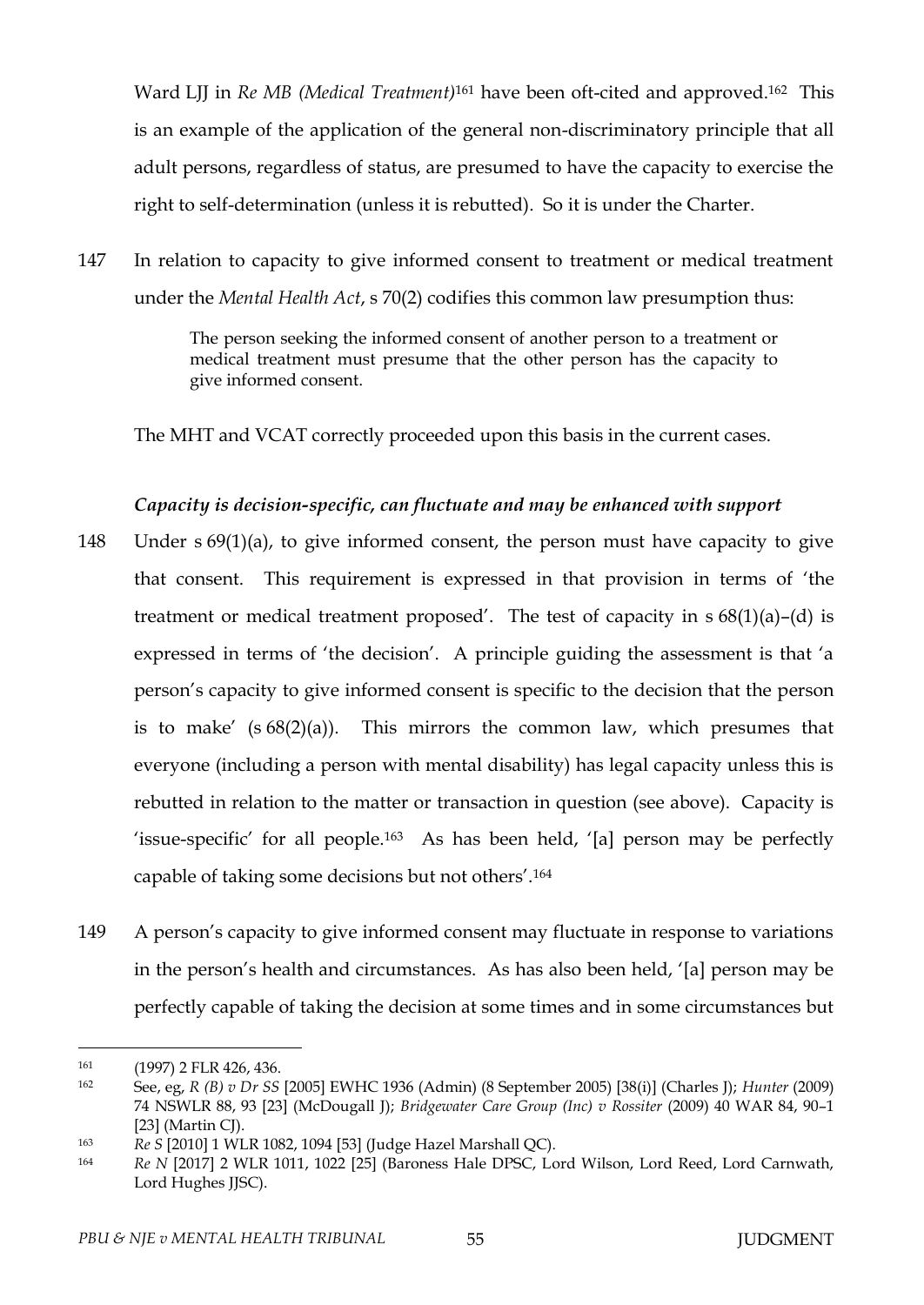not in others.165' This is recognised in s 68(2)(b), which provides that 'a person's capacity to give informed consent may change over time'.

- 150 Contemporary disability law emphasises the fundamental importance of relationships, context and support for the effective exercise of legal capacity by persons with mental disability in relation to medical treatment and other matters.<sup>166</sup> Provisions of the *Mental Health Act* recognise this. I refer, for example, to the objective in  $s 10(d)$ , the principles in  $s 11(c)$  and (e), the right to communicate in  $s$  15(1),<sup>167</sup> the role of nominated persons in s 23 and, particularly, the principle specified in s 68(2)(e), which is:
	- (e) when assessing a person's capacity to give informed consent, reasonable steps should be taken to conduct the assessment at a time at, and in an environment in, which the person's capacity to give informed consent can be assessed most accurately.

Giving effect to these objectives, principles and rights may be positively necessary as accommodations for ensuring that, in respect of the capacity assessment, the person is treated equally before the law as required by s 8(3) (see above).

151 The test of capacity at common law is applied upon the basis that a person may be able to exercise legal capacity 'with the help of others'.168 If the court is of the view that the person may be able to exercise that capacity with that help but it was not given, this can be taken into account when determining whether the presumption of capacity has been rebutted. Section 1(3) of the *Mental Capacity Act* goes even further. It states this principle: 'A person is not to be treated as unable to make a decision unless all practicable steps to help him to do so have been taken without success'.

<sup>165</sup> Ibid.

<sup>166</sup> CRPD art 12(3); the kind of support that might be appropriate is discussed in UNCRPD*, General Comment No 1: Equal Recognition Before the Law (Art 12)*, 11th sess, UN Doc CRPD/C/GC/1 (19 May 2014) [17] (I am not endorsing the last phrase in the second line); on the rationale for this emphasis, see Mary Donnelly*, Healthcare Decision-Making and the Law* (Cambridge University Press, 2010) 108–14; see also Lucy Series, 'Relationships, autonomy and legal capacity: Mental capacity and support paradigms' (2015) 40 *International Journal of Law and Psychiatry* 80.

<sup>&</sup>lt;sup>167</sup> It is restrictable: see s 16(1).

<sup>168</sup> *Koch* (1997) 33 OR (3d) 485, 521–2 [20] (Quinn J).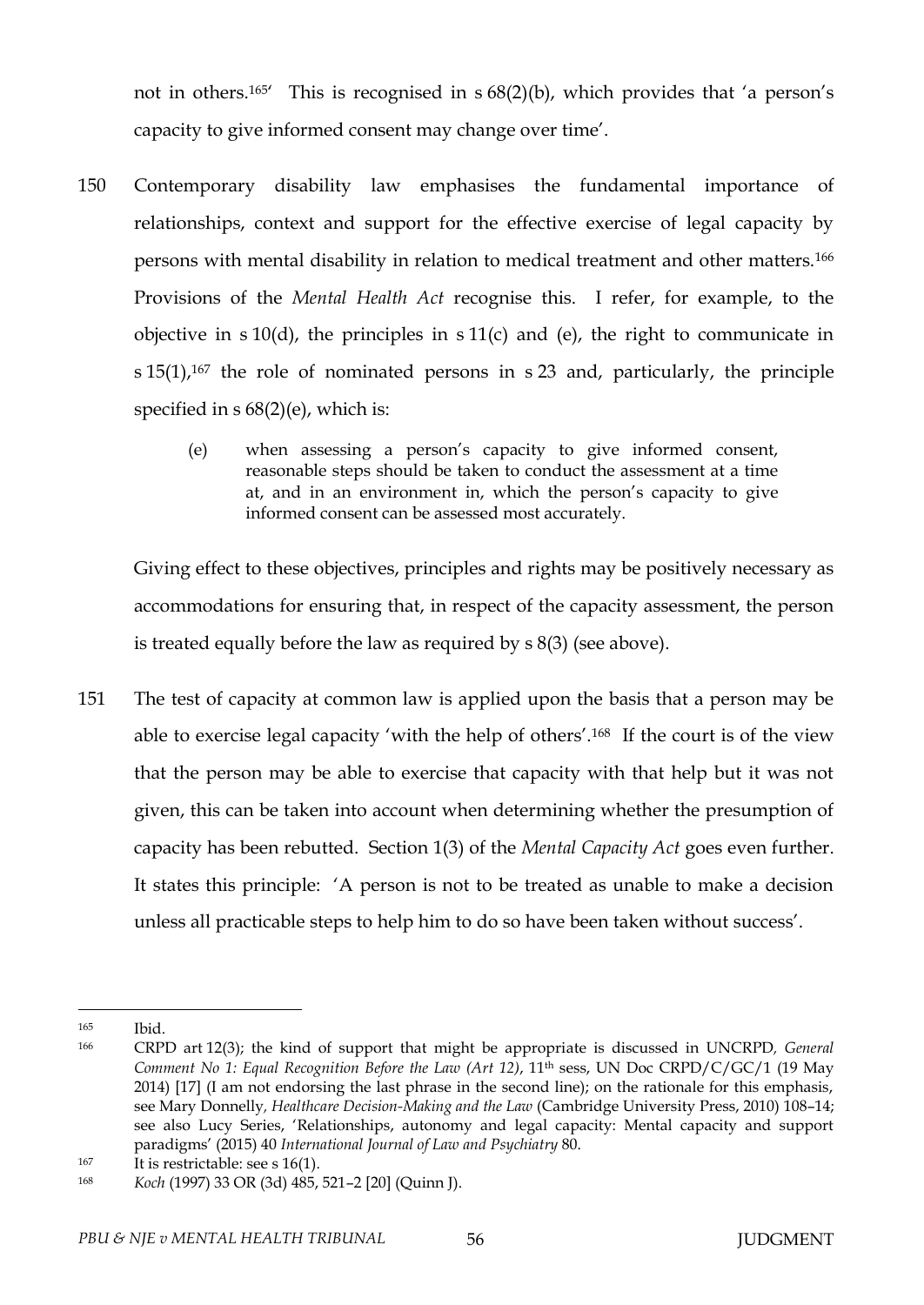152 Section 68(2) of our *Mental Health Act* does not deal with the matter in this way. It does not state this strong principle. But the principles recognise the issue-specific, fluctuating and context-dependent nature of exercising the capacity to give informed consent (see above). Other general provisions applying to assessing capacity underline the importance in that connection of enabling participation by and support of the patient, and relevant relationships (see above). Whether and what kind of support has been given to the patient may therefore be relevant when determining, under s 68(1), whether the presumption of capacity in s 70(2) has been rebutted, as under the common law.

#### *Functional test of capacity to give informed consent*

- 153 As set out above, s 68(1)(a)–(d) of the *Mental Health Act* provides that a person has capacity to give informed consent if the person understands the information relevant to the decision, is able to remember and use or weigh that information and is able to communicate their decision.
- 154 Baroness Hale (Lord Hope, Lord Rodger, Lord Brown and Lord Mance agreeing) explained in *R v Cooper* that:

Three broad approaches could be discerned in the existing law and literature [in relation to assessing capacity]: the 'status', the 'outcome' and the 'functional' approaches.<sup>169</sup>

The 'status approach':

excluded all people with a particular characteristic from a particular decision, irrespective of their actual capacity to make it at the time …<sup>170</sup>

The 'outcome approach':

focused on the final content of the decision: a decision which is inconsistent with conventional values or with which the assessor disagreed might be classified as incompetent.<sup>171</sup>

The 'functional' approach:

<sup>169</sup> [2009] 1 WLR 1786, 1789 [12] ('*Cooper*').

<sup>170</sup> Ibid.

<sup>171</sup> **Ibid 1790-1** [13].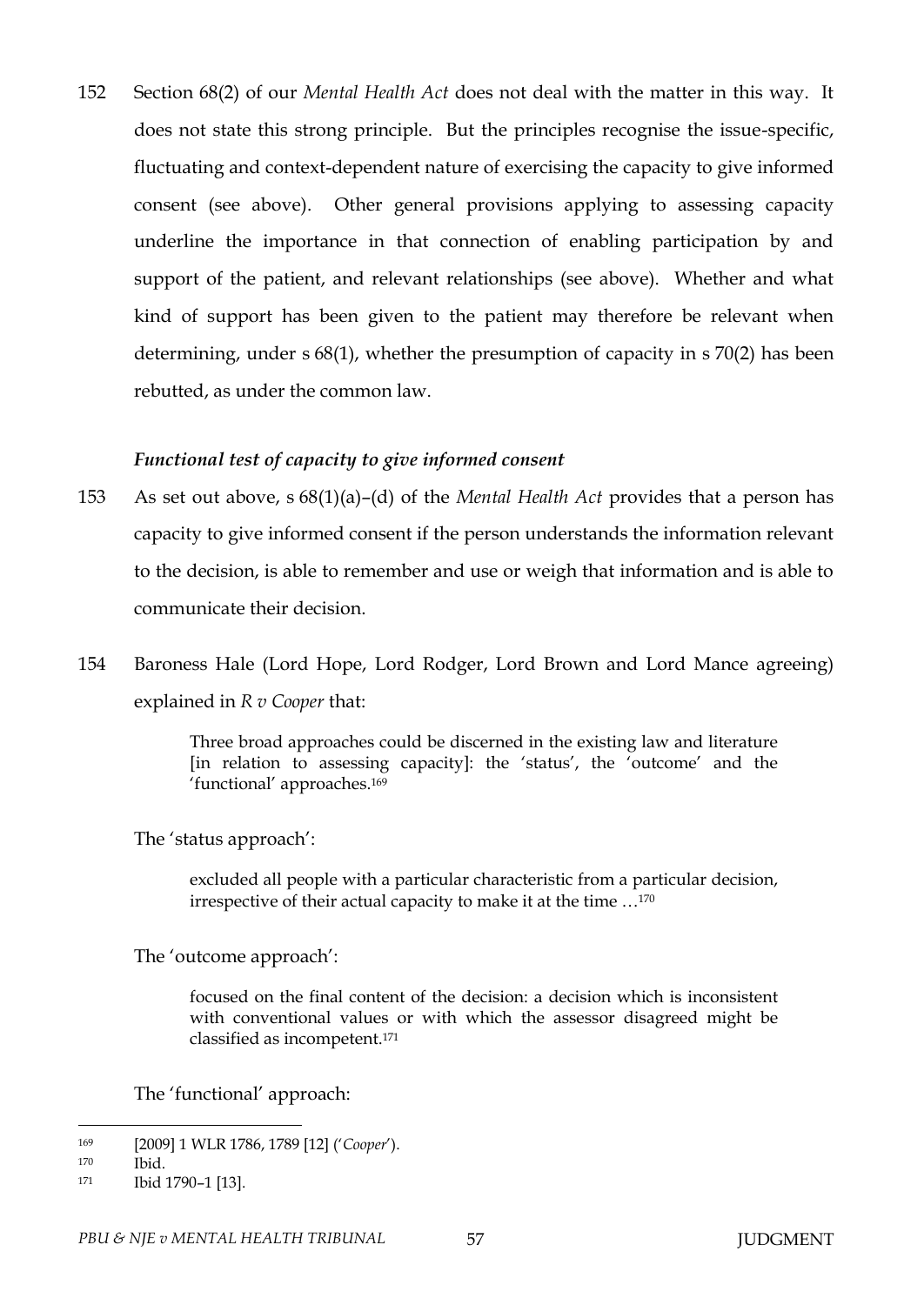asked whether, at the time the decision had to be made, the person could understand its nature and effects.<sup>172</sup>

The test adopted in s 3(1) of the *Mental Capacity Act 2005* (UK)<sup>173</sup> on which s 68(1) of the *Mental Health Act* is based reflects the functional approach, as it is conventionally described. It may be that the test is better described as reflecting a capabilities approach because it refers to the capability of the person cognitively to function in the specified domains, but I will refer to it in the conventional manner.

- 155 Baroness Hale DPSC (Lord Wilson, Lord Reed, Lord Carnwath and Lord Hughes JJSC agreeing) explained in *Re N (An Adult)*<sup>174</sup> that the functional test in s 3(1) of the *Mental Capacity Act* was adopted as a result of recommendations made by the Law Commission after a process of consultation and consideration that lasted in excess of a decade. The test was derived from the one applied by the common law to determine whether a person has (for example) the capacity to enter into legal relations, and which applies to all persons in respect of whom the issue arises, whether the person has a mental disability or not.
- 156 Of that common law test, Munby J stated in *Sheffield City Council v E & S*:

[t]he general rule of English law, whatever the context, is that the test of capacity is the ability (whether or not one chooses to exercise it) to understand the nature and quality of the transaction.<sup>175</sup>

His Honour went on to say:

the same basic principle applies whether the question is as to capacity to enter into a contract, to execute a deed, to marry, to make a will, to conduct litigation, to consent to a decree of divorce, or to consent to medical treatment.<sup>176</sup>

 $\overline{a}$ 

(b) to retain that information,

<sup>172</sup> Ibid 1790 [13].

<sup>173</sup> Section 3(1) relevantly provides that:

a person is unable to make a decision for himself if he is unable —

<sup>(</sup>a) to understand the information relevant to the decision,

<sup>(</sup>c) to use or weigh that information as part of the process of making the decision, or

<sup>(</sup>d) to communicate his decision (whether by talking, using sign language or any other means).

<sup>174</sup> [2017] 2 WLR 1011, 1020 [20].

<sup>175</sup> [2005] Fam 326, 332 [19] ('*Sheffield City Council*'), approved in *York City Council* [2014] 2 WLR 1, 13–14 [28] (McFarlane LJ, Lewison and Richards LJJ agreeing).

<sup>176</sup> [2005] Fam 326, 332 [19].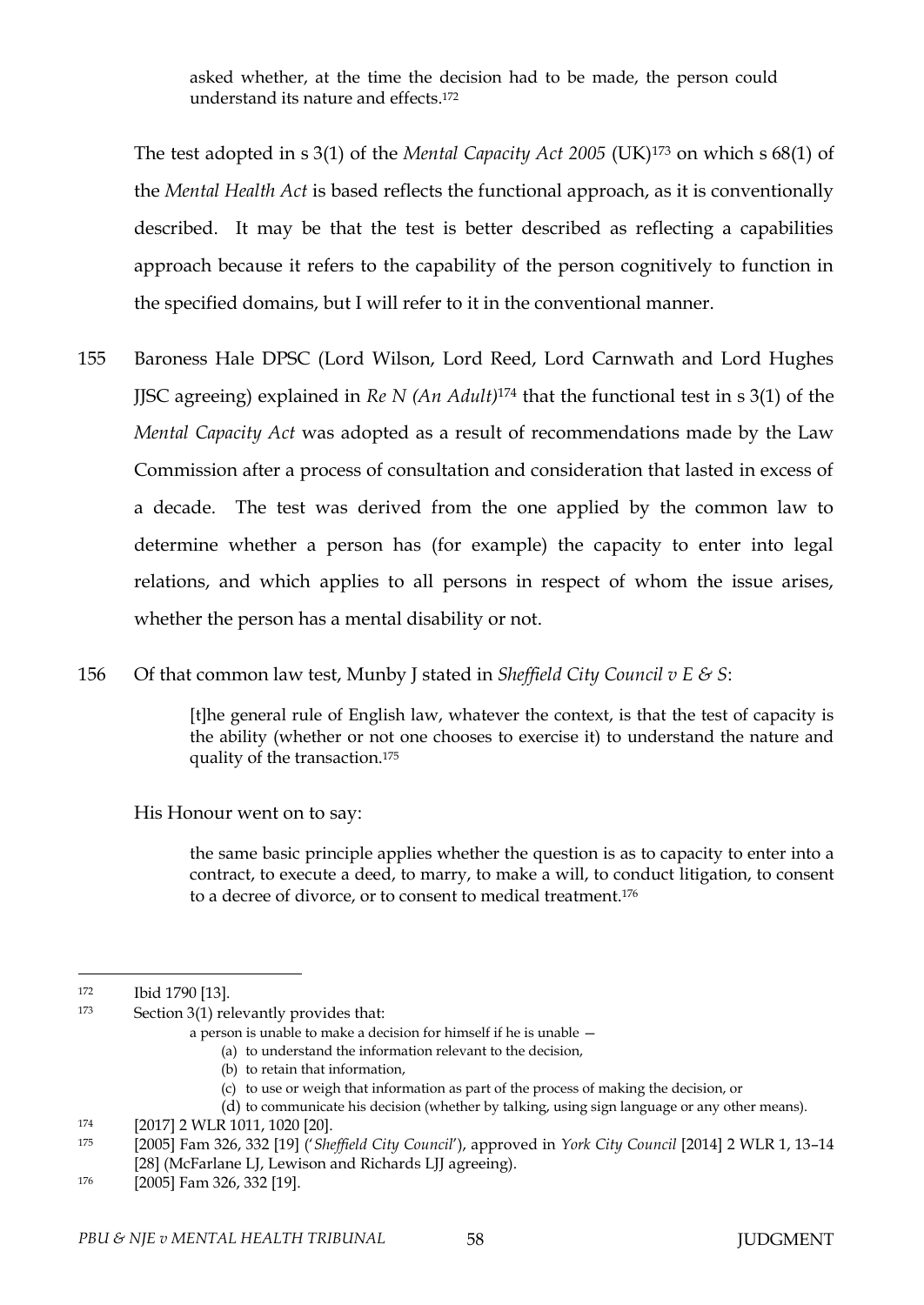It is the same with the capacity of a person to instruct a legal practitioner.<sup>177</sup>

157 Before the *Mental Capacity Act* was passed, this common law test of capacity was applied in the context of the proposed compulsory medical treatment of persons with mental disability in such cases as *Re C (Adult: Refusal of Treatment)*, <sup>178</sup> *Re MB*<sup>179</sup> and *NHS Trust v T (Adult Patient: Refusal of Treatment)*, <sup>180</sup> and ultimately was endorsed by the House of Lords in *Cooper*. <sup>181</sup> In *Re MB*, the test so applied was stated thus:

> A person lacks capacity if some impairment or disturbance of mental functioning renders the person unable to make a decision whether to consent to or to refuse treatment. That inability to make a decision will occur when: (a) the patient is unable to comprehend and retain the information which is material to the decision, especially as to the likely consequences of having or not having the treatment in question; (b) the patient is unable to use the information and weigh it in the balance as part of the process of arriving at the decision. 182

- 158 There was interaction between the development of the common law test as ultimately applied in *Re MB* (and other cases) and the reform process, for that test was 'closely modelled' on the one proposed in 1995 by the Law Commission.183 It was the test in that form that ultimately came to be expressed in s 3(1) of the *Mental Capacity Act* and, with the one exception now to be discussed, it was that test that came to be expressed in s 68(1) of the *Mental Health Act*.
- 159 Under the *Mental Capacity Act*, the test in s 3(1)(a) is whether the person 'is unable to understand the information relevant to the decision'. Being *capable* of understanding the information relevant to a decision is different to *actually* understanding this information.184 Decisions under s 3(1)(a) of the *Mental Capacity*

<sup>177</sup> *Goddard Elliott* [2012] VSC 87 (14 March 2012) [555] (Bell J).

<sup>178</sup> [1994] 1 WLR 290, 292 (Thorpe J) ('*Re C*').

<sup>179</sup> [1997] 2 FLR 426, 437 (Butler-Sloss, Saville and Ward LJJ).

<sup>180</sup> [2005] 1 All ER 387, 403–5 [53]–[54] (Charles J).

<sup>181</sup> [2009] 1 WLR 1786, 1793 [24] (Baroness Hale, Lord Hope, Lord Rodger, Lord Brown and Lord Mance agreeing).

<sup>182</sup> [1997] 2 FLR 426, 437 (Butler-Sloss, Saville and Ward LJJ).

<sup>183</sup> *R (Wilkinson) v Broadmoor Hospital Authority* [2002] 1 WLR 419, 443 [66] (Hale LJ) ('*Wilkinson*').

<sup>184</sup> *R (B) v Dr SS* [2005] EWHC 86 (Admin) (31 January 2005) [87] (Silber J); *Re Koch* (1997) 33 OR (3d) 485, 521 [13] (Quinn J).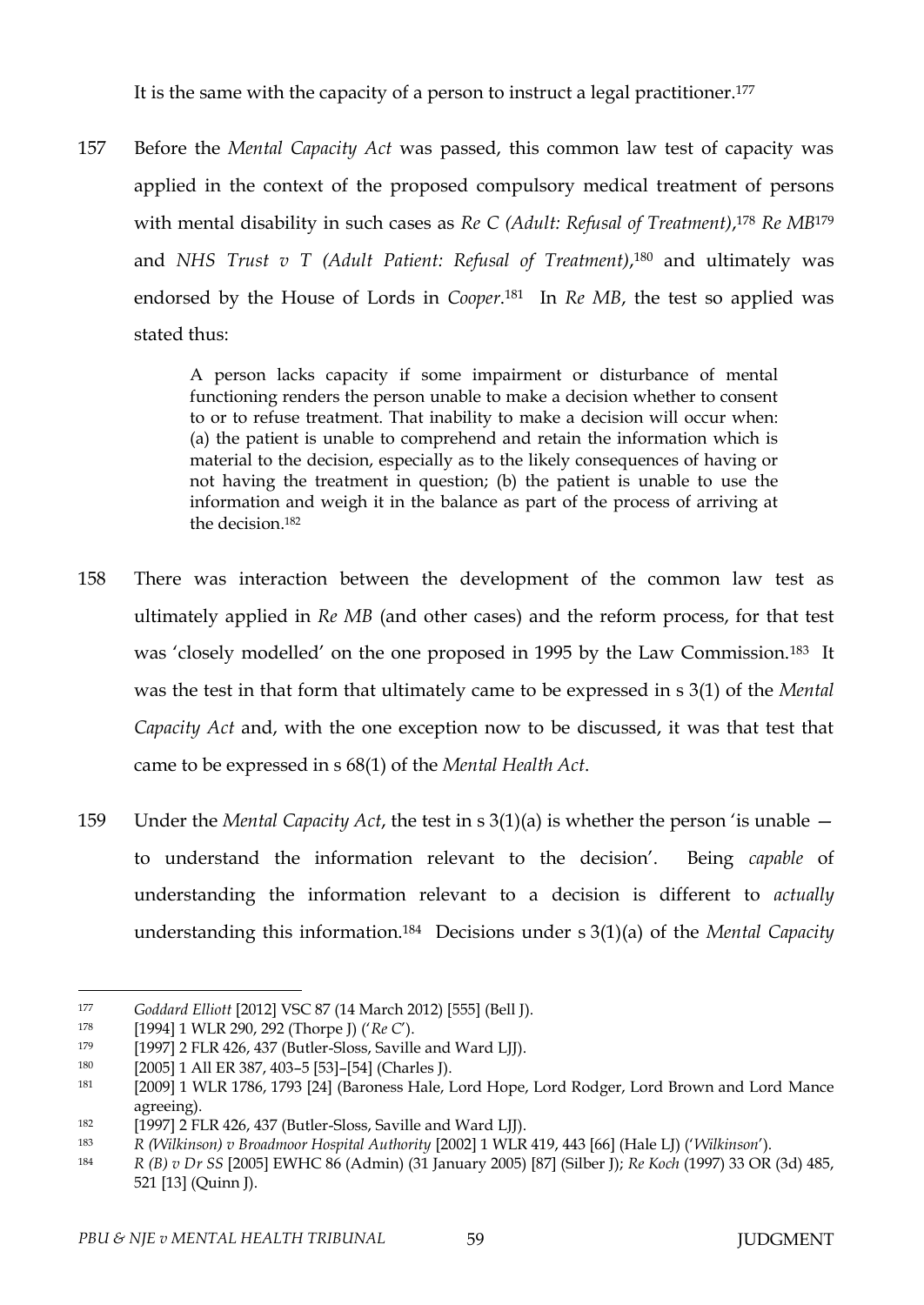*Act* repeatedly stress the 'unable' aspect.185 The question under s 3(1)(a) of the *Mental Capacity Act* is not whether the patient has understood the information, which a capacitous individual may choose to do or not do, but whether the person is capable of doing so.

- 160 By contrast, under the *Mental Health Act*, the test in s 68(1)(a) is whether the person 'understands the information he or she is given that is relevant to the decision'. The ordinary and natural meaning of the word 'understand' is 'perceive the meaning of', 'grasp the idea of' or 'comprehend'.186 In that provision, I think the level of understanding intended is only a general kind of understanding that relates to the nature, purpose and effect of the treatment (see further below).
- 161 Differently to paras (b), (c) and (d), the domain of the test in para (a) is expressed in terms of the person's actual understanding of the information given as relevant to the decision, not in terms of the person's ability in that regard. It is not clear why this was made to be so. The extrinsic materials do not assist. The provision is anomalous in this respect. It is not consistent with: the general principles that apply to testing capacity as herein discussed; the like element of the common law test (see below); other recent Victorian capacity provisions that appear to have been modelled on s 68;<sup>187</sup> the parent *Mental Capacity Act* (s 3(1)(a)); the Mental Health Bill Exposure Draft 2010 (Vic) (cl 3); and mental health legislation in other States and the Territories.<sup>188</sup>
- 162 The terms of s 68(1)(a) make the test more onerous in this respect than the common law test of capacity, the parent legislation in the United Kingdom and the Australian

<sup>185</sup> See, eg, *King's College Hospital NHS Foundation Trust v C & V* [2015] EWCOP 80 (30 November 2015) [31] ff (MacDonald J) ('*King's College Hospital NHS Foundation Trust*').

<sup>186</sup> *Macquarie Dictionary* (Macquarie Dictionary Publishers, 7th ed, 2017) vol 2, 1632.

<sup>187</sup> *Medical Treatment Planning and Decisions Act 2016* (Vic) s 4 ('is able to … understand'); *Voluntary Assisted Dying Act 2017* (Vic) s 4 ('is able to … understand'); Guardianship and Administration Bill 2018 (Vic) cl 5 ('is able … to understand').

<sup>188</sup> *Mental Health Act 2016* (Qld) s 14 ('is capable of understanding'); *Mental Health Act 2014* (WA) s 15 ('has the capacity to … understand'); *Mental Health Act 2009* (SA) s 5A ('is not capable of … understanding'); *Mental Health Act 2013* (Tas) s 7 ('is unable to … understand'); *Mental Health Act 2015* (ACT) s 7 ('can … understand'); *Mental Health and Related Services Act 2014* (NT) s 7 ('is capable of understanding'). The NSW Act does not contain a capacity test.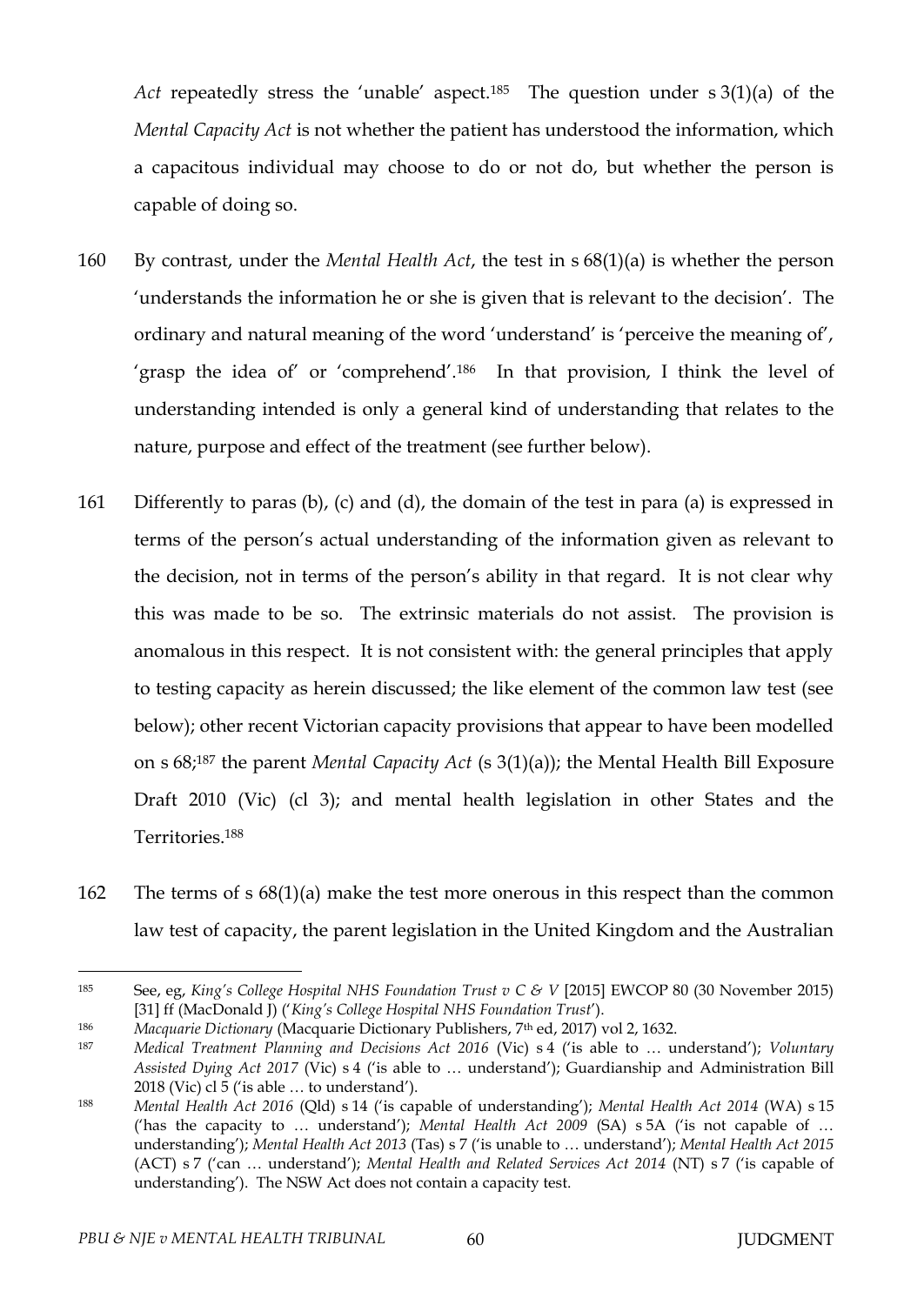legislation to which I have referred. The Secretary defended s 68(1)(a) as being consistent with the purposes, objectives and principles of the *Mental Health Act* but I am not at all confident that I can accept that submission. Nonetheless, I do not think that it can be interpreted differently because the plain and ordinary meaning of the words used is clear and unambiguous, and I accept the Secretary's submission to that extent. MHT and VCAT applied s 68(1)(a) upon this basis, and both found as facts that PBU and NJE respectively satisfied this element of the test. Whether s  $68(1)(a)$  in its present form is incompatible with the Charter, particularly having regard to the right to equality before law in s 8(3), was not explored in these proceedings.

163 It is to be noted that s 68(1) of the *Mental Health Act* does not specify a diagnostic test. The issue addressed is not whether the person is suffering from a mental impairment or whether the person's decision-making capacity is impaired in any of the respects specified in paras (a)–(d). Section 68(1) only applies to a person with a mental illness  $(s 5(a))$ , the diagnostic test for which is specified in s 4(1). Section 68(1) specifies a functional test in terms of the person's understanding and ability to remember, use or weigh and communicate in the particular respects. The question is whether the person has the relevant understanding and abilities, not whether the person's cognitive functioning is impaired in these respects. The *Mental Health Act* operates upon the presumption that, like everyone else, a person with impaired decisionmaking capacity has the capacity to give informed consent (until the contrary is established) (s 70(2)). It is the same under the parent legislation.189 So in, *Re C*, it was held that a patient did not lack capacity in relation to a proposed foot amputation '[a]lthough his general capacity is impaired by schizophrenia'.<sup>190</sup> Therefore, a finding that a person has impaired cognitive functioning in these respects would not necessarily answer the question whether the person lacks the

<sup>189</sup> *King's College Hospital NHS Foundation Trust* [2015] EWCOP 80 (30 November 2015) [31]; *Re C* [1994] 1 WLR 290, 295 (Thorpe J).

<sup>190</sup> [1994] 1 WLR 290, 295 (Thorpe J), interpreting s 3(1) of the *Mental Capacity Act*.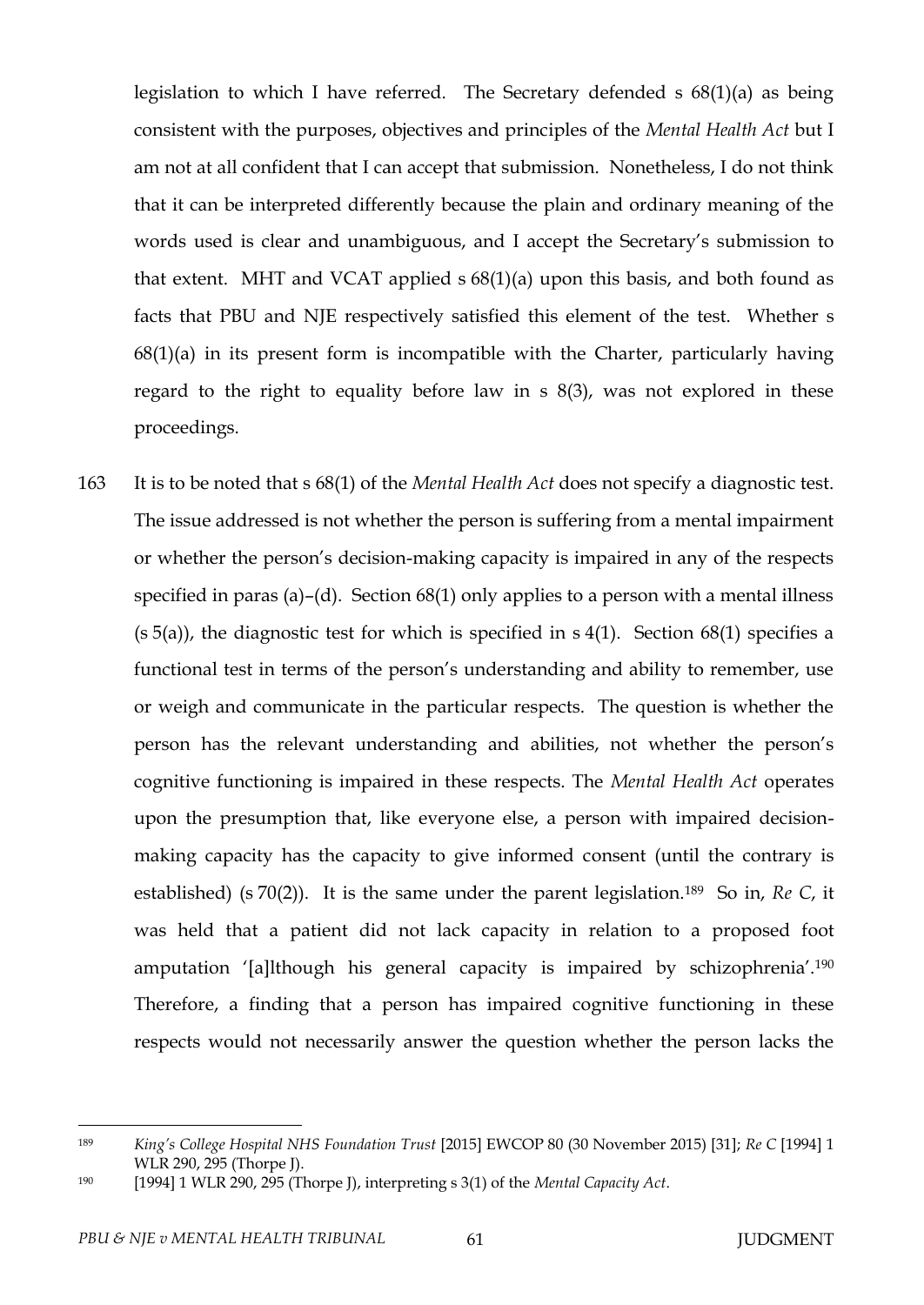relevant understanding and abilities, nor demonstrate that the statutory test had been properly considered and applied.

# *Unwise or unreasonable decisions and the dignity of risk*

164 The rejection of the 'outcome' approach in favour of the 'functional' approach when the capacity standard was formulated is associated with the principle that a person is not to be treated as lacking capacity by reason of making a decision that could be considered to be objectively unwise (s 1(4) of the *Mental Capacity Act* and ss 11(1)(d) and 68(2)(d) of the *Mental Health Act*). This principle recognises the dignity of risk. As Quinn J in *Re Koch* said:

> It is mental capacity and not wisdom that is the subject of the [capacity legislation]. The right knowingly to be foolish is not unimportant; the right to voluntarily assume risks is to be respected. The State has no business meddling with either. The dignity of the individual is at stake.<sup>191</sup>

165 Thus, by reason of the primacy of individual self-determination, the decision of a person (including someone with mental disability) able to make a decision must be respected, however unreasonable it may seem to others. This principle informs the legal relationship between doctor and patient, as explained by Lord Templeman in *Sidaway v Board of Governors of Bethlem Royal Hospital and the Maudsley Hospital*:

> Where the patient's health and future are at stake, the patient must make the final decision. The patient is free to decide whether or not to submit to treatment recommended by the doctor … if the doctor making a balanced judgment advises the patient to submit to the operation, the patient is entitled to reject the advice for reasons which are rational, or irrational, or for no reason. The duty of the doctor in these circumstances, subject to his overriding duty to have regard to the best interests of the patient, is to provide the patient with information which will enable the patient to make a balanced judgment *if the patient chooses to make a balanced judgment.*<sup>192</sup>

In *Malette*, Robins, Catzman and Carthy JJA explained the relationship in the same way:

<sup>191</sup> (1997) 33 OR (3d) 485, 521 [17], approved in *Starson* [2003] 1 SCR 722, 759 (Iacobucci, Major, Bastarache, Binnie, Arbour and Deschamps JJ).

<sup>192</sup> [1985] 1 AC 871, 904 (emphasis added) ('*Sidaway'*); see also *Airedale NHS Trust* [1993] AC 789, 864 (Lord Goff).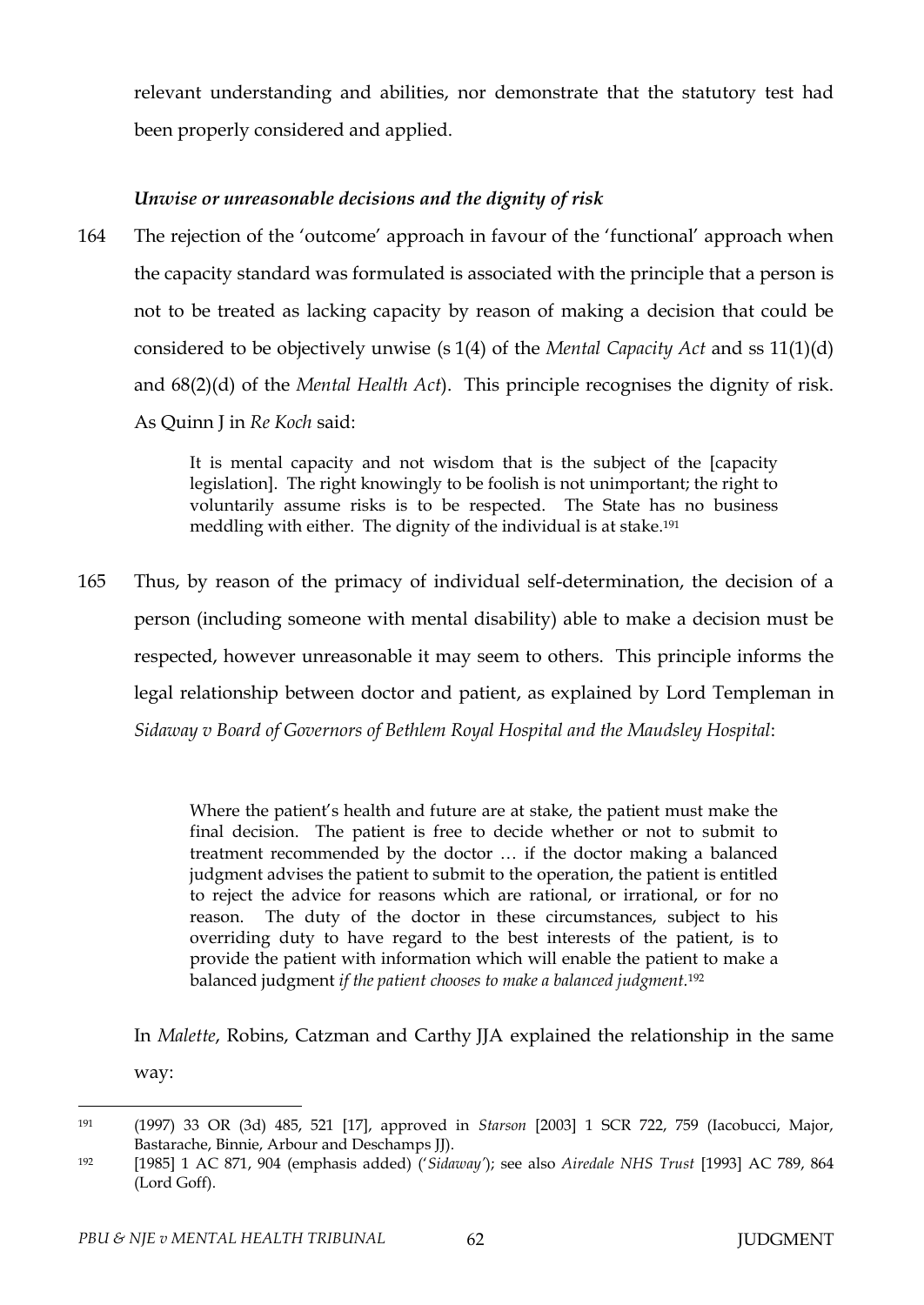The right of self-determination which underlies the doctrine of informed consent also obviously encompasses the right to refuse medical treatment. A competent adult is generally entitled to reject a specific treatment or all treatment, or to select an alternate form of treatment, even if the decision may entail risks as serious as death and may appear mistaken in the eyes of the medical profession or of the community. Regardless of the doctor's opinion, it is the patient who has the final say on whether to undergo the treatment … for this freedom to be meaningful, people must have the right to make choices that accord with their own values *regardless of how unwise or foolish those choices may appear to others* …<sup>193</sup>

166 When it comes to assessing whether a person (whether mentally disabled or not) has the capacity to consent to or refuse medical treatment, the same principle applies. As Lord Donaldson MR (Butler-Sloss LJ agreeing) stated in *Re T*:

> [The] right of choice is not limited to decisions which others might regard as sensible. It exists notwithstanding that the reasons for making the choice are rational, irrational, unknown or even non-existent …<sup>194</sup>

Butler-Sloss LJ added:

A decision to refuse medical treatment by a patient capable of making the decision does not have to be sensible, rational or well-considered. 195

This approach has been followed by courts of high authority in England<sup>196</sup> and has been approved in superior courts in Australia.<sup>197</sup>

167 It has been said that capacity assessments are inherently risky, uncertain and 'epistemologically fallible',<sup>198</sup> driving many capacity assessors to the apparent safe ground of the 'reasonable' outcome as an implicit default criterion. One can understand the natural human tendency of health professionals and judicial officers, among others, to make decisions in the best interests of vulnerable persons,

<sup>193</sup> (1990) 67 DLR (4th) 321, 328 (footnotes omitted) (emphasis added).

<sup>194</sup> [1993] Fam 95, 102.

<sup>195</sup> Ibid 116.

<sup>196</sup> See, eg, *Airedale NHS Trust* [1993] AC 789, 864 (Lord Goff): decisions made 'however unreasonably'; *Re N* [2017] 2 WLR 1011, 1024 [34] (Baroness Hale DPSC, Lord Wilson, Lord Reed, Lord Carnwath and Lord Hughes JJSC agreeing): 'Of course, a person who has the capacity to make a decision for himself may do so for a good reason, a bad reason or no reason at all'.

<sup>197</sup> *Brightwater Care Group* (2009) 40 WAR 84, 91 [27] (Martin CJ); *Hunter* (2009) 74 NSWLR 88, 91 [10] (McDougall J).

<sup>198</sup> Mary Donnelly, *Healthcare Decision-Making and the Law* (Cambridge University Press, 2010) 116.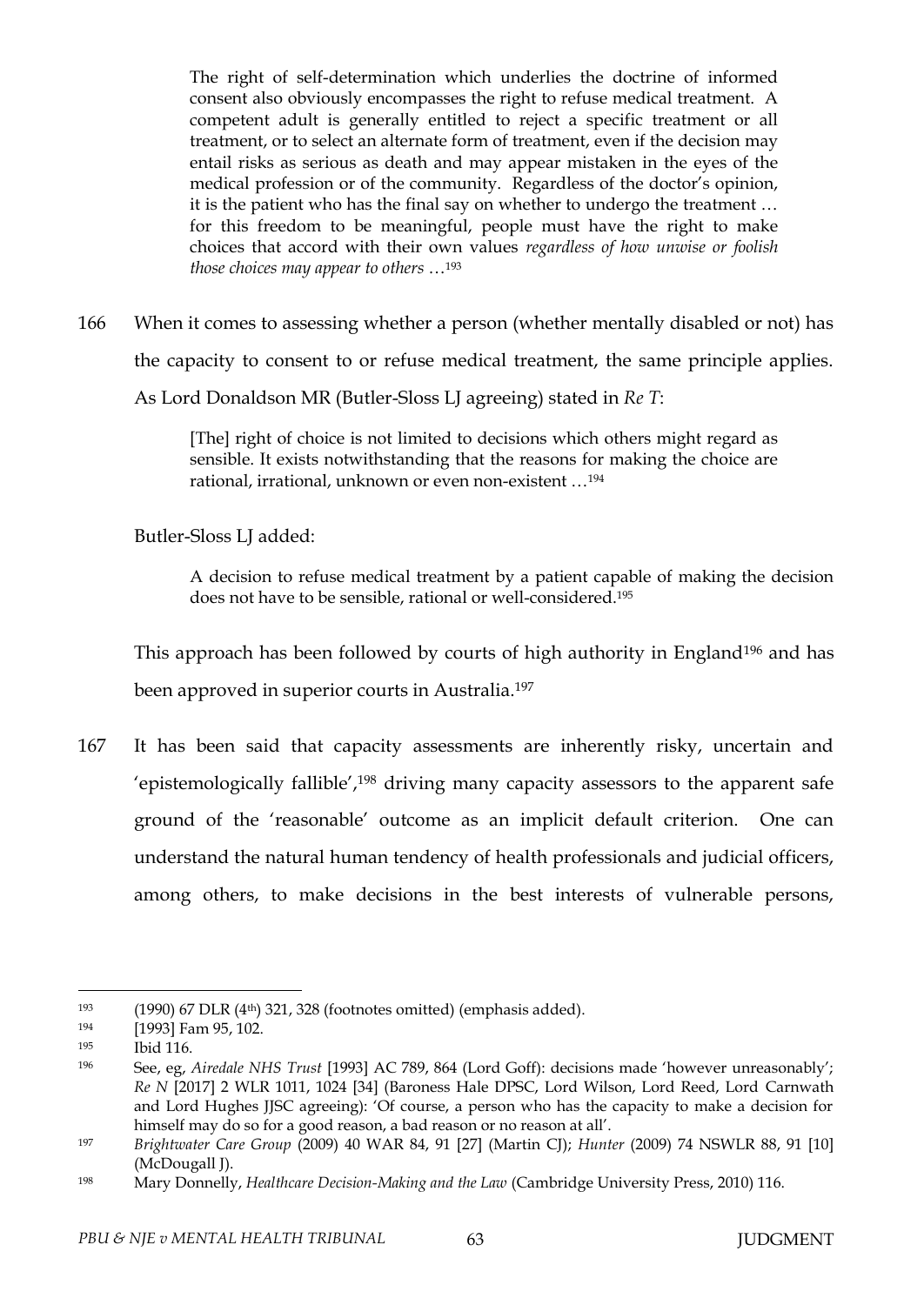especially where treatment for grievous ill-health, or even the person's life, is at stake.<sup>199</sup> It has been described as the 'protection imperative'.<sup>200</sup>

- 168 However well intentioned, such a paternal or beneficial approach is not part of the common law test of capacity and was rejected when the functional approach was adopted ahead of the outcome approach in the design of the English capacity legislation, as now reflected in s 68(1) of our *Mental Health Act*. Baroness Hale (Lord Hope, Lord Rodger, Lord Brown and Lord Mance agreeing) pointed out in *Cooper* that the outcome approach was rejected because, in the words of the Law Commission, it 'penalises individuality and demands conformity at the expense of personal autonomy'.201 It is therefore well-established that the outcome of the decision (as distinct from the reasons for the patient's decision if reasons were given) is not relevant to whether the person has capacity and the focus must be upon the functioning of the person as assessed against the capacity criteria.<sup>202</sup>
- 169 Moreover, in relation to something as personal as whether a person should consent to or refuse medical treatment, it is problematic to suggest that one person can necessarily determine that another person's decision is objectively unreasonable: a decision to consent to or refuse such treatment may be so subjectively anchored in the individual values, relationships and life's experience of the person as to make it difficult for another even to comprehend the decision; or even if properly comprehended, it may be so subjectively anchored in those respects as simply to defy objective characterisation at all. This is so whether the person has capacity to consent or refuse or not.<sup>203</sup>

<sup>199</sup> *PH v A Local Authority* [2011] EWCOP 1704 (30 June 2011) [16(iii)] (Baker J) ('*PH*').

<sup>200</sup> *A University Hospital NHS Trust v CA* [2016] EWCOP 51 (8 December 2016) [19(8)] (Baker J); see also *PH* [2011] EWCOP 1704 (30 June 2011) [16(iii)] (Baker J).

<sup>201</sup> [2009] 1 WLR 1786, 1790 [13], citing Law Commission, *Mental Incapacity* (Law Com No. 231, House of Commons Papers, Session 1995, 189) (London: HMSO) 33 [3.4].

<sup>202</sup> *Starson* [2003] 1 SCR 722, 759 (Iacobucci, Major, Bastarache, Binnie, Arbour and Deschamps JJ); *King's College Hospital NHS Foundation Trust* [2015] EWCOP 80 (30 November 2015) (MacDonald J), citing *Cooper* [2009] 1 WLR 1786, 1790 [13] (Baroness Hale, Lord Hope, Lord Rodger, Lord Brown and Lord Mance); *York City Council* [2014] 2 WLR 1, 19–20 [53]–[57] (McFarlane LJ).

<sup>203</sup> See further Emily Jackson, 'From "Doctor Knows Best" to Dignity: Placing Adults Who Lack Capacity at the Centre of Decisions about Their Medical Treatment' (2018) 81(2) *Modern Law Review* 247, 263–4.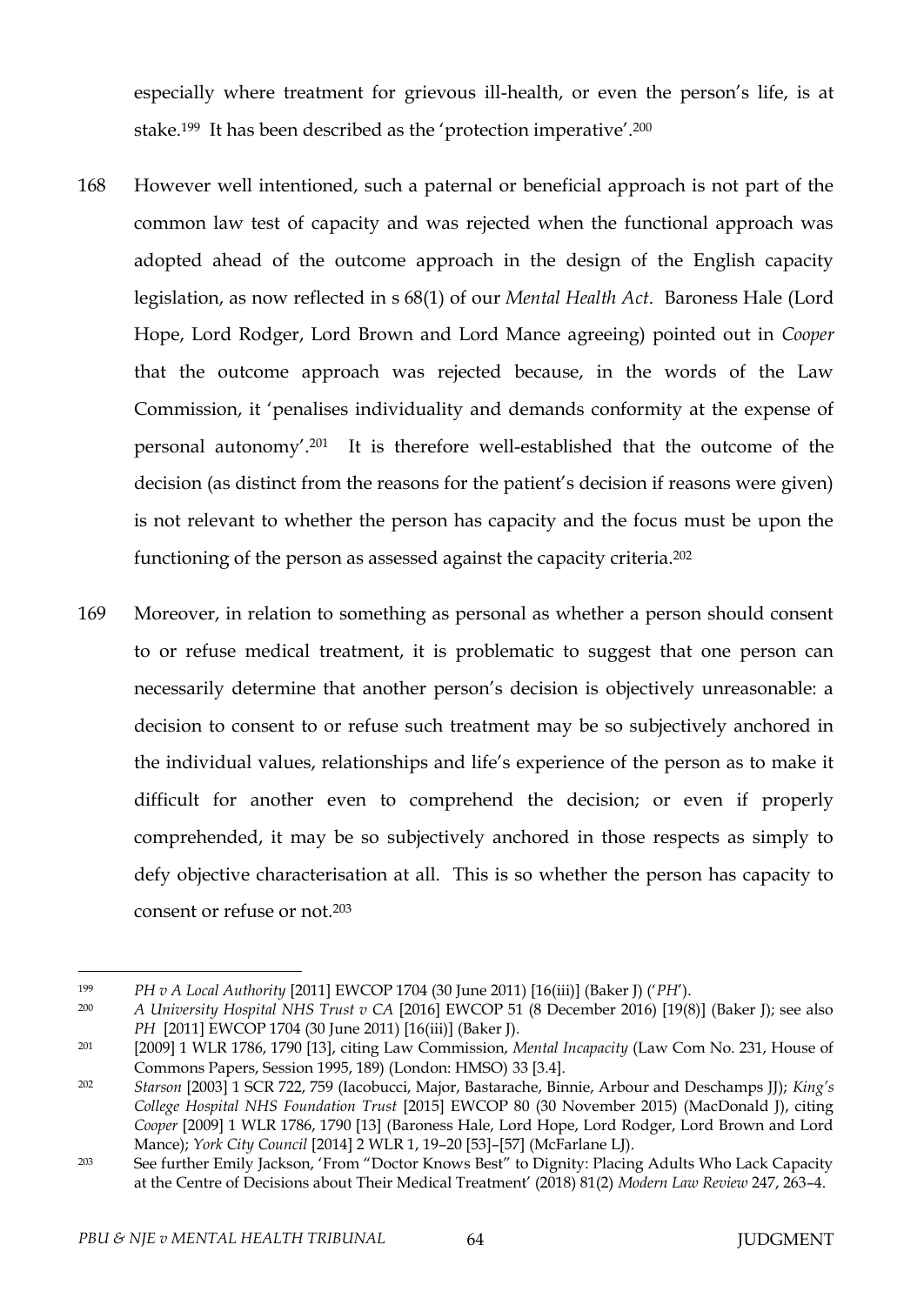170 Despite the irrelevance of the outcome of the decision to the assessment of the person's capacity, the tendency to make that assessment by reference to the person's (so-called objectively reasonable) best interests is strong, so much so that the courts have frequently stressed the need to guard against it. *York City Council*<sup>204</sup> was a case in which a wife with learning difficulties wanted to resume cohabitation with her sex-offending husband upon his release from prison. Refusing to intervene, McFarlane LJ (Richards LJ agreeing) held:

> There may be many women who are seen to be in relationships with men regarded by professionals as predatory sexual offenders. The Court of Protection does not have jurisdiction to act to 'protect' these women if they do not lack the mental capacity to decide whether or not to be, or continue to be, in such a relationship. The individual's decision may be said to be 'against the better judgment' of the woman concerned, but the point is that, unless they lack mental capacity to make that judgment, it is against *their* better judgment. It is a judgment that they are entitled to make.<sup>205</sup>

171 In *Heart of England NHS Foundation Trust*, <sup>206</sup> the issue was whether a person with a mental disability had the capacity to refuse to consent to an amputation of the leg below the knee. Finding that the person had that capacity despite his mental illness, Peter Jackson J stated that best interests considerations must not be allowed to dominate capacity assessments:

> The temptation to base a judgment of a person's capacity upon whether they seem to have made a good or bad decision, and in particular upon whether they have accepted or rejected medical advice, is absolutely to be avoided. That would be to put the cart before the horse or, expressed another way, to allow the tail of welfare to wag the dog of capacity. Any tendency in this direction risks infringing the rights of that group of persons who, though vulnerable, are capable of making their own decisions. Many who suffer from mental illness are well able to make decisions about their medical treatment, and it is important not to make unjustified assumptions to the contrary.<sup>207</sup>

172 This statement was cited with approval and applied by MacDonald J in *King's College Hospital NHS Foundation Trust v C & V*<sup>208</sup> in a case involving a decision by a highly

<sup>204</sup> [2014] 2 WLR 1.

<sup>205</sup> Ibid 19 [53].

<sup>206</sup> [2014] EWHC 342 (COP) (17 February 2014) (Peter Jackson J).

<sup>207</sup> Ibid [7].

<sup>208</sup> [2015] EWCOP 80 (30 November 2015) [28] (MacDonald J).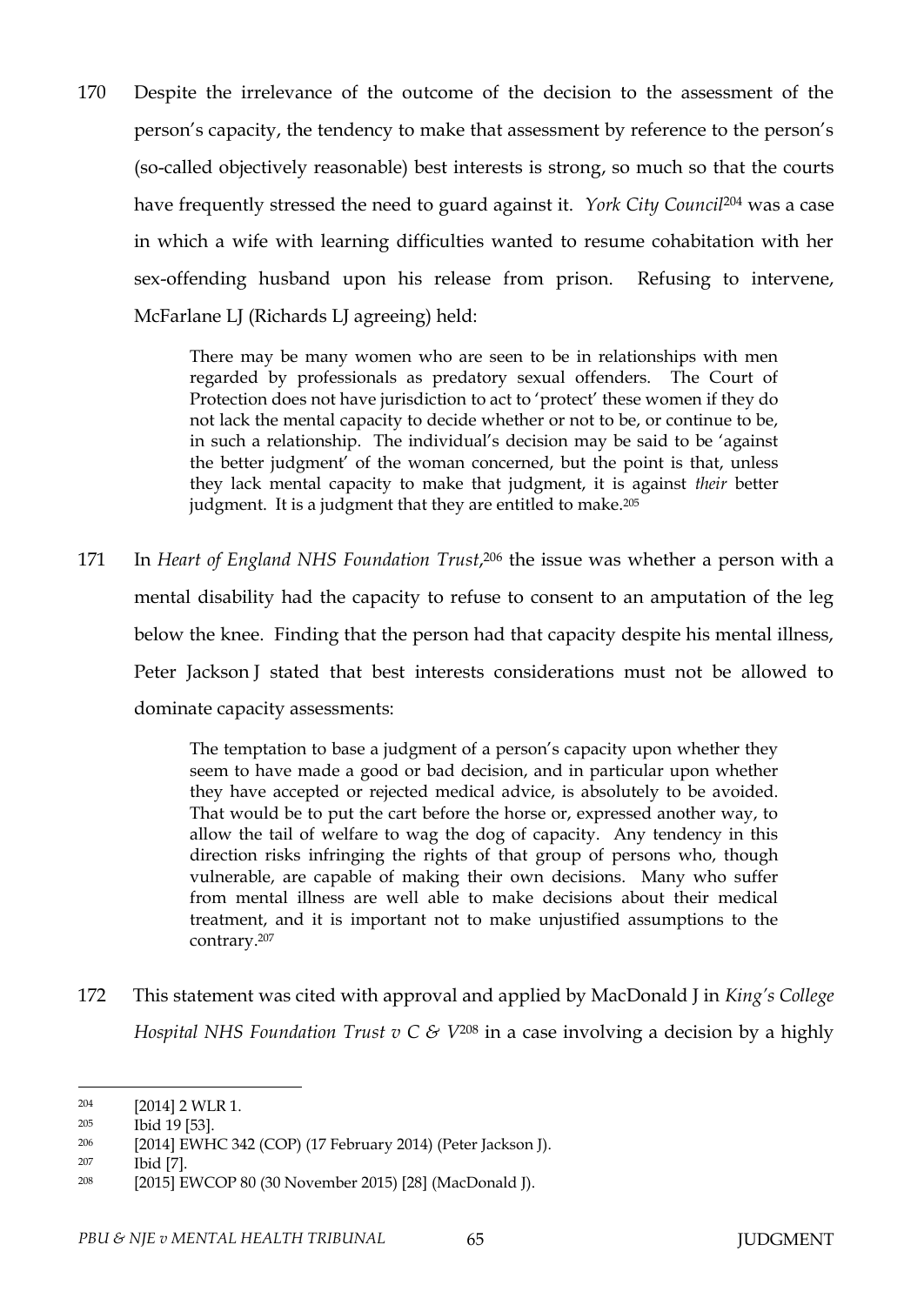eccentric individual to refuse life-saving medical treatment. As the Secretary submitted in the present case, the following statement by MacDonald J in that case applies equally to the interpretation and application of s 68(1)(c) of our *Mental Capacity Act:*

a person cannot be considered to be unable to use and weigh information simply on the basis that he or she has applied his or her own values or outlook to [the relevant] information in making the decision in question and chosen to attach no weight to that information in the decision making process.<sup>209</sup>

The judgment of MacDonald J, and those of Peter Jackson J in *Heart of England NHS Foundation Trust*<sup>210</sup> and *Wye Valley NHS Trust v B*<sup>211</sup> and the plurality in *Starson v Swayze,*<sup>212</sup> all concerned with highly eccentric individuals, are notable for applying the capacity test in a way that is criteria-focused, evidence-based, patient-centred and non-judgmental.

# *Threshold of capacity and non-discrimination*

- 173 The functional criteria in s 68(1)(a)–(d) of the *Mental Health Act* refer to the understanding of the person and the person's ability to remember and use or weigh the relevant information and communicate a decision. An important issue arises in the case of NJE as to *how well* the person needs to be able to so understand and function. The issue is closely connected with the need to respect the human rights of persons with mental disability by avoiding discriminatory application of the capacity test. As I have repeatedly said, more should not be expected of them, explicitly or implicitly, than ordinary patients.
- 174 A doctor needs to ensure that a patient has sufficient information to be able to give consent to medical treatment. It is sufficient for the doctor to ensure that the patient 'is informed in broad terms of the nature of the procedure which is intended'.<sup>213</sup>

<sup>209</sup> Ibid [38].

<sup>210</sup> [2014] EWHC 342 (COP) (17 February 2014).

<sup>211</sup> [2015] EWCOP 60 (28 September 2015).

<sup>212</sup> [2003] 1 SCR 722 (Iacobucci, Major, Bastarache, Binnie, Arbour and Deschamps JJ) ('*Starson'*).

<sup>213</sup> *Rogers v Whitaker* (1992) 175 CLR 479, 489 (Mason CJ, Brennan, Dawson, Toohey and McHugh JJ); see also *Re T* [1993] Fam 95, 115 (Lord Donaldson LJ, Butler-Sloss LJ agreeing).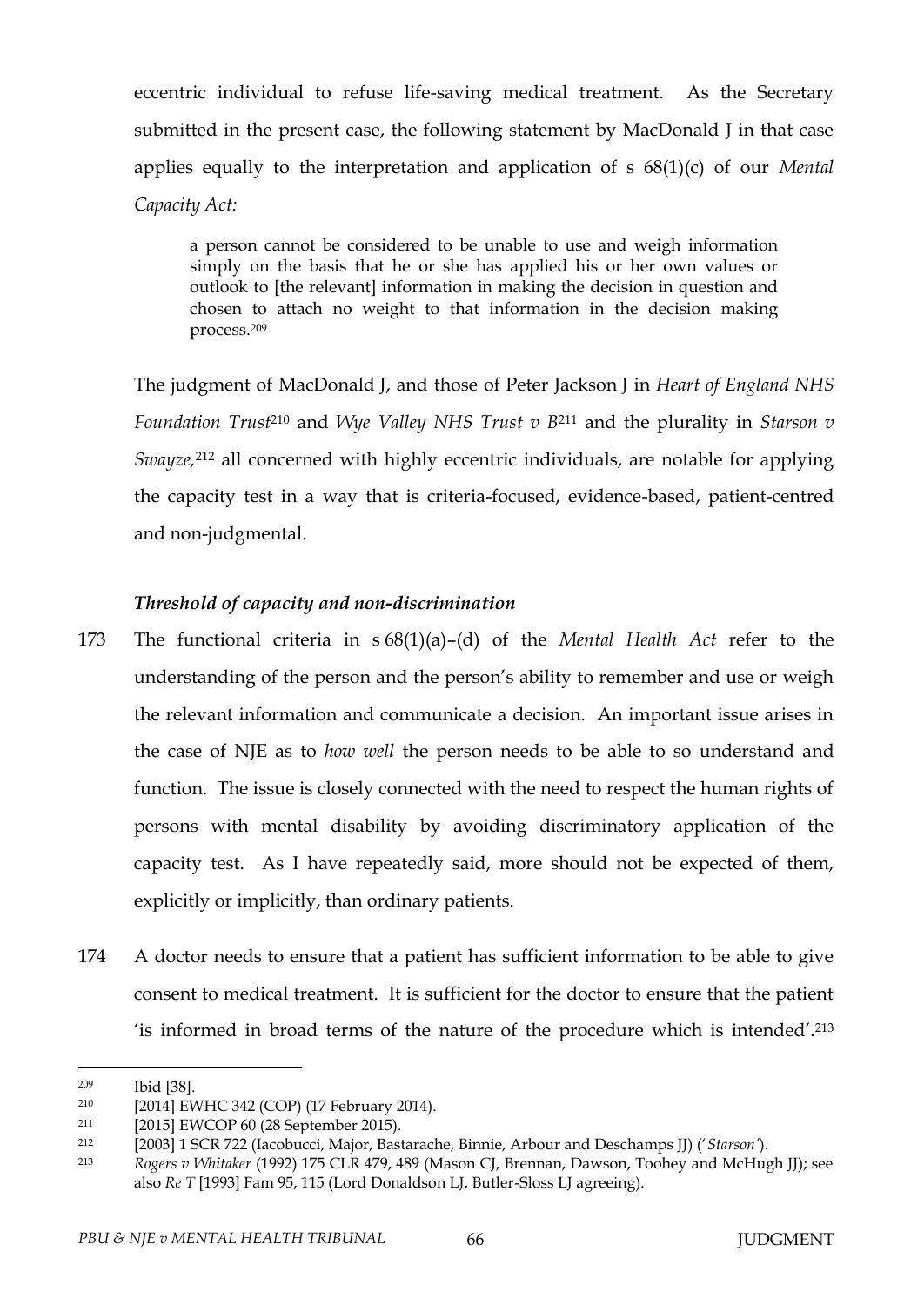That is because, to have capacity to consent, the patient is only expected to be able to understand, remember and use or weigh the relevant information, and communicate a decision, in those broad terms (see further above).

175 As we have seen, the capacity test that is specified in s 3(1) of the *Mental Capacity Act* and s 68(1) of our *Mental Health Act* is derived from this common law test of capacity. The test as stated in *Re MB*<sup>214</sup> reflects the Law Commission's recommendations at the time and came to be adopted in s 3(1) of the *Mental Capacity Act*. Of that test, Hale LJ said in *R (Wilkinson) v Broadmoor Hospital Authority*:

> Our threshold of capacity is rightly a low one. It is better to keep it that way and allow some non-consensual treatment of those who have capacity than to set such a high threshold for capacity that many would never qualify.<sup>215</sup>

- 176 As this statement indicates, the capacity threshold is a 'low one' because it would otherwise be over-inclusive: it would include in the class of persons *not* having capacity many persons who *are* able to understand, remember and use or weigh the relevant information, and communicate a decision, in general terms having regard to the nature, purpose and effect of the treatment. It is better that these persons be able to satisfy a low threshold of capacity and exercise their right to consent to or refuse medical treatment than to have a high threshold of capacity that they could not satisfy, even if this might result in some non-consensual medical treatment.
- 177 The courts are acutely conscious of the danger of the capacity test being applied in a manner that discriminates against people with mental disability. The issue arose in *Sheffield City Council*<sup>216</sup> in relation to the capacity to marry of a woman aged 21 years having the mental functioning of a girl aged 13 years. When answering several preliminary questions, Munby J said:

There are many people in our society who may be of limited or borderline capacity but whose lives are immensely enriched by marriage. You must be careful not to set the test of capacity to marry too high, lest it operate as an

<sup>214</sup> [1997] 2 FLR 426, 437 (Butler-Sloss, Saville and Ward LJJ).

<sup>215</sup> [2002] 1 WLR 419, 446 [80]; see also *R (B) v Dr SS* [2005] EWHC 86 (Admin) (31 January 2005) [24] (Silber J).

<sup>216</sup> [2005] Fam 326 (2 December 2004) (Munby J).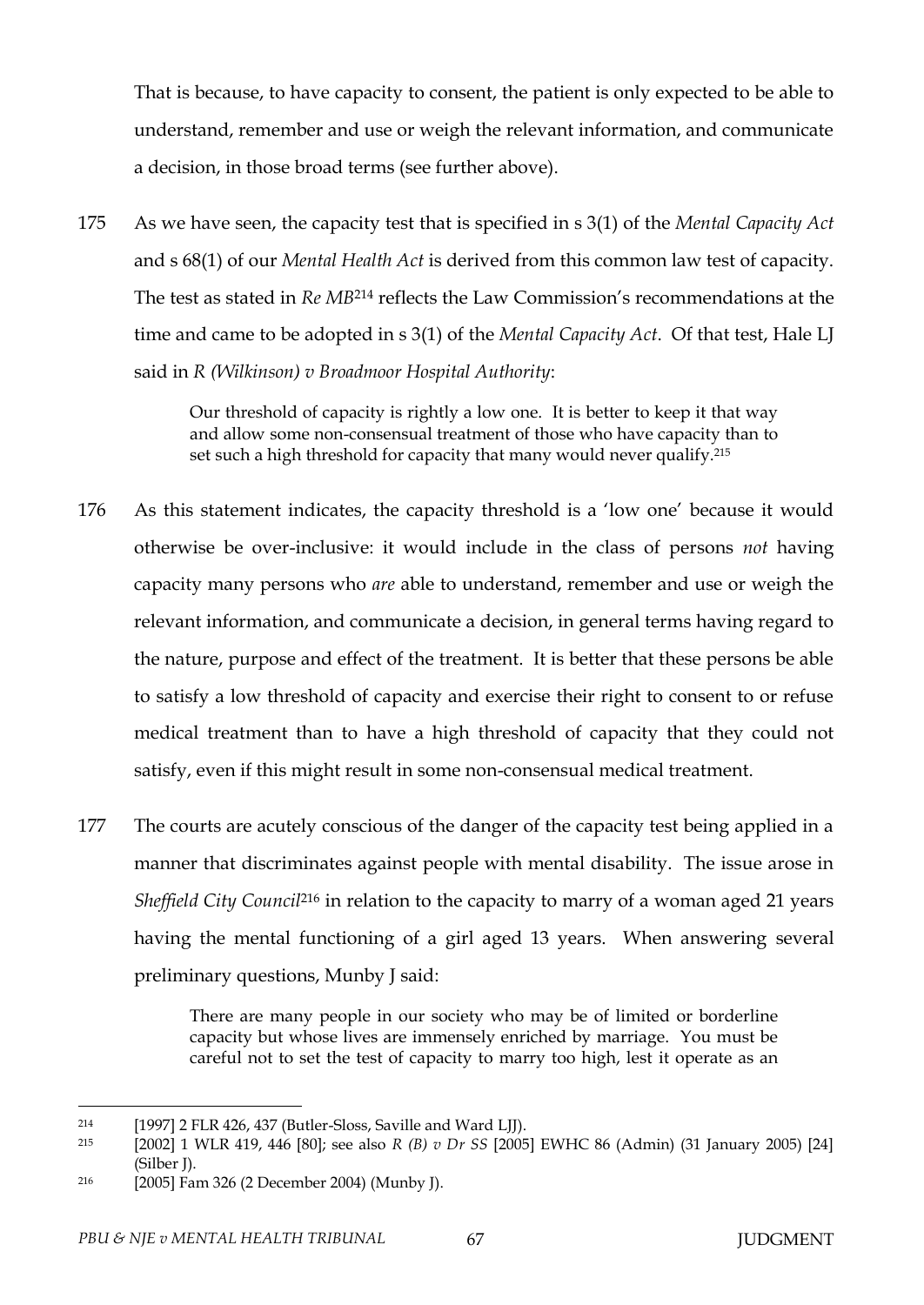unfair, unnecessary and indeed discriminatory bar against the mentally disabled<sup>217</sup>

This statement was cited with approval in *PH v A Local Authority*<sup>218</sup> in a case under the *Mental Capacity Act*. Baker J said:

Although [the observation of Munby J] concerned the capacity to marry, … it should be applied to other questions of capacity. In other words, courts must guard against imposing too high a test of capacity to decide issues such as residence because to do so would run the risk of discriminating against persons suffering from a mental disability. In my judgment, the carefullydrafted detailed positions of the 2005 Act … are consistent with this approach.<sup>219</sup>

- 178 A capacity test applying to people with mental disability is plain-bread discriminatory on that ground if the standard of functioning required of those persons is greater than the relatively low standard required of people generally. As we have seen, the general capacity standard of the common law requires only that the person, whether mentally disabled or not, is able to understand the general nature, purpose and effect of the medical treatment, transaction or proceeding in question. Section 3(1) of the *Mental Capacity Act* is interpreted and applied in the same way, as should be s 68(1) of our *Mental Health Act*.
- 179 The issue was further considered in *R (B) v Dr SS*<sup>220</sup> in relation to the capacity test stated in *Re MB*<sup>221</sup> by Butler-Sloss, Saville and Ward LJJ (see above). Silber J held in *R (B) v Dr SS* that this test

does not … require the patient to be able to use [the information] or weigh it in the balance *to a particular standard.* Thus, a patient might be regarded as having capacity if he could understand, retain, use and weigh in the balance this information but could reject it for any rational but undisclosed reason.<sup>222</sup>

His Honour went on to say:

Thus a patient could be regarded as having capacity to decide if he wishes to have treatment even though … he lacked insight or understanding of his

<sup>217</sup> Ibid [144].

<sup>218</sup> [2011] EWCOP 1704 (30 June 2011) (Baker J).

<sup>219</sup> Ibid [16(xi)].

<sup>220</sup> [2005] EWHC 86 (Admin) (31 January 2005) (Silber J).

<sup>221</sup> [1997] 2 FLR 426.

<sup>222</sup> [2005] EWHC 86 (Admin) (31 January 2005) [20].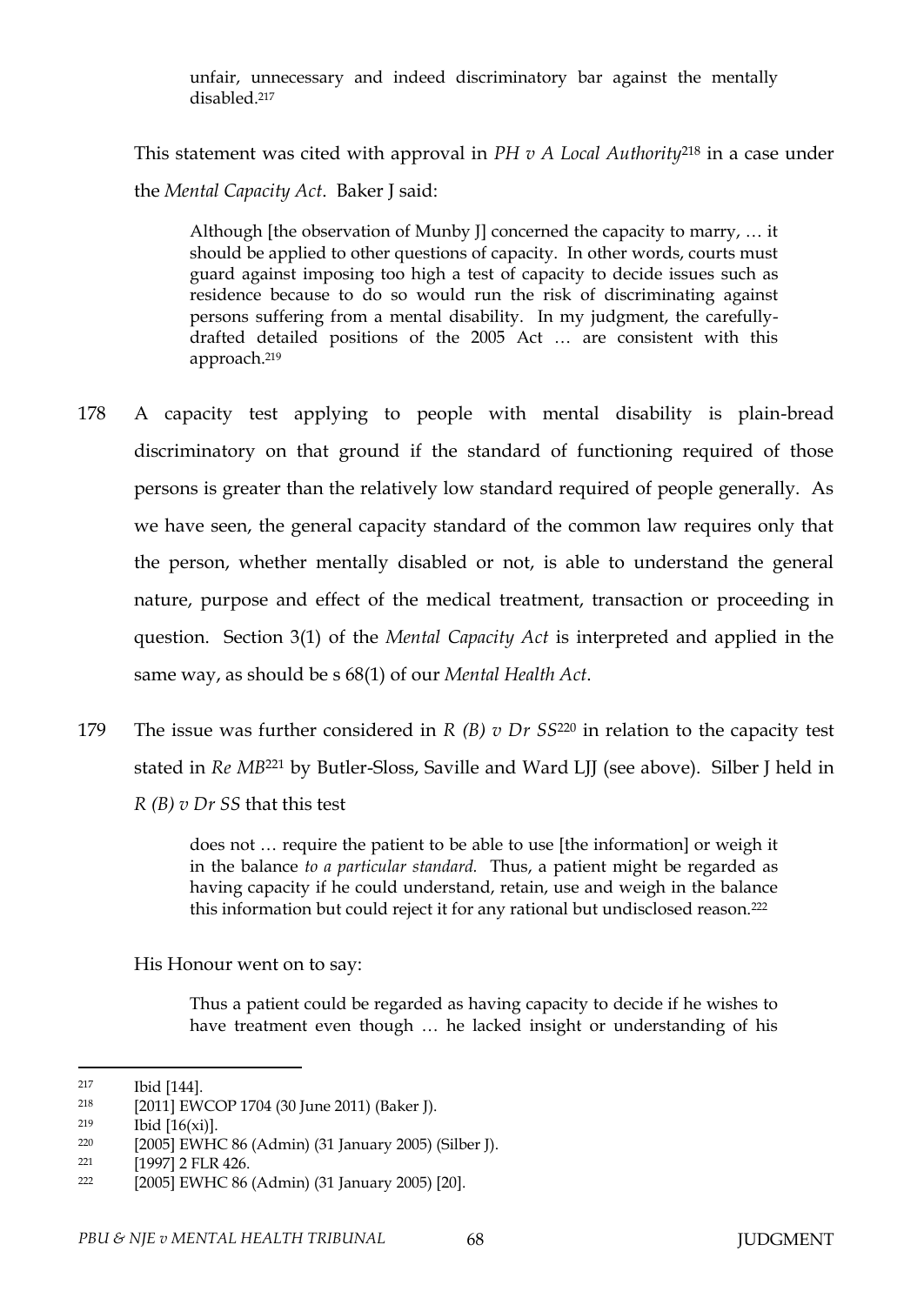problems, which insight might have to be addressed by medication. He could similarly be considered to have capacity not because he was shown to have capacity but because the evidence of, for example, his confused mind, did not go quite far enough to rebut the presumption of capacity.<sup>223</sup>

Referring to the judgment of Hale LJ in *Wilkinson*, Silber J concluded:

All these factors show why the threshold of capacity is low and explain why a patient who reaches the threshold of capacity should not, as Hale LJ indicated, be regarded as being able to make a balanced and rational decision …<sup>224</sup>

180 The issue was considered again in *LBL v RYJ and VJ*<sup>225</sup> in relation to whether a person with mental disability aged 18 years had capacity to make decisions relating to his daily life. The judgment of Macur J was also informed by non-discrimination principles. Her Honour interpreted s 3(1) so as not to

> place greater demands upon VJ than others of her chronological age/commensurate maturity and unchallenged capacity.<sup>226</sup>

Accordingly, she held that it was

unnecessary that [the person] should be able to give weight to every consideration that would otherwise be utilised in formulating a decision objectively in her 'best interests' … The test in s 3 is to the effect that the person under review must comprehend and weigh the salient details relevant to the decision to be made.<sup>227</sup>

181 This approach is well established. For example, following the judgment of Macur J in *LBL*, MacDonald J decided in *King's College Hospital NHS Foundation Trust* that, under s 3(1)(c) of the *Mental Capacity Act*:

> It is not necessary for a person to use and weigh every detail of the respective options available to them in order to demonstrate capacity, merely the salient features … Even though a person may be unable to use and weigh some information relevant to the decision in question, they may nonetheless be able to use and weigh other elements sufficiently to be able to make a capacitous decision …<sup>228</sup>

<sup>223</sup> Ibid [89]. To like effect it was decided in *Re SB* that a person with bipolar disorder had capacity to consent to a late-term abortion even though '[s]he herself denies illness' and the evidence established that this 'is often a feature of her type of illness': [2015] EWHC 1417 (COP) [15] (Holman J).

<sup>224</sup> [2005] EWHC 86 (Admin) (31 January 2005) [90].

<sup>225</sup> [2010] EWHC 2664 (Fam) (22 September 2010) (Macur J)('*LBL*').

<sup>226</sup> Ibid [58].

<sup>227</sup> Ibid.

<sup>228</sup> [2015] EWCOP 80 (30 November 2015) [37] (footnotes omitted).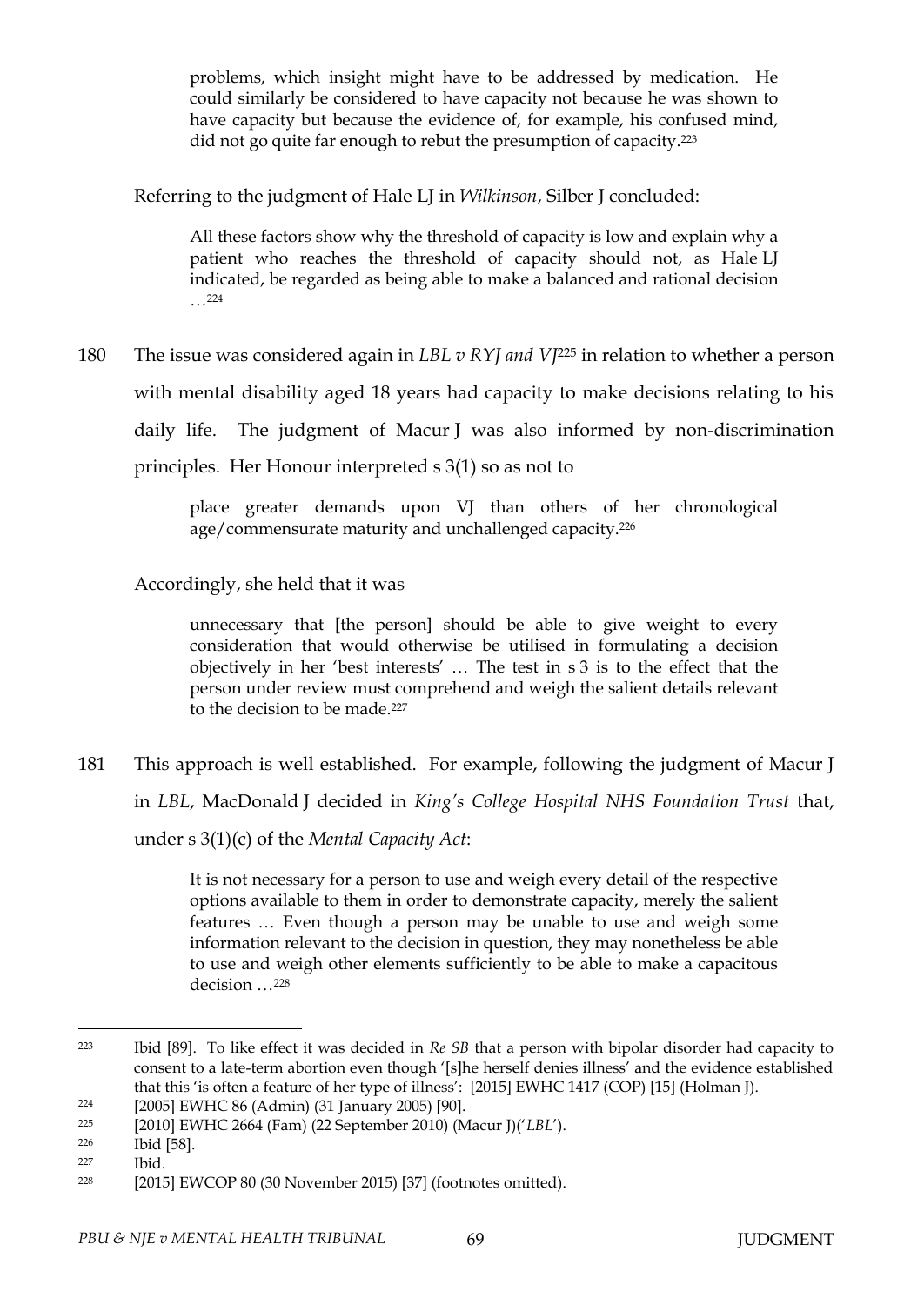Another example is *University Hospital NHS Trust*. After following the judgment of Macur J in *LBL*, Baker J held that it was sufficient if the person 'comprehends and weighs the salient details relevant to the decision'.<sup>229</sup>

182 As this analysis makes clear, the issue is not whether the person can function to the standard of being able to make a balanced and rational decision. To repeat, Butler-Sloss LJ stated in *Re T* that '[a] decision to refuse medical treatment by a patient capable of making the decision does not have to be sensible, rational or wellconsidered'.230 This is not expected of people who are not mentally disabled and it is not expected of people who are mentally disabled. Under s 68(1)(a)–(d) of the *Mental Health Act*, the question is whether the person understands and is able to remember and use or weigh the relevant information, and communicate a decision, in terms of the general nature, purpose and effect of the treatment, not whether the person can make a sensible, rational or well-considered decision.

## *Belief and insight in respect of the illness and need for treatment*

- 183 As we have seen, the capacity test in s 68(1) of the *Mental Health Act* is derived from s 3(1) of the *Mental Capacity Act 2005* (UK). The criteria in both refer to a person being able to 'use or weigh' (para (c)) the relevant information. There is no express belief or appreciation element. An important issue arises in the case of both PBU and NJE in relation to relevance of the state of the person's belief and insight in respect of the illness and need for treatment.
- 184 In the long process of consideration and consultation that occurred prior to the enactment of the *Mental Capacity Act*, <sup>231</sup> there were suggestions that the new legislation should adopt a test that included whether the person had the ability to 'appreciate' the information.232 Consideration was also given to codifying the test

<sup>229</sup> [2016] EWCOP 51 (8 December 2016) [19(5)] (footnotes omitted).

<sup>230</sup> [1993] Fam 95, 116.

<sup>231</sup> Described in *Re N* [2017] 2 WLR 1011, 1020 [20] (Baroness Hale DPSC).

<sup>232</sup> Law Commission, *Mental Incapacity* (Law Com No. 231, House of Commons Papers, Session 1995, 189) (London: HMSO) 38 [3.16].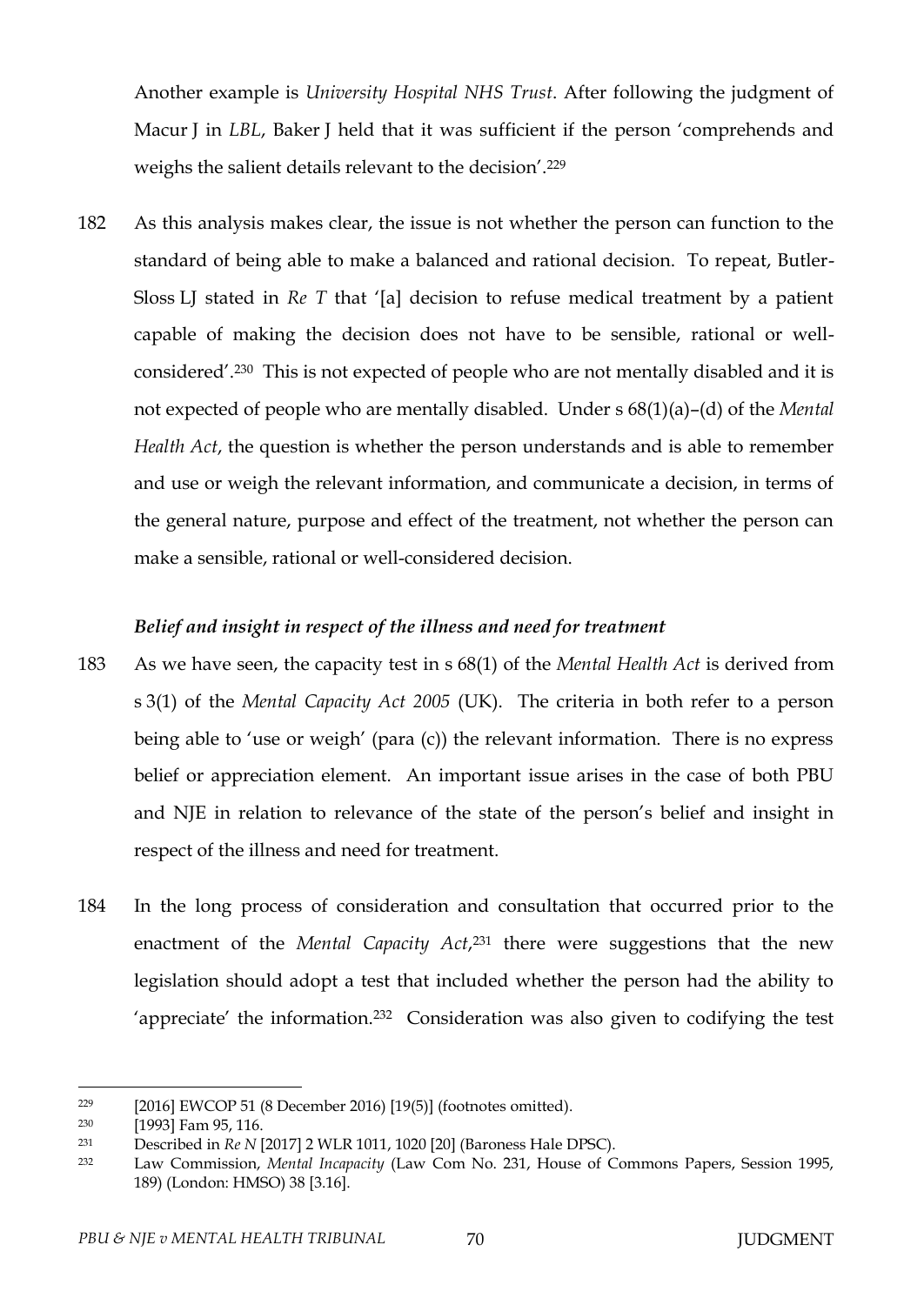applied by Thorpe J in *Re C*. <sup>233</sup> His Honour held that a person's decision-making capacity at common law depended upon: 'first, comprehending and retaining treatment information, second, *believing it* and, third, weighing it in the balance to arrive at a choice' (emphasis added).<sup>234</sup>

- 185 The Law Commission rejected these suggestions. It considered that the requirement for the person to be able to 'understand' and 'use' the relevant information covered cases where 'the person concerned can understand information [but] the effects of a mental disability prevented him or her from using the information in a decisionmaking process'.<sup>235</sup>
- 186 As enacted, s 3(1) of the UK *Mental Capacity Act* deliberately did not include any element based on the person appreciating or believing the diagnosis of their mental illness. It specifies that the person has to be able to 'use or weigh [the] information as part of the process of making the decision'. This is the test adopted in *Re MB*<sup>236</sup> by Butler-Sloss, Saville and Ward LJJ which, as we have seen, was itself modelled on earlier proposals of the Law Commission.<sup>237</sup> Giving judgment for the court, Butler-Sloss LJ stated that a person lacked capacity when unable to 'comprehend and retain' the relevant information and to 'use the information and weigh it in the balance as part of the process of arriving at a decision'.<sup>238</sup>
- 187 Decisions of courts under the *Mental Capacity Act* have noted the absence of any belief or insight criterion in s 3(1).<sup>239</sup> However, it is understood that the capacity test requires more than understanding because some people are prevented by their illness from using the information in the decision-making process. The issue whether a person believes or has insight into the diagnosis of their mental illness and

<sup>233</sup> [1994] 1 WLR 290.

<sup>234</sup> Ibid 295.

<sup>235</sup> Law Commission, *Mental Incapacity* (Law Com No. 231, House of Commons Papers, Session 1995, 189) (London: HMSO) 38–9 [3.17].

<sup>236</sup> (1997) 2 FLR 426.

<sup>237</sup> *Wilkinson* [2002] 1 WLR 419, 443 [66] (Hale LJ).

<sup>238</sup> Ibid 437.

<sup>239</sup> See, eg, *Local Authority X v MM and KM* [2007] EWHC 2003 (Fam) (21 August 2007) [81] (Munby J) ('*Local Authority X*').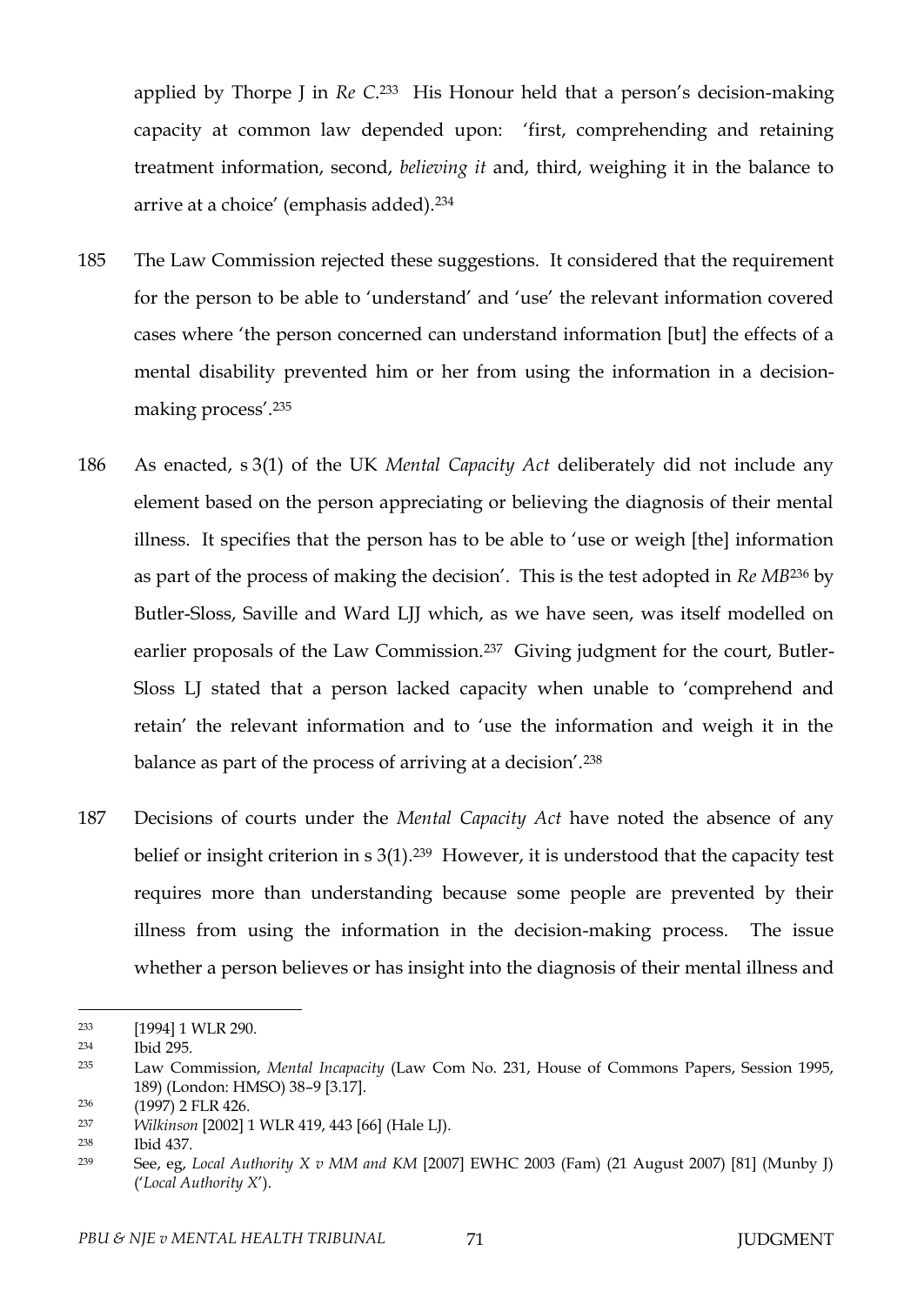need for treatment is considered to be part of determining whether they are able to use or weigh the relevant information.240 I discuss the authorities in more detail below.

- 188 When issued as an exposure draft, s 64 of the Mental Health Bill 2010 (Vic) contained criteria for the making of an assessment order. Paragraph (d) of these criteria referred to the person being able to understand, retain, 'use, weigh or *appreciate'* (sub-para (iii)) (emphasis added) the information relevant to the decision and communicate the decision.241 In the consultation process relating to that exposure draft, the Victorian Government received submissions noting that the 'appreciate' element was not in s 3(1) of the *Mental Capacity Act* and recommended that it be deleted.242 In particular, the Law Institute of Victoria and the Mental Health Legal Centre Inc submitted (in identical language) that the term 'appreciate' was 'unnecessary, subjective and implies a value judgment on the manner in which a person should weigh the information in arriving at a decision'.243 These submissions were accepted in the language as enacted in  $s$  68(1)(a)–(d), which deliberately did not include any element based on appreciating (or believing) the relevant information. This does not make the state of a person's belief or insight in respect of the illness or need for treatment completely irrelevant to the issue of capacity.
- 189 In *Re C*, Thorpe J stated the capacity test in terms that seemed to require, as a normative criterion, that the person not simply be capable of understanding but also was in the state of actually 'believing' the treatment information.<sup>244</sup> On one view, this means that a person who does not subjectively accept the diagnosis of the person's illness or has no insight into it or the need for treatment lacks capacity in respect of the treatment decision. This is to treat belief or insight in respect of the

<sup>243</sup> Ibid.

<sup>240</sup> Ibid [81]–[82] (Munby J) and authorities discussed therein.

<sup>&</sup>lt;sup>241</sup> See also ss 70(d) and 71(d) in relation to inpatient treatment orders and community treatment orders.

<sup>242</sup> See, eg, Law Institute of Victoria, Submission No 75 to Mental Health Act Review Team, 10 December 2010, 15; Mental Health Legal Centre, Submission to the Exposure Draft Mental Health Bill 2010, February 2011, 19.

<sup>244</sup> [1994] 1 WLR 290, 292.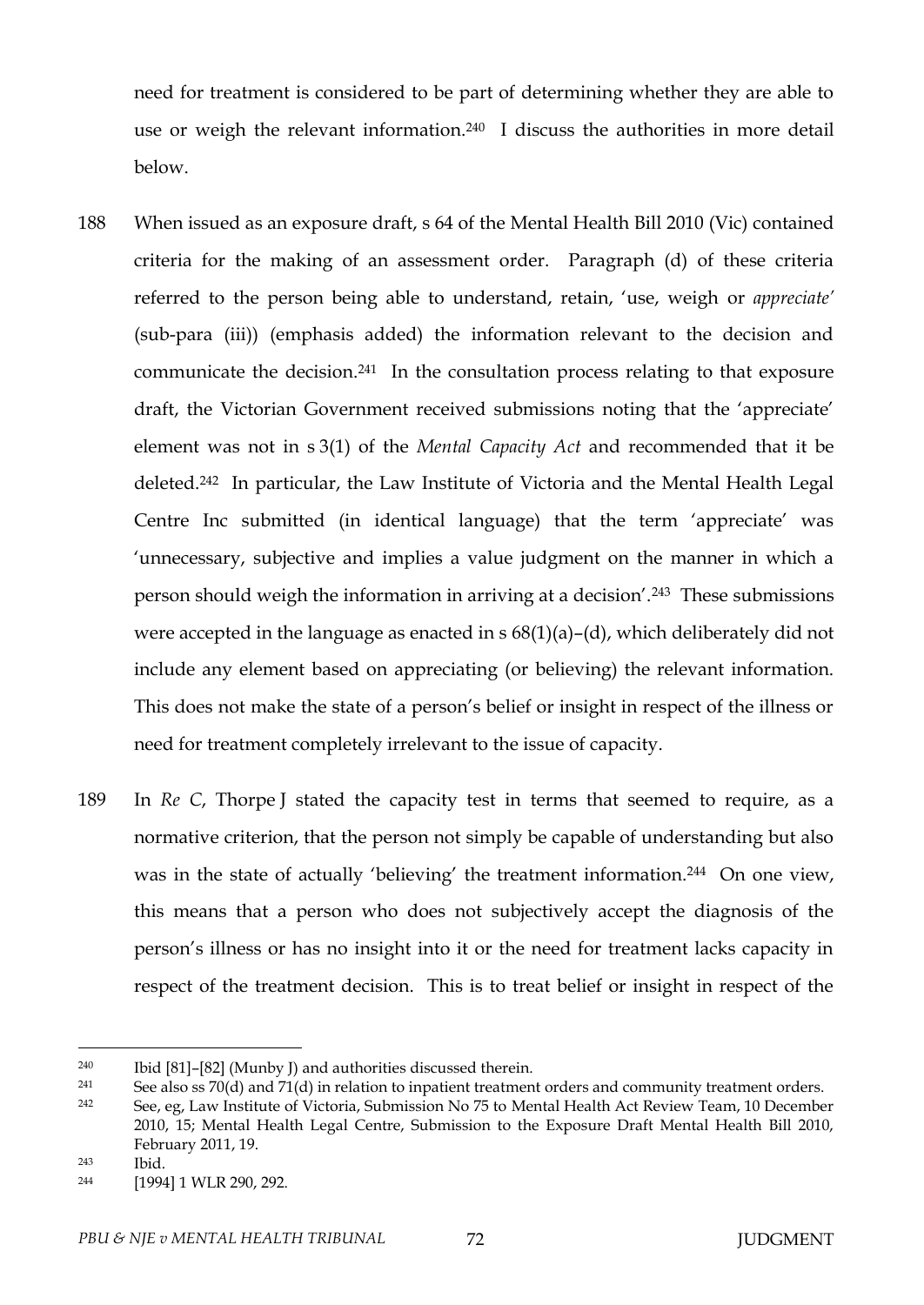diagnosis and treatment as a criterion of capacity (a normative consideration) and not just as a factual consideration.

190 It is extremely unlikely that Thorpe J intended this consideration to operate in this way. After a patient-centred analysis of the facts of the case, his Honour found that the patient, who had chronic paranoid schizophrenia, *did* have capacity to refuse a foot amputation, despite the likely dire consequences. His Honour held:

> Although his general capacity is impaired by schizophrenia, it has not been established that he does not sufficiently understand the nature, purpose and effects of the treatment he refuses. Indeed, I am satisfied that he has understood and retained the relevant treatment information, that *in his own way* he believes it, and that in the same fashion he has arrived at a clear choice.<sup>245</sup>

Thus Thorpe J appears to have approached the matter by considering the extent to which the person could weigh or use the information. In other words, his Honour has taken belief and insight in respect of the diagnosis and treatment into account not as a criterion (a normative consideration) but as a factual consideration.

191 In the cases following *Re C*, whether and how much the person believed or had insight into the illness and the need for the treatment has been treated as a relevant factual consideration, not as a criterion as such. For example, in *Re MB*, Butler-Sloss, Saville and Ward LJJ approved the statement of Thorpe J in *Re C* for this guarded proposition:

> If … a compulsive disorder or phobia from which the patient suffers stifles belief in the information presented to her, then the decision may not be a true one.<sup>246</sup>

The court held that the person did not have capacity to refuse to consent to a Caesarean section for the birth of her child only because her thinking was totally dominated by her phobic fear of needles.<sup>247</sup>

<sup>245</sup> Ibid 295 (emphasis added).

<sup>246</sup> [1997] 2 FLR 426, 437 [4(b)].

<sup>247</sup> Ibid 438; approved in *Cooper* [2009] 1 WLR 1786, 1794 (Baroness Hale, Lord Hope, Lord Rodger, Lord Brown and Lord Mance agreeing).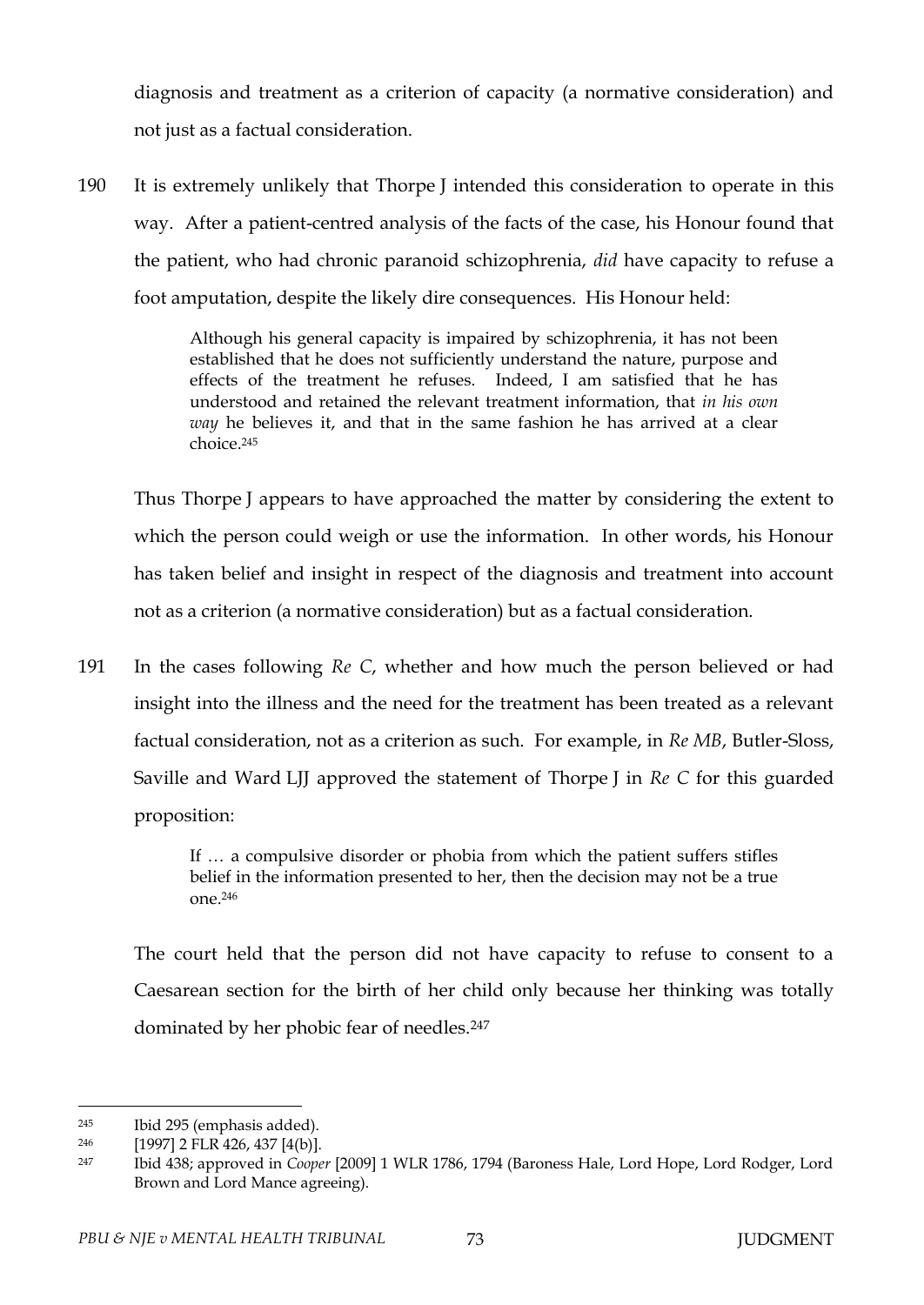- 192 There have been several other cases in which courts have concluded, as a fact, that a person's delusional beliefs have deprived the person of the capacity to use or weigh the treatment information. These include  $R(N)$  v  $Dr M$  (person with chronic paranoid psychosis refusing to consent to depot medication for severely delusional reasons),<sup>248</sup> *NHS Trust v T (Adult Patient: Refusal of Treatment)* (person with borderline personality disorder self-harming by cutting and blood-letting refusing blood transfusion because 'I believe my blood is evil'),<sup>249</sup> *Trust A & B v H*  (schizophrenic and delusional woman with cancer needing removal of tumour and hysterectomy refusing surgery to preserve her child-bearing capacity whilst denying she already had a husband and children*)*, <sup>250</sup> and *Wye Valley NHS Trust v B* (person with schizoaffective disorder with psychotic symptoms refusing lifesaving foot amputation because 'Lord says it's no' in auditory hallucinations).<sup>251</sup>
- 193 The reasoning in these cases is perhaps well-illustrated by the following passage from the judgment of Sir Mark Potter P in *Trust A*:

A person lacks capacity if some impairment or disturbance of mental functioning renders that person unable to make a decision whether to consent or refuse treatment. Such an inability occurs when either the patient is unable to comprehend and retain the material relevant to the decision, especially the likely consequences of having or not having the treatment in question, or where the patient is unable to use the information and weigh it in the balance as part of the process of arriving at a decision. In this respect a compulsive disorder or phobia may prevent the patient's decision from being a true one, particularly if conditioned by some obsessional belief or feeling which so distorts the judgment as to render the decision invalid.<sup>252</sup>

In other words, the issue of 'belief is subsumed in the more general requirements of understanding and of ability to use and weigh information'.253 A person who lacks insight may, not must, be lacking in capacity.

<sup>248</sup> [2002] EWHC 1911 (Admin) (24 September 2002) [72] (Silber J).

<sup>249</sup> [2005] 1 All ER 387, 390 [8] (Charles J) ('*NHS Trust*'); approved in *Cooper* [2009] 1 WLR 1786, 1793–4 [25] (Baroness Hale, Lord Hope, Lord Rodger, Lord Brown and Lord Mance agreeing).

<sup>250</sup> [2006] EWHC 1230 (Fam) (25 May 2006) [13] (Potter P) ('*Trust A*'); a similar case is *Cambridge University Hospitals NHS Foundation v BF* [2016] EWCOP 26 (18 May 2016) [51] (MacDonald J).

<sup>251</sup> [2015] EWCOP 60 (28 September 2015) [34(2)] (Peter Jackson J).

<sup>252</sup> [2006] EWHC 1230 (Fam) (10 May 2006) [22] (Sir Mark Potter P).

<sup>253</sup> *Local Authority X* [2007] EWHC 2003 (Fam) (21 August 2007) [81] (Munby J).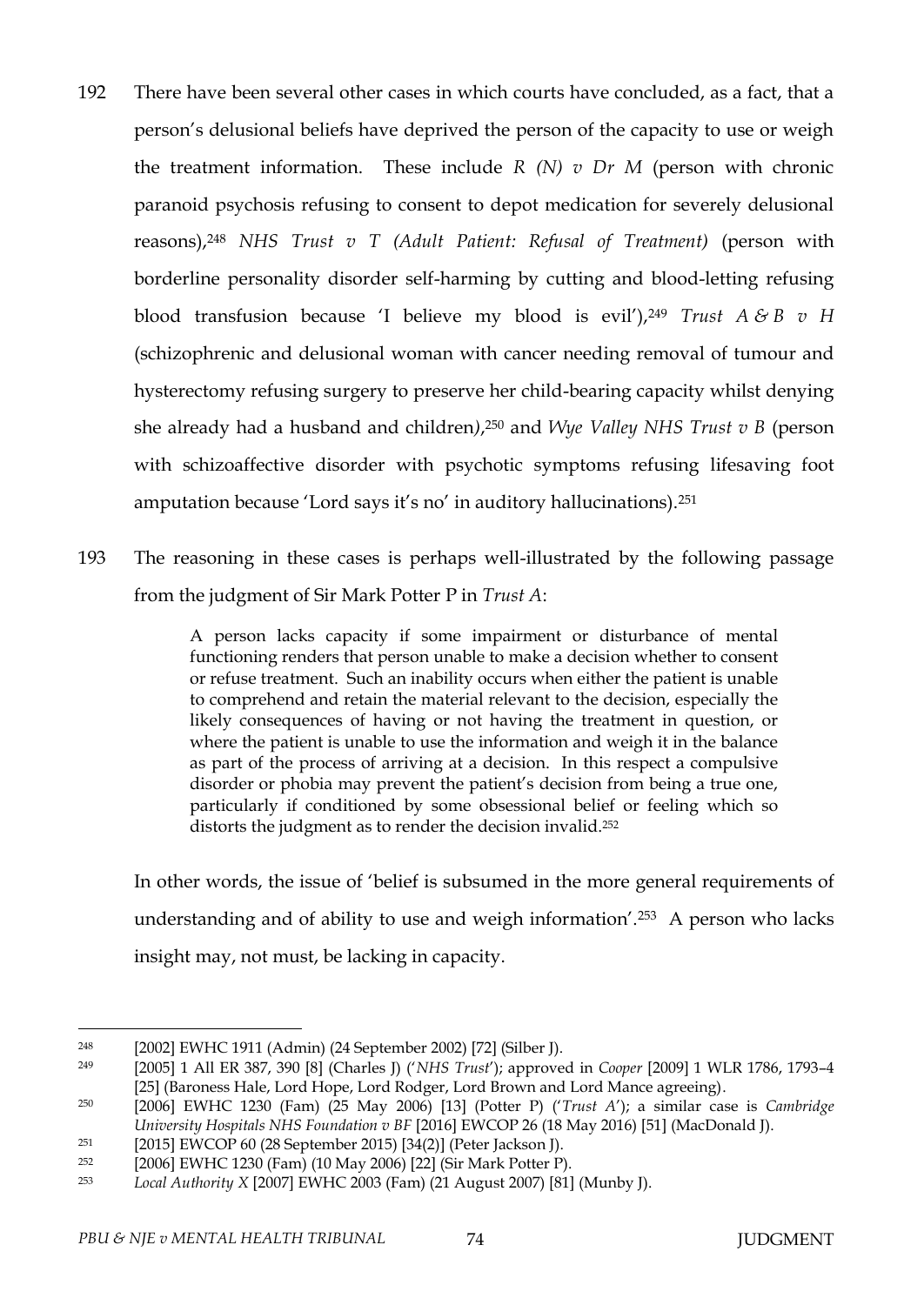194 Insight into one's diagnosis and need for treatment varies significantly between different persons and between the same persons in different situations. Insight is potentially affected in nature and degree by various non-capacity influences, including educational background, language proficiency, familiarity with medical issues and family and social relationships (negative and positive) and (often critically) the availability of appropriate support. For these reasons, it is but one of the factual considerations that may be relevant when assessing capacity to give informed consent. As disability law scholars have written:

> A lack of insight may impact a person's ability to understand [or use or weigh] relevant information, but the presence or absence of insight is not a proxy for the presence or absence of decision-making capacity. Insight is an extremely complicated phenomenon that is rarely either simply present or absent. Various aspects of insight — such as insight into diagnosis, insight into the presence or veracity of phenomenology and insight into the need for treatment  $-$  may all vary independently.<sup>254</sup> This, in combination with the requirement that a person only needs to understand information that is relevant to the decision being made, means that while a lack of insight may suggest a lack of decision-making capacity, this deficit alone will rarely be determinative<sup>255</sup>

195 The way in which lack of belief or insight in respect of the illness and the need for treatment is considered when assessing capacity is a matter of importance to people with mental disability. This is because it is not uncommon, for various personal, social and medical reasons, for a person with mental disability to deny or diminish the illness and the need for treatment, or to choose non-advised treatment.256 Nor is it uncommon, for various personal, social and medical reasons, for persons not having mental disability to deny or diminish illness or the need for treatment, or to choose non-advised treatment. In neither case does this mean of itself that the person lacks capacity.

<sup>254</sup> Kate Diesfeld, 'Insight: Unpacking the Concept in Mental Health law' (2003) 10 *Psychiatry, Psychology and Law* 63; Yuval Melamed et al, 'Insight and Competence to Consent to Psychiatric Hospitalization' (1997) 16 *Medicine and Law* 721; TE Smith et al, 'Insight and recovery from psychosis in chronic schizophrenia and schizoaffective disorder patients' (2004) 38 *Journal of Psychiatric Research* 169.

<sup>255</sup> Christopher Ryan, Sascha Callaghan and Carmelle Peisah, 'The capacity to refuse psychiatric treatment: A guide to the law for clinicians and tribunal members' (2015) 49 *Australian and New Zealand Journal of Psychiatry* 324, 328.

<sup>256</sup> See, eg, *Re SB v (A patient: Capacity to consent to termination)* [2013] EWHC 1417 (COP) (21 May 2013) [15] (Holman J); *Heart of England NHS Foundation Trust* [2014] EWHC 342 (COP) (17 February 2014) [9] (Peter Jackson J).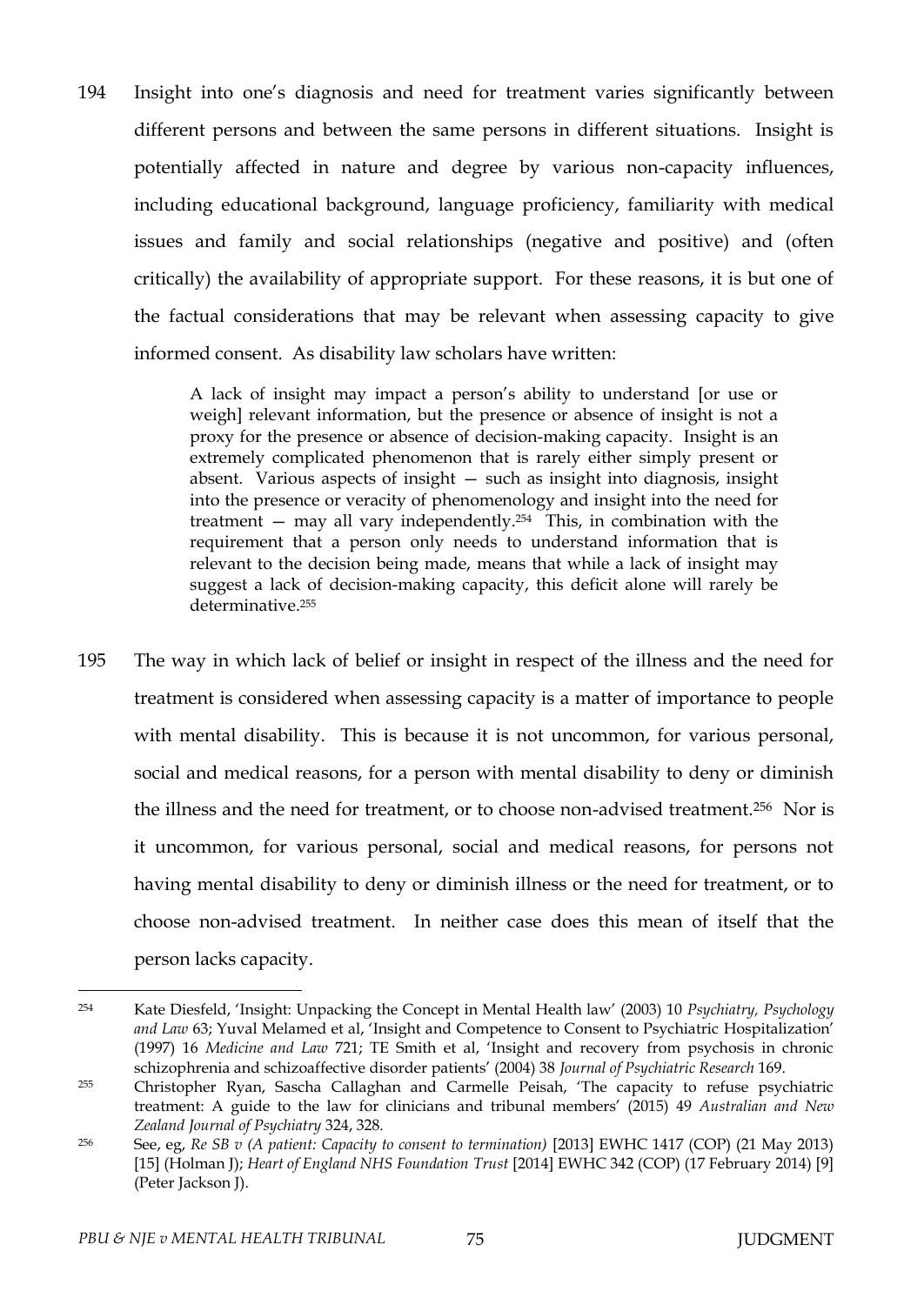196 The decision of the Supreme Court of Canada in *Starson*<sup>257</sup> demonstrates that a person with mental disability lacking belief or insight in respect of the illness or need for treatment can have capacity to refuse treatment (see further above). 'Professor' Starson was a brilliant untrained physicist with bipolar disorder who was in psychiatric detention. He acknowledged he had mental problems but did not agree he was suffering from an illness or accept the need for medication. He refused medication because, in the past, it had significantly dulled his thinking and prevented him from working. He considered that the normalising effects of the medication 'would be worse than death'.258 He was found to be lacking in capacity by the Consent and Capacity Board of Ontario.

197 Upholding the final appeal, the plurality of the Supreme Court of Canada stated:

The enforced injection of mind-altering drugs against [Professor Starson's] will is highly offensive to his dignity and autonomy, and is to be avoided unless it is demonstrated that he lacked the capacity to make his own decision.<sup>259</sup>

It was held that the presence of a mental illness was not to be equated with incapacity, even for someone in psychiatric detention;<sup>260</sup> that Professor Starson had valid reasons for refusing medication (he 'preferred his altered state to what he viewed as the boredom of normalcy'261); and that the Board had placed primary importance upon what it thought was in his best interests, at the expense of failing adequately to consider whether '[he] had the capacity to make up his own mind as to whether he wanted medication or not'.<sup>262</sup>

198 In conclusion, it may be accepted that the presence of delusional thinking and irrational fears is '*capable* of depriving a person of capacity. The question is whether it does'.263 So may it be accepted that lack of belief or insight in respect of a mental

<sup>259</sup> Ibid 766 [91].

 $\overline{a}$ 

<sup>260</sup> Ibid 760 [77].

<sup>257</sup> [2003] 1 SCR 722.

<sup>258</sup> Ibid 770–1 [102] (Iacobucci, Major, Bastarache, Binnie, Arbour and Deschamps JJ).

<sup>261</sup> Ibid 766 [92].

<sup>262</sup> Ibid 754 [63].

<sup>263</sup> *Cooper* [2009] 1 WLR 786, 1794 [28] (Baroness Hale, Lord Hope, Lord Rodger, Lord Brown and Lord Mance agreeing); this conclusion was reached after an analysis that included consideration of *Re C*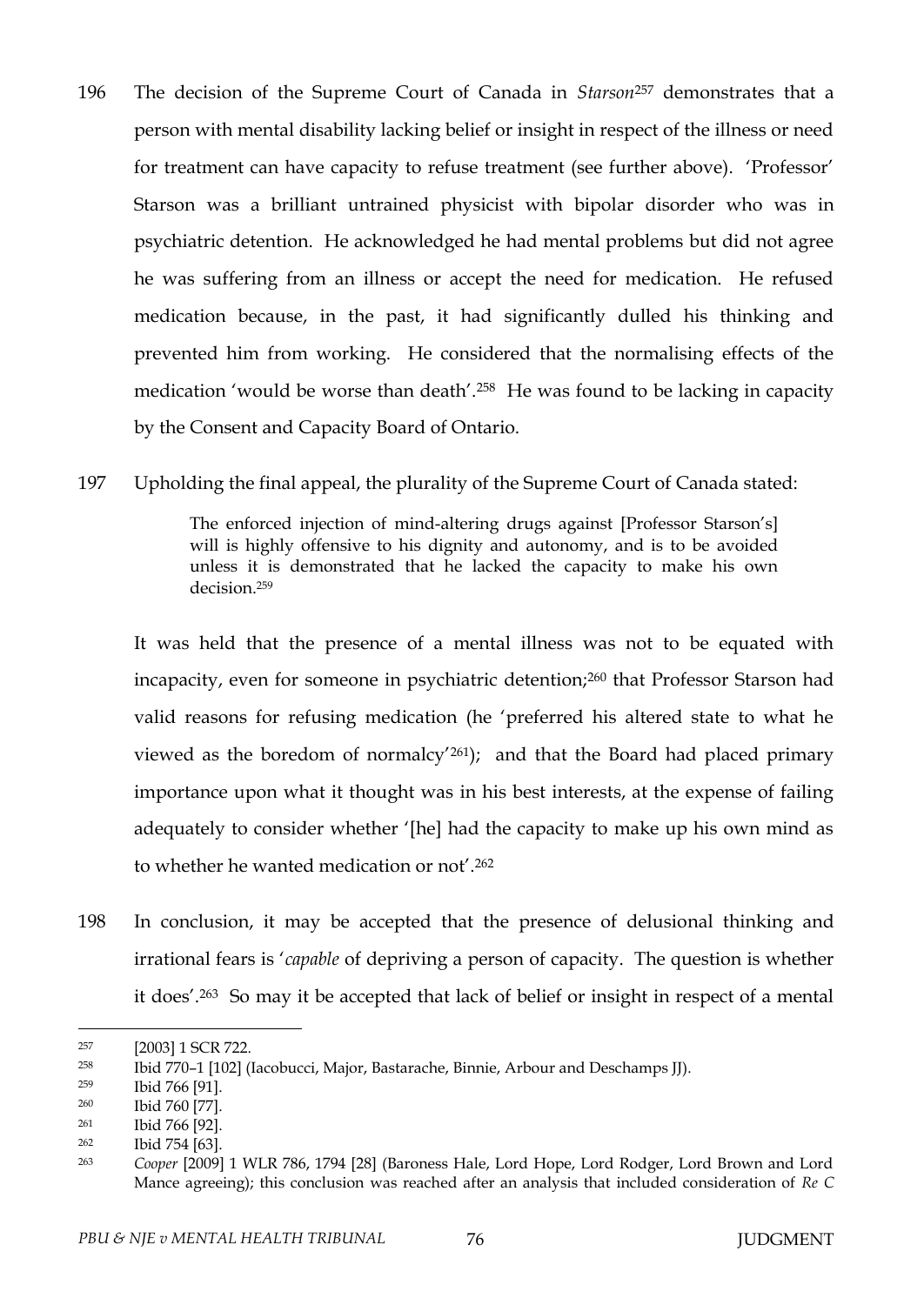illness or need for treatment may be capable of supporting a finding of incapacity. The question is whether it does. This means giving due consideration to a relevant fact, not (in effect) applying a determinative normative criterion.

# *Personal identity and the dignity of recognition*

199 The principle of self-determination enables a person (including a person with mental disability) to exercise an individual choice to give or refuse consent to medical treatment. The choice is intensely personal because it is informed by the values, life experience and relationships of the individual. Some people make this choice as if it were the next note to sound in the song of their life. Choosing to consent to or refuse medical treatment is therefore a fundamental expression of the individual identity of the person and has an ontological dimension. When respect is afforded to the choice of the person to consent to or refuse medical treatment, the person is recognised for who they are. Respect of the choice is usually experienced as affirmation of the person's individual identity in the context of their own body and private life; rejection of the choice, however well-meaning and 'objectively reasonable', is frequently experienced as disaffirmation of the person's individual identity in that context. As written in a seminal article by David Feldman:

> Being subjected to treatment, especially invasive treatment, without one's consent is calculated to threaten one's sense of one's own worth and the feeling of being valued by others. How valuable can a person be, one might ask, if others are prepared to do things to him which remove from him any control over his own destiny? What could be less compatible with one's dignity than being treated as a person to whom such a thing might be done lawfully and properly?<sup>264</sup>

200 The position of even the most human-rights-respecting assessor of capacity is therefore acutely difficult. On the one hand, the person's health and even life may be at stake. On the other, the exercise of the right to consent to or refuse medical treatment is, besides everything else, a demand (or plea) to be personally understood, free of pre-judgment or stereotype. The person seeks recognition not

<sup>[1994] 1</sup> WLR 290, *Re MB* (1997) 2 FLR 426 and *NHS Trust* [2005] 1 All ER 387: at 1793 [24].

<sup>264</sup> David Feldman, 'Human Dignity as a Legal Value: Part II' (2000) *Public Law* 61, 67–8.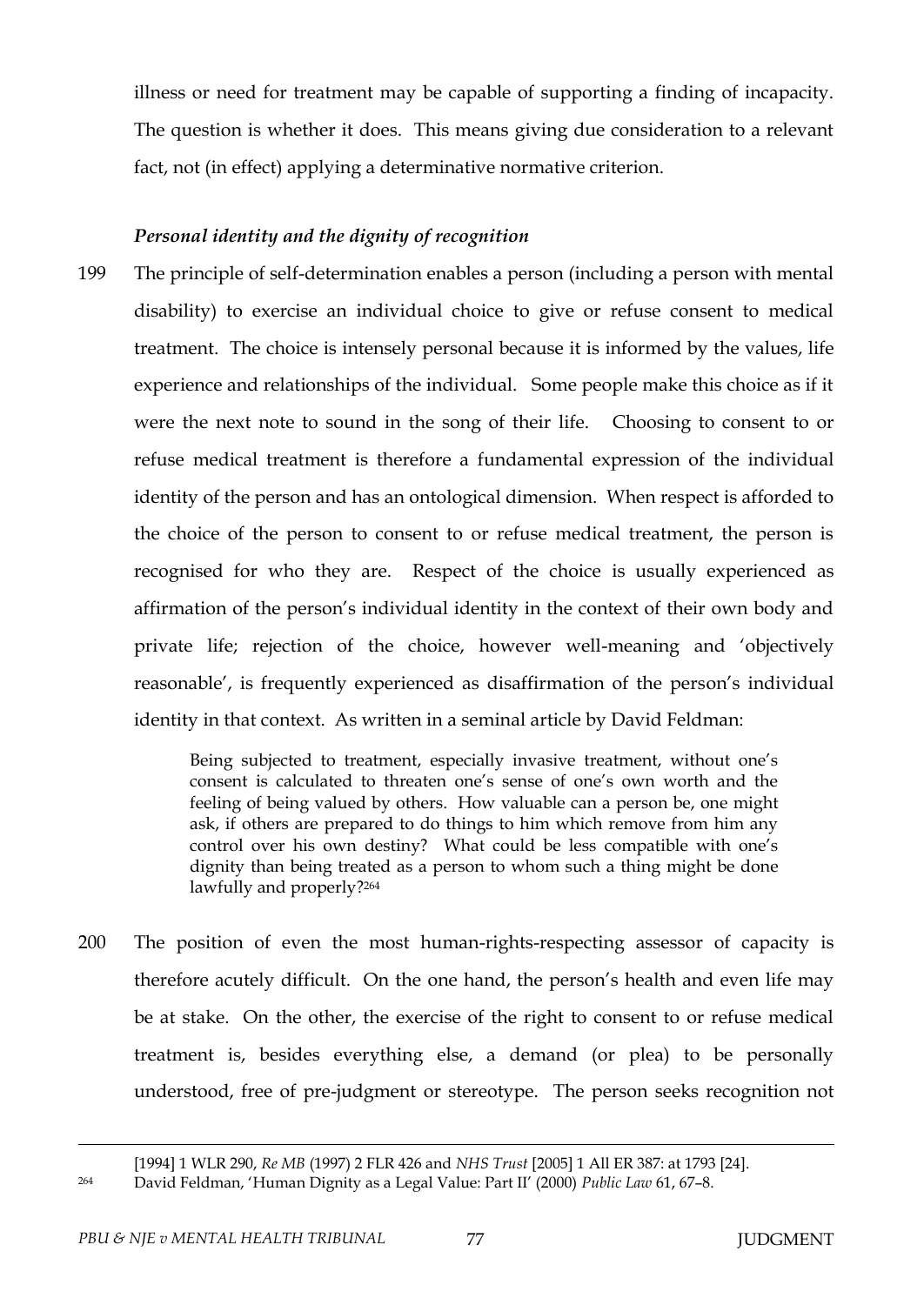just of the right to choose but also of the fundamental dignity of their humanity in respect of a decision that concerns who they are.<sup>265</sup>

201 The fundamental principles of self-determination, freedom from non-consensual medical treatment and personal inviolability, and the equally fundamental principles behind the right to health, are most respected by capacity assessments that are criteria-focussed, evidence-based, person-centred and non-judgmental. Such assessments engage with the demand (or plea) of the person to be understood for who they are, free of pre-judgment and stereotype, in the context of a decision about their own body and private life. I give as examples the assessment of MacDonald J in *King's College Hospital NHS Foundation Trust*, <sup>266</sup> in which it was found that the person did not lack capacity, and the assessment of Peter Jackson J in *Wye Valley NHS Trust*, <sup>267</sup> in which it was found that the person did lack capacity.

## *Establishing capacity*

202 Both at common law and under s 70(2) of the *Mental Health Act*, a person is presumed to have capacity to give or refuse informed consent to medical treatment (see above). VCAT can only grant an application for approval of ECT if it is satisfied that the patient does not have that capacity (s  $96(1)(a)(ii)$ ), otherwise the application must be refused (s 96(1)(b)). According to generally accepted principles, no party in this administrative proceeding before VCAT bore a legal onus of proof but a practical onus rested upon the authorised psychiatrist, as the applicant, to present evidence and information sufficient to enable VCAT to attain that state of satisfaction.<sup>268</sup> That is especially so in the determination of applications for approval of ECT because, absent such evidence and information, the presumption of capacity in s 70(2) will not be rebutted.

<sup>&</sup>lt;sup>265</sup> See further Emily Jackson, 'From "Doctor Knows Best" to Dignity: Placing Adults Who Lack Capacity at the Centre of Decisions about Their Medical Treatment' (2018) 81(2) *Modern Law Review* 247, 263–4. <sup>266</sup> [2015] EWCOP 80 (30 November 2015).

<sup>267</sup> [2015] EWCOP 60 (28 September 2015).

<sup>268</sup> *McDonald v Director-General of Social Security* (1984) 1 FCR 354, 358 (Woodward J), 365-6 (Northrop J), 369 (Jenkinson J), approved *Medical Practitioners' Board v McGoldrick* (1999) 15 VAR 462, 467-8 [20] (Buchanan JA, Tadgell and Phillips JJA agreeing) ; *Re PJR and Department of Justice* (2006) 25 VAR 336, 341 [17] (Morris P).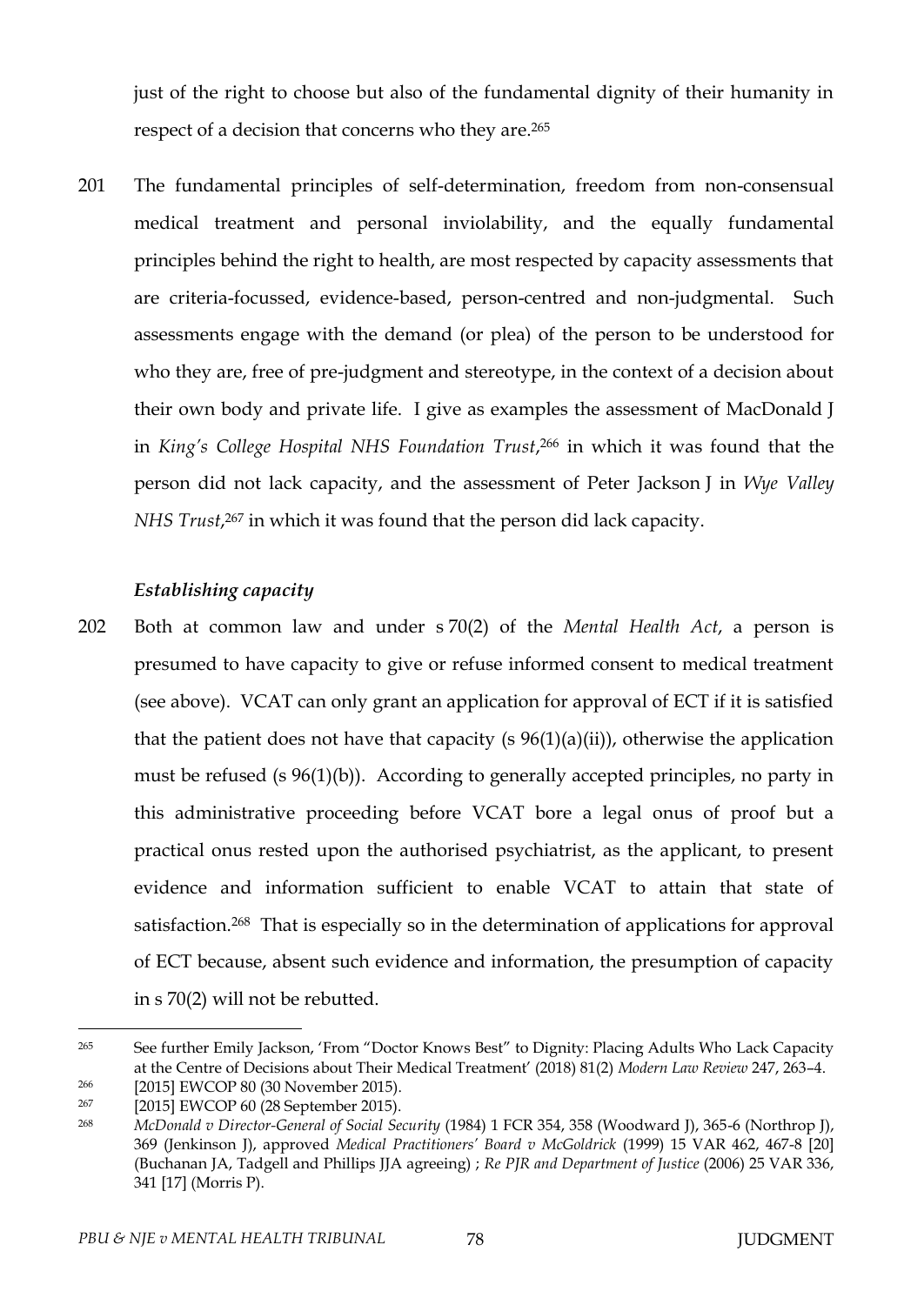- 203 Deprivation of legal capacity constitutes a serious interference with a person's human rights (see above). As a safeguard against unjustified violation of those rights, the European Court of Human Rights held in *Herczegfalvy v Austria* that therapeutic necessity for the interference must be 'convincingly shown'.269 This test is applied by courts in the United Kingdom when assessing capacity, both under the common law<sup>270</sup> and statutory mental health regimes.<sup>271</sup>
- 204 In the case of both PBU and NJE, VCAT approached the issue of whether it was satisfied that PBU and NJE did not have capacity to give informed consent by reference to the enhanced civil standard of proof described by Dixon J in *Briginshaw v Briginshaw*. <sup>272</sup> In the case of PBU, VCAT made the following remarks about that standard:

The standard requires a tribunal to actually be persuaded that a fact in issue exists. It must consider the seriousness of the matter at hand and the gravity of the consequences flowing from a particular finding and determine whether the matters in issue have been proven to its reasonable satisfaction. That state of satisfaction is not likely to be reached based on uncertain proofs of evidence or whether findings are reached by drawing indirect inferences.

205 I consider that VCAT adopted the correct approach in this regard. I do not see any practical difference between the requirement that necessity for interfering with human rights be 'convincingly shown', on the one hand, and establishing that necessity according to the enhanced civil standard of proof described by Dixon J in *Briginshaw*, on the other. In both cases, a finding is made having regard to the gravity of that issue, namely the fundamental human rights of the person to selfdetermination, to be free of non-consensual treatment and to personal inviolability. This is also consistent with the requirement in s 7(2) of the Charter that reasonable limits on human rights be 'demonstrably justified'.

<sup>269</sup> [1992] 15 EHRR 437, 484 [82].

<sup>270</sup> *Wilkinson* [2002] 1 WLR 419, 445 [77] (Hale LJ); *R (N) v M* [2003] 1 WLR 562, 568−9 [16]−[17] (Lord Phillips MR, Rix and Dyson LJJ).

<sup>271</sup> *B v Dr SS* [2005] EWHC 86 (Admin) (31 January 2005) [96] (Silber J); *B v Dr SS* [2005] EWHC 1936 (Admin) (8 September 2005) [48] (Charles J).

<sup>272</sup> (1938) 60 CLR 336, 362–3 ('*Briginshaw*').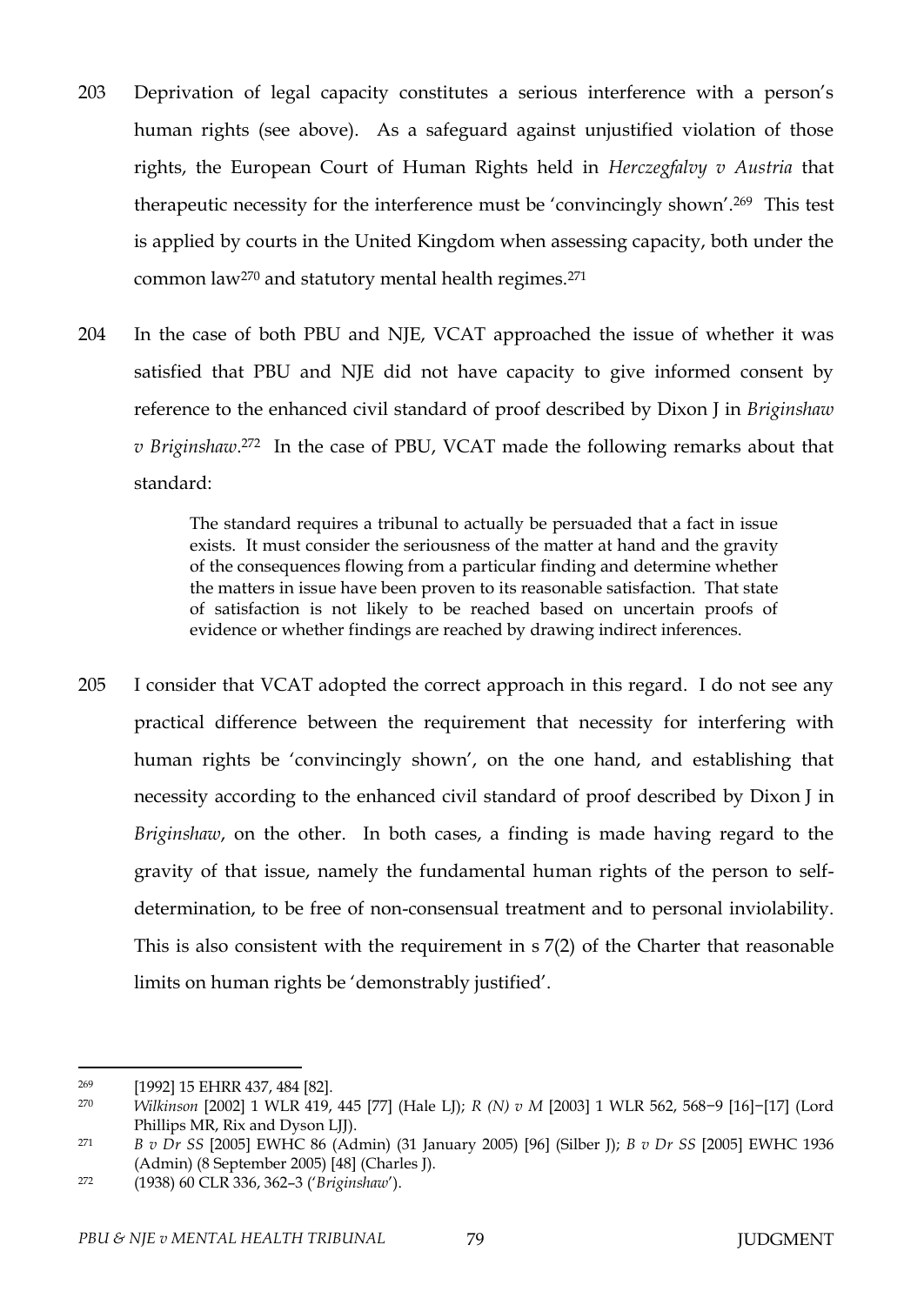### **Summary of principles**

- 206 The abovementioned principles relating to assessing capacity to give informed consent under s 68(1)–(2) of the *Mental Health Act* may be summarised as follows:
	- (1) The primary purpose of the *Mental Health Act* is to ensure that people with mental illness, including those lacking the capacity to give informed consent, receive treatment for that illness (s  $1(a)$ ; see also ss  $10(a)$ ,  $10(f)$ , 11 and especially 72). But the legislative intention is that this is to be done in a manner that affords equal respect for their human rights and particularly their right to self-determination, to be free of non-consensual medical treatment and to personal inviolability, as recognised in the Charter.
	- (2) Consistently with affording that respect and the position at common law for people generally, there is a (rebuttable) presumption that people with mental illness (as for people without that illness) have the capacity to give informed consent (s 70(2)). Capacity to give informed consent is issue-specific (s  $68(2)(a)$ , can fluctuate (s  $68(2)(b)$ ) and may be enhanced with support, all of which may have significant implications for the capacity-assessing process and the ultimate determination.
	- (3) Reflecting the common law, the test of capacity in s 68(1) is primarily a functional one in which the question is whether the person has the ability to remember and use or weigh relevant information and communicate a decision, not whether the person has actually done so (paras (b), (c) and (d)). The purpose of the functional test (as distinct from a status or outcome-based test) is to ensure that, in relation to capacity to give informed consent, people with mental illness are afforded the same respect for their inherent dignity and autonomy-space as people not having that illness. In relation to s 68(1)(a), the question is whether the person understands the information.
	- (4) The capacity test must be applied in a non-discriminatory manner so as to ensure that people with mental illness are not deprived of their equal right to exercise legal capacity upon the basis of contestable value-judgments relating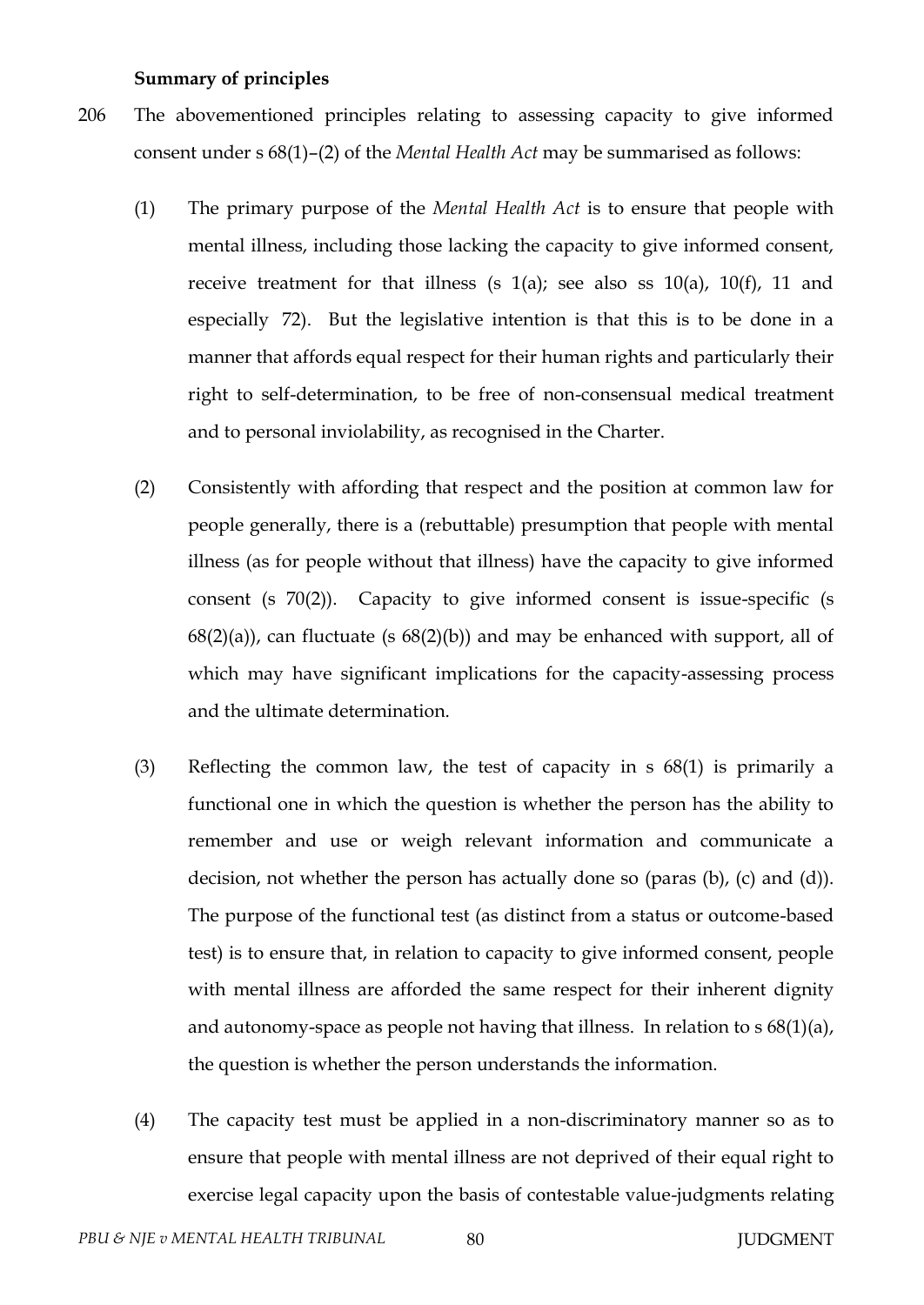to their illness, decisions or behaviour, rather than upon the basis of the neutral application of the statutory criteria (s  $68(2)(c)$ ). In short, the test is not to be applied so as to produce social conformity at the expense of personal autonomy.

- (5) A person with mental illness is not to be found lacking the capacity to give informed consent simply by reason of making a decision that could be considered unwise (s  $68(2)(d)$ ), which recognises that self-determination is important for both dignity and health and that people with mental illness should have the same dignity of risk in relation to personal healthcare decision-making as other people. This reflects the two-way relationship between self-determination, freedom from non-consensual medical treatment and personal inviolability on the one hand and personal health and wellbeing on the other.
- (6) Reflecting human rights consideration, the *Mental Health Act* rejects the bestinterests paradigm for healthcare decision-making. Those assessing capacity under s 68(1)–(2) must vigilantly ensure that the assessment is evidencebased, patient-centred, criteria-focussed and non-judgmental, and not made to depend, implicitly or explicitly, upon identification of a so-called objectively reasonable outcome.
- (7) The threshold of capacity in s  $68(1)(a)$ –(d) is relatively low and requires only that the person understands and is able to remember and use or weigh the relevant information and communicate a decision in terms of the general nature, purpose and effect of the treatment. The threshold is not that the person understands the information sufficiently to make a rational or wellconsidered decision, is able make such a decision or has actually done so. The person does not need to have an understanding and possess those abilities in terms of the actual details of the proposed treatment but only the salient features.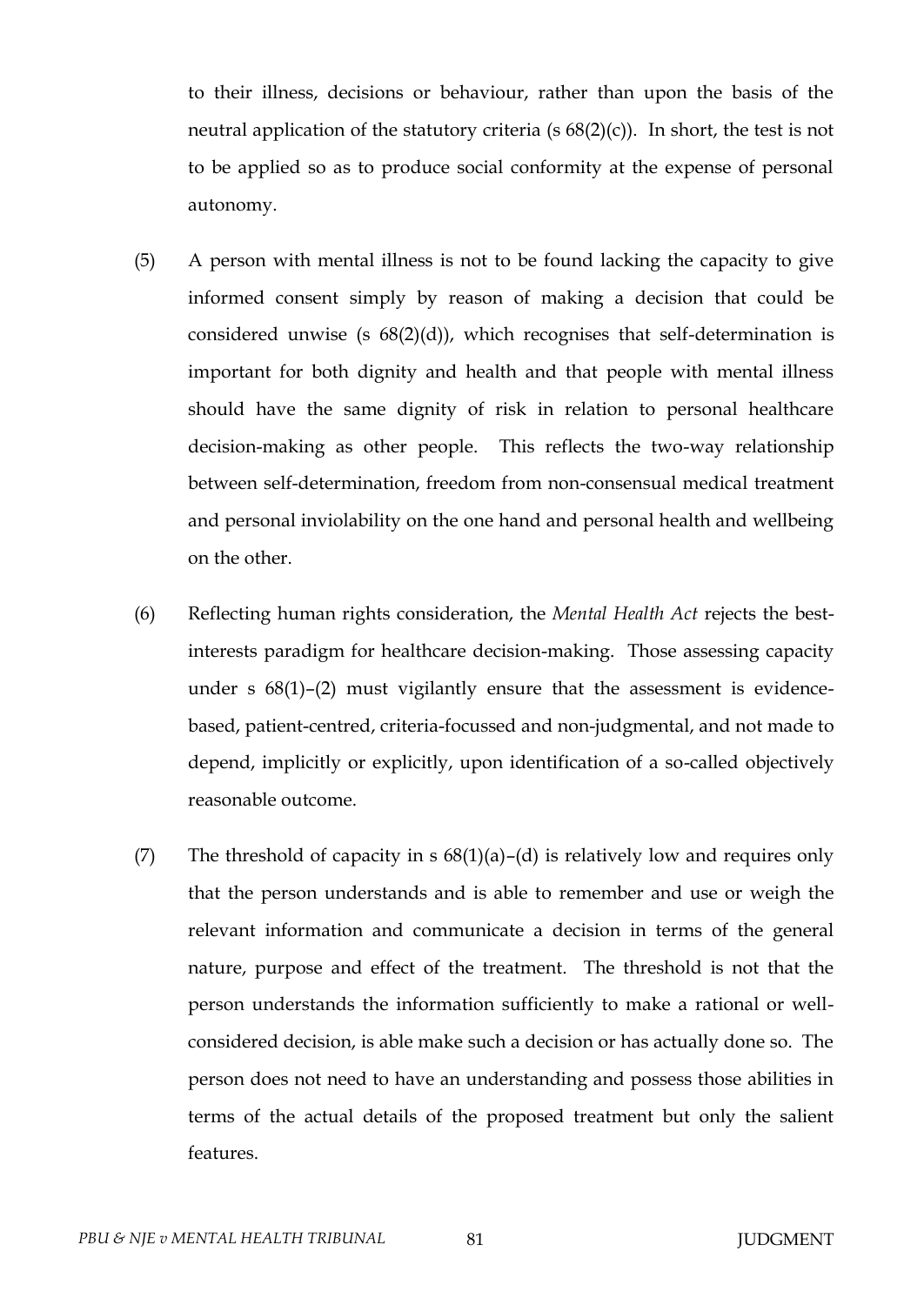- (8) Acceptance of, belief in and insight into the diagnosis of illness and need for treatment varies significantly depending upon the person and the situation. It is not a normative criterion in s  $68(1)(a)$ –(b). Depending upon the facts of the case, a person with mental illness may lack that insight or otherwise not accept or believe that the person has a mental illness or needs treatment yet may have the capacity to give informed consent when assessed under the statutory test. The opposite may be so.
- (9) Lack of the capacity to give informed consent must be established according to the *Briginshaw* standard.
- (10) The provisions of the *Mental Health Act* are predicated upon the central purpose of ensuring that persons with mental illness have access to and receive medical treatment, consistently with the person's right to health. Where, consistently with the above principles, it is established that the patient does not have the capacity to give informed consent and there is no less restrictive way for the patient to be treated, VCAT must grant an application for ECT (s  $96(1)(a)$ ) because, under the legislative scheme and subject to its safeguards, this is a necessary means of ensuring that the patient is given that treatment.
- 207 Before determining the grounds of appeal, I will deal with a discrete submission about the relationship between ss 68 and 69.

## **Distinguishing** *capacity* **to give from** *giving* **informed consent: ss 68 and 69**

208 For a person to have 'capacity to give informed consent', s 68(1)(b) and (c) of the *Mental Health Act* requires the person have the ability to remember and use or weigh the 'information that is relevant to the decision'. Paragraph (a) refers to information that the patient 'is given' that is so relevant. Section 69(2) contains guiding principles for determining this question. Section 69(3) specifies when a person has been given a reasonable opportunity to make a decision. The definition of 'capacity to give informed consent' in s 3(1) refers to the meaning of that term in s 68.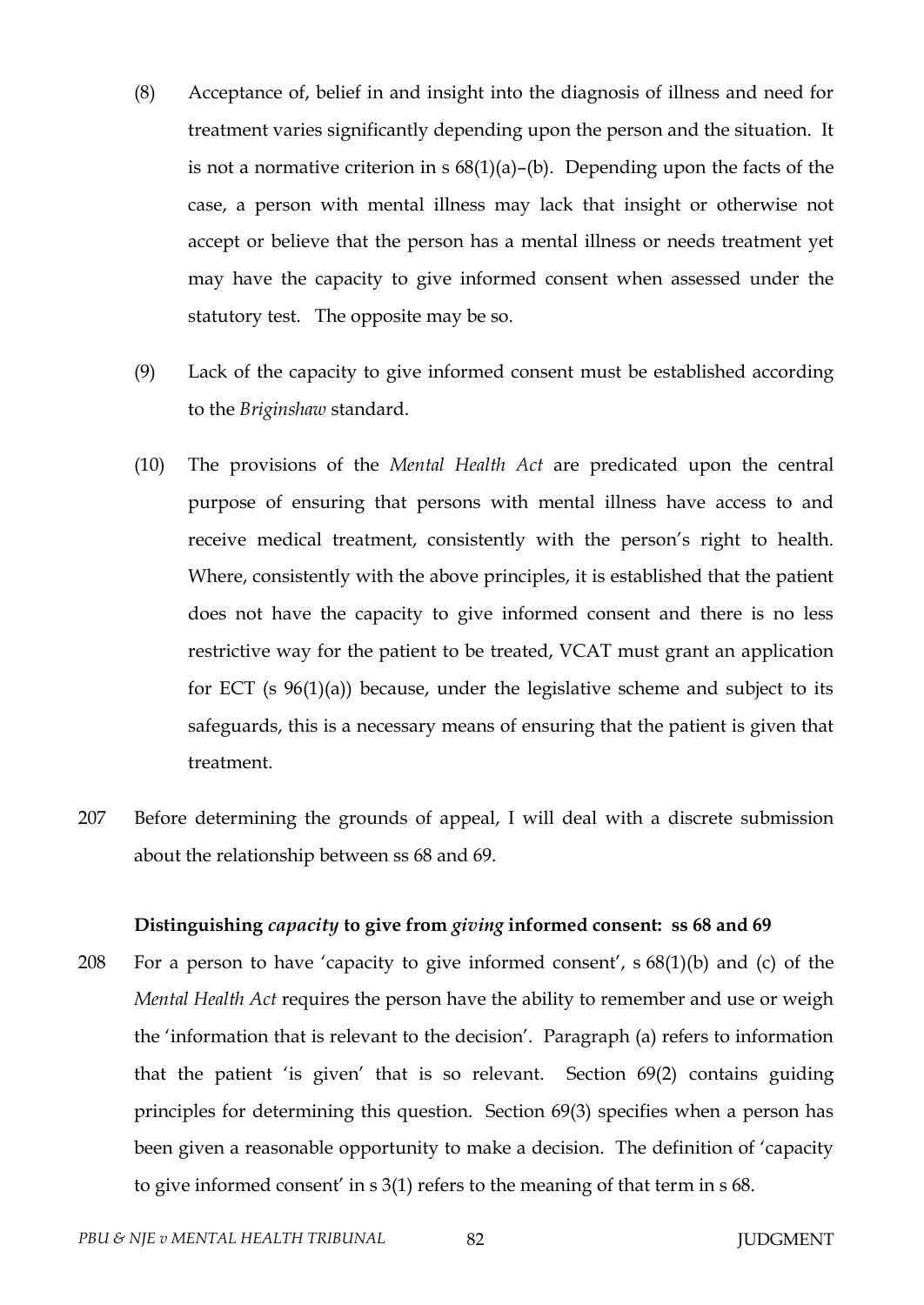- 209 It was submitted for PBU and NJE that the 'information that is relevant to the decision' under s 68(1)(a), (b) and (c) is the 'adequate information' that must be given to the patient under s 69(1)(b) and (2). I do not accept that submission. For the following reasons, *capacity* to give informed consent under s 68(1) is different to *giving* informed consent under s 69(1)–(3) and the information base is not necessarily the same, although it may overlap.
- 210 Section 69(1) specifies when a person gives informed consent:
	- (1) For the purposes of treatment or medical treatment that is given in accordance with this Act, a person gives *informed consent* if the person—
		- (a) has the capacity to give informed consent to the treatment or medical treatment proposed; and
		- (b) has been given adequate information to enable the person to make an informed decision; and
		- (c) has been given a reasonable opportunity to make the decision; and
		- (d) has given consent freely without undue pressure or coercion by any other person; and
		- (e) has not withdrawn consent or indicated any intention to withdraw consent.

It can be seen that, to give informed consent, the person has to have the capacity to do so with respect to the proposed treatment, not generally (para (a)). The words in italics call up the definition of 'informed consent' in s 3(1), which refers to the meaning of that term in s 69. 'Capacity to give informed consent' and 'informed consent' are separately specified in s 3(1).

- 211 Under s 69(2), a procedure must be followed before the person can be one who has been given adequate information to make an informed decision under s 69(1)(b):
	- (2) For the purposes of subsection (1)(b), a person has been given adequate information to make an informed decision if the person has been given—
		- (a) an explanation of the proposed treatment or medical treatment including—
			- (i) the purpose of the treatment or medical treatment; and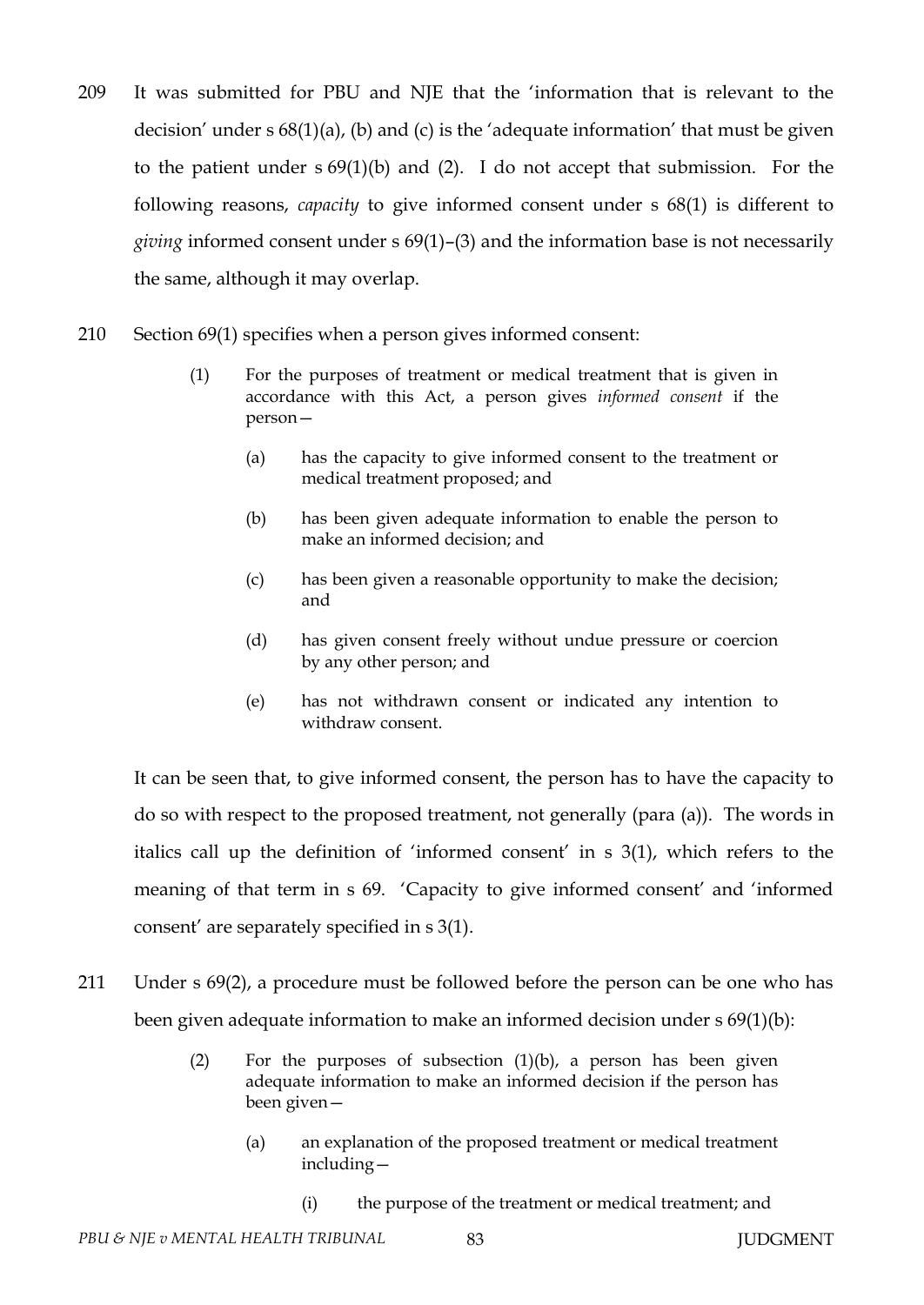- (ii) the type, method and likely duration of the treatment or medical treatment; and
- (b) an explanation of the advantages and disadvantages of the treatment or medical treatment, including information about the associated discomfort, risks and common or expected side effects of the treatment or medical treatment; and
- (c) an explanation of any beneficial alternative treatments that are reasonably available, including any information about the advantages and disadvantages of these alternatives; and
- (d) answers to any relevant questions that the person has asked; and
- (e) any other relevant information that is likely to influence the decision of the person; and
- (f) in the case of proposed treatment, a statement of rights relevant to his or her situation.

The information and other steps in the specified procedure are detailed and clearly directed at implementing the purposes of the objective in s 10(d) and the principle in s  $11(1)(c)$  (among others) (see above).

- 212 Under s 69(3), a procedure must be followed before the person can be one who has been given a reasonable opportunity to make a decision under s 69(1)(c):
	- (3) For the purposes of subsection  $(1)(c)$ , a person has been given a reasonable opportunity to make a decision if, in the circumstances, the person has been given a reasonable—
		- (a) period of time in which to consider the matters involved in the decision; and
		- (b) opportunity to discuss those matters with the registered medical practitioner or other health practitioner who is proposing the treatment or medical treatment; and
		- (c) amount of support to make the decision; and
		- (d) opportunity to obtain any other advice or assistance in relation to the decision.

This procedure is directed at implementing the participatory purposes in ss 10(d) and  $11(1)(c)$  (among others). In this context, the requirement that the person be given a 'reasonable … amount of support to make a decision' is particularly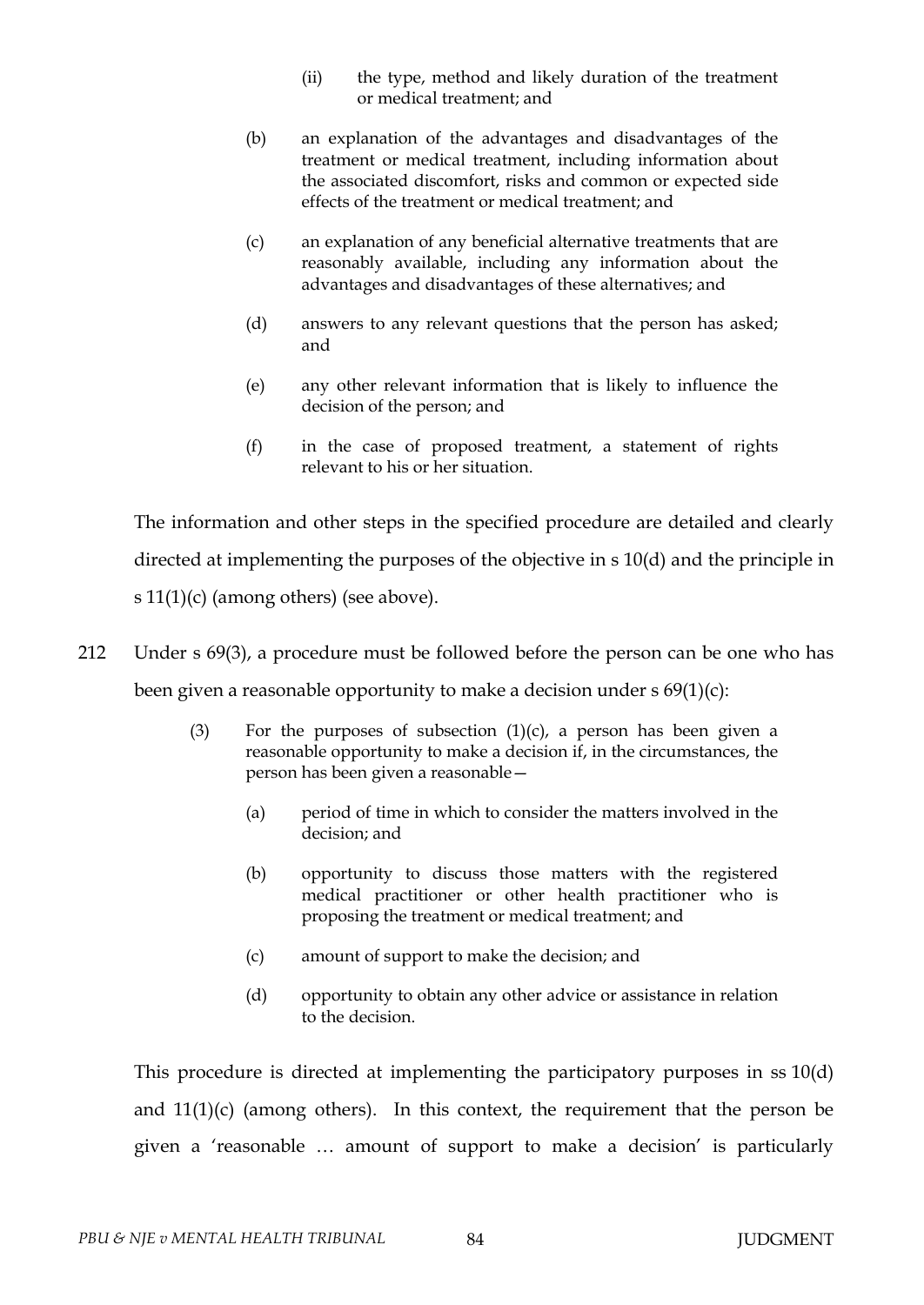important because it reflects the emphasis on supported decision-making in the CRPD and contemporary disability rights law (see above).

- 213 As discussed above, to satisfy the requirements of  $s 68(1)(a)$ , (b) and (c), the person needs to understand the information relevant to the decision and be able to use or weigh the information only in terms of the general nature, purpose and effect of the treatment. This is a low threshold. It is not necessary for the person to have a detailed understanding of the treatment or be able to make a well-considered decision. The function of the test of capacity in s 68(1) is to enable determination of whether the person has capacity to give informed consent according to that standard. To interpret the phrase 'the information that is relevant to the decision' in s 68(1)(a)–(c) by reference to the information that must be supplied and the opportunity that must be given under s  $69(1)(b)$  and  $(2)-(3)$  would increase the threshold of capacity and not be consistent with the person's equal right to selfdetermination, to be free of non-consensual medical treatment and to personal inviolability.
- 214 By contrast, to satisfy the requirements of  $s 69(1)(b)$ –(e), the person must be given adequate information and a reasonable opportunity to make a decision, and have actually given free consent that has not been withdrawn. These requirements are directed at ensuring that a person with capacity to give informed consent is provided with information that is adequate, and an opportunity that is reasonable, for the purpose of exercising that capacity, and for giving that kind of consent freely without withdrawal, if the person choses to do so. Where these things are done and free consent is given without withdrawal, the requirements are satisfied.
- 215 The distinction between having the *capacity* to give informed consent and *giving* or *not giving* informed consent is consciously employed in the legislative scheme. For example, in  $s 71(1)(a)(i)$  and (ii), a distinction is drawn between a person not having the capacity to give informed consent and a person having that capacity but not giving it. With both categories of person, an authorised psychiatrist may make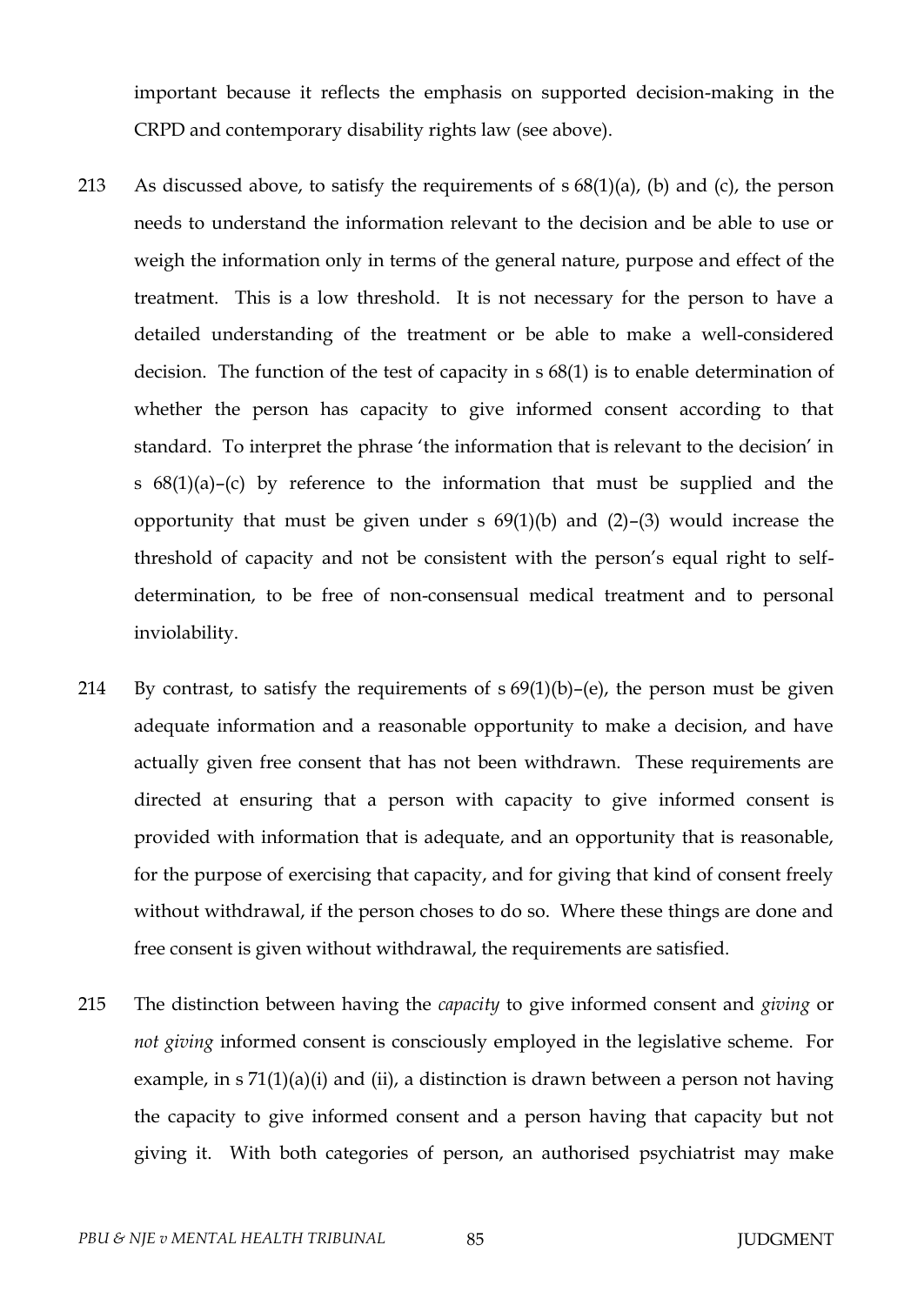treatment decisions where there is no less restrictive way for the patient to be treated  $(s 71(3)-(4))$ , as long as the treatment is not ECT or neurosurgery  $(s 71(1)(b))$ .

- 216 The distinction is critical in relation to ECT. Under the legislative scheme, an authorised psychiatrist may perform ECT on a patient who has capacity to give informed consent and who gives that consent (ss  $70(1)$ – $(3)$ ,  $69(1)$ – $(3)$ ,  $92(1)(a)$ ). A person who has that capacity can refuse to give that consent and this choice must be respected. The authorised psychiatrist can make application for ECT approval to VCAT (and the MHT) only in respect of a patient who does not have the capacity to give informed consent (ss  $93(1)(a)$  and  $96(1)(a)(i)$ ).
- 217 The common law recognises the distinction between having the capacity to give consent for medical treatment and being given the opportunity to give informed consent for that treatment. As discussed above, if bodily treatment is not to be a civil or criminal assault, the doctor must seek and obtain the consent of the patient for the treatment (except in emergency cases). To give this consent, the patient must be able to understand in general terms the nature, purpose and effect of the treatment.273 It is sufficient for the doctor to provide advice and information to the patient in those terms, which the patient can ignore if the patient wishes to do so.<sup>274</sup>
- 218 There is a separate and additional tortious duty upon a doctor under the law of negligence to put the patient in the position of being able to make an informed decision if the patient chooses to make an informed decision. The scope of this duty was identified in *Rogers v Whitaker*:

The law [recognises] that a doctor has a duty to warn a patient of a material risk inherent in the proposed treatment; a risk is material if, in the circumstances of the particular case, a reasonable person in the patient's position, if warned of the risk, would be likely to attach significance to it or if the medical practitioner is or should reasonably be aware that the particular patient, if warned of the risk, would be likely to attach significance to it.<sup>275</sup>

<sup>273</sup> *Reeves v The Queen* (2013) 88 ALJR 215, 221 [35] (French CJ, Crennan, Bell and Keane JJ).

<sup>274</sup> *Sidaway* [1985] 1 AC 871, 904 (Lord Templeman).

<sup>&</sup>lt;sup>275</sup> (1992) 175 CLR 479, 490 (Mason CJ, Brennan, Dawson, Toohey and McHugh JJ).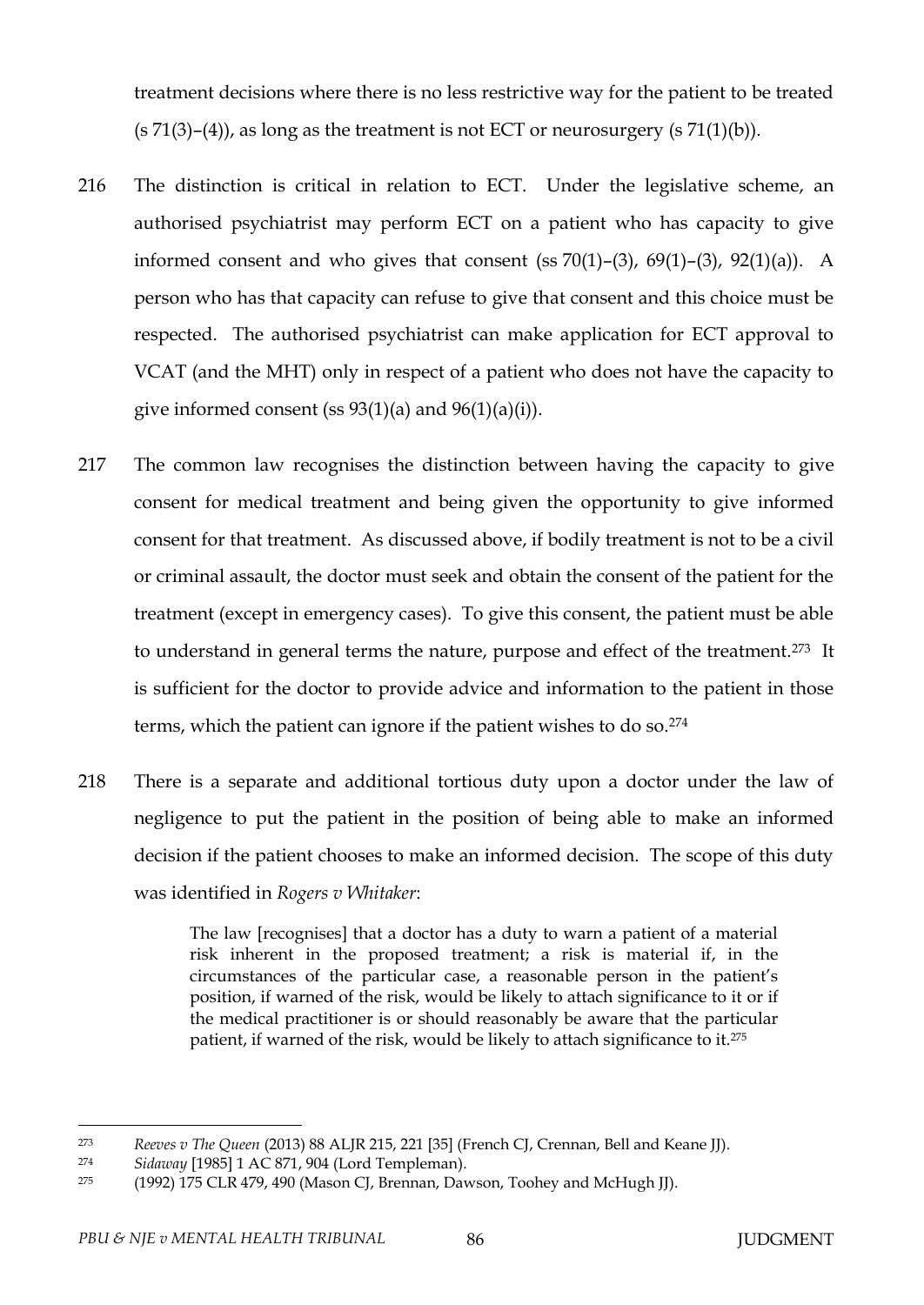- 219 Pursuant to this duty, the doctor must provide 'relevant information and advice' to the patient.276 The provision of this information and advice goes to whether the doctor has performed the tortious duty of putting the patient in the position of being able to give informed consent, where the patient chooses to make an informed decision, not to whether the patient has given consent at all such that the treatment is not a civil or criminal wrong. Where a doctor is sued in negligence for noncompliance with the duty, it would be a valid defence that the doctor had provided the necessary information and advice to the patient.
- 220 The purpose of ss  $69(1)(b)$ –(c) and  $69(2)$ –(3) is to facilitate and maximise effective participation by persons with mental illness in treatment decision-making, to support and enhance the exercise of the person's legal capacity and ultimately to give effect to the person's right to self-determination, to be free of non-consensual medical treatment and to personal inviolability. But, for a person with capacity to give informed consent under s 68(1), it is up to the person to choose how to proceed in the light of the information given and steps taken under s 69(2)–(3). Determination of capacity under s  $68(1)$  is an anterior and independent question. The information bases may overlap, but the relevant information for the purposes of s 68(1) is not interpreted expansively to include that which is covered by s 69(2)–(3).
- 221 I now directly address the grounds of appeal.

# **DETERMINATION OF NO CAPACITY TO GIVE INFORMED CONSENT**

### **Grounds of appeal**

- 222 The authorised psychiatrists made applications under s 93(1) of the *Mental Health Act* that VCAT grant approval for PBU and NJE to be given ECT. Section 96(1) sets out VCAT's obligations in relation to such applications:
	- (1) In relation to an application made under section 93, the Tribunal must—
		- (a) grant the application if the Tribunal is satisfied that  $-$

<sup>276</sup> Ibid 489.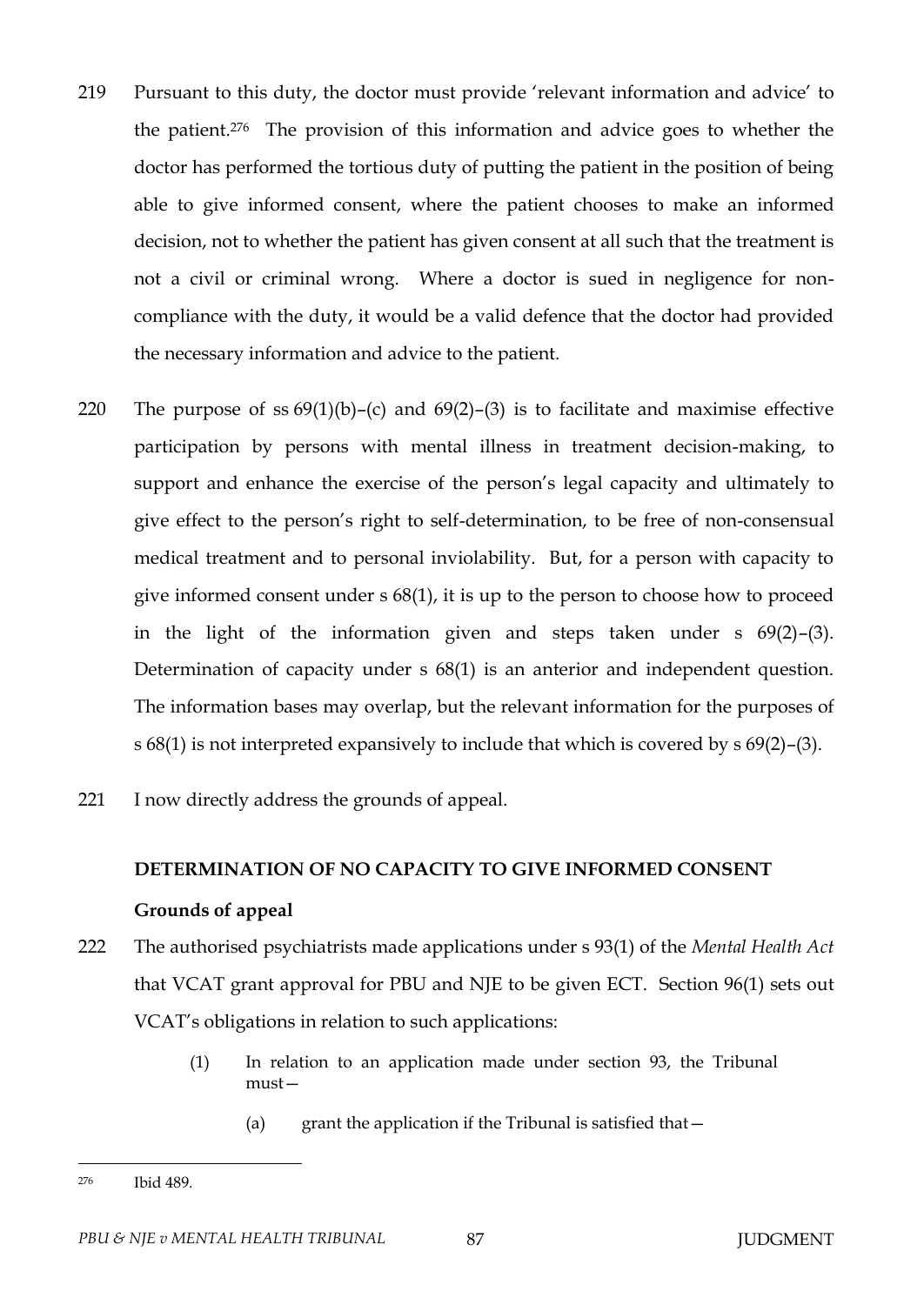- (i) the patient does not have the capacity to give informed consent; and
- (ii) there is no less restrictive way for the patient to be treated; or
- (b) refuse to grant the application if the Tribunal is not satisfied as to the matters referred to in paragraph (a).
- 223 The grounds of appeal relate to the way in which VCAT performed these obligations in determining that PBU and NJE did not have the capacity to give informed consent (para (a)) and that there was no less restrictive way for them to be treated (para (b)). In this part of the judgment, I will consider the grounds of appeal that relate to capacity to give informed consent (common grounds 1, 2 and 3(a) (PBU) and ground 6 (NJE): see above). In the next part of the judgment, I will consider the ground that relate to the no less restrictive treatment requirement (common ground 5).

## **Contentions of parties**

- 224 The primary contention advanced on behalf of PBU and NJE was that, in both cases, VCAT erred in law when interpreting and applying s 68(1)(a)–(d) of the *Mental Health Act* by requiring the patient to accept or believe the diagnosis of their illness and need for treatment before they could be regarded as having the capacity to give informed consent. The submission was developed in various ways by reference to the language and purpose of the *Mental Health Act* and human rights considerations arising under the Charter. The Secretary accepted that it would be an error of law to interpret or apply the capacity test in this way and submitted that, in the case of PBU, VCAT did not necessarily do so and that, in the case of NJE, it did not do so.
- 225 In the case of NJE, it was additionally submitted that VCAT erred in law by directing itself that s 68(1)(c) required a person carefully to consider the advantages and disadvantages of a situation or proposal prior to making a decision. The Secretary accepted that it would be an error of law to interpret or apply that provision in this way and submitted that VCAT did not necessarily do so and, if it did, it may not have affected the outcome.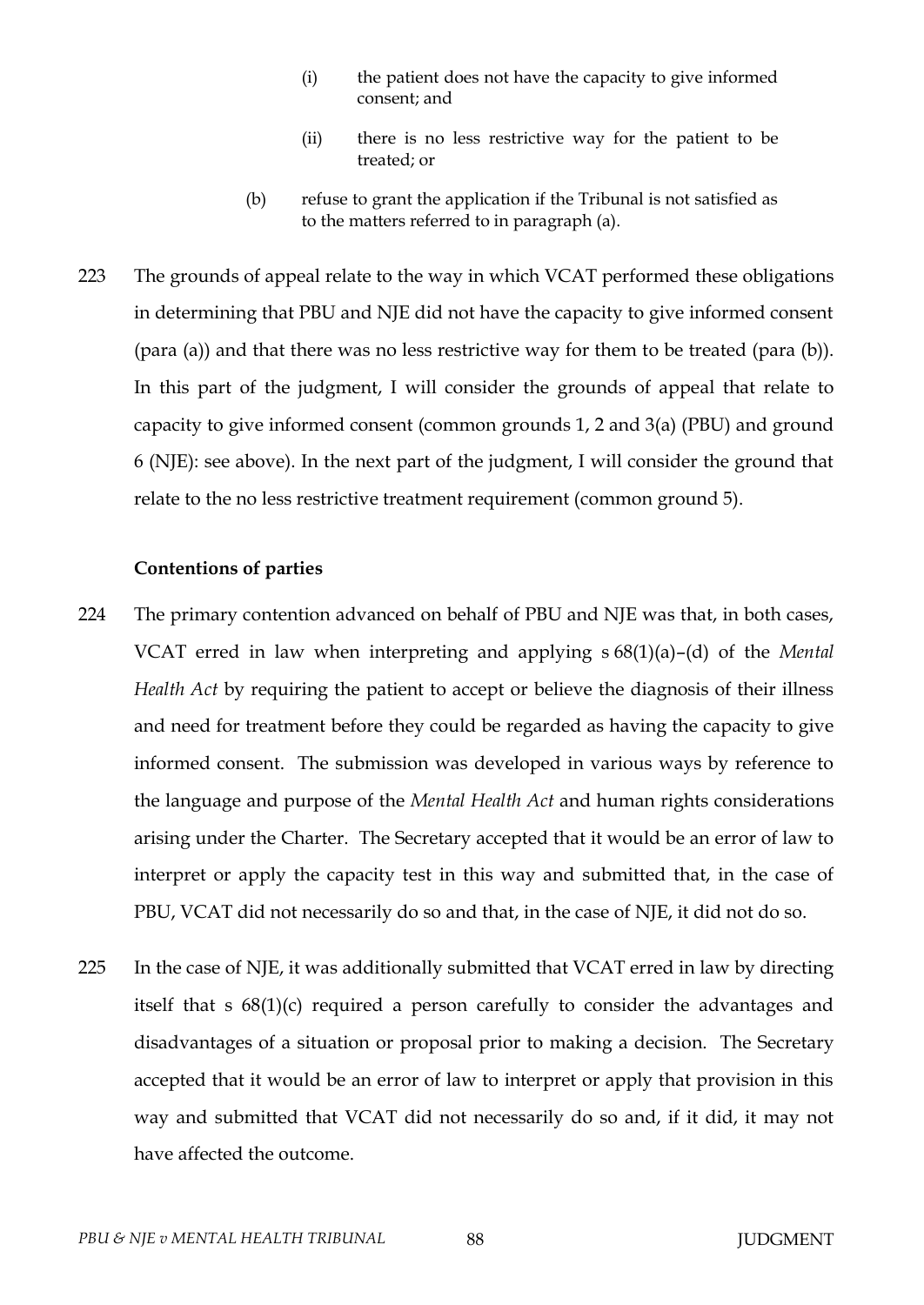### **Belief of and insight into the diagnosis and need for treatment**

- 226 Section 96(1)(a) required VCAT to determine whether it was satisfied that PBU and NJE did not have capacity to give informed consent, starting with the presumption in s 70(2) that they did. This responsibility took VCAT to the test in  $s$  68(1)(a)–(d), which required it to determine whether or not PBU and NJE understood and were able to remember and use or weigh the relevant information and communicate a decision.
- 227 I discussed in the previous section a number of principles relating to the interpretation and application of the test of capacity in  $s$  68(1)(a)–(d). One of these is that, to rebut the presumption of capacity, it is not sufficient to find that a person does not accept or believe the diagnosis that the person has a mental illness or that the person has no insight into the need for treatment. According to the statutory criteria, a person may not have that acceptance, belief or insight yet may have capacity to give an informed consent, although these matters may be factually relevant in the overall consideration. This is important if the capacity criteria and are to be applied in a manner that is non-discriminatory towards and respects the autonomy space of people with mental illness.
- 228 In the case of PBU, VCAT accepted the contention of the clinical director of the hospital that PBU did not have capacity because he did not accept the diagnosis of schizophrenia in relation to him (see above). VCAT determined that, 'where [PBU] did not accept the diagnosis for which the treatment was intended to be given', he 'did not have capacity to give informed consent'. This language suggests that VCAT considered that PBU's lack of acceptance of the diagnosis was tantamount to determinative.
- 229 PBU's lack of acceptance of the diagnosis of schizophrenia did not mean that he did not accept that he had a mental illness or that he had no insight into the need for treatment. The evidence was that, although PBU did not accept the diagnosis of schizophrenia, he did accept that he had mental health problems. He told VCAT that he was suffering from depression, anxiety and post-traumatic stress disorder,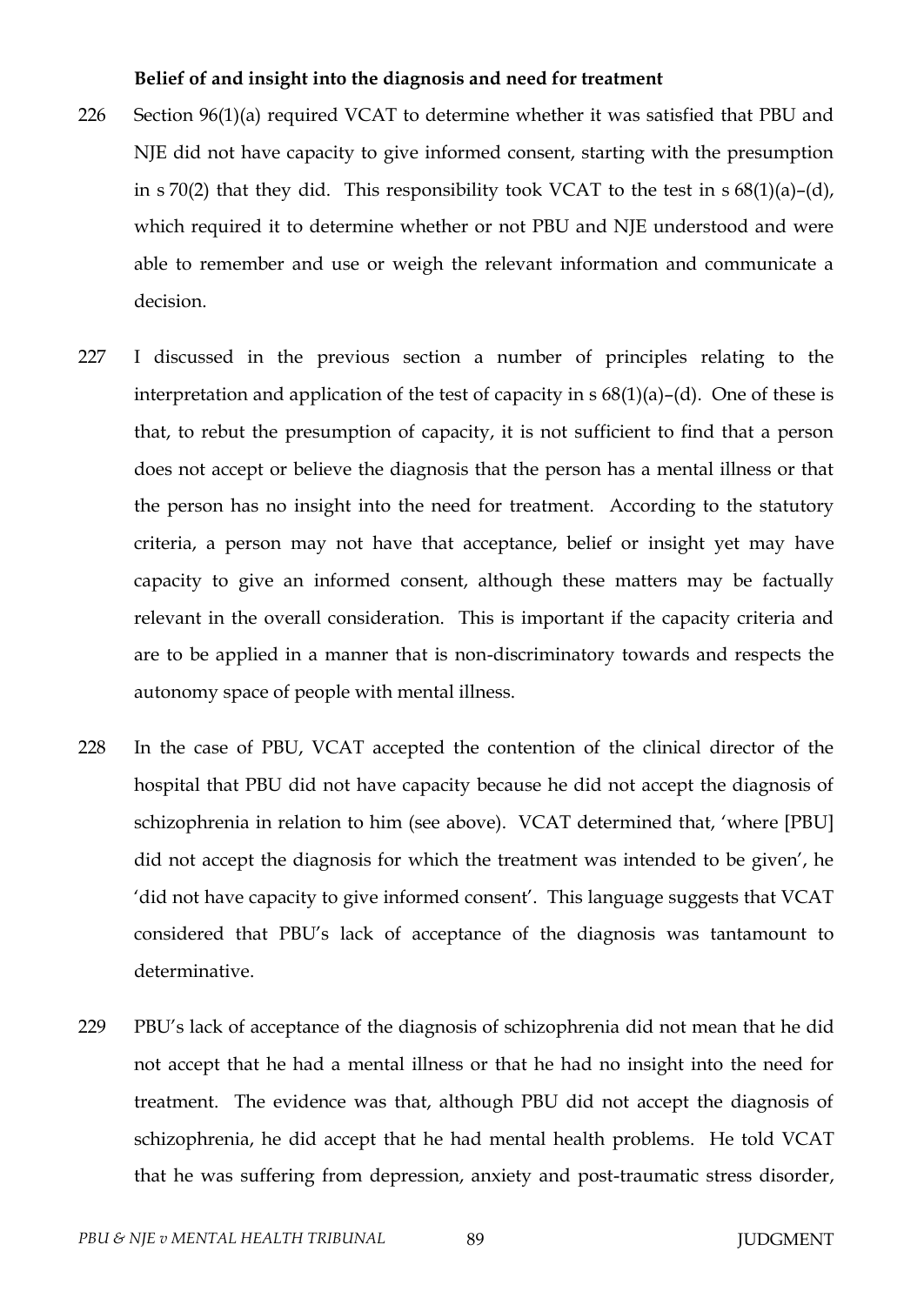for which he was willing to receive psychiatric and medical treatment, but definitely not ECT (see above). This evidence was at least as relevant to the proper application of the criteria in s 68(1)(a)–(d) as PBU's non-acceptance of the diagnosis of schizophrenia. But VCAT noted these matters as background facts without relating them to the statutory criteria and based its decision upon his non-acceptance of the diagnosis.

- 230 PBU's position was very similar to that of the person in question in *Starson*. There, the one-sided capacity assessment incorrectly focussed upon whether 'Professor' Starson did not accept the diagnosis and on what insight he did not have, without properly considering the relevance of what he did accept about his mental ill-health and the insight that he did have, and how this influenced his ability to understand and use or weigh relevant information.<sup>277</sup>
- 231 It is of the first importance that the test of capacity in  $s 68(1)(a) (d)$  is applied in a way that does not discriminate against people with mental disability upon that ground, implicitly or explicitly. For anybody, mentally disabled or not, non-belief or non-acceptance of a diagnosis and lack of insight into the need for treatment would not be a sufficient basis for rebutting the presumption of capacity at common law (see above), and it is not under these provisions. As discussed, for a variety of reasons, people have deficiencies of belief, acceptance or insight in relation to the need for medical treatment that to others defy reality. Out of respect for the diversity of humanity and the dignity of risk, the capacity of people not having mental disability is not denied for that reason alone, and it would be discriminatory to deny people with mental disability the same respect. Giving that respect is consistent with ensuring the equal right of people with people with mental disability to self-determination, to freedom from non-consensual medical treatment and to personal inviolability.

<sup>277</sup> [2003] 1 SCR 722, 755 [67], 768 [95] (Iacobucci, Major, Bastarache, Binnie, Arbour and Deschamps JJ).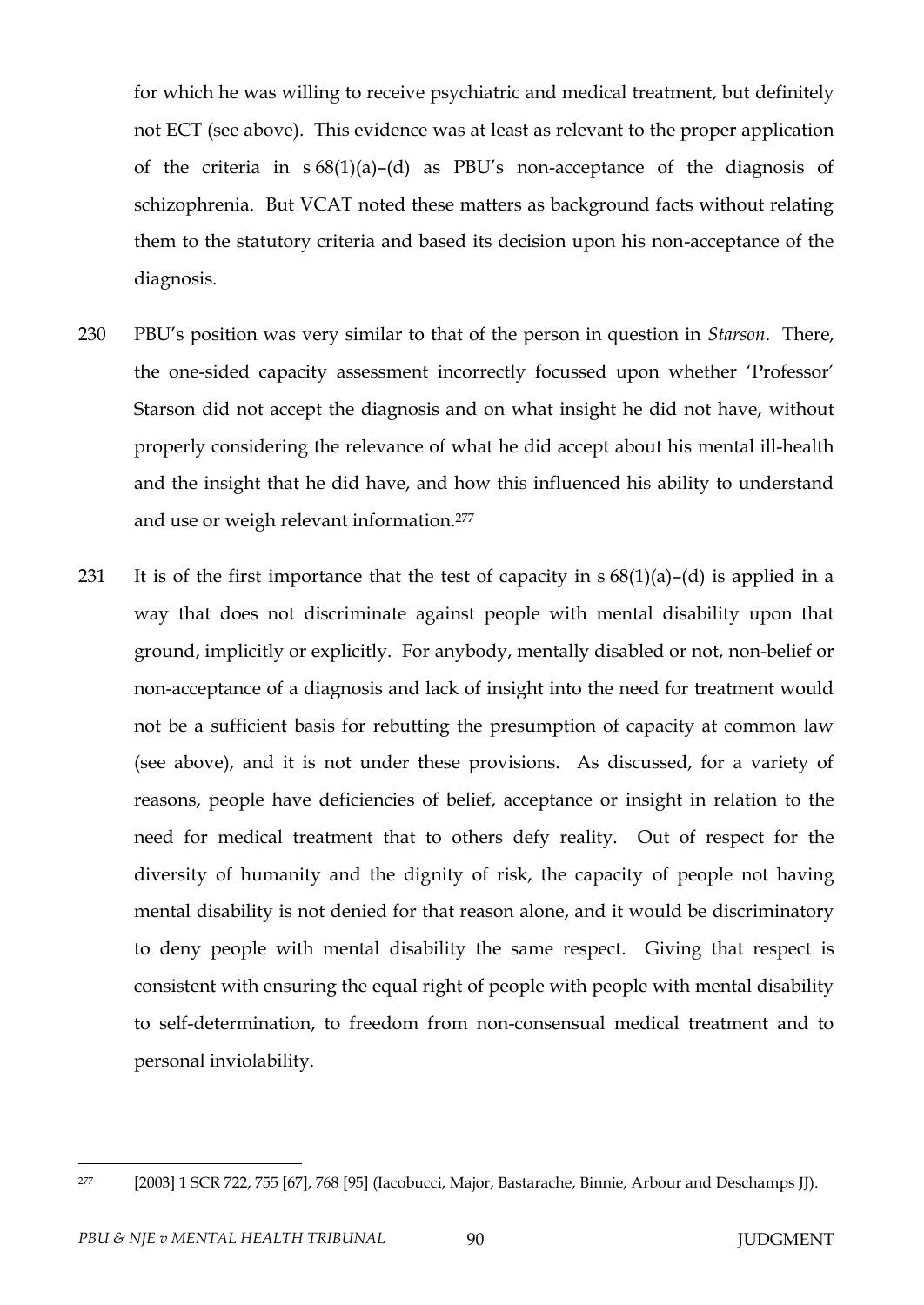- 232 A feature of VCAT's reasoning in the case of PBU is that, other than the domain of understanding in s 68(1)(a), it did not explicitly consider the domain of the ability to remember, use or weigh and communicate in the specified respects in s 68(1)(b)–(d). In particular, VCAT did not examine how non-acceptance of the diagnosis affected PBU's ability to function in these respects. It found that he lacked capacity 'where he did not accept the diagnosis'. Nor did VCAT examine PBU's acceptance of having a mental illness and need for treatment (not including ECT) as considerations tending to suggest that he did have ability in these respects. On VCAT's approach, consideration of these matters was foreclosed by the fact that PBU did not accept the diagnosis.
- 233 Read fairly and as a whole, I think it is clear that VCAT based its finding that PBU lacked capacity upon his non-acceptance of the diagnosis for schizophrenia. This represented an error of law either in the interpretation of  $s 68(1)(a) - (d)$  or in the application of those statutory criteria. Therefore, in the case of PBU, common grounds 1 and 2 and ground 3(a) will be upheld.
- 234 I accept the submissions of the Secretary that the reasons for decision of VCAT in the case of NJE reveal that it did not make an error of law of this kind. VCAT explicitly considered each of the criteria in  $s 68(1)(a) - (d)$ . It found that NJE understood and had the ability to remember the relevant information and communicate a decision (see above). It found that NJE did not have the ability to use or weigh the information. Although some language in the reasons for decision suggests that this conclusion might have been based upon PBU's non-acceptance of the diagnosis, read fairly and as a whole, I think that this was treated as relevant, not determinative. The error of law that VCAT committed in the case of NJE related to the threshold of capacity.

#### **Threshold of capacity and function-based capacity assessments**

*PBU & NJE v MENTAL HEALTH TRIBUNAL* 91 91 235 As we saw in the last section, the threshold of capacity in  $s 68(1)(a) - (d)$  is relatively low. It requires the person to have an understanding of and an ability to remember and use or weigh relevant information, and communicate a decision, in broad terms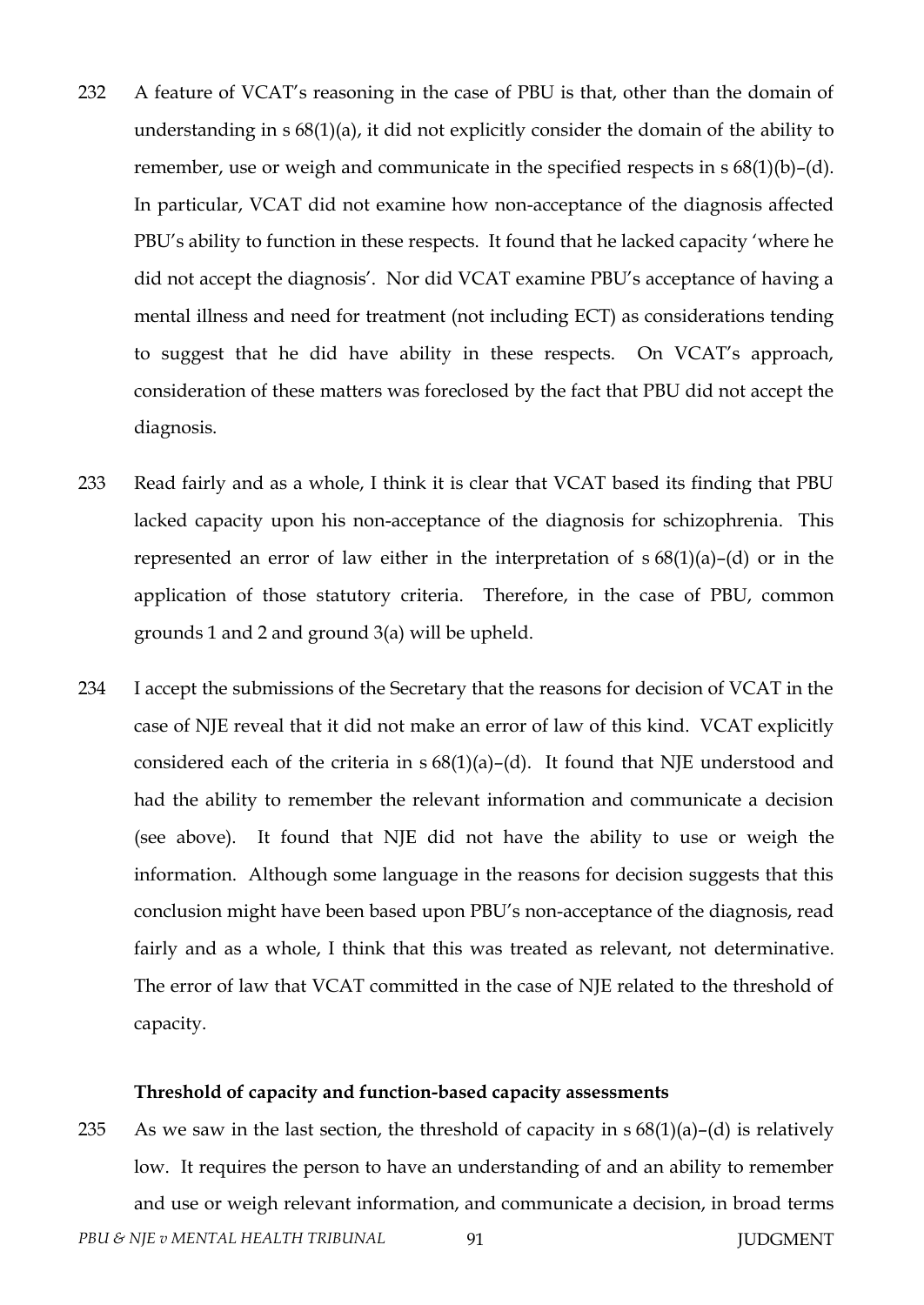as to the general nature, purpose and effect of the treatment. It does not require the person to have an ability to use or weigh relevant information in every detail but only as to the salient features and in those terms. The capacity test at common law is applied upon this basis and it would be discriminatory to expect people with mental disability to function or have an ability to function at a higher level than that.

- 236 Further, it is a fundamental principle of the common law, to which ss 11(1)(d) and 68(2)(d) of the *Mental Health Act* give expression, that a person with mental illness is not to be denied capacity only by reason of making a decision that some may consider to be unwise or irrational. People, whether having mental illness or not, have the freedom to choose whether to make a rational or balanced decision and, under  $s$  68(1)(c), the question is whether the person has the ability to use or weigh relevant information, not whether the person is capable of making a rational and balanced decision or has actually done so. This principle contributes to ensuring respect for the human rights of all people, whether having mental disability or not, to self-determination, to be free of non-consensual medical treatment and to personal inviolability.
- 237 In the case of NJE, VCAT determined that she satisfied the criteria in  $s$  68(1)(a), (b) and (d). In VCAT's words, NJE 'could understand the information, could remember it and communicate her wishes and anxieties'. But VCAT found that NJE did not satisfy the criterion in para (c) because '[t]o *use and weigh* requires a person to carefully consider the advantages and disadvantages of a situation or proposal before making a decision' (emphasis in original). VCAT went on to say that NJE refused to give consent for ECT 'without prior consideration of the advantages and disadvantages' and 'she could not be persuaded that the information was relevant to her'.
- 238 Although VCAT correctly stated the terms of  $s$  68(1)(a)–(d) earlier in the reasons for decision, these and other passages reveal that it actually interpreted and applied the criterion in para (c) in two related respects that were erroneous in law: (1) it focussed upon whether NJE had actually considered the advantages and disadvantages of the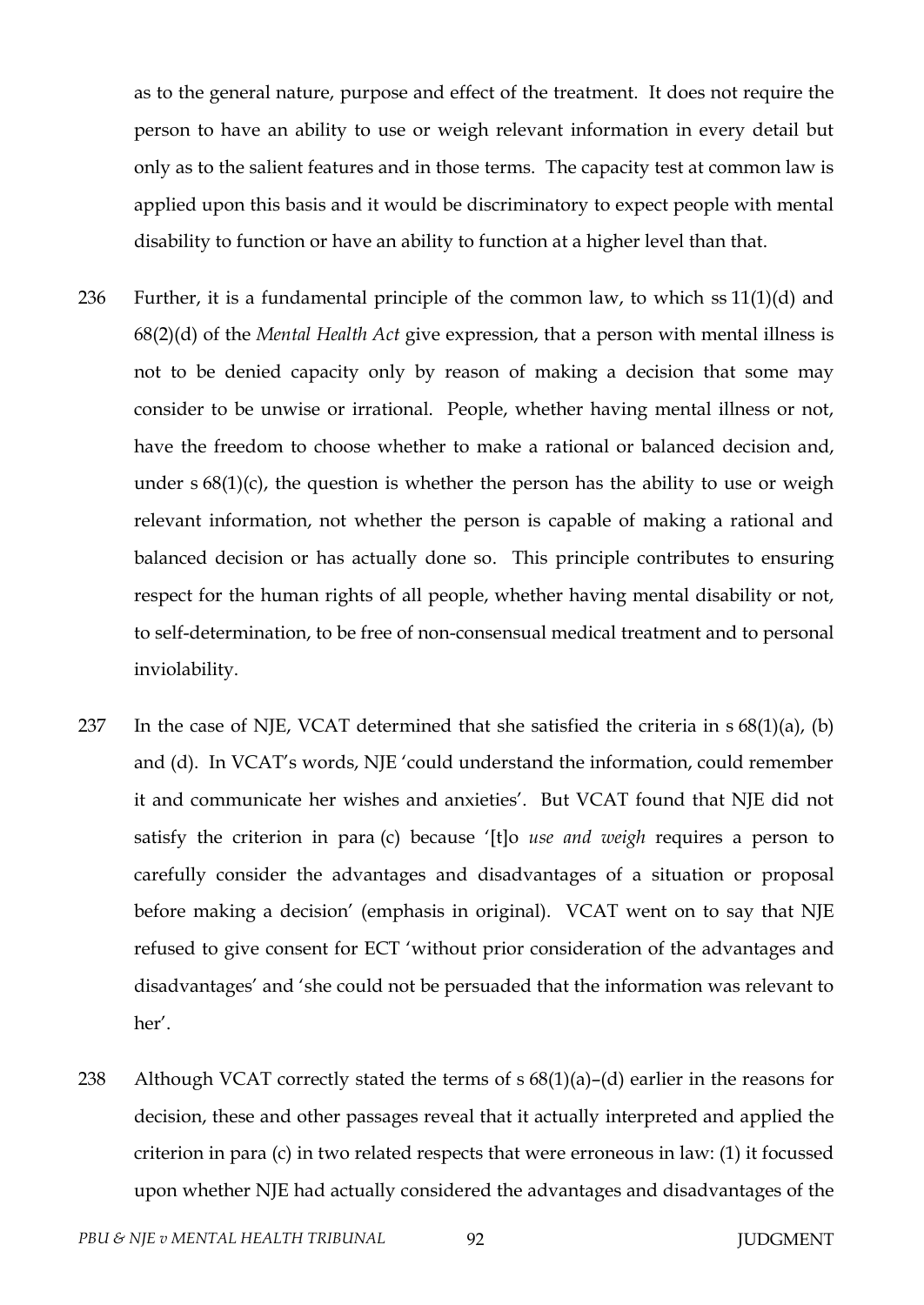decision, not whether she had the ability to use or weigh relevant information; and (2) it applied a threshold of capacity that required the person 'to carefully consider the advantages and disadvantages of the situation or proposal', which was too high.

- 239 Respect for the right to self-determination, to be free of non-consensual medical treatment and to personal inviolability, and for the dignity of the person, underpin both the common law test of capacity and the criteria in  $s 68(1)(a) - (d)$ . It is for this reason that a functional approach has been adopted to testing capacity, one that leaves a person with the freedom to choose whether to make a rational and balanced decision if the person chooses to do so. The criteria do not instantiate a best-interests or reasonable-outcome test and the capacity assessor must be careful not to allow the mandated functional assessment to degenerate into one (see above). In particular, the criterion in para (c) is whether the person has the ability to 'use or weigh' relevant information, not whether the person has actually done so, to a carefulconsideration standard or at all. The test in para (c), so understood, is not the test that VCAT actually applied.
- 240 Respect for the right to self-determination, to be free of non-consensual medical treatment and to personal inviolability, and for the dignity of the person, is also reflected in the relatively low threshold of capacity to which the test at common law and the provisions of  $s 68(1)(a)$ –(d) give effect. Many people, whether mentally disabled or not, lack the experience, knowledge and objectivity that is necessary for them to understand relevant information and to be able to make decisions relating to their own medical treatment in a detailed, rational and balanced way. But most people, whether mentally disabled or not, can understand relevant information and are able to make decisions in broad terms as to the general nature, purpose and effect of the treatment. The criterion in para (c) does not apply such that the person must be able to 'use or weigh' the relevant information to the standard of requiring the person 'to carefully consider the advantages and disadvantages of a situation or proposal before making the decision', as VCAT stated.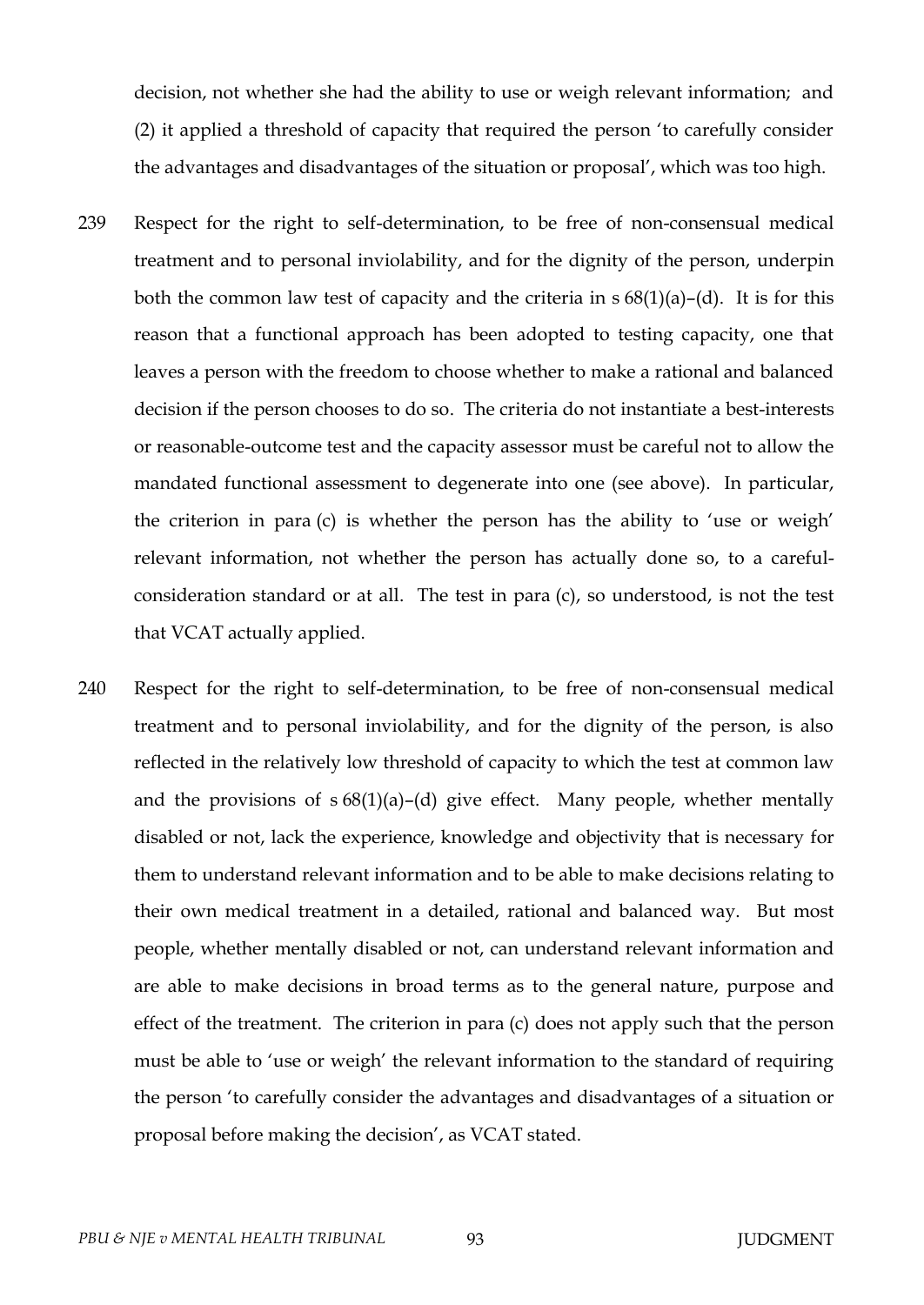- 241 While the discussion by VCAT of NJE's circumstances is very sympathetic, it is heavily influenced by best-interest considerations. I refer in particular to VCAT's expression of 'concern' that NJE spends several nights per week without sleep because she is working with psychic healing powers. I take this to be a response to evidence that NJE was frequently active and awake during the night for that reason. VCAT did not expressly relate this expression of concern to any of the criteria in s 68(1)(a)–(d). But the only criterion in issue was para (c) ('use or weigh'), so it must have been related to that one.
- 242 A person may be frequently active and awake at night due to a desire to work with psychic healing powers. This may or may not help to support a finding that the person does not have the ability to use or weigh relevant information. It is important to determine capacity by reference to the statutory criteria, which are based on domains of cognitive functioning, not by reference to decisions or behaviours, which give rise to contestable value judgments. Variation in human behaviour is normal and not necessarily a sign of lacking the capacity to give informed consent. Normal people often believe what to others is extraordinary. Being frequently active and awake during the night is not unheard of in the general population. Many people believe in the power of prayer to heal either individuals or humanity, and actively stay awake at night (sometimes all night) praying with that belief. Some people believe they can heal others by touching or be healed themselves by bathing in or drinking sacred water, and touch others or bath in or drink those waters with that belief. Psychiatric evidence may establish that the belief or behaviour is delusional. Even then, the person may be able to use or weigh relevant information in relation to ECT (and the subjective value of the belief or behaviour to the patient must count in determining whether there is no less restrictive way to treat the patient, having regard to the patient's views and preferences, where this is reasonable: see below). The capacity assessment needs to go into the relationship (if any) between the delusion and the ability to use or weigh the relevant information, for that is what the statutory criteria and respect for human rights requires.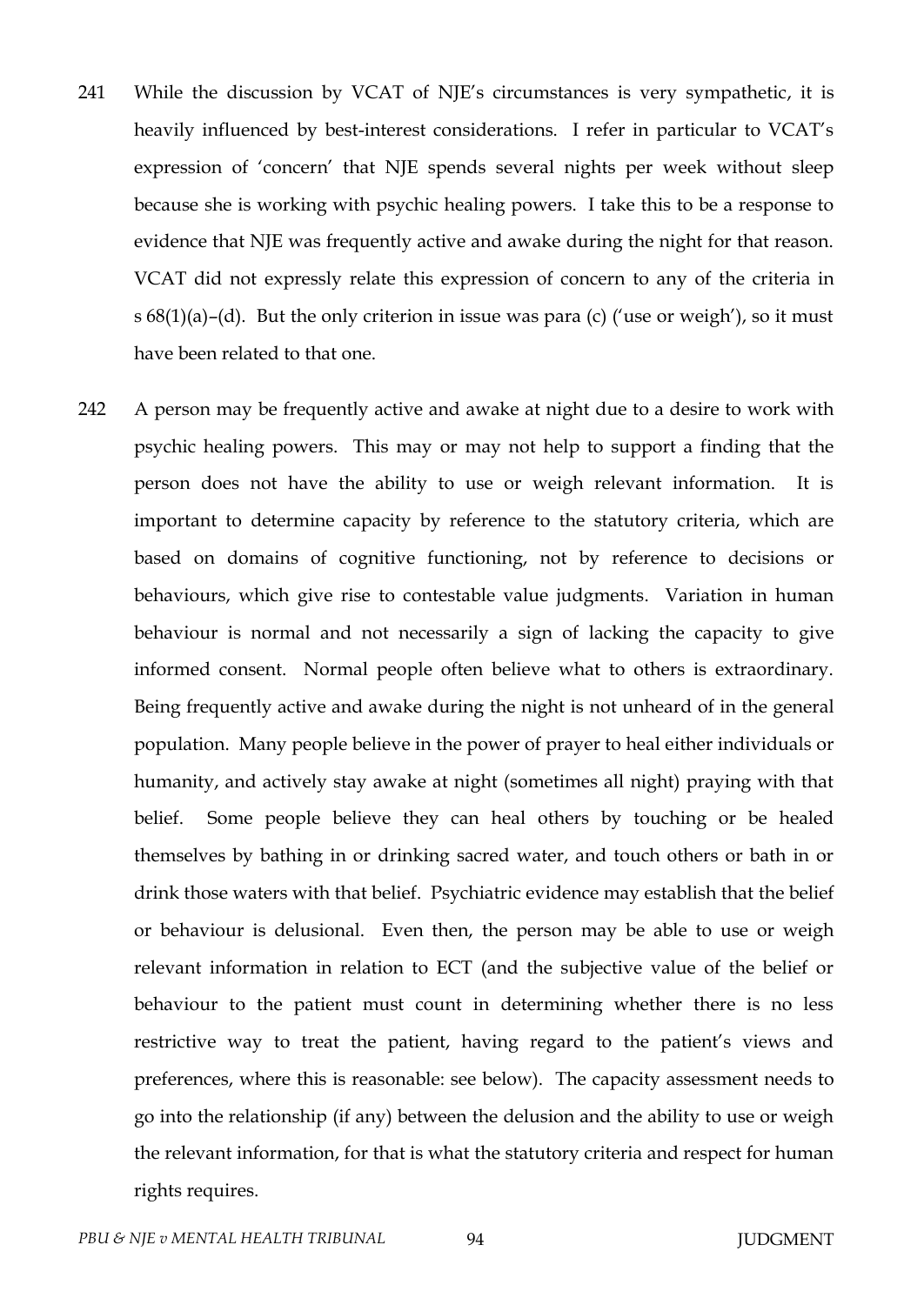- 243 It was submitted for the Secretary that any mistake by VCAT in this respect did not affect the outcome because it was open to VCAT to conclude that s 68(1)(a) (the understanding domain) was not actually satisfied. NJE's understanding of relevant information was in issue in the case. VCAT expressly decided this issue in NJE's favour. The court will not go behind that determination.
- 244 In the case of NJE, ground of appeal 6 will be upheld.

# **DETERMINATION OF NO LESS RESTRICTIVE TREATMENT**

# **Ground of appeal**

- 245 I here consider the ground of appeal relating to VCAT's interpretation and application of s 96(1)(a)(ii) of the *Mental Health Act* and its related provisions (common ground 5).
- 246 This ground relates to the relevance of the purposes of the treatment criteria in s 5(b) to the approval of ECT under  $s \frac{96(1)(a)(ii)}{i}$  where the person does not have the capacity to give informed consent. PBU and NJE contend that VCAT erred in not having regard to those purposes whereas the Secretary contends that the criteria were not mandatorily relevant.

# **Statutory provisions**

- 247 As discussed in the overview of the *Mental Health Act*, the criteria in s 5 operate as a gateway which must be opened before a person having mental illness may be subjected to compulsory treatment under treatment orders (ss 45 and 52).<sup>278</sup> The relevant criteria are specified in s 5(b) which, to repeat, are that:
	- (b) because the person has mental illness, the person needs immediate treatment to prevent—
		- (i) serious deterioration in the person's mental or physical health; or
		- (ii) serious harm to the person or to another person; …

 $\overline{a}$ <sup>278</sup> Section 5 specifies criteria that must be satisfied 'for a person to be made subject to a [treatment order]'.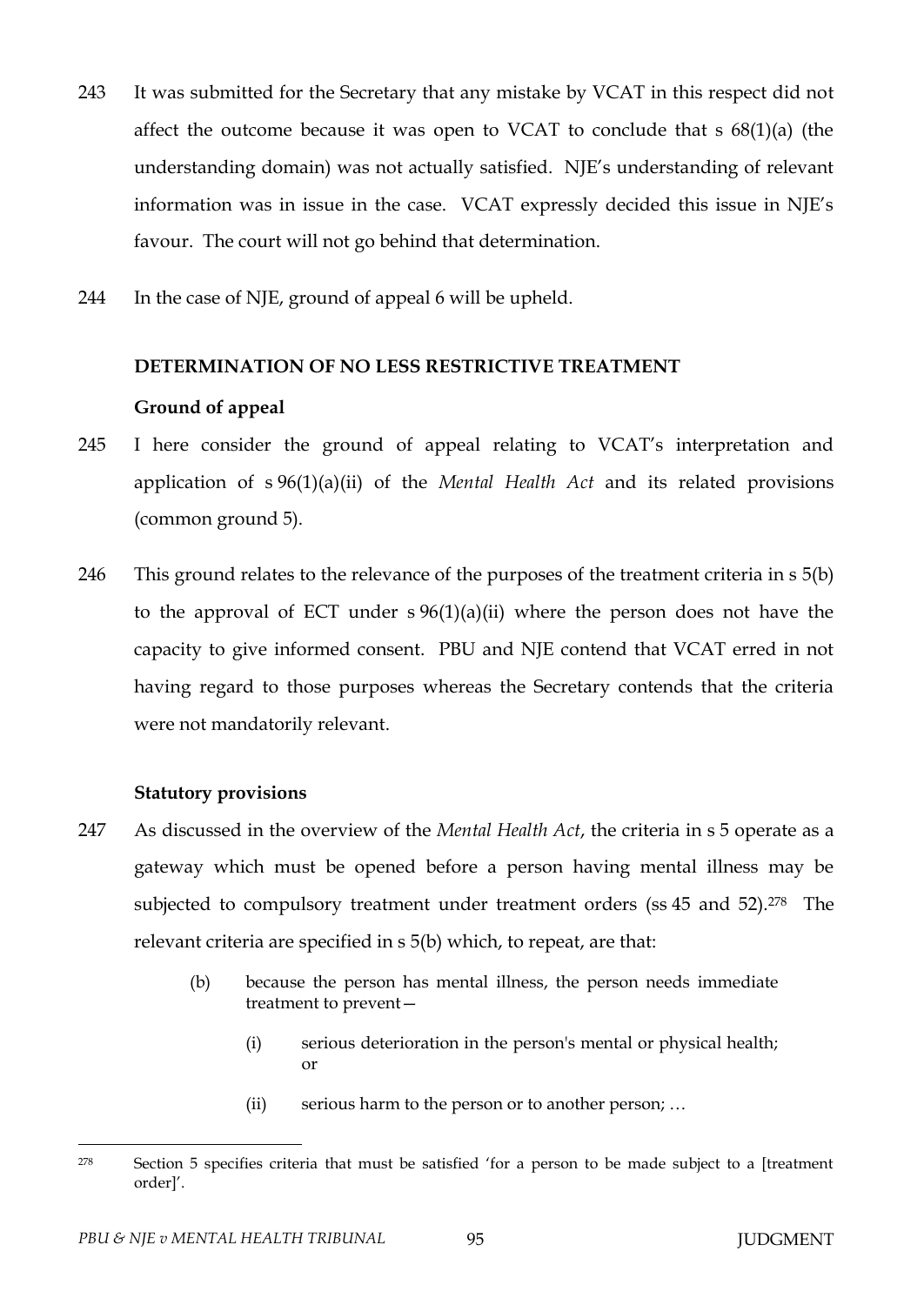248 When an authorised psychiatrist is determining whether to make application for approval of ECT in respect of an adult patient, s 93(1)(b) requires the authorised psychiatrist to be satisfied that there is no less restrictive way for the patient to be treated. Section 93(2) sets out a number of matters that must be considered when so determining. It provides that:

> the authorised psychiatrist must, to the extent that is reasonable in the circumstances, have regard to all of the following —

- (a) the views and preferences of the patient in relation to electroconvulsive treatment and any beneficial alternative treatments that are reasonably available and the reasons for those views or preferences, including any recovery outcomes the patient would like to achieve;
- (b) the views and preferences of the patient expressed in his or her advance statement;
- (c) the views of the patient's nominated person;
- (d) the views of a guardian of the patient;
- (e) the views of a carer of the patient, if authorised psychiatrist is satisfied that the decision to perform a course of electroconvulsive treatment will directly affect the carer and the care relationship;
- (f) the likely consequences for the patient if the electroconvulsive treatment is not performed;
- (g) any second psychiatric opinion that has been obtained by the patient and given to the psychiatrist.

These matters must also be considered when VCAT is determining the same issue under ss  $96(1)(a)(ii)$  and  $93(3)$ . Cognate matters are specified in s  $71(4)$ , which applies when an authorised psychiatrist is determining whether to give compulsory treatment (that is not ECT or neurosurgery) to a patient who has the capacity to give informed consent but who refuses to give that consent in relation to treatment (see s  $71(1)(a)(ii)$ ).

249 Determining under s  $96(1)(a)(ii)$  (or s 71(3)) whether there is no less restrictive way for the patient to be treated engages the fundamental human rights principles to which reference has already been made (see above). It is part of a system under which the patient may be compulsorily subjected to ECT (or other treatment). I have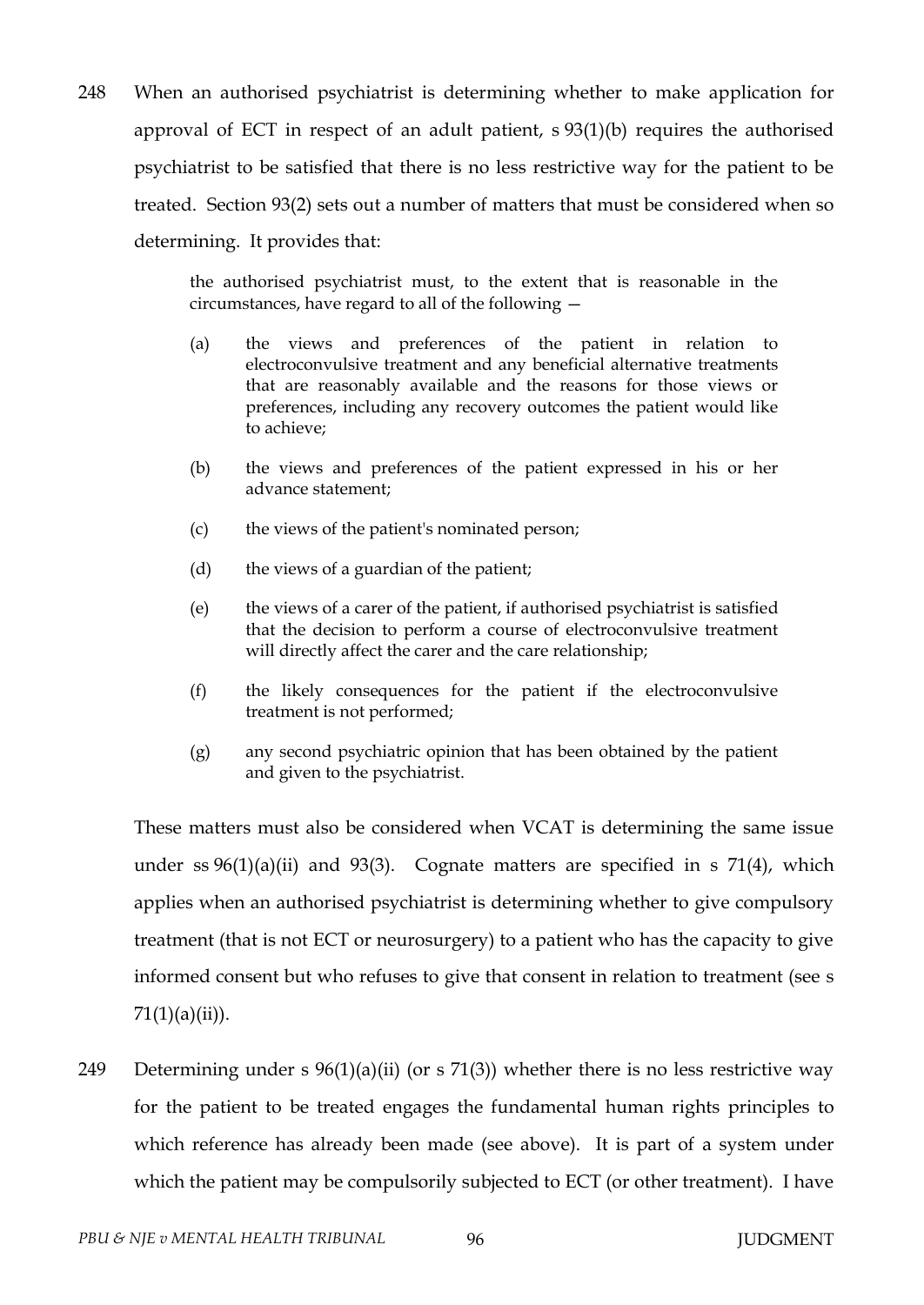said enough already about the human rights issues that arise in this general context. I will confine myself here to analysing aspects of the operation of the no less restrictive treatment test that are here pertinent.

#### **No less restrictive treatment test**

#### *A 'no less restrictive treatment' test; not a 'best interests' test*

- 250 The test in s 96(1)(a)(ii) of the *Mental Health Act* is deliberately expressed in terms of whether there is no less restrictive way for the patient to be treated, not in terms of whether ECT is in the patient's best interests. This is an important human rights safeguard that applies to other compulsory treatment (see eg s 71(3)). Enactment of the no less restrictive treatment test, along with the requirement to take the views and preferences of the patient into account (see next) and the provisions that promote supported decision-making,<sup>279</sup> represents a paradigm shift in the design of the mental health legislation. It is a shift away from the paternal model of decisionmaking that applied under legacy mental health legislation, which permitted such treatment compulsorily if warranted in the patient's 'objective' best interests. It is a shift towards recognition of persons with mental disability as dignified rightsbearers, not welfare cases,<sup>280</sup> whether or not they have the capacity to give or refuse informed consent. It gives effect to the statutory purpose of ensuring that persons have access to needed treatment in a way that brings recognition of that dignity and respect for those rights into the frame of reference in mental health treatment decision-making.
- 251 The no less restrictive treatment test corresponds to one element of the proportionality requirement which human rights law applies to ensure that interference with the exercise or enjoyment of human rights only occurs when justified.<sup>281</sup> This requirement is specifically included in  $s$  7(2)(e) of the Charter. In

 $279$  See, eg, ss  $10(d)$ ,  $11(1)(c)$ .

<sup>280</sup> See generally Piers Gooding, *A New Era for Mental Health Law and Policy: Supported Decision-Making and the UN Convention on the Rights of Persons with Disabilities* (Cambridge University Press, 2017) 128– 31.

<sup>281</sup> This is sufficiently explained for present purposes in *Kracke* (2009) 29 VAR 1, 33–41 [98]–[144] (Bell J).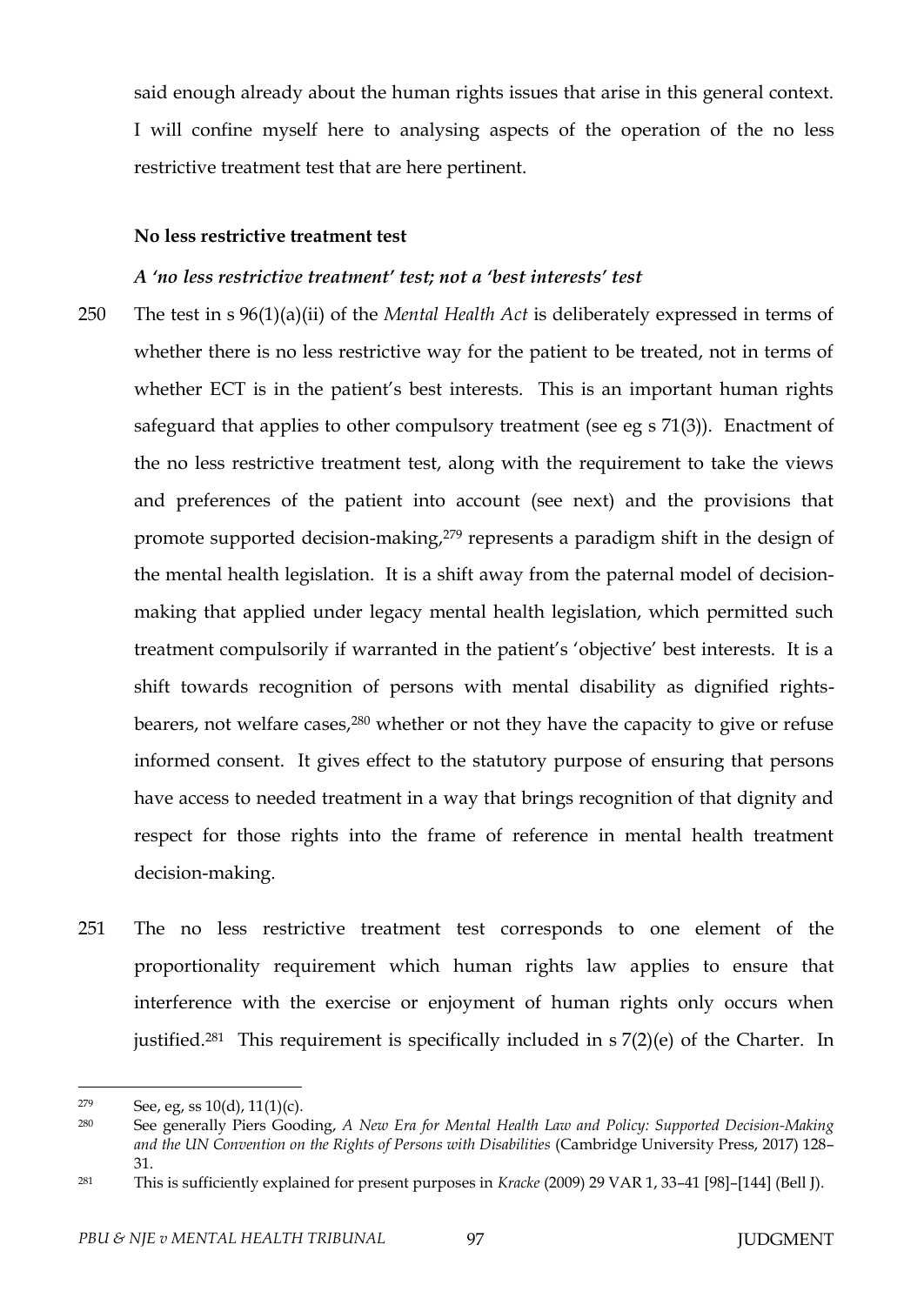the compulsory treatment regime of the *Mental Health Act,* the test may be understood as a safeguard for the purposes of art 12(4) of the CRPD. The purpose of the test, with other provisions, is to ensure that interference with the exercise of the human right of patients to self-determination, to be free of non-consensual medical treatment and to personal inviolability, which compulsory treatment causes (see above), is justified in human rights terms.

- 252 The no less restrictive treatment test is therefore intended to operate under the *Mental Health Act* in a quite different way to the former best-interests test. It involves a different conception of the relationship between medical authority and the patient: it is one that respects, to a much greater degree, the patient's right to selfdetermination, to be free of non-consensual medical treatment and to personal inviolability; one that is intended positively to promote patient participation and supported decision-making; and one that, in appropriate cases, incorporates recovery (and not simply cure) as an important therapeutic purpose in a holistic consideration of the person's health (broadly understood) (see above).
- 253 However, the provisions of the *Mental Health Act* are predicated upon the central purpose of ensuring that persons with mental illness have access to and receive needed medical treatment (see ss  $1(a)$ ,  $10(a)$ ,  $10(f)$ ,  $11$  and especially 72). Where it is established that the patient does not have the capacity to give informed consent and there is no less restrictive way for the patient to be treated, VCAT must grant the application for ECT (s 96(1)(a)) because, under the legislative scheme and subject to its safeguards, this is a necessary means of ensuring that the patient is given that treatment and their right to health is respected.

### *Views and preferences of patient*

254 Section 96(3) requires VCAT (and the MHT) to apply s 96(1)(a)(ii) having regard to the matters specified in s 93(2), to the extent that is reasonable in the circumstances. The first of these matters is the 'views and preferences' of the patient. The requirement applies even though the patient has been found to lack the capacity to give informed consent.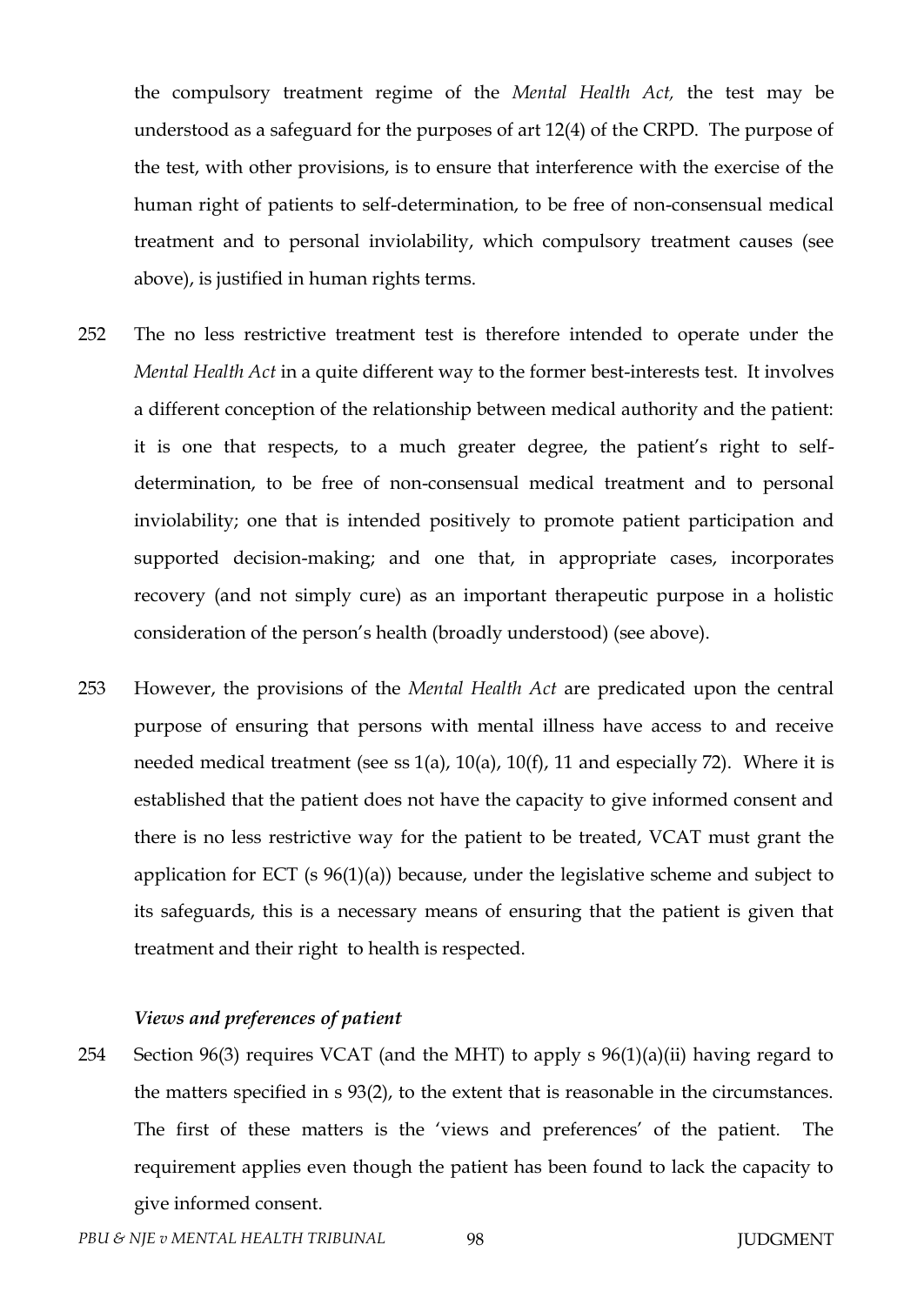- 255 The views and preferences of the patient to be considered under s 93(2)(a) are several and may relate to: ECT as such; any beneficial alternative treatments that are reasonably available; the reasons for the patient's views and preferences relating to ECT and any such other treatments; and recovery options that the patient would like to achieve.
- 256 Not only must the decision to approve or refuse ECT be based on whether there is a less restrictive way for the patient to be treated (not what is in the person's best interests); the decision must be made after taking into account the patient's views and preferences in respect of these matters, even where the person lacks the capacity to give informed consent. Also informed by human rights considerations (see above), the mandatory requirement that the patient's views and preferences be considered (to the extent that is reasonable in the circumstances) also represents a paradigm shift in the legislative design. It is a paradigm shift away from depriving patients lacking that capacity of any effective role in determining what should happen to them towards respecting patients' inherent dignity and humanity and their never-lost right to self-determination, to be free of non-consensual medical treatment and to personal inviolability. This is a mechanism for implementing the policy of the *Mental Health Act*, expressed in both the objectives and the principles, that the rights, dignity and autonomy of persons receiving mental health services should be respected and promoted (see ss  $10(c)$ –(d),  $11(1)(c)$ –(d), (f)) (see further art 12(4) of the CRPD). Those giving practical effect to the requirement to take the patient's views and preferences into account (including VCAT and the MHT) must engage with those objectives and principles,<sup>282</sup> which emphasise patient participation and supported decision-making.<sup>283</sup> These remarks also apply in relation to the compulsory treatment of patients who do not lack the capacity to give informed consent. For the same reasons, there is a mandatory requirement to take their views and preferences into account when determining whether there is a less restrictive way for them to be treated  $(s 71(3)–(4))$ .

 $282$  See s  $11(2)$ –(3).

<sup>283</sup> See, eg, ss  $10(d)$ ,  $11(1)(c)$ .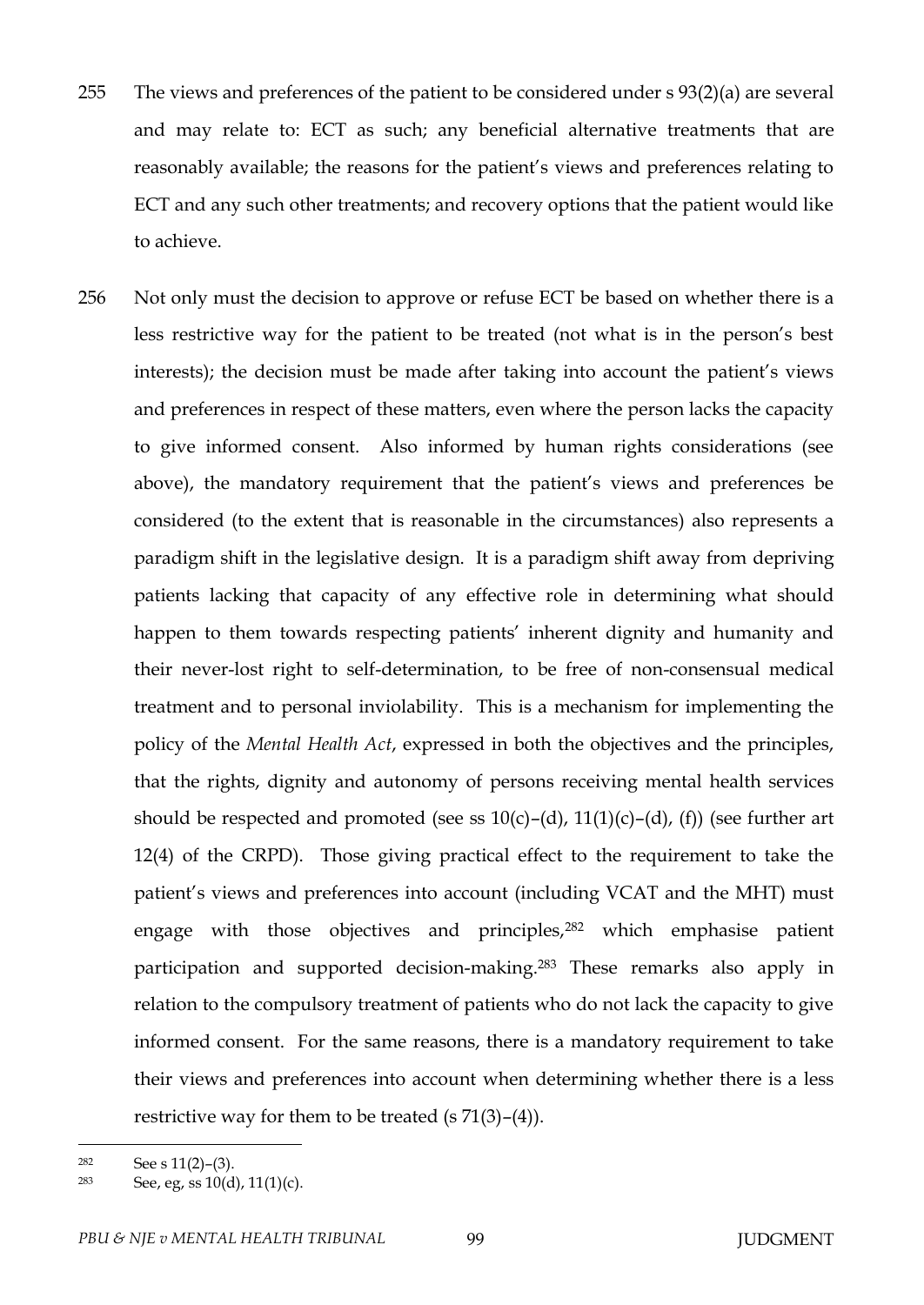- 257 A predicate of the requirement to take the patient's views and preferences into account when assessing whether there is no less restrictive way for the patient to be treated is that determination of that question is not simply a medical matter. The statutory intention is that views and preferences reflecting the values, life experience and relationships of the patient in the 'wider sense, not just medical but social and psychological',<sup>284</sup> will be included in what may be described as a holistic consideration of the issue. This is closely connected to the two-way relationship that exists between self-determination and health, to the concept of 'recovery' which is recognised in various provisions, and to the emphasis in the legislative scheme upon enabling participation and supported decision-making (see above). Approaching the application of  $s \frac{96(1)(a)(ii)}{i}$  in a way that focusses upon medical considerations to the exclusion of personal and social considerations, and doing so in a way that does not enable effective participation by or support of the patient where this is reasonable and possible, may therefore be too narrow in a particular case. As a patient's health, medical treatment and self-determination are interrelated, this can cut both ways: discriminatory denial of capacity and paternalistic medical treatment can undermine patients' dignity, autonomy and prospects of recovery in the long term; but, subject to safeguards, compulsory medical treatment may presently be necessary as a last resort to improve those prospects and contribute to the realisation of patient autonomy and self-actualisation.
- 258 That brings me to the decisions of VCAT in the two cases.

# **VCAT decisions in PBU and NJE applying s 96(1)(a)(ii)**

259 In the applications before VCAT for approval of ECT, it was submitted on behalf of PBU and NJE that they did not need immediate treatment to prevent serious deterioration of mental or physical health or serious harm to them or another person  $(s 5(b)(i)$  and  $(ii))$  and that maintaining the current treatment was a less restrictive

<sup>284</sup> *Aintree University Hospitals* [2014] AC 591, 607 [39] (Baroness Hale DPSC, Lord Neuberger PSC, Lord Clarke, Lord Carnwath and Lord Hughes JJSC agreeing) (referring to an analogous requirement when conducting a 'best interests' analysis under s 4 of the *Mental Capacity Act*); see also *Sheffield Teaching Hospitals NHS Foundation Trust* [2014] EWCOP 4 (22 May 2014) [55] (Hayden J).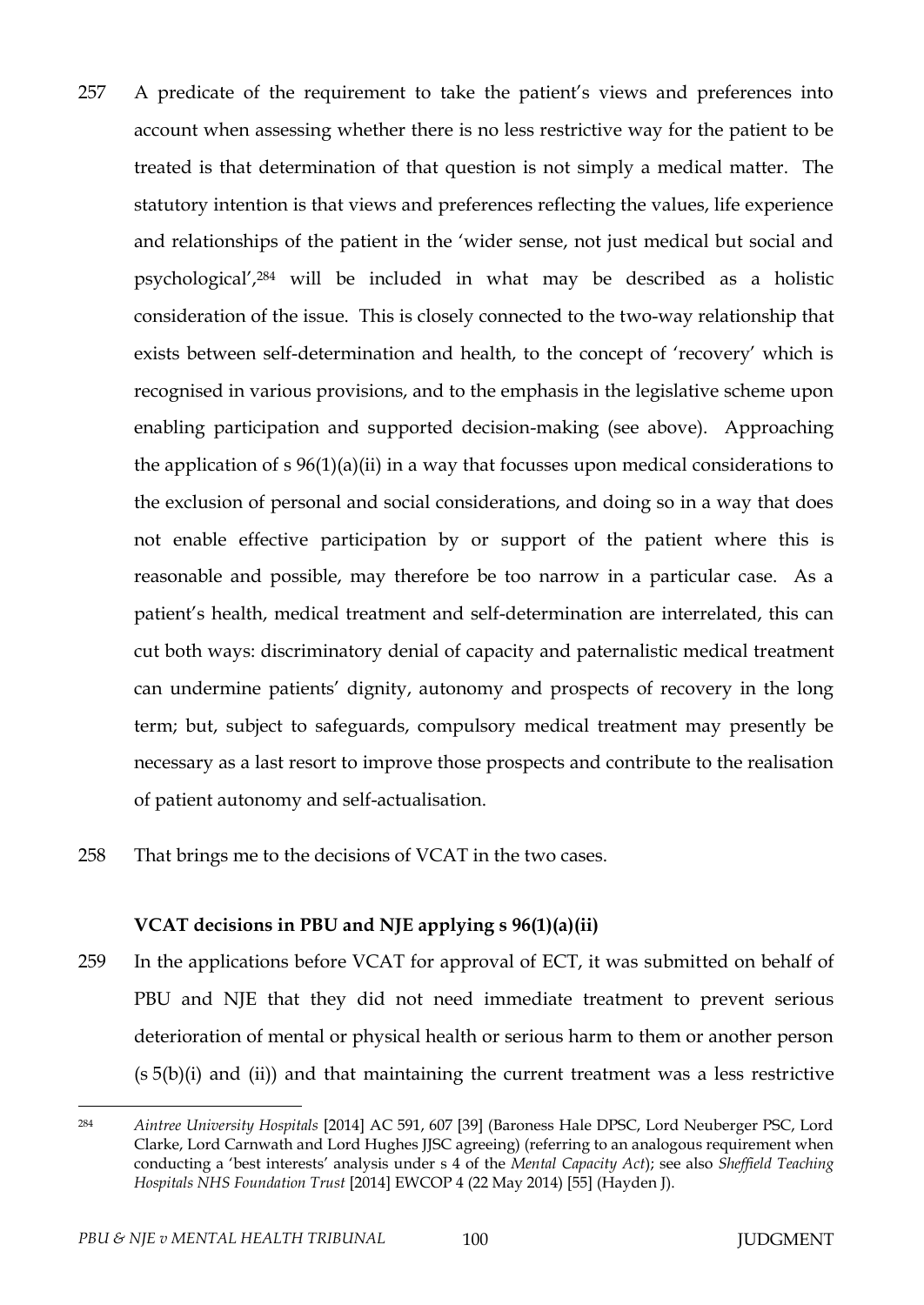way for them to be treated. VCAT rejected this submission and held that the treatment criteria in s 5(b) were not relevant to whether there was any less restrictive way for them to be treated under  $s \frac{96(1)}{a}$ ii).

260 In the case of PBU, VCAT placed emphasis upon the need for the treatment to be beneficial:

> When considering whether there is no less restrictive way for the patient to be treated, the matters in section 93(2) must be considered. Relevant here, section 93(2)(a) requires me to consider PBU's views and preferences in respect of any *'beneficial'* alternative treatments. Taking into account the meaning of *'treatment'* under section 6, I read the reference to *'beneficial alternative treatments'* as a reference to treatments which alleviate the symptoms *and* reduce the ill effects of the person's mental illness. That is consistent also with mental health principle 11(1)(b) which refers to services which aim to bring about the best possible therapeutic outcomes. Section  $93(2)(f)$  requires me to consider the likely consequences of ECT not being performed.

> The evidence before me supports a finding that PBU's mental health will not improve if he continues as is. I have difficulty with the contention that plateauing means that there should be no change where PBU is demonstrably very ill and unable to be discharged from hospital in his current condition. Continuing hallucinatory or like experiences are consistent with the evidence that PBU is very unwell despite his current treatment regime. On the evidence before me it seems to me that continuing in the same way amounts to an indefinite stay in hospital with limited leave options and no prospect for progression in health or life for PBU. I make those comments taking into account the fact that the diagnosis of treatment resistant schizophrenia has not been challenged by any medical evidence. I also take into account the fact that, under the MH Act, treatment is intended to remedy illness or alleviate symptoms and reduce ill effects of illness.

- 261 For PBU, the preferred and available alternative treatment was to continue the same medication and for the treating team to continue its efforts to engage with him and give weight to his views as to the proper diagnosis. VCAT acknowledged that preference.
- 262 VCAT made it clear that it was not deciding that maintaining the treatment status quo could never constitute a less restrictive way of treating the patient:

Treatment under the MH Act is intended to remedy the person's mental illness or to alleviate the symptoms and reduce the ill effects of the person's mental illness. The aim of providing a mental health service such as treatment is to bring about the best possible therapeutic outcomes and to promote recovery and full participation in community life.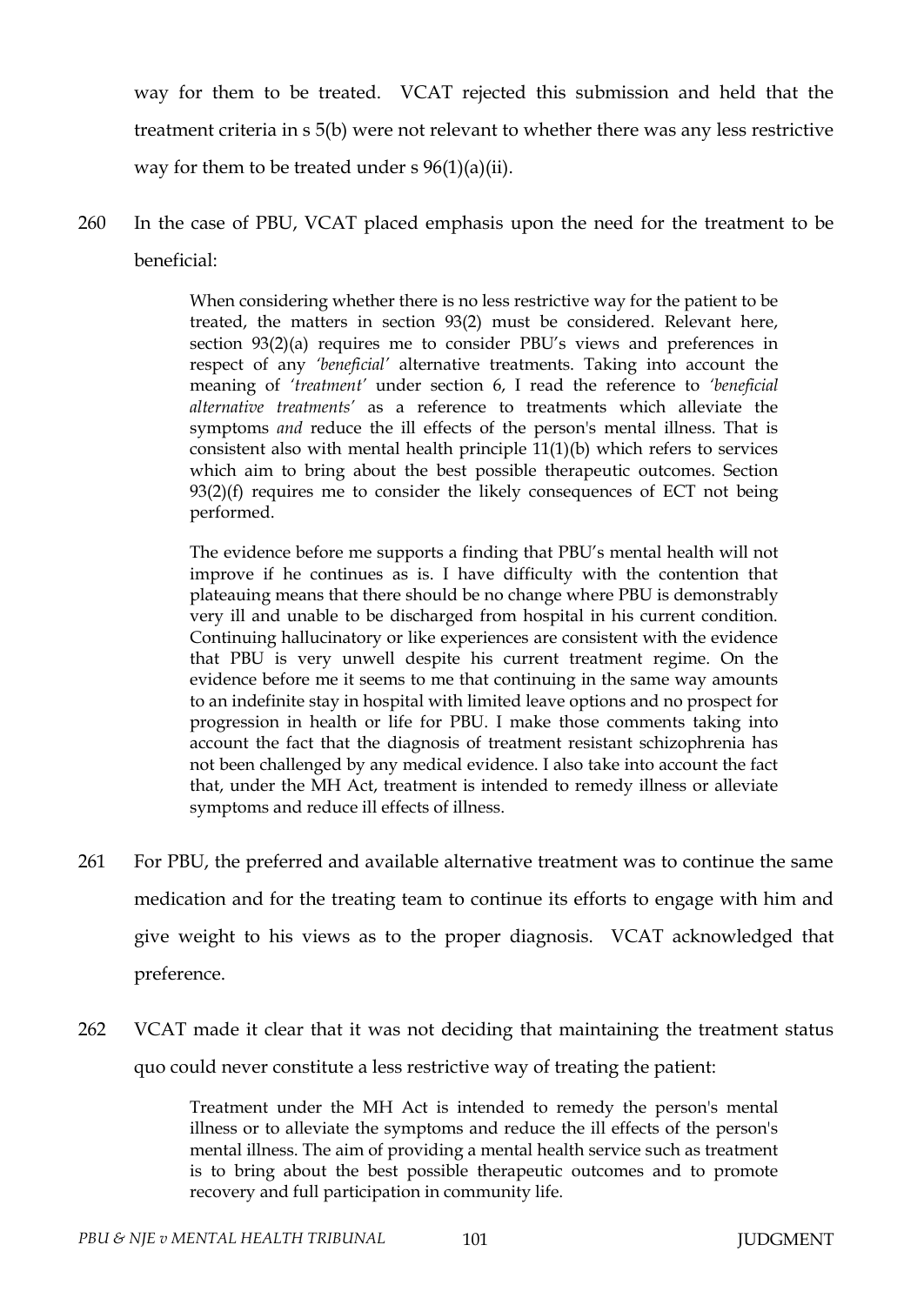Looked at in this way, treatment that maintains the person (that is, avoids their mental health deteriorating) may not be sufficient. It may be sufficient treatment if it is part of a plan which is intended to lead to recovery by allowing time for consideration and discussion so the person may better participate in decision making. That is what the MHT seemed to have in mind in *NLK*. If, however, the maintenance of current treatment does not improve the person's mental health and is not part of a plan which will lead to improvement in a reasonable time, arguably it may not properly be regarded as treatment within the definition in section 6 or meet the section 72 imperative to provide treatment.

The case of *NLK* was one in which the MHT had decided that, in the factual circumstances, it was not satisfied that there was no less restrictive way to treat the patient:

However, on balance the Tribunal was not satisfied there was no less restrictive way for NLK to be treated at the time of this hearing. It was noted in the report that a course of ECT would take some time to take effect, confirming that whatever is the next step in NLK's treatment, his recovery will not be rapid. In that context, and given his mental state was regarded as having plateaued, it seemed reasonable to take time to have further discussions with NLK and AA, pursue a second psychiatric opinion and make contact with NLK's private psychiatrist.<sup>285</sup>

- 263 In the case of NJE, VCAT (differently constituted) followed the decision in PBU that s 5(b) was not relevant to the application of  $s$  96(1)(a)(ii), placing the same emphasis upon the need for the alternative treatment to be beneficial.
- 264 For NJE, the preferred and available alternative treatment was to remain in hospital and continue to receive depot and other prescribed medication. She feared that ECT would interfere with her psychic powers which, VCAT acknowledged, 'she values'.

# **Submissions in appeal proceedings**

265 In these appeals, as before VCAT, it was argued for PBU and NJE that VCAT erred in law by failing to take into account the purposes specified in s 5(b) when deciding whether less restrictive means of treatment were available under s 96(1)(a)(ii). Therefore, when deciding whether ECT was the least restrictive means of treatment, it was necessary to consider whether the purpose of the treatment was to provide

<sup>285</sup> [2016] VMHT 19 (9 March 2016) 4(b) (Matthew Carroll, Legal Member; Dr S Carey, Psychiatrist Member; V Spillane, Community Member).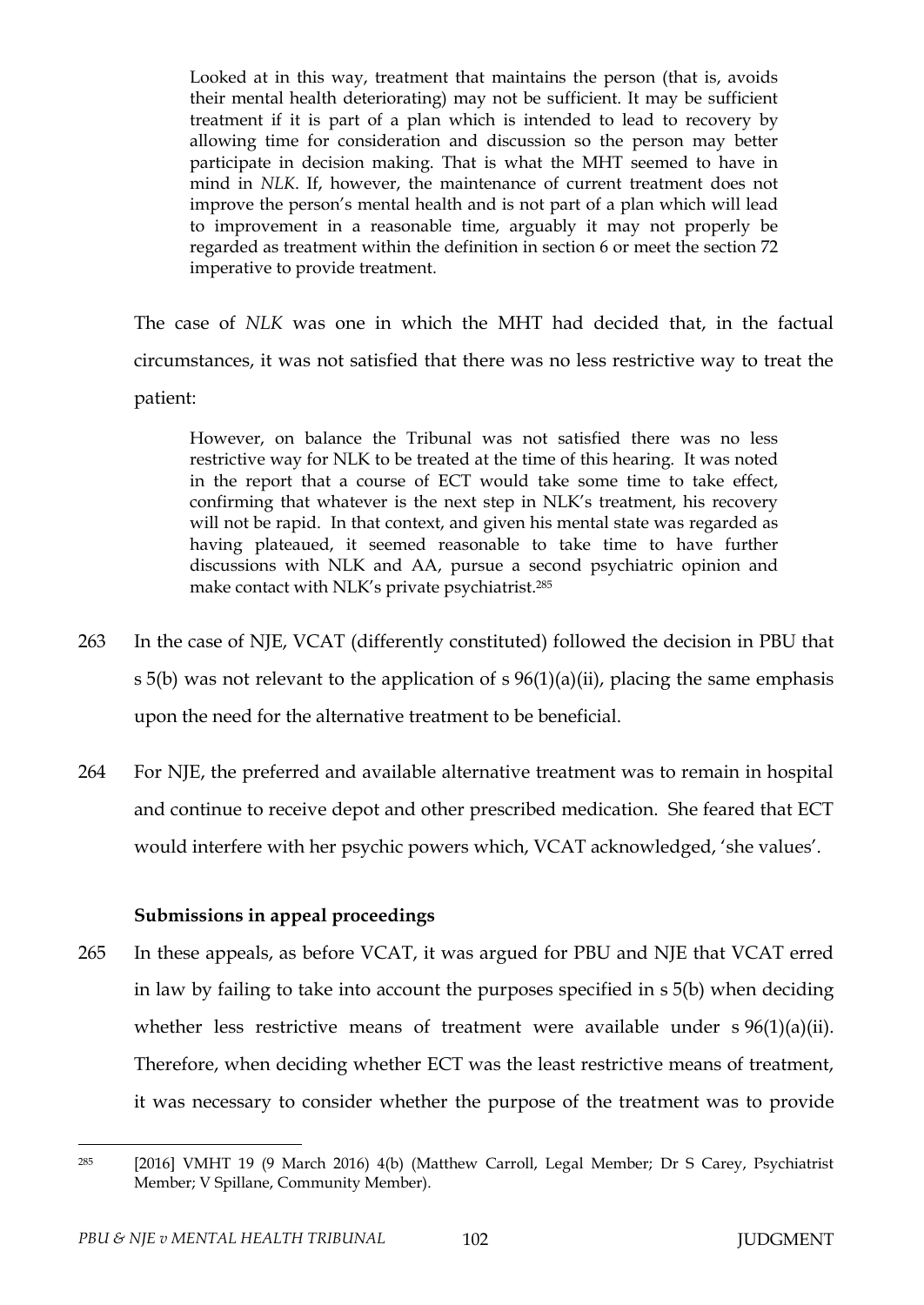immediate treatment that the person needed to prevent or address serious deterioration in health or serious harm to the person or another (s 5(b)). It was not that, when deciding whether to approve ECT, the treatment criteria were [re]assessed under s 6 as a discrete step, but (as counsel put it) that 'you can't abandon serious deterioration as an object and move to complete alleviation of symptoms'. It was submitted that the issue was not really whether ECT and the alternative treatment were 'treatment' under s 6, but whether the treatment was directed at the protective purposes underlying the criteria in s 5(b).

- 266 In counsel's submissions, under  $s \frac{96(1)(a)(ii)}{i}$  (read with s 93(2)), the question which VCAT should have addressed, but did not, was: 'Is ECT the less restrictive way that the person can be treated to address the harm in  $s 5(b)(i)$  and  $(ii)?$  Not to immediately prevent them, but to address them …'. The issue was not: 'Is [ECT] the best way of … getting the person out of hospital?' It was submitted that the treatment for mental illness that patients must be given 'in accordance with the Act' under s  $72$  was treatment for the purposes inherent in s  $5(b)(i)$  and (ii). In counsel's submission, persons in the position of PBU and NJE as compulsory patients remained as such because of the continuing applicability of the treatment criteria in s 5.
- 267 Counsel emphasised that he was not submitting that all treatment of a patient under the *Mental Health Act* had to be directed at the purposes of s 5(b). It was rather that, when ECT was in question, these purposes were relevant when determining whether a less restrictive way was available to treat the patient under  $s \frac{96(1)(a)(ii)}{i}$ (with s 93(2)). Compulsory treatment of the patient was justified because the treatment criteria in s 5 continued to apply and subsequent treatment should not be at odds with the purposes of those criteria.
- 268 To the determination of this issue I now turn.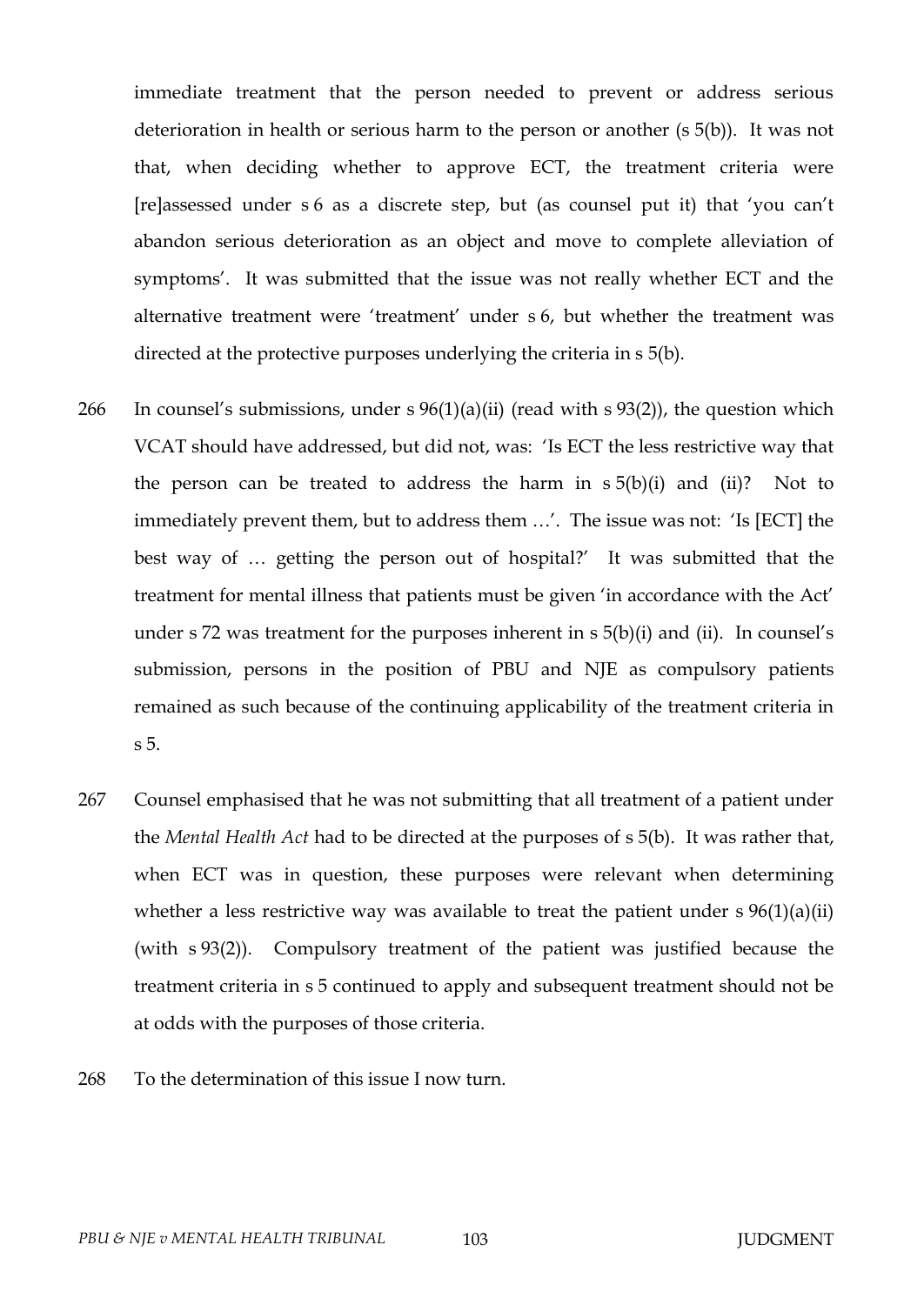## **Relevance of purposes of treatment criteria in s 5(b) to less restrictive treatment assessment**

- 269 I accept the Secretary's submission that the assessment of whether there is a less restrictive way for the patient to be treated under  $s \frac{96(1)(a)(ii)}{2}$  does not require consideration of the purposes of the treatment criteria in s 5(b). In both cases, VCAT correctly so decided. The requirement that a treatment be the least restrictive available does not mean that the patient is to be treated to a minimum threshold or receive minimal treatment to address or prevent serious deterioration of health or serious harm.
- 270 This conclusion is supported by the express language of ss  $96(1)(a)(ii)$  and  $93(2)$  to which VCAT must have regard under s 96(3)(a). These provisions are self-contained and there is simply nothing in the text to indicate that the purposes of s 5(b) operate as an influence upon the assessment that must be carried out. It is the same with s 71, where the issue arises in relation to a patient who has capacity to give informed consent but refuses to give it.
- 271 The function of s 5 in the statutory scheme is to specify gateway criteria that must be satisfied before a person can be 'subject to a Temporary Treatment Order or Treatment Order', to use the opening words of the provision. As we saw in the overview of the *Mental Health Act* (see above), temporary treatment orders  $(s 46(1)(b))$  and treatment orders  $(s 55(1)(a)–(b))$  can only be made in respect of persons who satisfy the treatment criteria specified in that section. Once the person becomes so subject, the person is liable to be treated voluntarily or involuntarily according to the operative provisions of the *Mental Health Act*. The treatment criteria in s 5 have continuing relevance as a safeguard against unwarranted compulsory treatment and thereby serve an important protective human rights function. For example, an authorised psychiatrist who determines that the treatment criteria do not apply to the person must immediately revoke the order (s 61). But the purposes of the criteria do not control the treatment that may be administered to a patient after entry to and before exit from the treatment system, which is regulated by other provisions.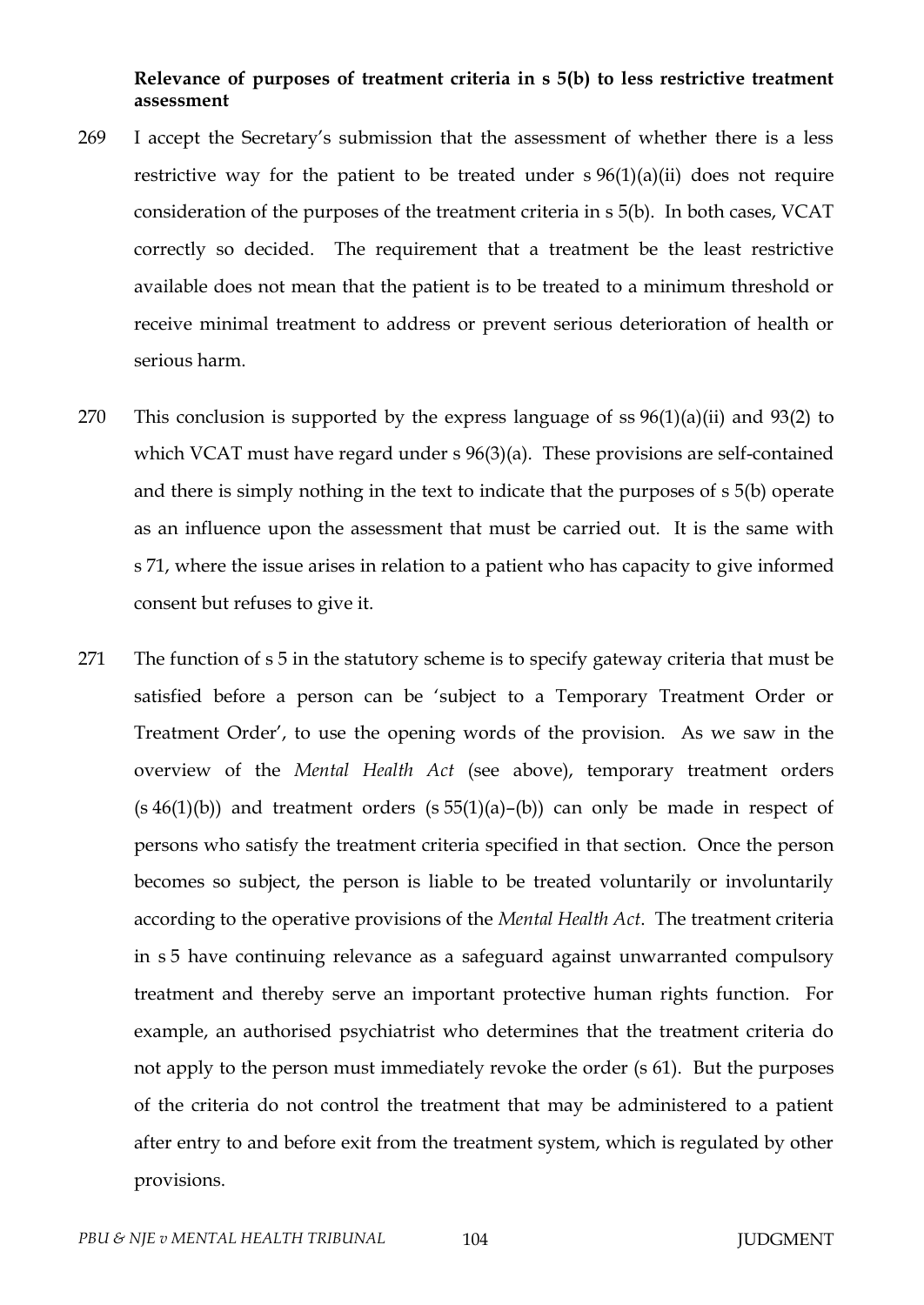- 272 Tying assessment of treatment under ss 96(1)(a)(ii) and 93(2) to the protective purposes of the treatment criteria in s 5 is inconsistent with ensuring that the patient is given treatment for mental illness, which s 72 positively requires, and more broadly with the patient's right to health. As we have seen, it is the first purpose of the *Mental Health Act* that persons with mental illness receive treatment for that illness (s 1(a)), which is also reflected in the objectives (see s 10(a)–(b), (f)) and principles (see s  $11(1)(a)$ –(c)). The treatment that must be so provided is that which is the least restrictive way for the patient to be treated having regard to the medical and related needs, and (where it is reasonable in the circumstances) the views, preferences and recovery aspirations of the patient. Regard must also be had to the likely consequences if ECT (or other proposed treatment) is not performed  $(s<sub>s</sub> 93(2)(f)$  and  $71(4)(h)$ ). The treatment is not limited to that which is immediately necessary to address a serious deterioration in the person's mental or physical health or risk of serious self-harm or harm to another. I am not suggesting that, in particular circumstances, there might not be sound reasons under ss 96(1)(a)(ii) and 93(2) (not under s 5(b)) for taking into account what may or may not be necessary immediately to prevent or address a serious deterioration in the person's mental or physical health or a risk of serious harm to the person or another. But the assessment that must be carried out under those provisions is not controlled by those narrow purposes.
- 273 Tying assessment of treatment to the purposes of the treatment criteria is also completely inconsistent with the obligations of doctors, including doctors in hospitals, under the common law as it governs the doctor-patient relationship. The doctor has a positive duty to take reasonable care of the patient and this applies whether the patient has the capacity to consent to or refuse treatment or not. This is a duty to take reasonable care to provide treatment that is in the patient's best interests,<sup>286</sup> not merely to provide treatment for the purpose of preventing or

<sup>286</sup> *R (Burke) v General Medical Council* [2006] QB 273, 296–7 [32] (Lord Phillips MR, Waller and Wall LJJ), endorsing the analysis of Munby J in *R (Burke) v General Medical Council* [2005] QB 424, 454−5 [82]−[87].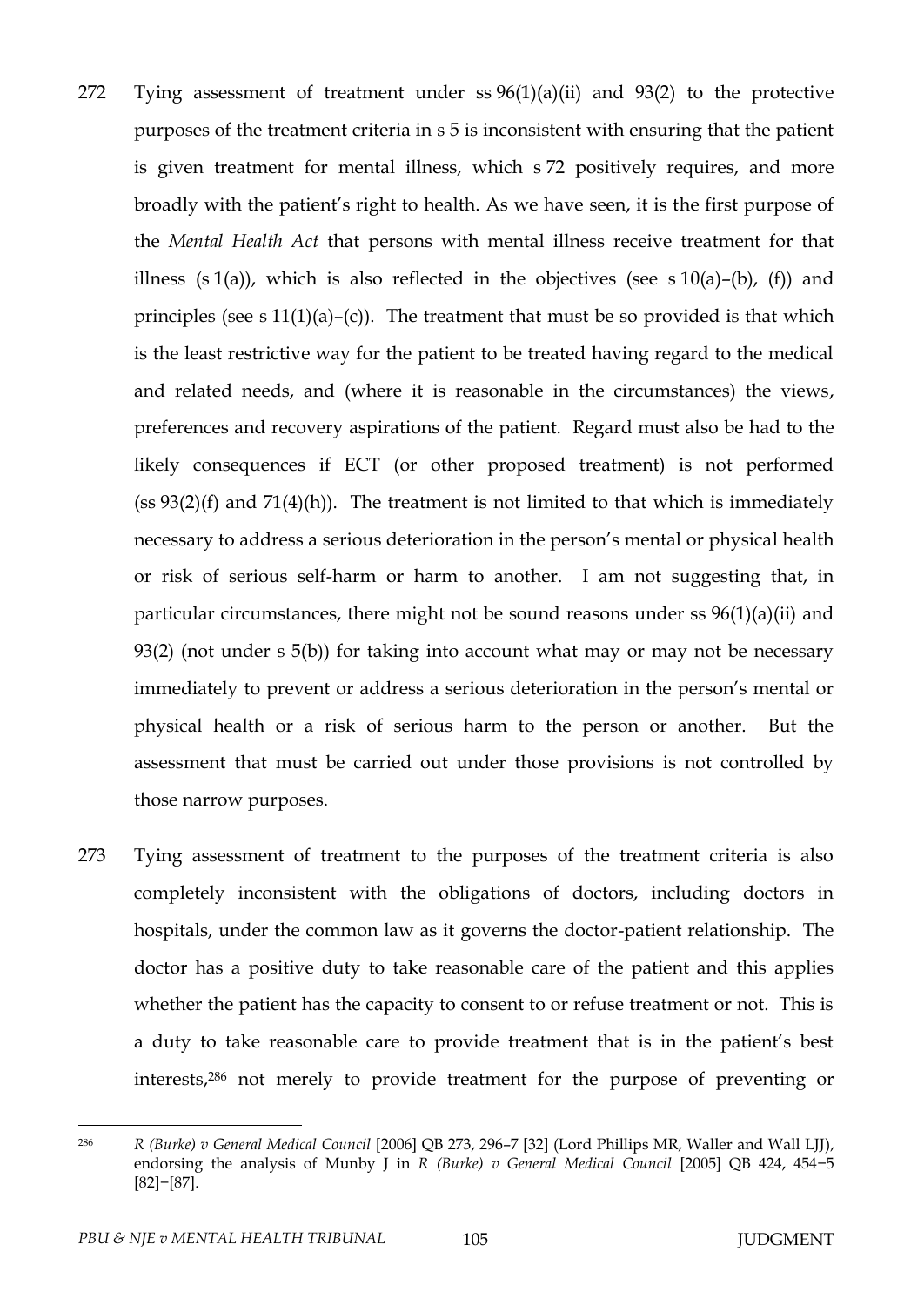managing an immediate deterioration in health or a risk of harm. The provisions of the *Mental Health Act* relating to treatment of patients for mental illness regulate aspects of the doctor-patient relationship in the mental health setting. For example, s 96(1)(a)(ii) (and s 71(4)) specifies a less restrictive treatment test in place of a bestinterests test. But the purpose of doing so is to ensure the provision of treatment in a manner that respects the human rights of patients, not to reduce the standard of care that the doctor must provide to a level that is inconsistent with those rights. The issue arising under ss  $96(1)(a)(ii)$  is whether, other than ECT, there is any less restrictive way for the patient to be treated for mental illness for the purpose of meeting the need of the patient for that treatment (broadly understood), taking into account the views and preferences of the patient and the other matters in s 93(2) (see above). This assessment is not constrained by the much narrower purposes of the treatment criteria in s 5, including para (b), which serve a different function in the statutory scheme.

- 274 There was an apprehension evident in the submissions made for PBU and NJE that, in the case of PBU, VCAT had cast a shadow of doubt over the legitimacy of the treatment status quo as a less restrictive treatment alternative under ss 96(1)(a)(ii) and 93(2). While there is emphasis in VCAT's reasons for decision on treatment needing to be positively beneficial in terms of s 6(a) (see above), I do not think VCAT intended to cast any such doubt. The maintenance of the treatment status quo might be a legitimate less restrictive way for the person to be treated under these provisions. Whether it is so is very much a question for evaluation in the individual circumstances of the case, having regard to the considerations in s 93(2) to the extent that is reasonable in the circumstances. As I have emphasised, this is not simply a medical question and may incorporate the statutory concept of recovery.
- 275 Common ground of appeal 5 will therefore be rejected.

## **CONCLUSION**

*PBU & NJE v MENTAL HEALTH TRIBUNAL* 106 106 JUDGMENT 276 Because ECT is the application of electric current to specific areas of a person's head to produce a generalised seizure, the *Mental Health Act* does not permit it to be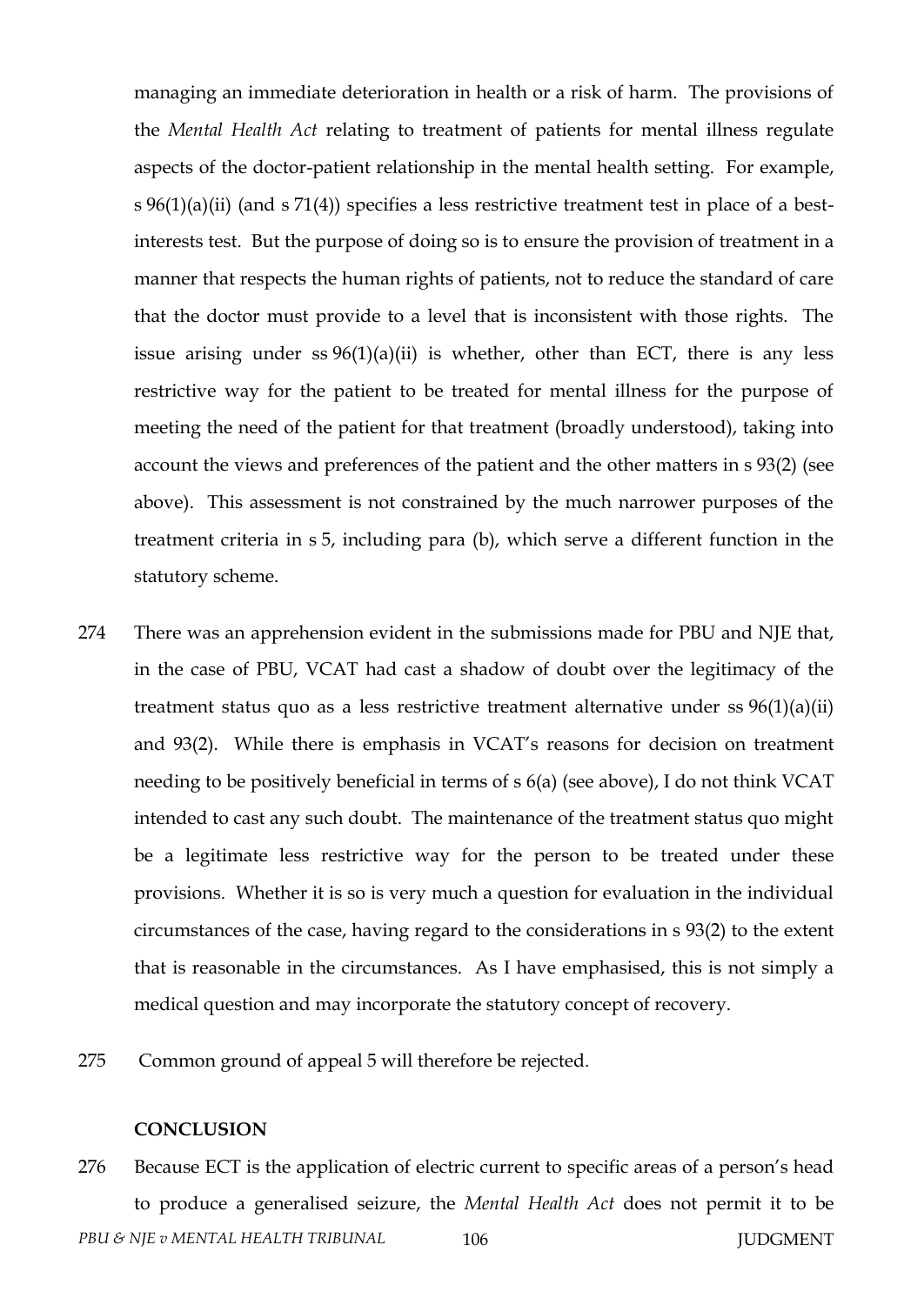imposed upon a person having mental illness who has the capacity to give informed consent unless the person actually gives that consent. The statutory test for determining whether the person has that capacity is satisfied where the person understands and can remember and use or weigh relevant information and communicate a decision. I have determined in these appeals that VCAT misinterpreted and misapplied this test in ways that undermined PBU and NJE's human right to self-determination, to be free of non-consensual medical treatment and to personal inviolability which are protected by the *Charter of Human Rights and Responsibilities Act*.

- 277 PBU did not agree that he had schizophrenia but accepted that he had mental health problems, namely depression, anxiety and post-traumatic stress disorder. He was willing to receive psychiatric and psychological treatment for those conditions but not ECT or anti-psychotic medication or treatment. He wished to be discharged from hospital to a prevention and recovery facility and then return home, which the hospital did not support because he was too unwell. VCAT determined that PBU could understand and remember relevant information and communicate a decision in relation to ECT but could not use or weigh that information. After finding that PBU lacked the capacity to given informed consent and that, other than ECT, there was no less restrictive way for him to be treated, it ordered that he be compulsorily subjected to a course of that treatment.
- 278 NJE suffered from treatment resistant schizophrenia for which she received voluntary and involuntary treatment in the community and in hospital. After several extended involuntary stays in hospital, she was placed on a community treatment order, but it was revoked and she was placed on an involuntary treatment order. She wanted to remain in hospital and continue to receive depot and other prescribed medication but VCAT found that ECT provided the best chance of addressing the symptoms of schizophrenia. As in the case of PBU, VCAT determined that NJE could understand and remember relevant information and communicate a decision in relation to ECT but could not use or weigh that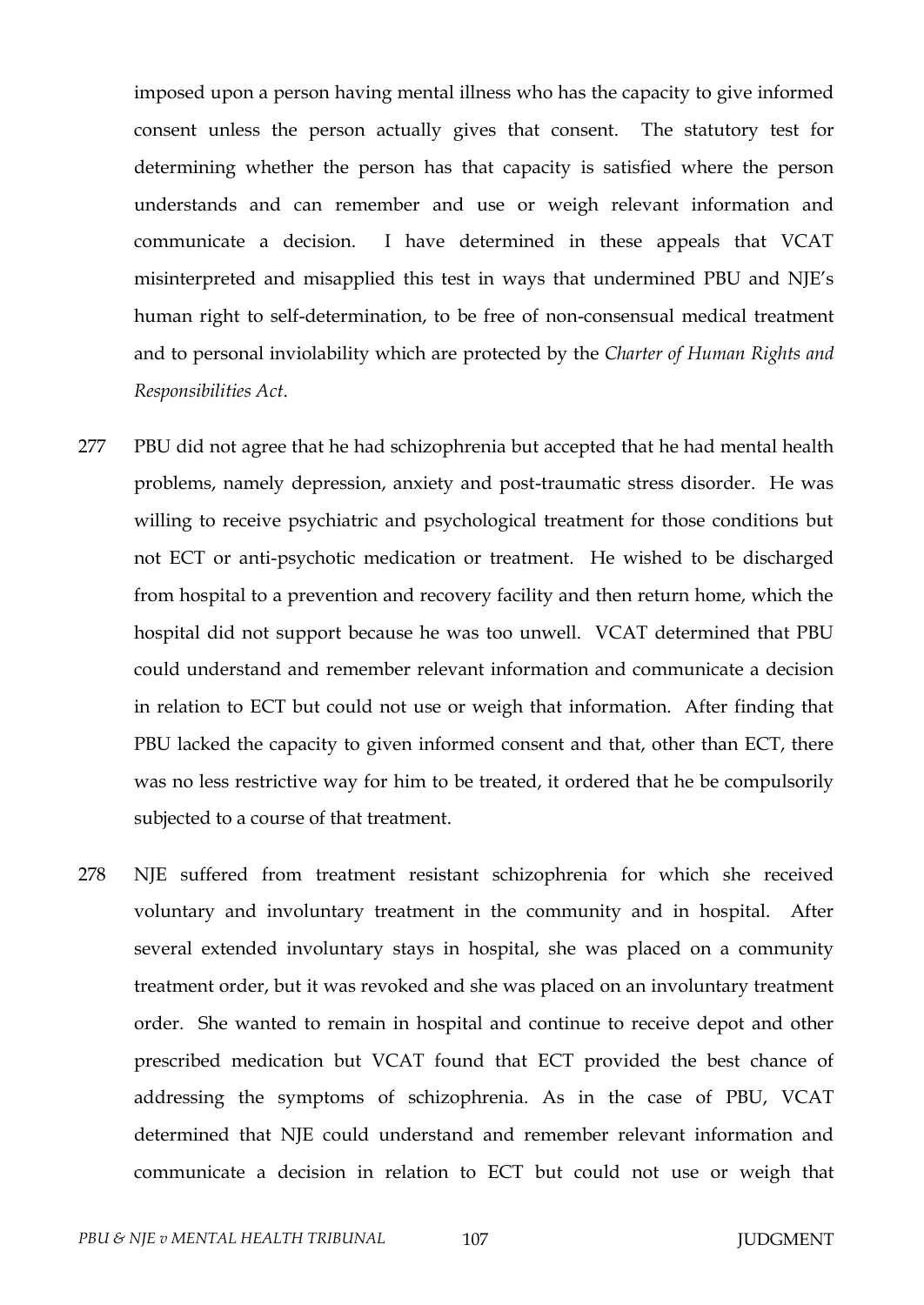information. It found that she lacked the capacity to given informed consent and that, other than ECT, there was no less restrictive way for her to be treated. Accordingly it ordered that she be subjected to a course of that treatment.

- 279 In the case of PBU, the central error of law was that VCAT determined that he did not have the capacity to give informed consent because he did not accept or believe, or have insight into, the diagnosis of his mental illness. For various personal, social and medical reasons, it is not uncommon for persons having mental illness *and* persons not having mental illness to deny or diminish their illness and the need for treatment. In both cases, lack of acceptance, belief or insight may be relevant when determining whether a person has the capacity to give informed consent, but it is only one consideration. It would be discriminatory to treat this consideration as determinative in relation to people having mental illness when it is not determinative in relation to people not having mental illness. In fact, PBU did accept that he had a mental illness for which he needed non-ECT treatment, but VCAT gave this little weight.
- 280 In the case of NJE, the central error of law was that VCAT determined that she did not have the capacity to give informed consent because she had not actually given careful consideration to the advantages and disadvantages of ECT. To have the capacity to give informed consent, it is not required of persons having mental illness, nor of persons not having mental illness, that they give, or are able to give, careful consideration to the advantages and disadvantages of the treatment. It is not required that they make, or are able to make, a rational and balanced decision in relation to the decision. It is enough that the person, like most people, is able to make and communicate a decision in broad terms as to the general nature, purpose and effect of the treatment. Personal autonomy and the dignity of the individual are at stake. A person does not lack the capacity to give informed consent simply by making a decision that others consider to be unwise according to their individual values and situation. To impose upon persons having mental illness a higher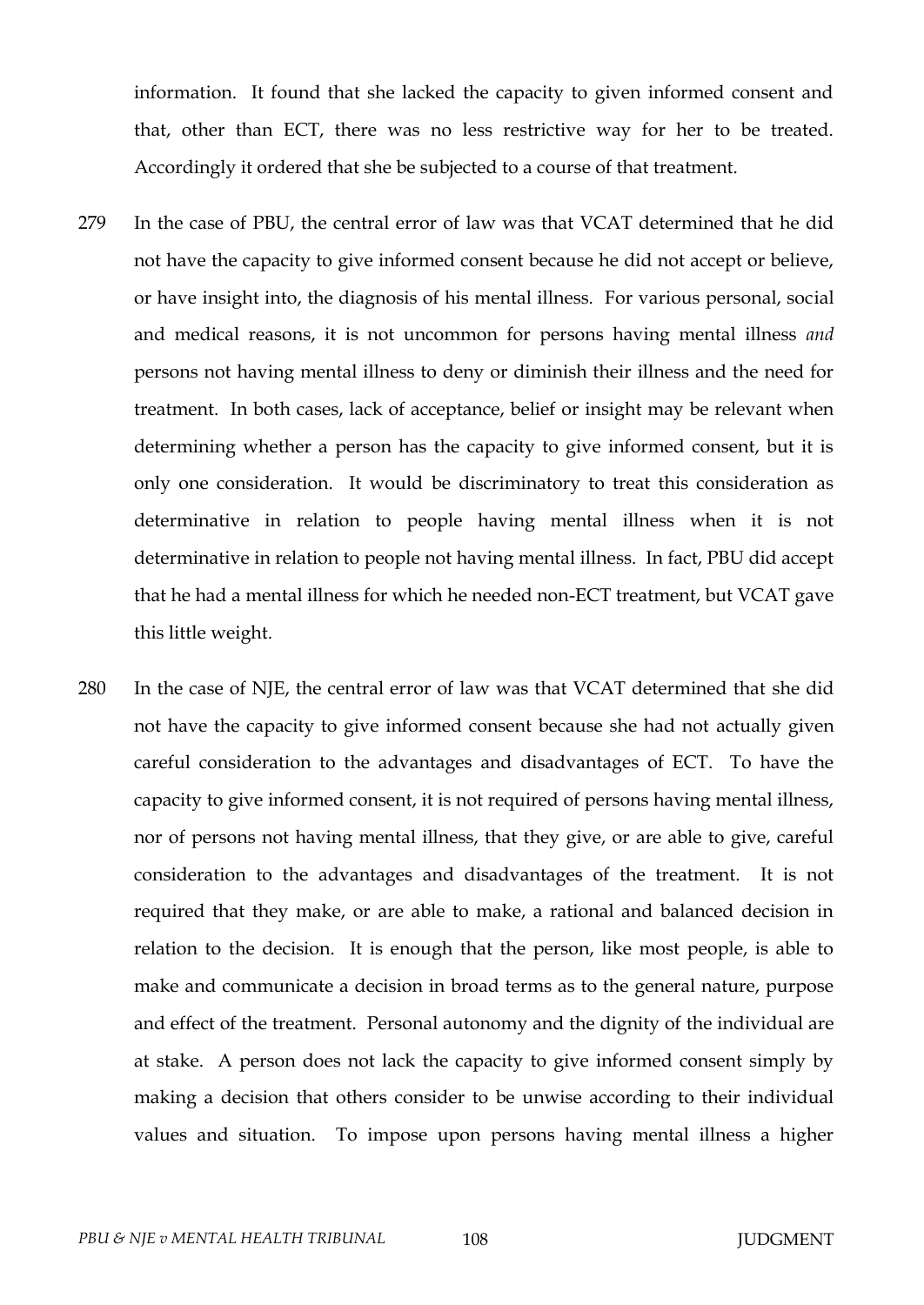threshold of capacity, and to afford them less respect for personal autonomy and individual dignity, than people not having that illness, would be discriminatory.

- 281 People with mental illness are highly vulnerable to interference with the exercise of their human rights, especially their right to self-determination, to be free of nonconsensual medical treatment and to personal inviolability. In that connection, the judgment discusses the relationship between the *Mental Health Act* and the *Charter of Human Rights and Responsibilities Act* with particular reference to the *Convention on the Rights of Persons with Disabilities*. There is emphasis upon both the right to health of persons having mental illness and their right to self-determination, to be free of non-consensual medical treatment and to personal inviolability. The reforms of the *Mental Health Act* enacted in 2014 represent a paradigm shift away from bestinterests paternalism towards recognition of persons having mental illness as equal rights-bearers, not dependant welfare cases. The purpose of the statutory test for determining whether a person with mental illness has the capacity to give informed consent is not to produce social conformity at the expense of personal autonomy for those people. However, because persons with mental illness must have access to needed treatment, compulsory ECT may be imposed when the person is properly found to lack the capacity to give that consent, and another statutory condition is satisfied.
- 282 The other condition is that, when a person having mental illness lacks the capacity to give informed consent, compulsory medical treatment, including ECT, cannot be imposed unless there is no other less restrictive way for the person to be treated. But persons who are found to lack that capacity do not lose their right to contribute to medical decisions about what should be done to them. In determining whether there is any less restrictive way for the person to be treated, it is necessary to take the person's views and preferences into account if it reasonable to do so. This is a human rights safeguard that reflects the paradigm shift in the new legislation. The operation of this safeguard is discussed in the judgment, especially the importance of supporting the person meaningfully to express their views and preferences. But I